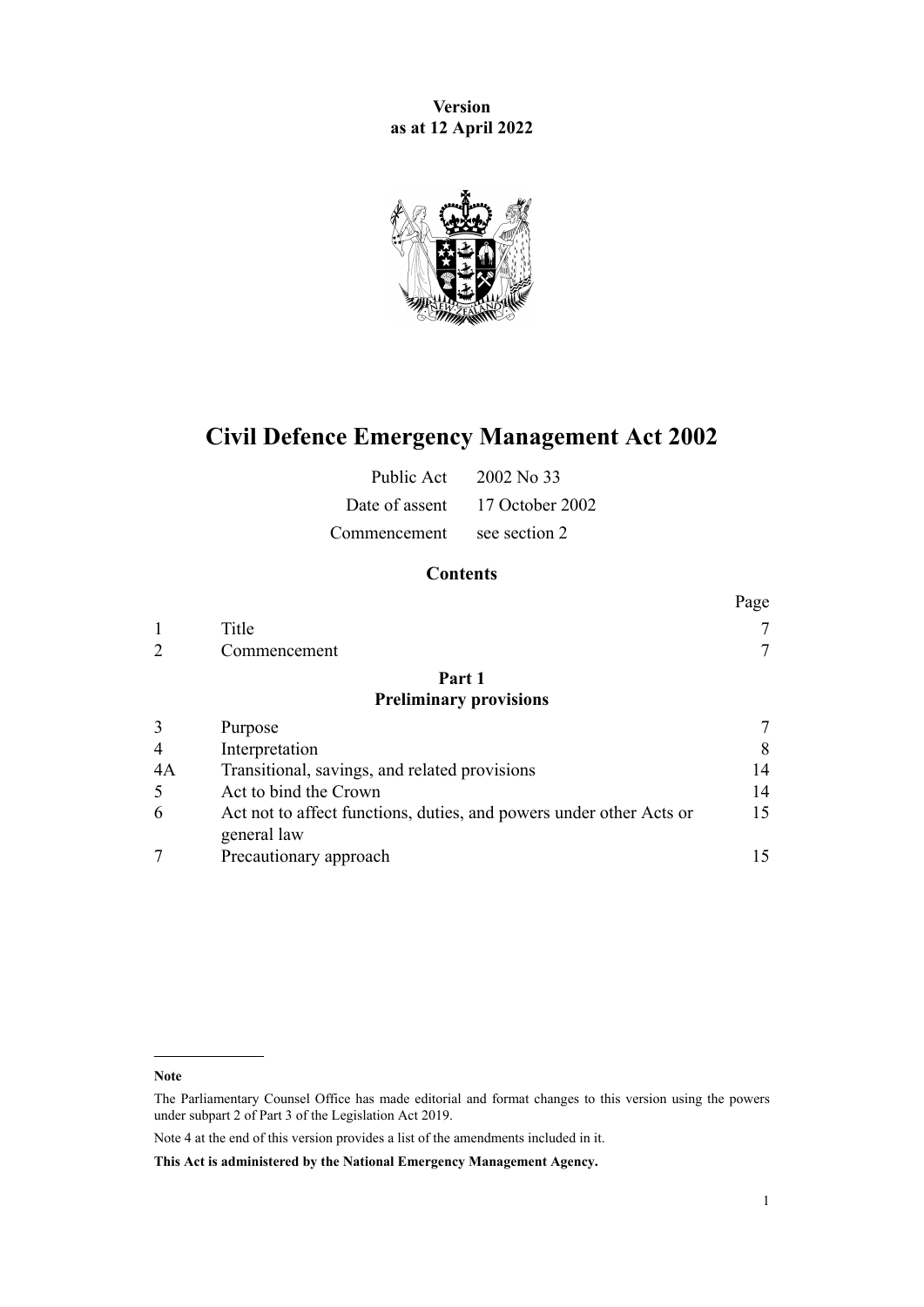#### **[Part 2](#page-14-0)**

### **[Appointment, functions, and powers of persons involved in](#page-14-0) [civil defence emergency management](#page-14-0)**

*[Director of Civil Defence Emergency Management](#page-14-0)*

| 8   | Appointment and functions of Director of Civil Defence                                                                      | 15 |
|-----|-----------------------------------------------------------------------------------------------------------------------------|----|
|     | <b>Emergency Management</b>                                                                                                 |    |
| 9   | Powers of Director                                                                                                          | 16 |
|     | <b>National Controller</b>                                                                                                  |    |
| 10  | Delegation of certain functions and powers of Director to National<br>Controller                                            | 18 |
| 11  | Further provisions relating to delegation to National Controller                                                            | 18 |
|     | National Recovery Manager                                                                                                   |    |
| 11A | Delegation of certain functions and powers of Director to National<br><b>Recovery Manager</b>                               | 19 |
| 11B | Further provisions relating to delegation to National Recovery<br>Manager                                                   | 19 |
|     | Civil Defence Emergency Management Groups                                                                                   |    |
| 12  | Local authorities to establish Civil Defence Emergency<br><b>Management Groups</b>                                          | 20 |
| 13  | Membership of Civil Defence Emergency Management Groups                                                                     | 21 |
| 14  | Membership rules for territorial authorities                                                                                | 21 |
| 15  | Appointment of chairperson                                                                                                  | 21 |
| 16  | Powers and obligations of members of Civil Defence Emergency<br><b>Management Groups</b>                                    | 21 |
| 17  | Functions of Civil Defence Emergency Management Groups                                                                      | 22 |
| 18  | General powers of Civil Defence Emergency Management Groups                                                                 | 24 |
| 19  | Civil Defence Emergency Management Groups to follow model<br>standing orders                                                | 24 |
| 20  | Appointment and functions of Civil Defence Emergency<br>Management Co-ordinating Executive Groups                           | 24 |
| 21  | Mergers of Civil Defence Emergency Management Groups                                                                        | 25 |
| 22  | Membership rules in event of local government reorganisations                                                               | 26 |
| 23  | Establishment of administering authorities                                                                                  | 26 |
| 24  | Functions and costs of administering authorities and chief<br>executives of administering authorities                       | 27 |
|     | Persons authorised to declare state of local emergency or give<br>notice of local transition period                         |    |
| 25  | Persons appointed and otherwise authorised to declare state of<br>local emergency or give notice of local transition period | 27 |
|     | <b>Group Controllers</b>                                                                                                    |    |
| 26  | Appointment of Group Controllers                                                                                            | 28 |
|     |                                                                                                                             |    |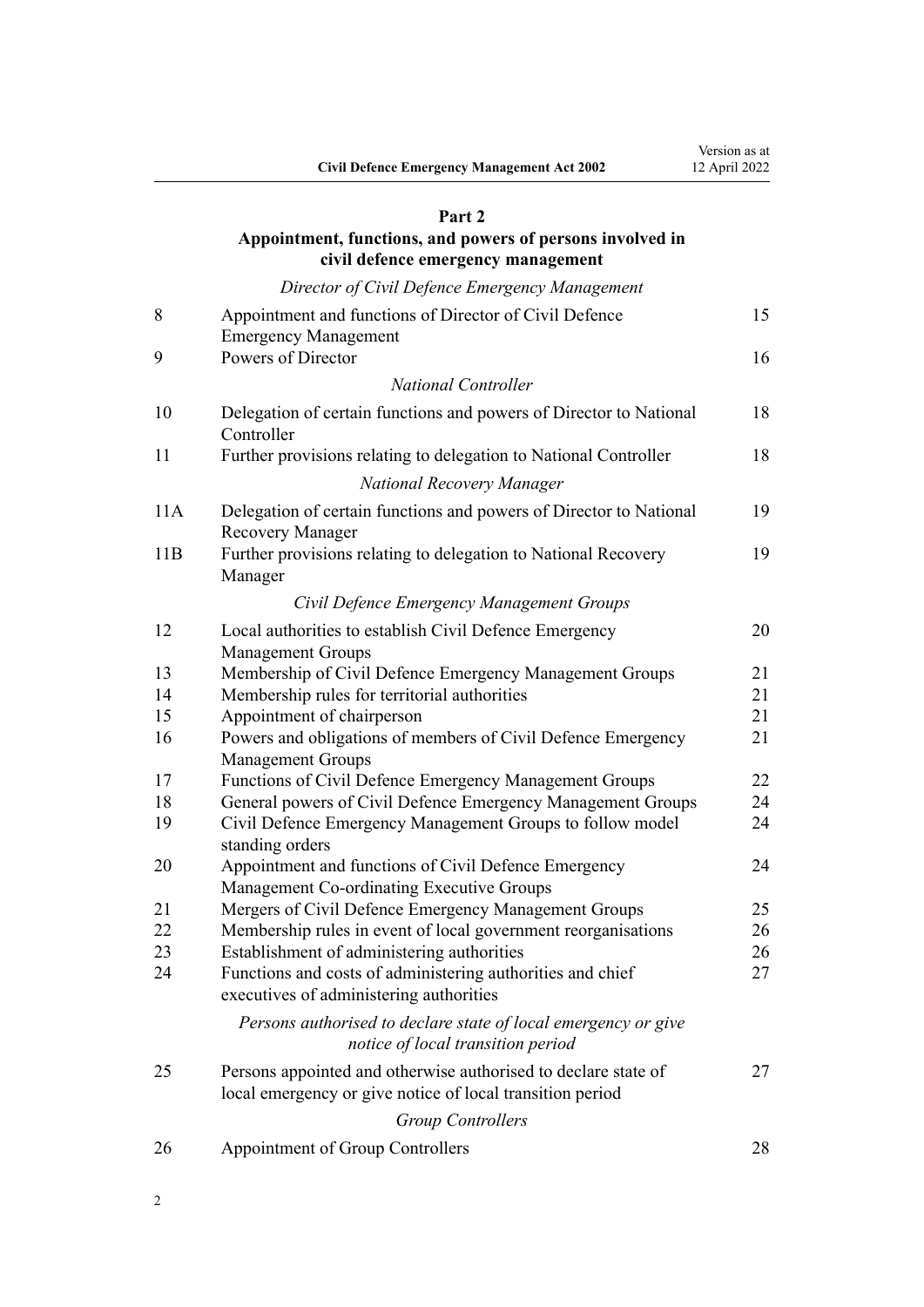| Version as at<br>12 April 2022 | <b>Civil Defence Emergency Management Act 2002</b>                                                                                        |    |
|--------------------------------|-------------------------------------------------------------------------------------------------------------------------------------------|----|
| 27                             | Appointment of Local Controllers                                                                                                          | 29 |
| 28                             | <b>Functions of Group Controllers</b>                                                                                                     | 29 |
|                                | Group Recovery Managers and Local Recovery Managers                                                                                       |    |
| 29                             | Appointment of Group Recovery Managers                                                                                                    | 30 |
| 30                             | Appointment of Local Recovery Managers                                                                                                    | 30 |
| 30A                            | <b>Functions of Recovery Managers</b>                                                                                                     | 30 |
|                                | Part 3                                                                                                                                    |    |
|                                | Civil defence emergency management planning and civil<br>defence emergency management duties                                              |    |
|                                | National civil defence emergency management strategy                                                                                      |    |
| 31                             | National civil defence emergency management strategy                                                                                      | 31 |
| 32                             | Procedure for completing national civil defence emergency                                                                                 | 32 |
|                                | management strategy                                                                                                                       |    |
| 33                             | Timing of first national civil defence emergency management<br>strategy                                                                   | 32 |
| 34                             | Currency of national civil defence emergency management                                                                                   | 32 |
|                                | strategy                                                                                                                                  |    |
| 35                             | House of Representatives may resolve not to approve civil defence<br>emergency management strategy                                        | 33 |
| 36                             | Amendment or revocation of national civil defence emergency                                                                               | 33 |
| 37                             | management strategy<br>Groups and Director must not act inconsistently with national civil<br>defence emergency management strategy       | 33 |
|                                | Matters relevant to development of civil defence emergency<br>management plans                                                            |    |
| 38                             | Matters relevant to development of civil defence emergency<br>management plans                                                            | 34 |
|                                | National civil defence emergency management plan                                                                                          |    |
| 39                             | National civil defence emergency management plan                                                                                          | 34 |
| 40                             | Incorporation by reference                                                                                                                | 35 |
| 41                             | Notification of proposed national civil defence emergency<br>management plan                                                              | 35 |
| 42                             | National civil defence emergency management plan must not be<br>inconsistent with national civil defence emergency management<br>strategy | 36 |
| 43                             | Copy of order to be presented to House of Representatives<br>[Repealed]                                                                   | 36 |
| 44                             | First national civil defence emergency management plan                                                                                    | 37 |
| 45                             | Currency of national civil defence emergency management plan                                                                              | 37 |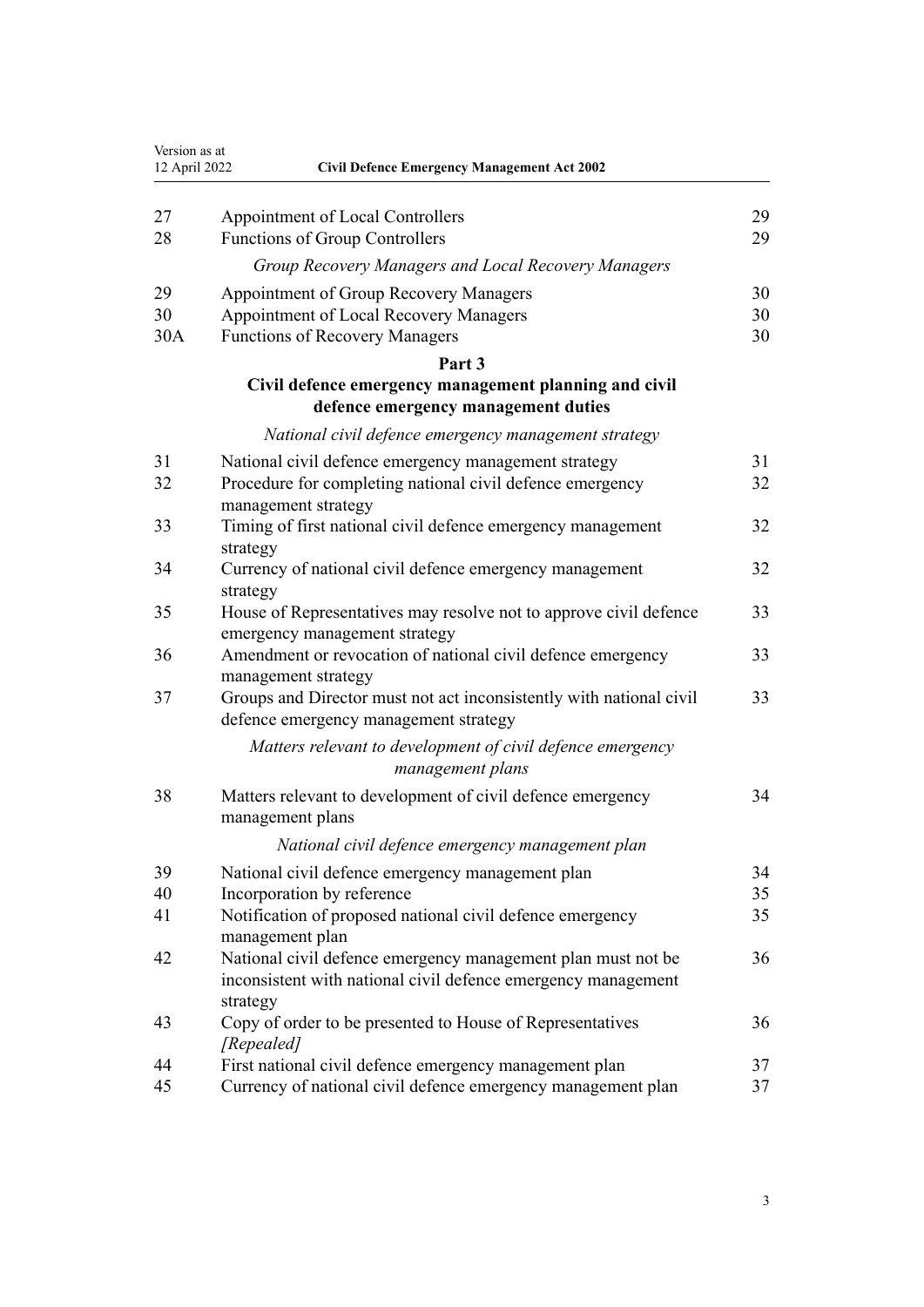|          | <b>Civil Defence Emergency Management Act 2002</b>                                                                                                                                                                      | 12 April 2022 |
|----------|-------------------------------------------------------------------------------------------------------------------------------------------------------------------------------------------------------------------------|---------------|
|          | Review and amendment of national civil defence emergency<br>management plan                                                                                                                                             |               |
| 46       | Review of national civil defence emergency management plan                                                                                                                                                              | 37            |
| 47       | Minor changes to plan                                                                                                                                                                                                   | 38            |
|          | Civil defence emergency management group plans                                                                                                                                                                          |               |
| 48       | Civil defence emergency management group plans                                                                                                                                                                          | 38            |
| 49       | Proposed plan to be sent to Minister                                                                                                                                                                                    | 38            |
| 50       | Timing of first issue of guidelines under section 49(3)                                                                                                                                                                 | 39            |
| 51       | Incorporation by reference                                                                                                                                                                                              | 39            |
| 52       | Procedure for making civil defence emergency management group<br>plans                                                                                                                                                  | 40            |
| 53       | Civil defence emergency management group plan must not be<br>inconsistent with national civil defence emergency management<br>strategy and must take account of Director's guidelines, codes, or<br>technical standards | 40            |
| 54       | Timing of first civil defence emergency management group plan                                                                                                                                                           | 41            |
| 55       | Currency of civil defence emergency management group plan                                                                                                                                                               | 41            |
|          | Review and amendment of civil defence emergency management<br>group plans                                                                                                                                               |               |
| 56<br>57 | Review of civil defence emergency management group plans<br>Minor changes to plan                                                                                                                                       | 41<br>41      |
|          | General duties of government departments and others                                                                                                                                                                     |               |
| 58       | Departments and interdepartmental ventures to prepare plans to<br>continue functioning during and after emergency                                                                                                       | 41            |
| 59       | Departments and others to undertake civil defence emergency<br>management functions and responsibilities                                                                                                                | 42            |
|          | Duties of lifeline utilities                                                                                                                                                                                            |               |
| 60       | Duties of lifeline utilities                                                                                                                                                                                            | 42            |
| 61       | Schedule 1 may be amended by Order in Council                                                                                                                                                                           | 42            |
| 62       | Minister may exempt lifeline utility                                                                                                                                                                                    | 43            |
|          | Duties of emergency services                                                                                                                                                                                            |               |
| 63       | Duties of emergency services                                                                                                                                                                                            | 43            |
|          | Duties of local authorities                                                                                                                                                                                             |               |
| 64       | Duties of local authorities                                                                                                                                                                                             | 44            |
|          | General duty to consider alternatives, etc                                                                                                                                                                              |               |
| 65       | Duties to consider alternatives, assess benefits and costs, etc                                                                                                                                                         | 44            |

Version as at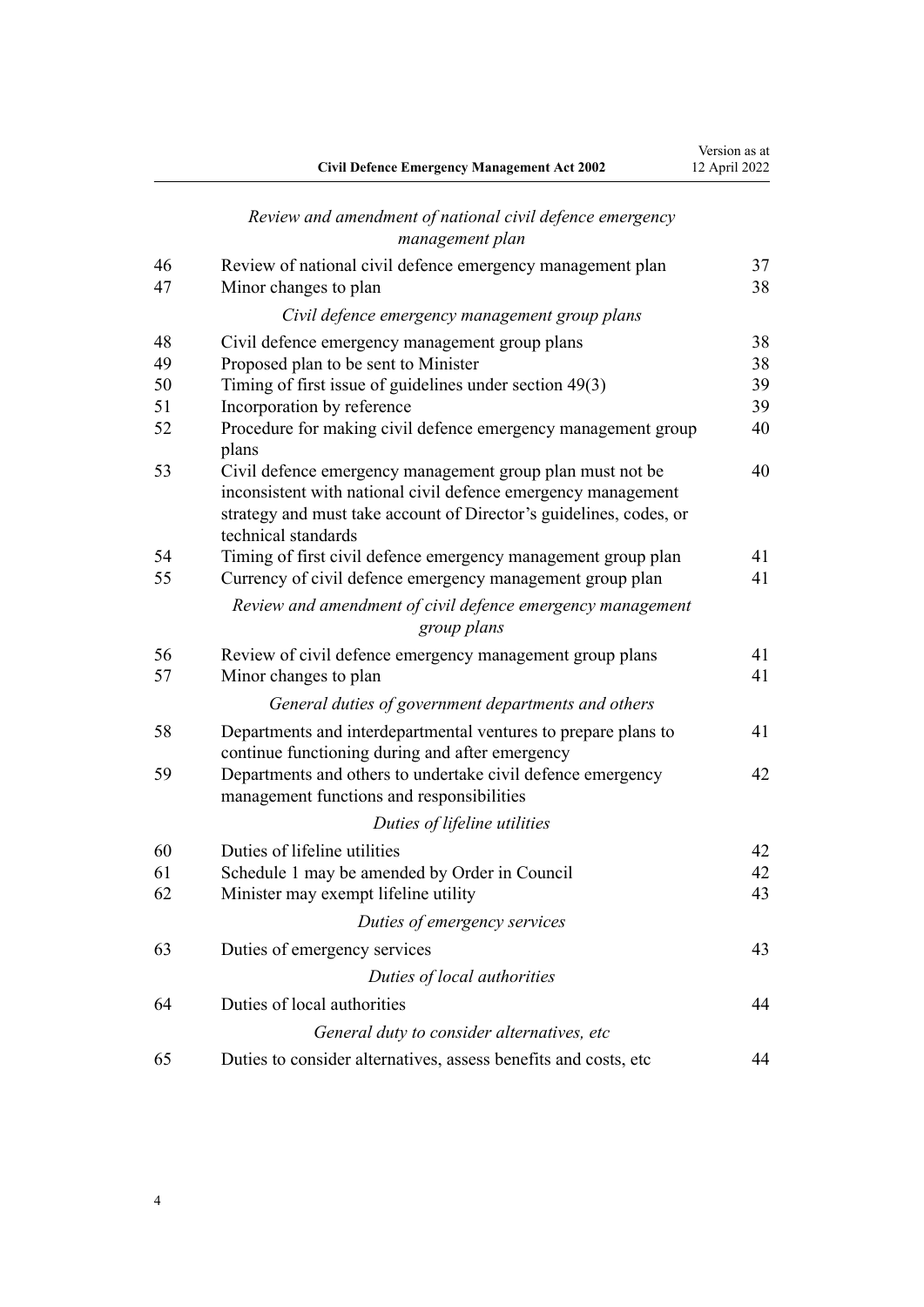## **[Part 4](#page-44-0)**

## **[Declaration of state of emergency](#page-44-0)**

### *[Declaration of state of national emergency](#page-44-0)*

| 66<br>67 | Minister may declare state of national emergency<br>Parliament must meet if state of national emergency declared | 45<br>46 |
|----------|------------------------------------------------------------------------------------------------------------------|----------|
|          | Declaration of state of local emergency                                                                          |          |
| 68<br>69 | Declaration of state of local emergency<br>Minister may declare state of local emergency in certain cases        | 46<br>48 |
|          | General provisions applying to declaration of state of national<br>emergency or state of local emergency         |          |
| 70       | Commencement and duration of state of emergency                                                                  | 48       |
| 71       | Extension of duration of state of emergency                                                                      | 49       |
| 72       | Termination of state of emergency                                                                                | 49       |
| 73       | Form and publication of declaration of state of emergency and                                                    | 50       |
|          | declaration extending or terminating state of emergency                                                          |          |
|          | Part 5                                                                                                           |          |
|          | Powers in relation to civil defence emergency management                                                         |          |
| 74       | <b>Statements by Director</b>                                                                                    | 50       |
| 75       | Power of Director to act on default by others                                                                    | 50       |
| 76       | Power to require information                                                                                     | 51       |
| 77       | Appeal against requirement to give information                                                                   | 52       |
| 78       | Power of entry to obtain information in urgent cases                                                             | 52       |
| 79       | Form and content of warrant                                                                                      | 53       |
| 80       | Powers conferred by warrant                                                                                      | 53       |
| 81       | Disposal of information                                                                                          | 54       |
| 82       | Certain information not to be disclosed or seized                                                                | 54       |
| 83       | Restriction on disclosure of information                                                                         | 54       |
| 84       | Minister's power of direction                                                                                    | 55       |
| 85       | Emergency powers of Civil Defence Emergency Management                                                           | 56       |
|          | Groups                                                                                                           |          |
| 86       | Evacuation of premises and places                                                                                | 56       |
| 87       | Entry on premises                                                                                                | 57       |
| 88       | Closing roads and public places                                                                                  | 57       |

 [Removal of aircraft, vessels, vehicles, etc](#page-56-0) [57](#page-56-0) [Requisitioning powers](#page-57-0) [58](#page-57-0) [Power to give directions](#page-58-0) [59](#page-58-0) [91A](#page-59-0) [Notice requirements](#page-59-0) [60](#page-59-0) [Power to carry out inspections, etc](#page-60-0) [61](#page-60-0)<br>93 Person exercising emergency powers to provide proof of identity 61

[Contracts in urgent cases](#page-60-0) [61](#page-60-0)

[Person exercising emergency powers to provide proof of identity](#page-60-0) [61](#page-60-0)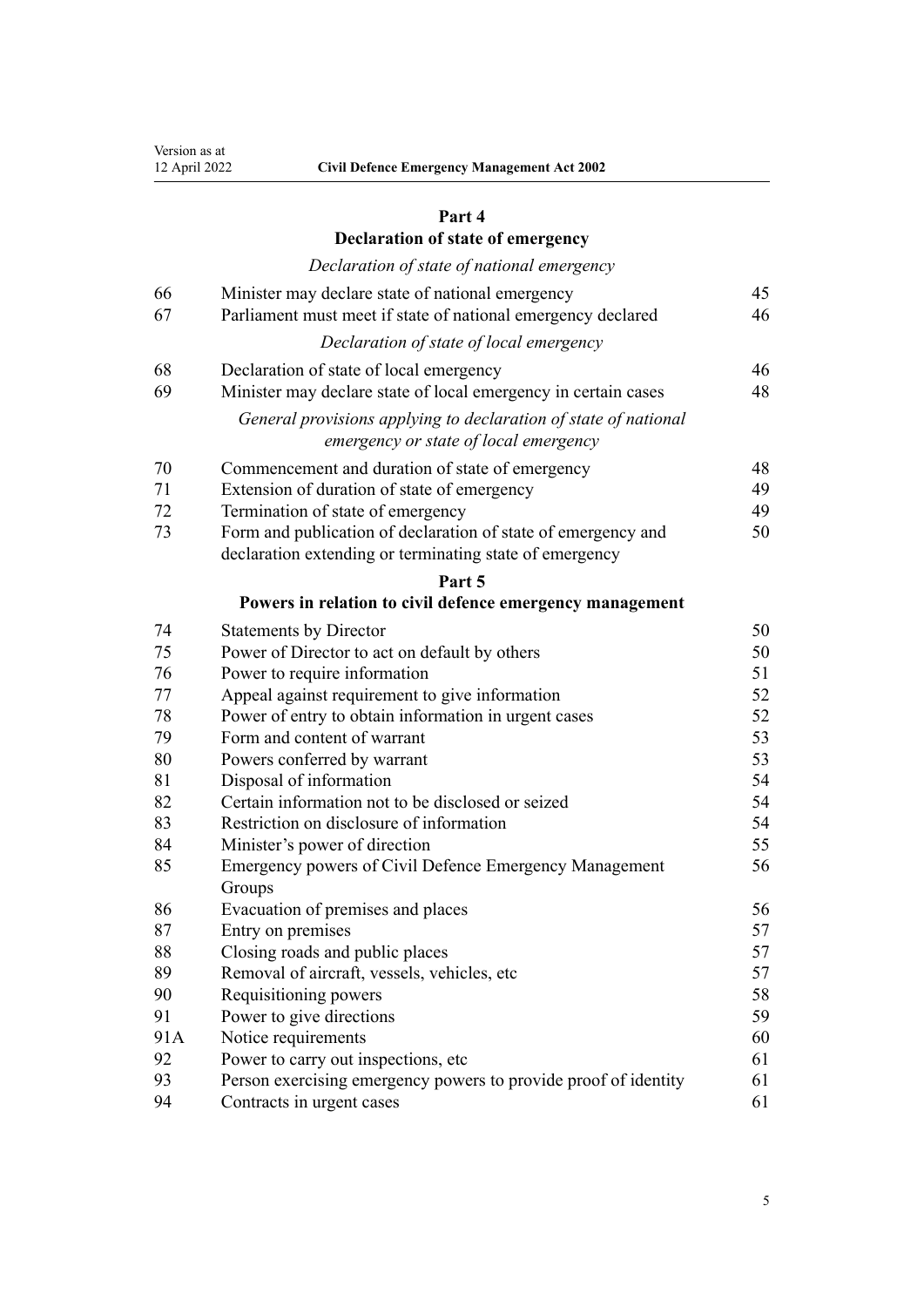|                                                    | Version as at |
|----------------------------------------------------|---------------|
| <b>Civil Defence Emergency Management Act 2002</b> | 12 April 2022 |

### **[Part 5A](#page-60-0)**

## **[Transition periods](#page-60-0)**

| 94A | Minister may give notice of national transition period         | 61 |
|-----|----------------------------------------------------------------|----|
| 94B | Notice of local transition period                              | 62 |
| 94C | Commencement and duration of transition periods                | 64 |
| 94D | Extension of transition periods                                | 65 |
| 94E | Termination of transition periods                              | 66 |
| 94F | Content and publication of transition period notices and their | 67 |
|     | extensions                                                     |    |

## **[Part 5B](#page-66-0) [Powers in relation to transition periods](#page-66-0)**

| 94G  | Application                                                     | 67 |
|------|-----------------------------------------------------------------|----|
| 94H  | General transition period powers                                | 68 |
| 94I  | Power to require information                                    | 68 |
| 94J  | Minister's power of direction                                   | 69 |
| 94K  | Evacuation of premises and places                               | 69 |
| 94L  | Entry on premises and places                                    | 70 |
| 94M  | Closing roads and public places                                 | 70 |
| 94N  | Power to give directions                                        | 70 |
| 94NA | Notice requirements                                             | 71 |
| 94O  | Person exercising emergency powers to provide proof of identity | 72 |
| 94P  | Reporting                                                       | 72 |

## **[Part 6](#page-72-0)**

## **[Offences, penalties, and proceedings](#page-72-0)**

| 95  | Failure to comply with requirement in civil defence emergency                          | 73 |
|-----|----------------------------------------------------------------------------------------|----|
|     | management plan                                                                        |    |
| 96  | Withholding information or giving false or misleading information                      | 73 |
| 97  | Disclosing information                                                                 | 73 |
| 98  | Obstruction                                                                            | 73 |
| 99  | Failure to comply with direction to evacuate premises or place                         | 74 |
| 100 | Failure to comply with prohibition or restriction on access to road<br>or public place | 74 |
| 101 | Offences in relation to requisitioning                                                 | 74 |
| 102 | Failure to comply with direction                                                       | 75 |
| 103 | Personation                                                                            | 75 |
| 104 | Penalty for offences                                                                   | 75 |
|     | Part 7                                                                                 |    |

## **[Miscellaneous provisions](#page-74-0)**

| 105 | Delegation of powers of Director                     | 75 |
|-----|------------------------------------------------------|----|
| 106 | <b>Acting Director</b>                               | 76 |
| 107 | Compensation if property requisitioned               | 76 |
| 108 | Compensation for loss or damage to personal property | 77 |
|     |                                                      |    |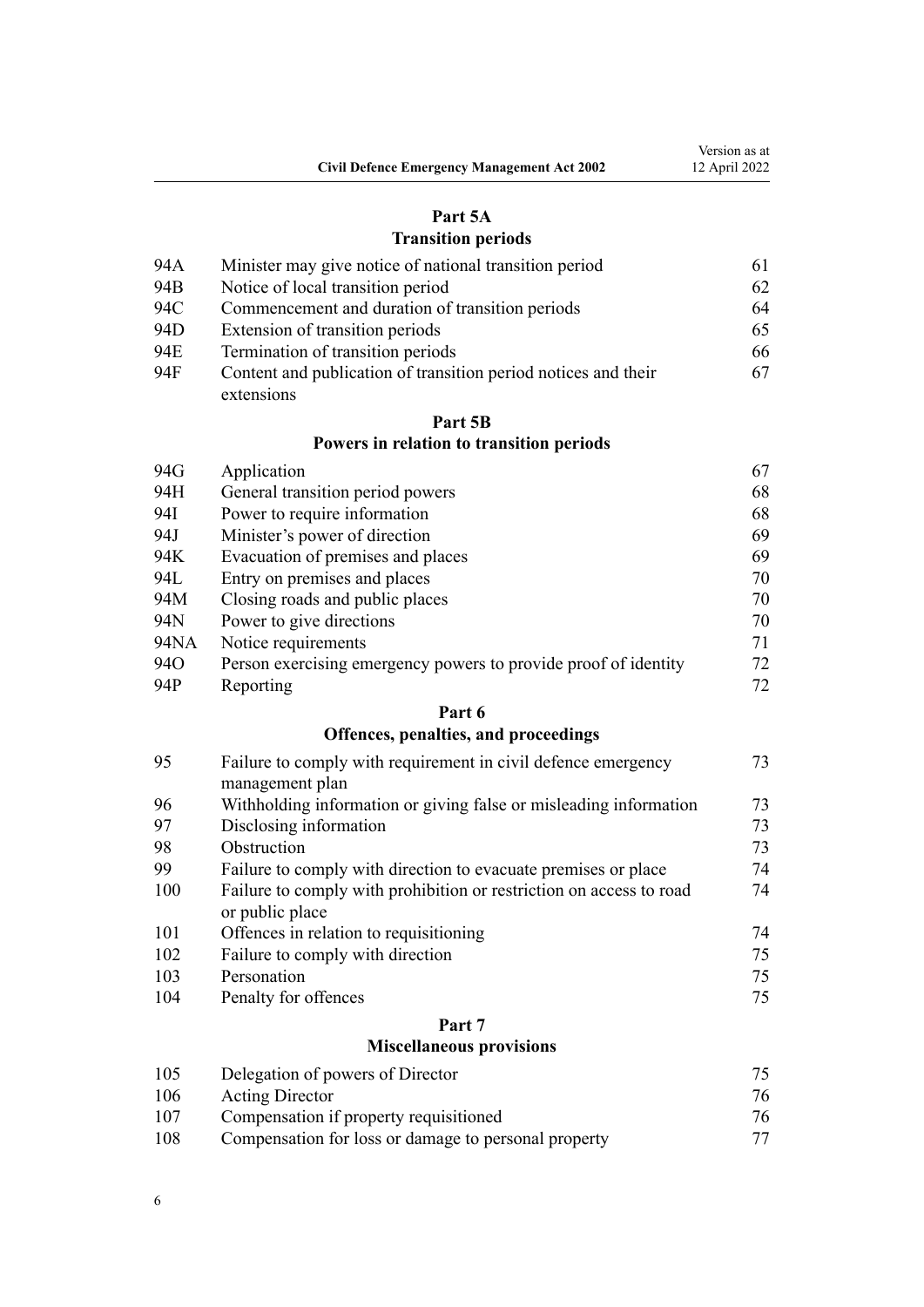<span id="page-6-0"></span>

| Version as at<br>12 April 2022 | <b>Civil Defence Emergency Management Act 2002</b>                               | Part 1 s 3 |
|--------------------------------|----------------------------------------------------------------------------------|------------|
|                                |                                                                                  |            |
| 109                            | Compensation for other matters                                                   | 79         |
| 110                            | Protection from liability                                                        | 81         |
| 111                            | Restricted application of Resource Management Act 1991                           | 82         |
| 112                            | Absence on duty not to affect employment rights                                  | 82         |
| 113                            | Recovery of costs by Civil Defence Emergency Management<br>Groups                | 82         |
| 114                            | Service of documents                                                             | 82         |
| 115                            | Regulations                                                                      | 83         |
| 115A                           | Permanent legislative authority for payment of certain expenses                  | 84         |
| 116                            | Repeal of Civil Defence Act 1983                                                 | 84         |
| 117                            | Amendments to other Acts                                                         | 84         |
|                                | Transitional provisions                                                          |            |
| 118                            | Civil defence plans to continue                                                  | 84         |
| 119                            | Provisions of Civil Defence Act 1983 that continue                               | 85         |
| 120                            | Amendments to references in documents to civil defence personnel<br>and entities | 85         |
| 121                            | Proceedings not affected                                                         | 86         |
|                                | <b>Schedule 1AA</b>                                                              | 87         |
|                                | Transitional, savings, and related provisions                                    |            |
|                                | <b>Schedule 1</b><br><b>Lifeline utilities</b>                                   | 89         |
|                                | <b>Schedule 2</b><br><b>Acts amended</b>                                         | 91         |

### **1 Title**

This Act is the Civil Defence Emergency Management Act 2002.

### **2 Commencement**

This Act comes into force on 1 December 2002.

### **Part 1**

### **Preliminary provisions**

## **3 Purpose**

The purpose of this Act, which repeals and replaces the Civil Defence Act 1983, is to—

(a) improve and promote the sustainable management of hazards (as that term is defined in this Act) in a way that contributes to the social, economic, cultural, and environmental well-being and safety of the public and also to the protection of property; and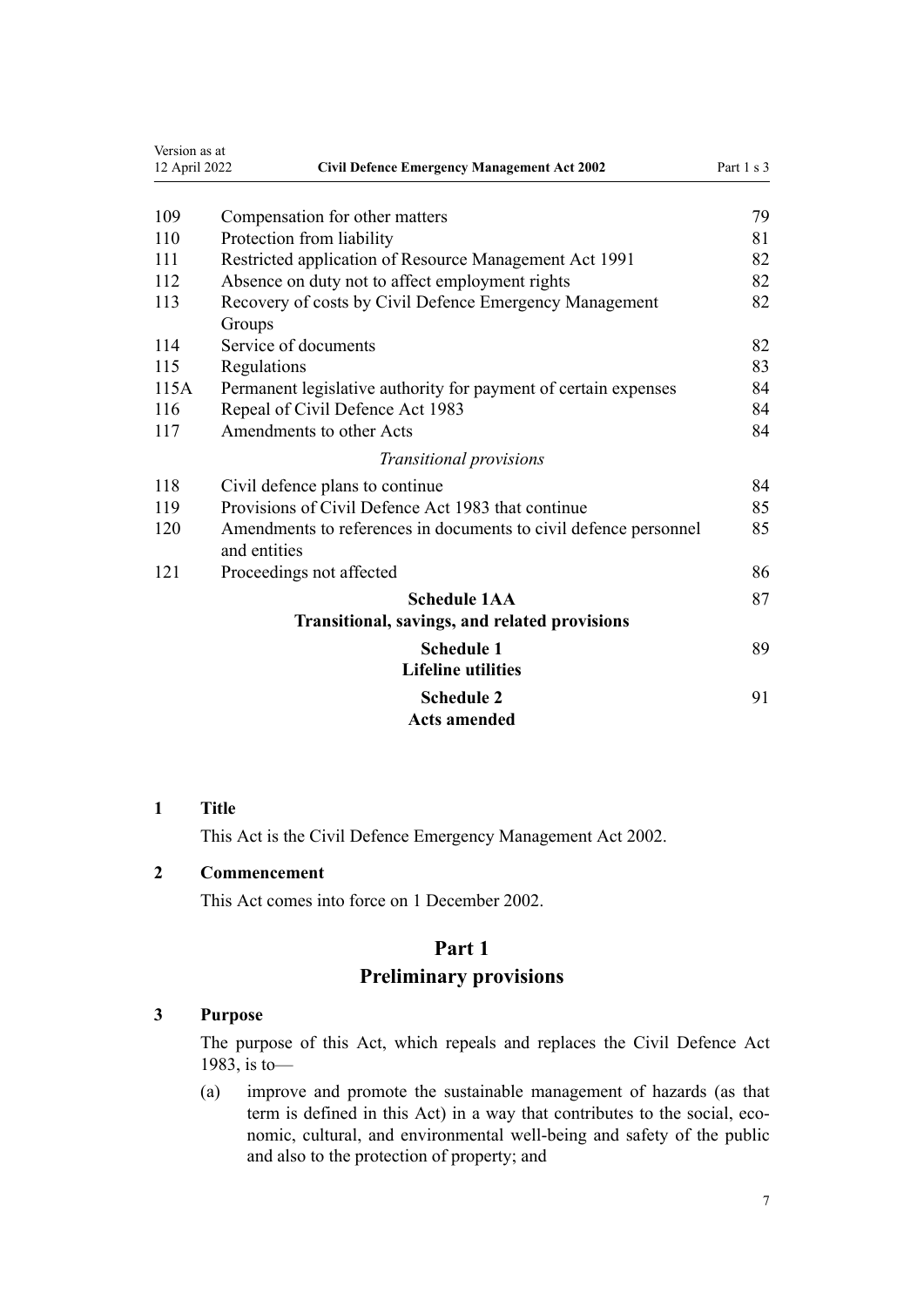- <span id="page-7-0"></span>(b) encourage and enable communities to achieve acceptable levels of risk (as that term is defined in this Act), including, without limitation,—
	- (i) identifying, assessing, and managing risks; and
	- (ii) consulting and communicating about risks; and
	- (iii) identifying and implementing cost-effective risk reduction; and
	- (iv) monitoring and reviewing the process; and
- (c) provide for planning and preparation for emergencies and for response and recovery in the event of an emergency; and
- (d) require local authorities to co-ordinate, through regional groups, planning, programmes, and activities related to civil defence emergency management across the areas of reduction, readiness, response, and recovery, and encourage co-operation and joint action within those regional groups; and
- (e) provide a basis for the integration of national and local civil defence emergency management planning and activity through the alignment of local planning with a national strategy and national plan; and
- (f) encourage the co-ordination of emergency management, planning, and activities related to civil defence emergency management across the wide range of agencies and organisations preventing or managing emergencies under this Act and the Acts listed in [section 17\(3\).](#page-21-0)

#### **4 Interpretation**

In this Act, unless the context otherwise requires,—

**administering authority** means, in relation to a Civil Defence Emergency Management Group, the administering authority described in [section 23](#page-25-0)

**area**, in relation to a Civil Defence Emergency Management Group,—

- (a) means all the districts of the local authorities that are members of the Group; and
- (b) extends to—
	- (i) the landward boundary of the territorial authorities in the Group; and
	- (ii) the seaward boundary of the regions of regional councils or uni‐ tary authorities in the Group

**chief executive officer**, in relation to a provider, means—

- (a) in relation to a company, the person occupying the position of chief executive of the company, by whatever name called:
- (b) in relation to a partnership, a partner nominated for the purpose by the partnership:
- (c) in relation to an individual provider, the provider: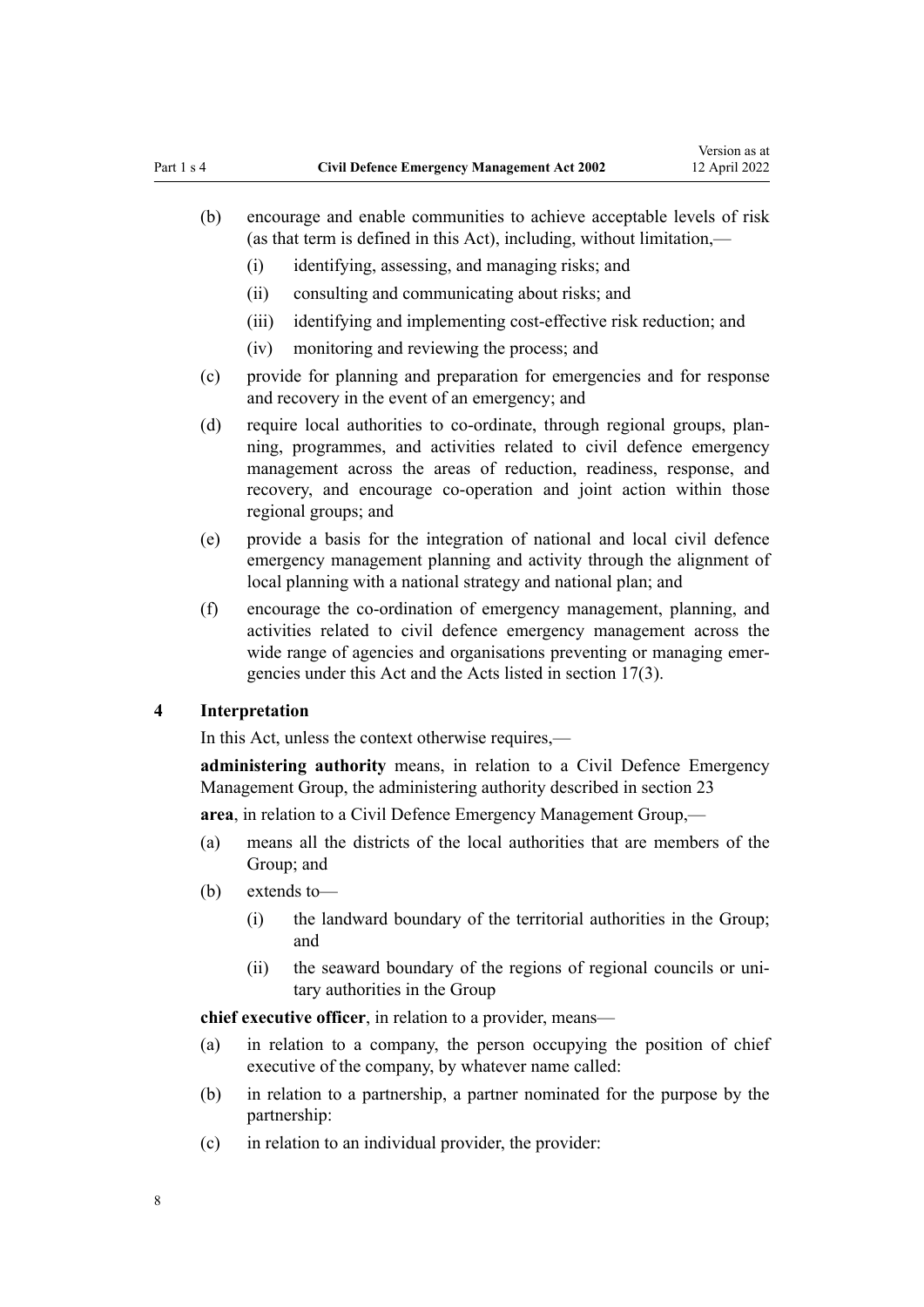(d) in relation to any other provider, including an unincorporated body, a person occupying a position that is comparable with that of chief executive officer of a company, by whatever name called

**civil defence emergency management**—

- (a) means the application of knowledge, measures, and practices that—
	- (i) are necessary or desirable for the safety of the public or property; and
	- (ii) are designed to guard against, prevent, reduce, recover from, or overcome any hazard or harm or loss that may be associated with any emergency; and
- (b) includes, without limitation, the planning, organisation, co-ordination, and implementation of those measures, knowledge, and practices

**Civil Defence Emergency Management Co-ordinating Executive Group** or **Executive Group** means a Group established under [section 20](#page-23-0)

**Civil Defence Emergency Management Group** or **Group** means a Group established under [section 12](#page-19-0) or established or re-established under [section 22](#page-25-0)

**civil defence emergency management group plan** means a plan prepared and approved under [section 48](#page-37-0)

**civil defence emergency management plan** means a national civil defence emergency management plan or a civil defence emergency management group plan

#### **constable**—

- (a) has the same meaning as in [section 4](http://legislation.govt.nz/pdflink.aspx?id=DLM1102132) of the Policing Act 2008; and
- (b) in [Part 5B,](#page-66-0) includes any person acting under the authority of a constable

**Controller** means the person who is the National Controller in accordance with [section 10](#page-17-0), or a Group Controller appointed under [section 26](#page-27-0)

**department** means a public service agency as defined in [section 5](http://legislation.govt.nz/pdflink.aspx?id=LMS356868) of the Pub‐ lic Service Act 2020

**Director** means the Director of Civil Defence Emergency Management appointed under [section 8](#page-14-0)

**district** means the district of a local authority; and includes a region

**emergency** means a situation that—

(a) is the result of any happening, whether natural or otherwise, including, without limitation, any explosion, earthquake, eruption, tsunami, land movement, flood, storm, tornado, cyclone, serious fire, leakage or spill‐ age of any dangerous gas or substance, technological failure, infestation, plague, epidemic, failure of or disruption to an emergency service or a lifeline utility, or actual or imminent attack or warlike act; and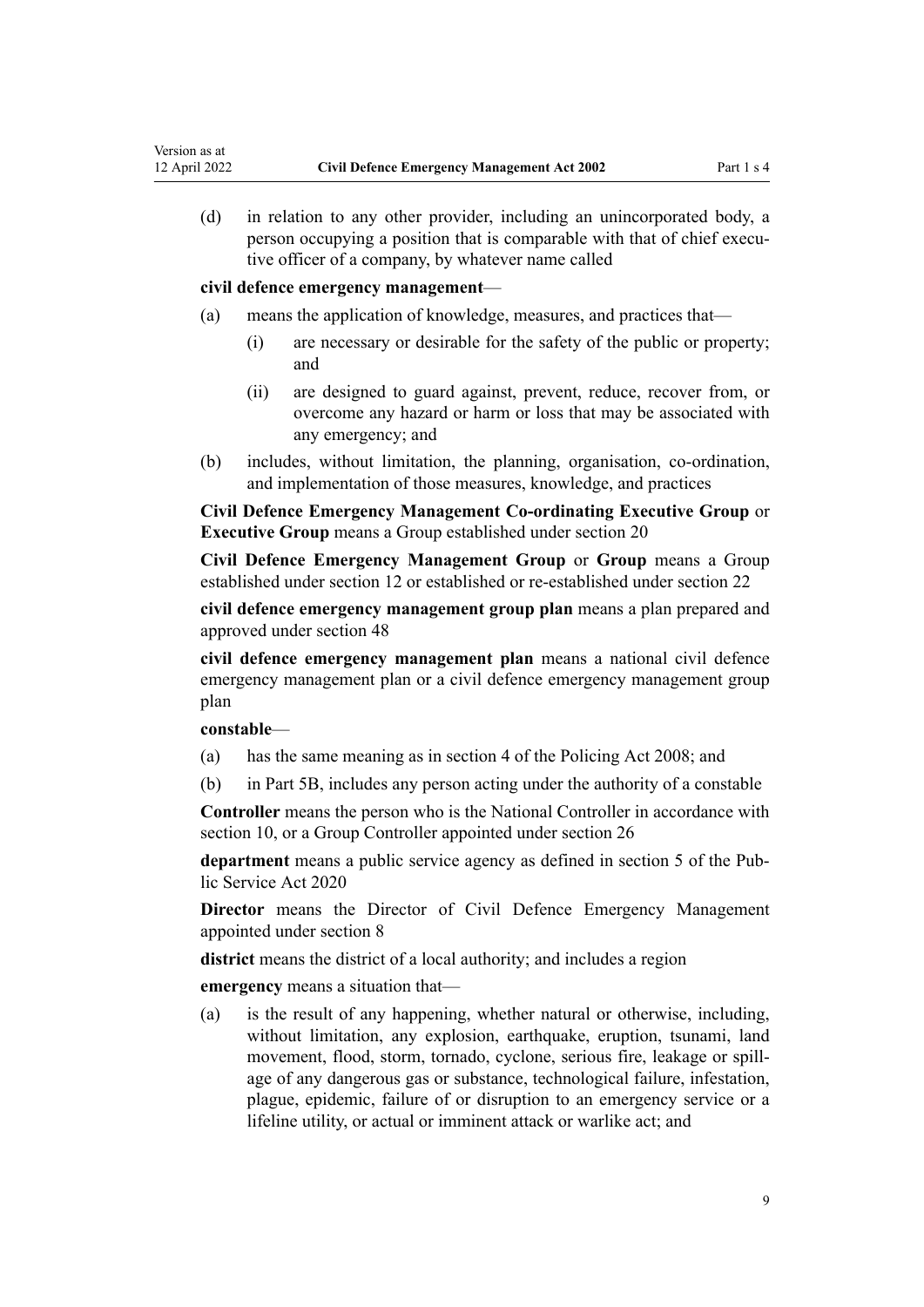- (b) causes or may cause loss of life or injury or illness or distress or in any way endangers the safety of the public or property in New Zealand or any part of New Zealand; and
- (c) cannot be dealt with by emergency services, or otherwise requires a significant and co-ordinated response under this Act

**emergency services** means the New Zealand Police, Fire and Emergency New Zealand, Taumata Arowai, and providers of health and disability services

**Group Controller** means a person appointed as a Group Controller under [sec‐](#page-27-0) [tion 26](#page-27-0)

**Group Recovery Manager** means a person appointed as a Group Recovery Manager under [section 29](#page-29-0)

**hazard** means something that may cause, or contribute substantially to the cause of, an emergency

**health and disability services** means health services and disability support services within the meaning of the [New Zealand Public Health and Disability](http://legislation.govt.nz/pdflink.aspx?id=DLM80050) [Act 2000](http://legislation.govt.nz/pdflink.aspx?id=DLM80050)

**lifeline utility** means an entity named or described in [Part A](#page-88-0) of Schedule 1, or that carries on a business described in [Part B](#page-88-0) of Schedule 1

**local authority** means a local authority within the meaning of the Local Gov[ernment Act 2002](http://legislation.govt.nz/pdflink.aspx?id=DLM170872)

**Local Recovery Manager** means a person appointed as a Local Recovery Manager under [section 30](#page-29-0)

**local transition period** means a local transition period notified under [section](#page-61-0) [94B](#page-61-0)

member means a local authority that is a member of a Civil Defence Emergency Management Group

**Minister** means, subject to any enactment, the Minister of the Crown who, with the authority of the Prime Minister, is for the time being responsible for the administration of this Act

**national civil defence emergency management plan** means a plan made under [section 39](#page-33-0)

**national civil defence emergency management strategy** means a strategy completed under [section 31](#page-30-0)

**National Controller** means the person who is the National Controller in accordance with [section 10](#page-17-0)

**National Recovery Manager** means the person who is delegated specified functions and powers of the Director under [section 11A](#page-18-0)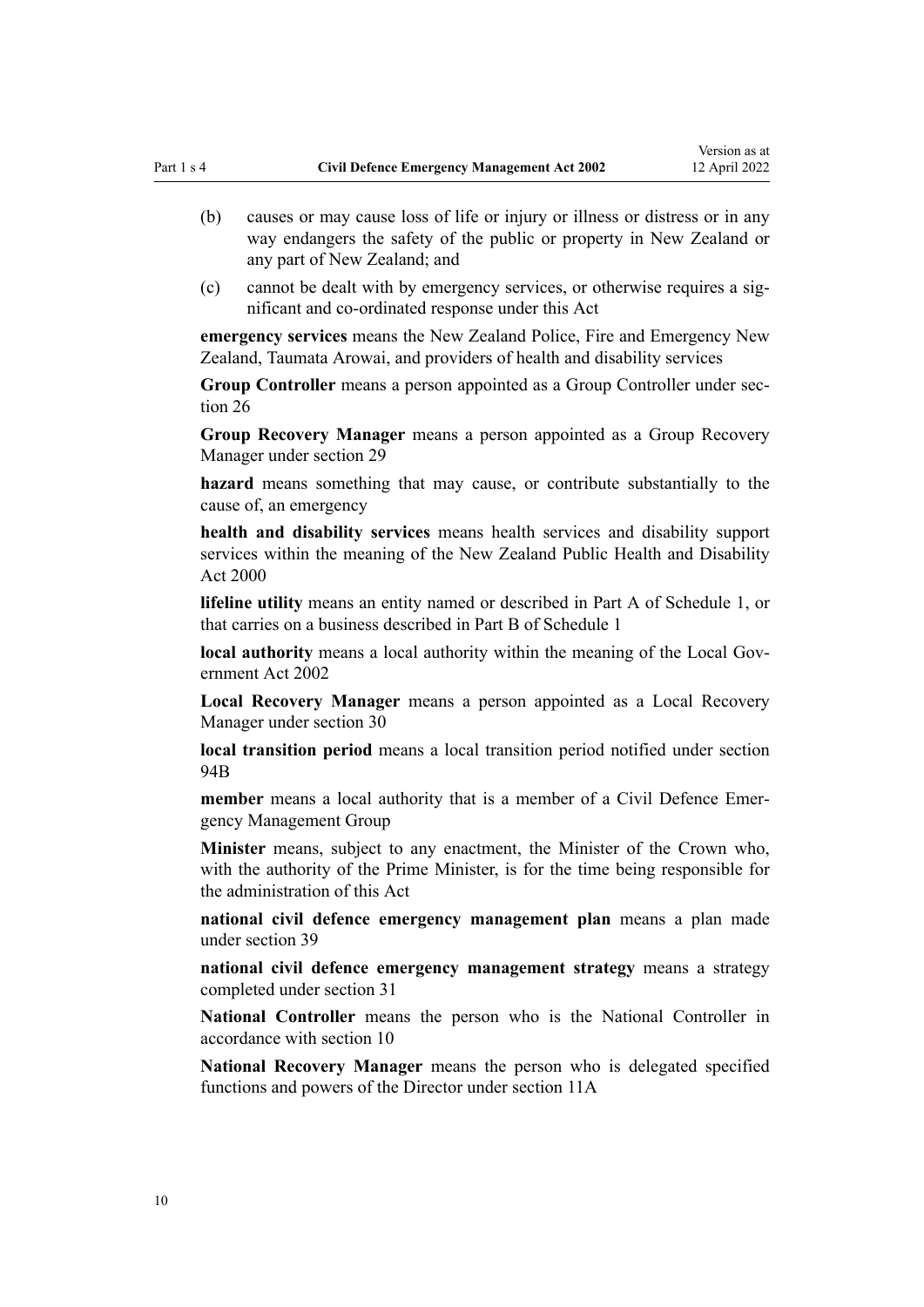**national significance** includes, without limitation, any case where the Minister or the Director considers that—

- (a) there is widespread public concern or interest; or
- (b) there is likely to be significant use of resources; or
- (c) it is likely that the area of more than 1 Civil Defence Emergency Management Group will be affected; or
- (d) it affects or is likely to affect or is relevant to New Zealand's inter‐ national obligations; or
- (e) it involves or is likely to involve technology, processes, or methods that are new to New Zealand; or
- (f) it results or is likely to result in or contribute to significant or irreversible changes to the environment (including the global environment)

**national transition period** means a national transition period notified under [section 94A](#page-60-0)

**owner**, in relation to a structure, includes (but is not limited to) a person who owns part of the structure

**provider of health and disability services** means provider within the meaning of the [New Zealand Public Health and Disability Act 2000](http://legislation.govt.nz/pdflink.aspx?id=DLM80050)

**public place** means a place that, at any material time, is—

- (a) open to or is being used by the public, whether free or on payment of a charge, and whether or not any owner or occupier of the place is lawfully entitled to exclude or reject any person; and
- (b) includes, without limitation, any aircraft, hovercraft, ship or ferry or other vessel, train, or vehicle carrying or available to carry passengers for reward

**recovery** means the co-ordinated efforts and processes used to bring about the immediate, medium-term, and long-term holistic regeneration and enhancement of a community following an emergency

**recovery activity** means an activity carried out under this Act or any civil defence emergency management plan to deal with the consequences of an emergency, including, without limitation,—

- (a) the assessment and ongoing monitoring of the needs of a community affected by the emergency; and
- (b) the co-ordination and integration of planning, decisions, actions, and resources; and
- (c) measures to support—
	- (i) the regeneration, restoration, and enhancement of communities across the 4 environments (built, natural, social, and economic); and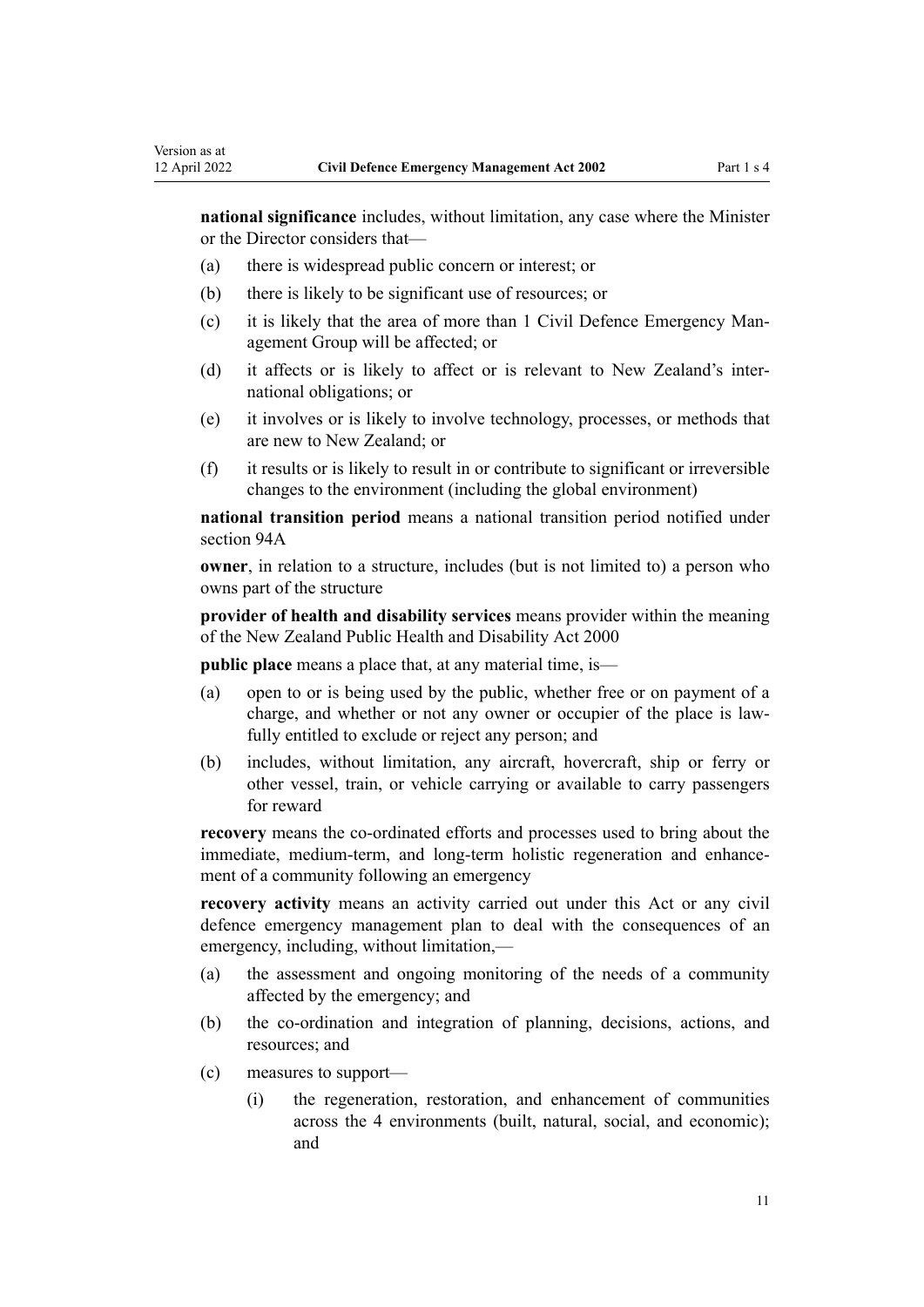- (ii) the cultural and physical well-being of individuals and their communities; and
- (iii) government and non-government organisations and entities work‐ ing together; and
- (d) measures to enable community participation in recovery planning; and
- (e) new measures—
	- (i) to reduce risks from hazards; and
	- (ii) to build resilience

**Recovery Manager** means the National Recovery Manager, a Group Recovery Manager, or a Local Recovery Manager, and includes any person acting under the authority of the National Recovery Manager, a Group Recovery Manager, or a Local Recovery Manager

**region** means a region within the meaning of the [Local Government Act 2002](http://legislation.govt.nz/pdflink.aspx?id=DLM170872)

**regional council** means a regional council within the meaning of the [Local](http://legislation.govt.nz/pdflink.aspx?id=DLM170872) [Government Act 2002](http://legislation.govt.nz/pdflink.aspx?id=DLM170872)

**representative** means an elected member of a local authority, including an elected member of a community board

**responsible department** means the department that is, with the authority of the Prime Minister, for the time being responsible for the administration of this Act

**risk** means the likelihood and consequences of a hazard

**road** has the same meaning as in [section 2\(1\)](http://legislation.govt.nz/pdflink.aspx?id=DLM433619) of the Land Transport Act 1998

**state of emergency** means a state of national emergency or a state of local emergency

**state of local emergency** means a state of local emergency declared under sec[tion 68](#page-45-0) or [section 69](#page-47-0)

**state of national emergency** means a state of national emergency declared under [section 66](#page-44-0)

**State services** has the same meaning as in [section 5](http://legislation.govt.nz/pdflink.aspx?id=LMS356868) of the Public Service Act 2020

**Taumata Arowai** means Taumata Arowai established under [section 8](http://legislation.govt.nz/pdflink.aspx?id=LMS294381) of the Taumata Arowai–the Water Services Regulator Act 2020

**territorial authority** means a territorial authority within the meaning of the [Local Government Act 2002](http://legislation.govt.nz/pdflink.aspx?id=DLM170872)

**transition period** means a national transition period or a local transition period

**unitary authority** means a unitary authority within the meaning of the [Local](http://legislation.govt.nz/pdflink.aspx?id=DLM170872) [Government Act 2002](http://legislation.govt.nz/pdflink.aspx?id=DLM170872)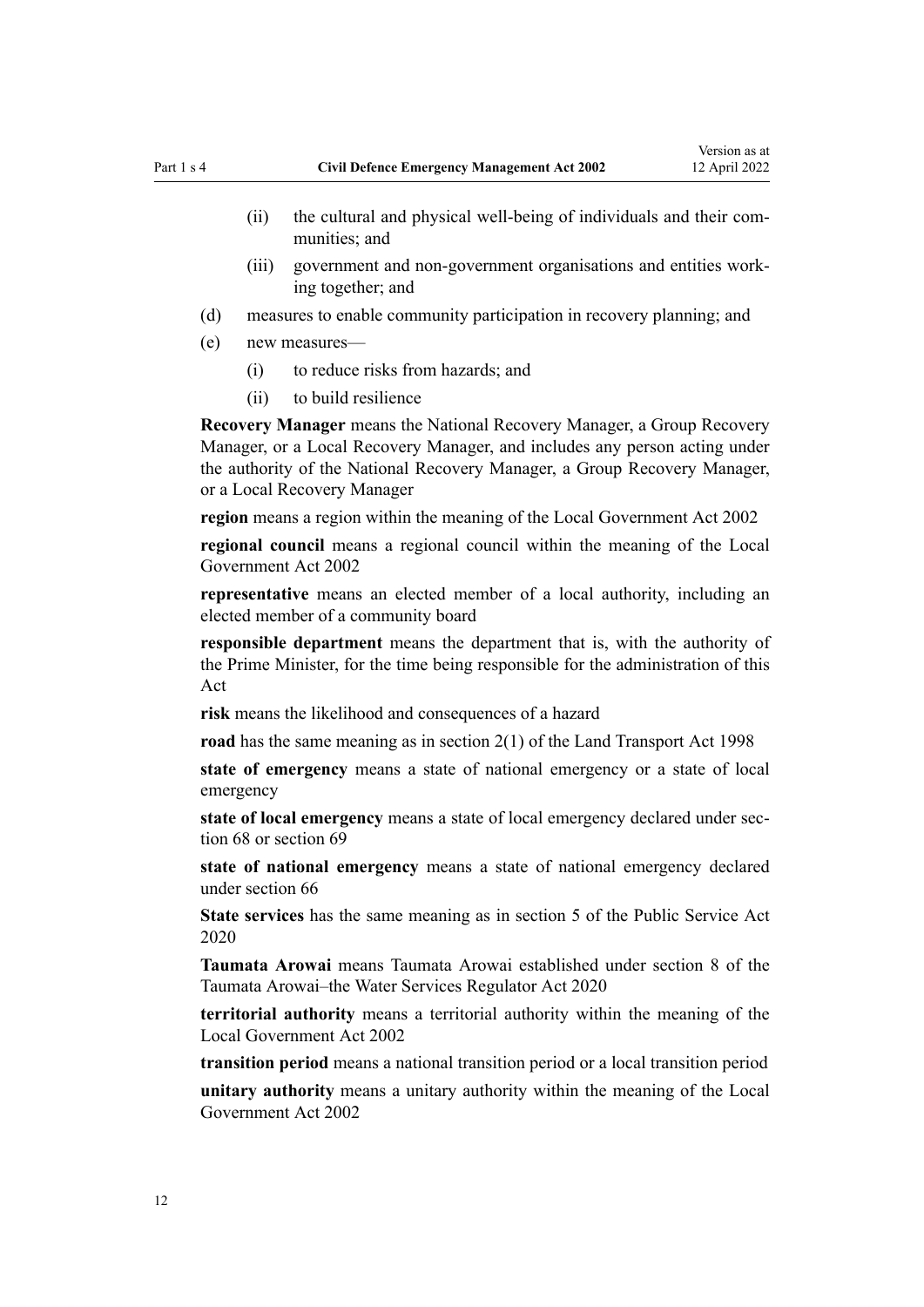**working day** means any day of the week other than—

- (a) a Saturday, a Sunday, Waitangi Day, Good Friday, Easter Monday, Anzac Day, the Sovereign's birthday, Te Rā Aro ki a Matariki/Matariki Observance Day, and Labour Day; and
- (ab) if Waitangi Day or Anzac Day falls on a Saturday or a Sunday, the fol‐ lowing Monday; and
- (b) a day in the period beginning on 25 December in any year and ending with 15 January in the following year.

Section 4 **administering authority**: amended, at 9.59 pm on 29 November 2016, by [section 4\(1\)](http://legislation.govt.nz/pdflink.aspx?id=DLM6648817) of the Civil Defence Emergency Management Amendment Act 2016 (2016 No 88).

Section 4 **area**: replaced, at 9.59 pm on 29 November 2016, by [section 4\(2\)](http://legislation.govt.nz/pdflink.aspx?id=DLM6648817) of the Civil Defence Emergency Management Amendment Act 2016 (2016 No 88).

Section 4 **chief executive officer**: inserted, at 9.59 pm on 29 November 2016, by [section 4\(5\)](http://legislation.govt.nz/pdflink.aspx?id=DLM6648817) of the Civil Defence Emergency Management Amendment Act 2016 (2016 No 88).

Section 4 **civil defence emergency management** paragraph (a)(ii): amended, at 9.59 pm on 29 November 2016, by [section 4\(3\)](http://legislation.govt.nz/pdflink.aspx?id=DLM6648817) of the Civil Defence Emergency Management Amendment Act 2016 (2016 No 88).

Section 4 **constable**: inserted, at 9.59 pm on 29 November 2016, by [section 4\(5\)](http://legislation.govt.nz/pdflink.aspx?id=DLM6648817) of the Civil Defence Emergency Management Amendment Act 2016 (2016 No 88).

Section 4 **department**: replaced, on 7 August 2020, by [section 135](http://legislation.govt.nz/pdflink.aspx?id=LMS176959) of the Public Service Act 2020 (2020 No 40).

Section 4 **district**: substituted, on 1 July 2003, by [section 262](http://legislation.govt.nz/pdflink.aspx?id=DLM174088) of the Local Government Act 2002 (2002 No 84).

Section 4 **emergency services**: amended, on 15 November 2021, by [section 206\(1\)](http://legislation.govt.nz/pdflink.aspx?id=LMS374952) of the Water Services Act 2021 (2021 No 36).

Section 4 **emergency services**: amended, on 1 July 2017, by [section 197](http://legislation.govt.nz/pdflink.aspx?id=DLM6678752) of the Fire and Emergency New Zealand Act 2017 (2017 No 17).

Section 4 **emergency services**: amended, at 9.59 pm on 29 November 2016, by [section 4\(4\)](http://legislation.govt.nz/pdflink.aspx?id=DLM6648817) of the Civil Defence Emergency Management Amendment Act 2016 (2016 No 88).

Section 4 **Group Recovery Manager**: inserted, at 9.59 pm on 29 November 2016, by [section 4\(5\)](http://legislation.govt.nz/pdflink.aspx?id=DLM6648817) of the Civil Defence Emergency Management Amendment Act 2016 (2016 No 88).

Section 4 **health and disability services**: inserted, at 9.59 pm on 29 November 2016, by [section 4\(5\)](http://legislation.govt.nz/pdflink.aspx?id=DLM6648817) of the Civil Defence Emergency Management Amendment Act 2016 (2016 No 88).

Section 4 **hospital and health service**: repealed, at 9.59 pm on 29 November 2016, by [section 4\(6\)](http://legislation.govt.nz/pdflink.aspx?id=DLM6648817) of the Civil Defence Emergency Management Amendment Act 2016 (2016 No 88).

Section 4 **local authority**: substituted, on 1 July 2003, by [section 262](http://legislation.govt.nz/pdflink.aspx?id=DLM174088) of the Local Government Act 2002 (2002 No 84).

Section 4 **Local Recovery Manager**: inserted, at 9.59 pm on 29 November 2016, by [section 4\(5\)](http://legislation.govt.nz/pdflink.aspx?id=DLM6648817) of the Civil Defence Emergency Management Amendment Act 2016 (2016 No 88).

Section 4 **local transition period**: inserted, at 9.59 pm on 29 November 2016, by [section 4\(5\)](http://legislation.govt.nz/pdflink.aspx?id=DLM6648817) of the Civil Defence Emergency Management Amendment Act 2016 (2016 No 88).

Section 4 **National Recovery Manager**: inserted, at 9.59 pm on 29 November 2016, by [section 4\(5\)](http://legislation.govt.nz/pdflink.aspx?id=DLM6648817) of the Civil Defence Emergency Management Amendment Act 2016 (2016 No 88).

Section 4 **national transition period**: inserted, at 9.59 pm on 29 November 2016, by [section 4\(5\)](http://legislation.govt.nz/pdflink.aspx?id=DLM6648817) of the Civil Defence Emergency Management Amendment Act 2016 (2016 No 88).

Section 4 **owner**: inserted, at 9.59 pm on 29 November 2016, by [section 4\(5\)](http://legislation.govt.nz/pdflink.aspx?id=DLM6648817) of the Civil Defence Emergency Management Amendment Act 2016 (2016 No 88).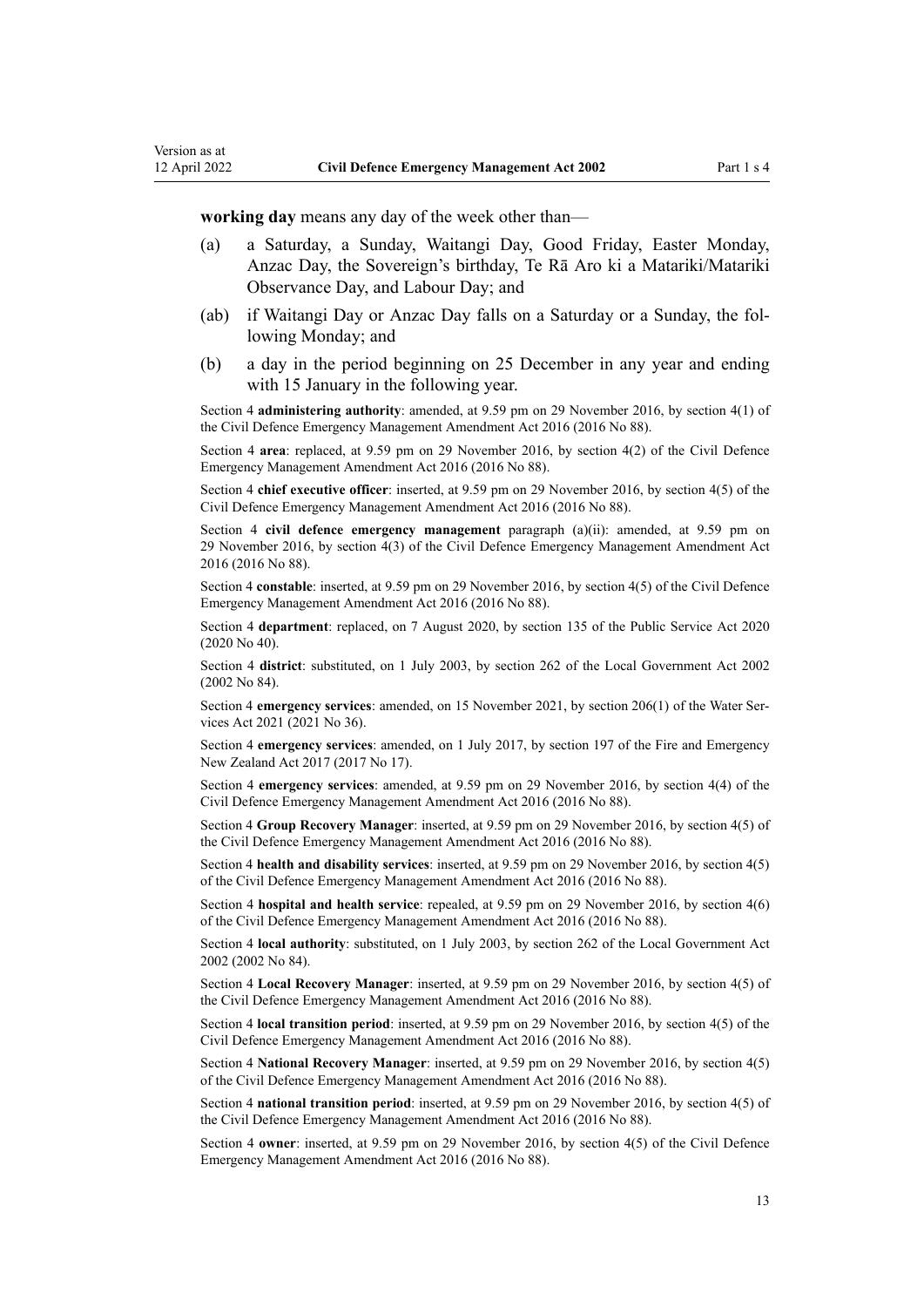<span id="page-13-0"></span>Section 4 **provider of health and disability services**: inserted, at 9.59 pm on 29 November 2016, by [section 4\(5\)](http://legislation.govt.nz/pdflink.aspx?id=DLM6648817) of the Civil Defence Emergency Management Amendment Act 2016 (2016 No 88).

Section 4 **recovery**: inserted, at 9.59 pm on 29 November 2016, by [section 4\(5\)](http://legislation.govt.nz/pdflink.aspx?id=DLM6648817) of the Civil Defence Emergency Management Amendment Act 2016 (2016 No 88).

Section 4 **recovery activities**: repealed, at 9.59 pm on 29 November 2016, by [section 4\(7\)](http://legislation.govt.nz/pdflink.aspx?id=DLM6648817) of the Civil Defence Emergency Management Amendment Act 2016 (2016 No 88).

Section 4 **recovery activity**: inserted, at 9.59 pm on 29 November 2016, by [section 4\(7\)](http://legislation.govt.nz/pdflink.aspx?id=DLM6648817) of the Civil Defence Emergency Management Amendment Act 2016 (2016 No 88).

Section 4 **Recovery Co-ordinator**: repealed, at 9.59 pm on 29 November 2016, by [section 4\(8\)](http://legislation.govt.nz/pdflink.aspx?id=DLM6648817) of the Civil Defence Emergency Management Amendment Act 2016 (2016 No 88).

Section 4 **Recovery Manager**: inserted, at 9.59 pm on 29 November 2016, by [section 4\(5\)](http://legislation.govt.nz/pdflink.aspx?id=DLM6648817) of the Civil Defence Emergency Management Amendment Act 2016 (2016 No 88).

Section 4 **region**: substituted, on 1 July 2003, by [section 262](http://legislation.govt.nz/pdflink.aspx?id=DLM174088) of the Local Government Act 2002 (2002 No 84).

Section 4 **regional council**: substituted, on 1 July 2003, by [section 262](http://legislation.govt.nz/pdflink.aspx?id=DLM174088) of the Local Government Act 2002 (2002 No 84).

Section 4 **State services**: amended, on 7 August 2020, by [section 135](http://legislation.govt.nz/pdflink.aspx?id=LMS176959) of the Public Service Act 2020 (2020 No 40).

Section 4 **Taumata Arowai**: inserted, on 15 November 2021, by [section 206\(1\)](http://legislation.govt.nz/pdflink.aspx?id=LMS374952) of the Water Services Act 2021 (2021 No 36).

Section 4 **territorial authority**: substituted, on 1 July 2003, by [section 262](http://legislation.govt.nz/pdflink.aspx?id=DLM174088) of the Local Government Act 2002 (2002 No 84).

Section 4 **transition period**: inserted, at 9.59 pm on 29 November 2016, by [section 4\(5\)](http://legislation.govt.nz/pdflink.aspx?id=DLM6648817) of the Civil Defence Emergency Management Amendment Act 2016 (2016 No 88).

Section 4 **unitary authority**: substituted, on 1 July 2003, by [section 262](http://legislation.govt.nz/pdflink.aspx?id=DLM174088) of the Local Government Act 2002 (2002 No 84).

Section 4 **working day** paragraph (a): replaced, on 12 April 2022, by [wehenga 7](http://legislation.govt.nz/pdflink.aspx?id=LMS557838) o Te Ture mō te Hararei Tūmatanui o te Kāhui o Matariki 2022/[section 7](http://legislation.govt.nz/pdflink.aspx?id=LMS557848) of the Te Kāhui o Matariki Public Holiday Act 2022 (2022 No 14).

Section 4 **working day** paragraph (ab): inserted, on 1 January 2014, by [section 8](http://legislation.govt.nz/pdflink.aspx?id=DLM4929207) of the Holidays (Full Recognition of Waitangi Day and ANZAC Day) Amendment Act 2013 (2013 No 19).

#### **4A Transitional, savings, and related provisions**

The transitional, savings, and related provisions set out in [Schedule 1AA](#page-86-0) have effect according to their terms.

Section 4A: inserted, at 9.59 pm on 29 November 2016, by [section 5](http://legislation.govt.nz/pdflink.aspx?id=DLM6648855) of the Civil Defence Emergency Management Amendment Act 2016 (2016 No 88).

#### **5 Act to bind the Crown**

This Act binds the Crown.

Compare: 1983 No 46 s 3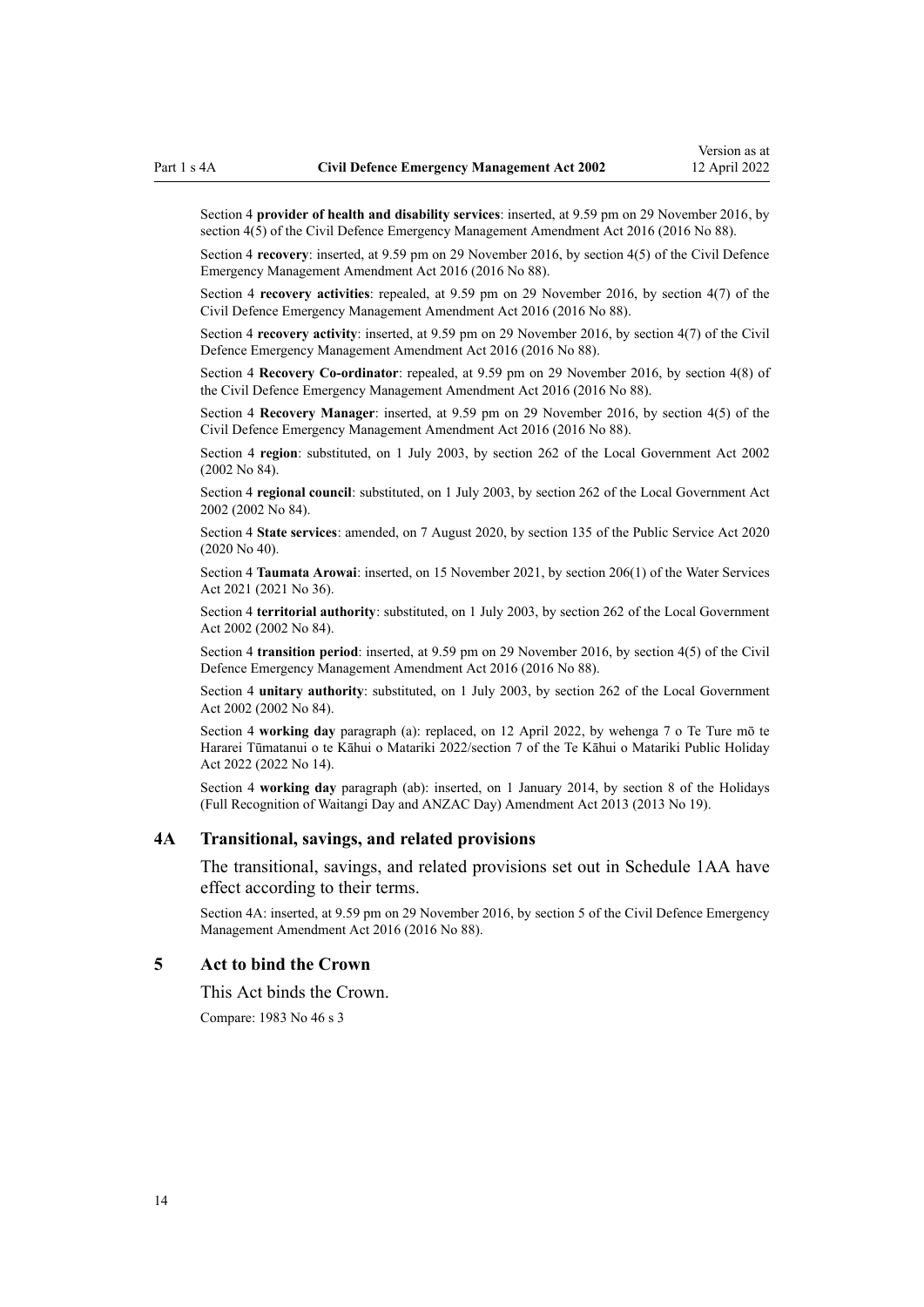### <span id="page-14-0"></span>**6 Act not to affect functions, duties, and powers under other Acts or general law**

Unless this Act otherwise provides, this Act does not limit, is not in substitution for, and does not affect the functions, duties, or powers of any person under the provisions of any enactment or any rule of law.

Compare: 1983 No 46 s 4

### **7 Precautionary approach**

All persons exercising functions in relation to the development and implementation of civil defence emergency management plans under this Act may be cautious in managing risks even if there is scientific and technical uncertainty about those risks.

### **Part 2**

## **Appointment, functions, and powers of persons involved in civil defence emergency management**

*Director of Civil Defence Emergency Management*

### **8 Appointment and functions of Director of Civil Defence Emergency Management**

- (1) The chief executive of the responsible department may appoint under the [Pub‐](http://legislation.govt.nz/pdflink.aspx?id=LMS106157) [lic Service Act 2020](http://legislation.govt.nz/pdflink.aspx?id=LMS106157) a suitably qualified and experienced person as the Director of Civil Defence Emergency Management.
- (2) The functions of the Director are to—
	- (a) provide advice to the Minister on matters relating to civil defence emer‐ gency management:
	- (b) identify hazards and risks that the Director considers are of national significance:
	- (c) monitor and evaluate the national civil defence emergency management strategy:
	- (d) develop, monitor, and evaluate the national civil defence emergency management plan:
	- (e) develop, in consultation with the relevant persons and organisations that have responsibilities under this Act, any guidelines, codes, or technical standards that may be required for the purposes of this Act:
	- (f) monitor the performance of Civil Defence Emergency Management Groups and persons who have responsibilities under this Act:
	- (g) promote civil defence emergency management that is consistent with the purpose of this Act: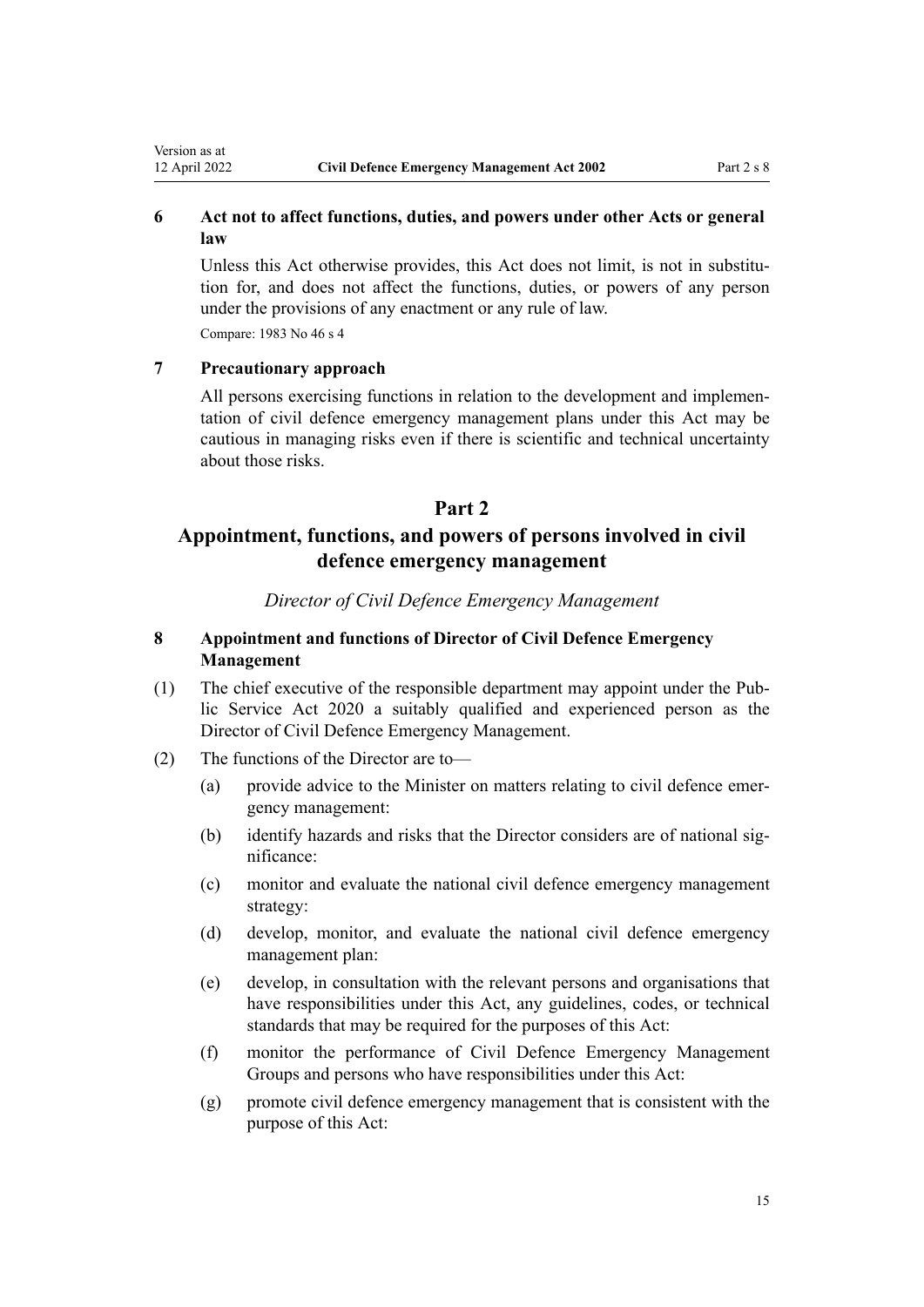- <span id="page-15-0"></span>(h) during a state of national emergency or a national transition period, direct and control for the purposes of this Act the resources available for civil defence emergency management.
- (3) The Director also has any other functions that are conferred or imposed on the Director by or under this Act or any other enactment.

Compare: 1983 No 46 ss 7, 8(1), (2)

Section 8(1): amended, on 7 August 2020, by [section 135](http://legislation.govt.nz/pdflink.aspx?id=LMS176959) of the Public Service Act 2020 (2020 No 40).

Section 8(2)(h): amended, at 9.59 pm on 29 November 2016, by [section 6](http://legislation.govt.nz/pdflink.aspx?id=DLM6648857) of the Civil Defence Emergency Management Amendment Act 2016 (2016 No 88).

#### **9 Powers of Director**

- (1) The Director has all the powers that are reasonably necessary or expedient to enable the Director to perform his or her functions.
- (2) Without limiting the generality of subsection (1), the Director may—
	- (a) co-ordinate the use of and, during a state of national emergency or a national transition period, use, for the purposes of this Act, the personnel, material, information, services, and any other resources made avail‐ able by departments, Civil Defence Emergency Management Groups, emergency services, New Zealand Defence Force (as provided in the [Defence Act 1990\)](http://legislation.govt.nz/pdflink.aspx?id=DLM204972), and other persons and in particular, without limitation, for—
		- (i) the provision of transport:
		- (ii) the removal of endangered persons and casualties from any area affected by the emergency to areas of safety or to hospitals:
		- (iii) medical care and attention to casualties:
		- (iv) the relief of distress and suffering:
		- (v) the accommodation, feeding, care, and protection of persons:
		- (vi) the provision of other services necessary to restore community services and provide for the welfare of the public:
	- (b) during a state of national emergency, control the performance of the functions and duties and the exercise of the powers of Civil Defence Emergency Management Groups and Group Controllers:
	- (ba) during a national transition period, control the performance of the func‐ tions and duties and the exercise of the powers of Civil Defence Emer‐ gency Management Groups and Recovery Managers:
	- (c) enter into arrangements, including employment arrangements, with any person for the purpose of carrying out civil defence emergency management as may be agreed: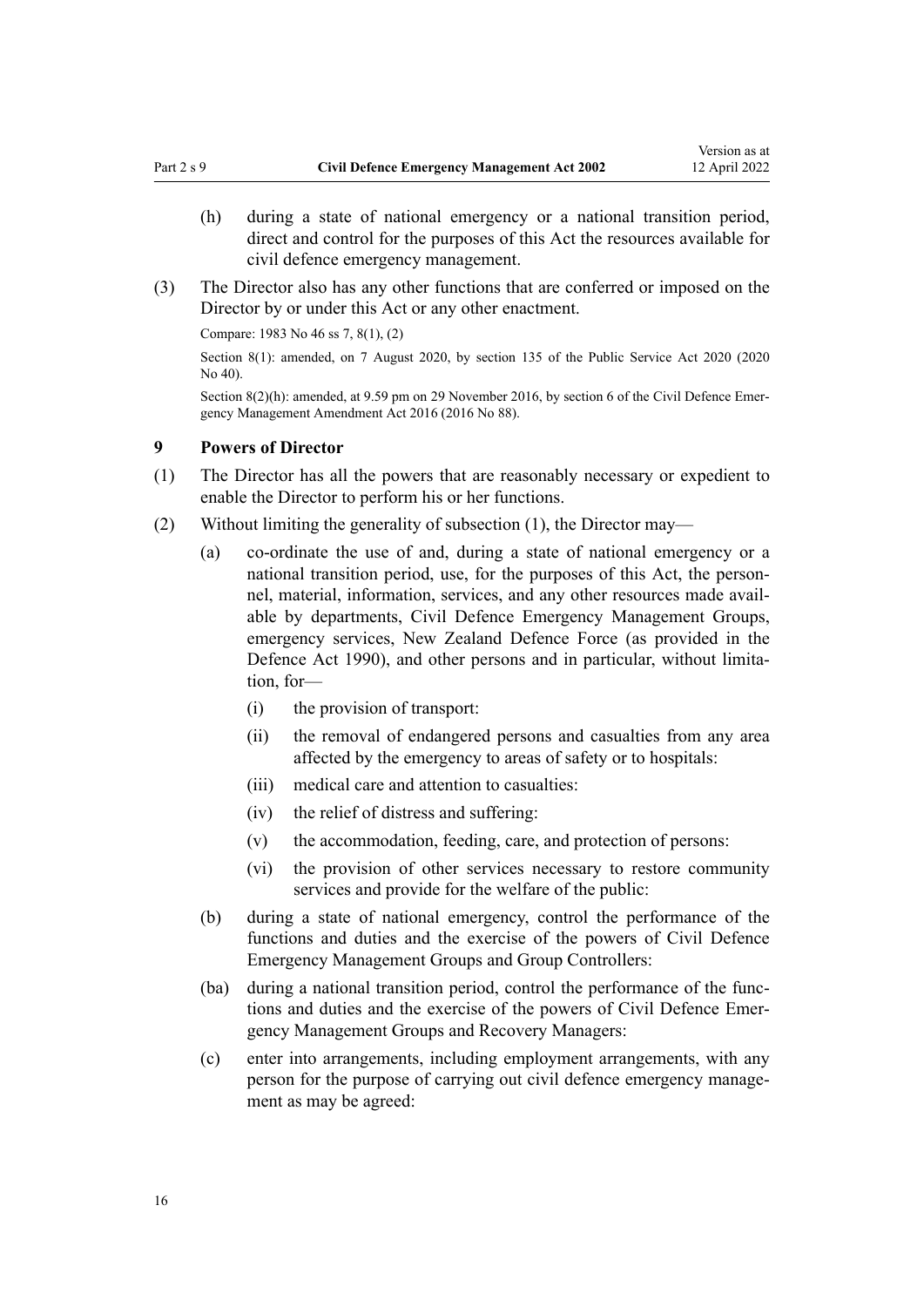- (d) devise, promote, and carry out, or cause to be carried out, research and investigations into matters relating to civil defence emergency management:
- (e) issue or cause to be issued warnings of hazards:
- (f) disseminate information and advice on matters relating to civil defence emergency management:
- (g) promote and carry out, or cause to be carried out, the training of person‐ nel for civil defence emergency management purposes:
- (h) co-ordinate the planning of civil defence emergency management between Civil Defence Emergency Management Groups:
- (i) advise in relation to, and assist in the planning, preparation, co-ordin‐ ation, and carrying out of, civil defence emergency management.
- (3) Without limiting the generality of subsection  $(1)$ , the Director may issue guidelines, codes, or technical standards to any person or organisation with responsibilities under this Act, including guidelines, codes, or technical standards for—
	- (a) the establishment and operation of Civil Defence Emergency Management Groups and Co-ordinating Executive Groups:
	- (b) the development of Civil Defence Emergency Management Group plans and operational plans for the response to, and recovery from, specific emergencies:
	- (ba) the development of strategic recovery planning for emergencies:
	- (c) the development of Civil Defence Emergency Management plans by the Crown, local government agencies, emergency services, and lifeline util‐ ities:
	- (d) the operational role of controllers, Recovery Managers, and other persons with responsibilities under this Act:
	- (e) any other matters that—
		- (i) the Director considers necessary; and
		- (ii) are consistent with the purposes of this Act.

Compare: 1983 No 46 s 8

Section 9(2)(a): amended, at 9.59 pm on 29 November 2016, by [section 7\(1\)](http://legislation.govt.nz/pdflink.aspx?id=DLM6648858) of the Civil Defence Emergency Management Amendment Act 2016 (2016 No 88).

Section 9(2)(b): replaced, at 9.59 pm on 29 November 2016, by [section 7\(2\)](http://legislation.govt.nz/pdflink.aspx?id=DLM6648858) of the Civil Defence Emergency Management Amendment Act 2016 (2016 No 88).

Section 9(2)(ba): inserted, at 9.59 pm on 29 November 2016, by [section 7\(2\)](http://legislation.govt.nz/pdflink.aspx?id=DLM6648858) of the Civil Defence Emergency Management Amendment Act 2016 (2016 No 88).

Section 9(3)(b): amended, at 9.59 pm on 29 November 2016, by [section 7\(3\)](http://legislation.govt.nz/pdflink.aspx?id=DLM6648858) of the Civil Defence Emergency Management Amendment Act 2016 (2016 No 88).

Section 9(3)(ba): inserted, at 9.59 pm on 29 November 2016, by [section 7\(4\)](http://legislation.govt.nz/pdflink.aspx?id=DLM6648858) of the Civil Defence Emergency Management Amendment Act 2016 (2016 No 88).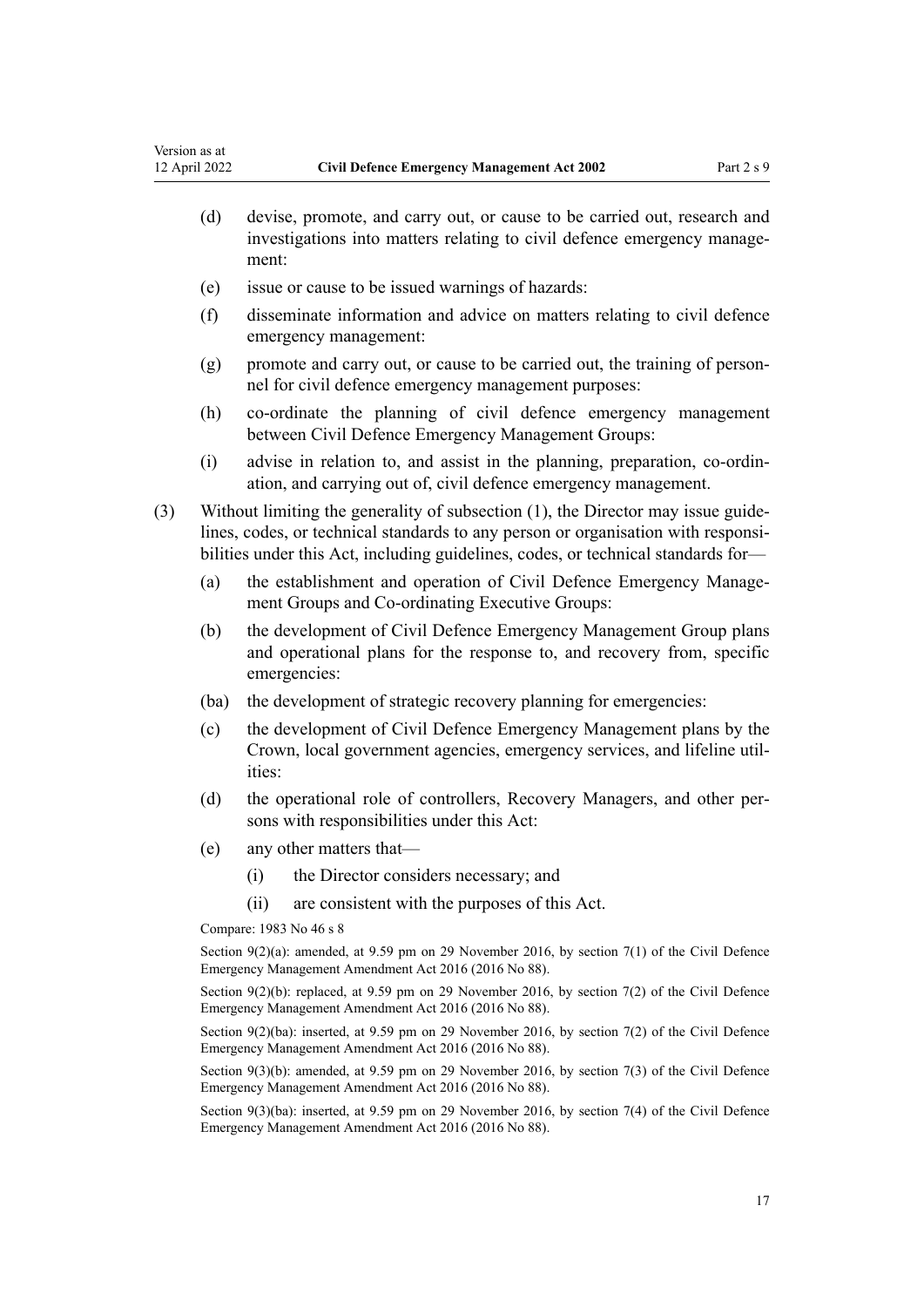<span id="page-17-0"></span>Section 9(3)(d): amended, at 9.59 pm on 29 November 2016, by [section 7\(5\)](http://legislation.govt.nz/pdflink.aspx?id=DLM6648858) of the Civil Defence Emergency Management Amendment Act 2016 (2016 No 88).

#### *National Controller*

### **10 Delegation of certain functions and powers of Director to National Controller**

- (1) The Director may, in writing, either generally or particularly, delegate to any person the functions and powers of the Director referred to in [sections 8\(2\)\(h\)](#page-14-0) and [9\(2\)\(a\)](#page-15-0) for the purposes of dealing with any state of national emergency.
- (2) The Director may exercise the power of delegation at any time, whether or not a state of national emergency is in force or is imminent.
- (3) A person to whom functions and powers are delegated under this section is, while the delegation is in force, the National Controller, and has all the powers conferred on the National Controller by this Act.
- (4) If no delegation has been made under this section, the Director is the National Controller and has all the powers conferred on the National Controller by this Act.

#### **11 Further provisions relating to delegation to National Controller**

- (1) Subject to any general or special directions given or conditions attached by the Director, a person to whom functions and powers are delegated under section 10 may exercise those functions and powers in the same manner and with the same effect as if they had been conferred on him or her directly by that section and not by delegation.
- (2) A person purporting to act under any delegation under section 10 is presumed to be acting in accordance with the terms of the delegation in the absence of proof to the contrary.
- (3) A delegation under section 10 is revocable in writing at will, and no such dele‐ gation prevents the exercise of any function or power by the Director.
- (4) A delegation under section 10, until revoked, continues in force according to its tenor even if the Director by whom it was made has ceased to hold office.
- (5) No person is employed in the service of Her Majesty for the purposes of the [Public Service Act 2020](http://legislation.govt.nz/pdflink.aspx?id=LMS106157) or the [Government Superannuation Fund Act 1956](http://legislation.govt.nz/pdflink.aspx?id=DLM446000) merely because functions and powers are delegated to that person under section 10.

Section 11(5): amended, on 7 August 2020, by [section 135](http://legislation.govt.nz/pdflink.aspx?id=LMS176959) of the Public Service Act 2020 (2020) No 40).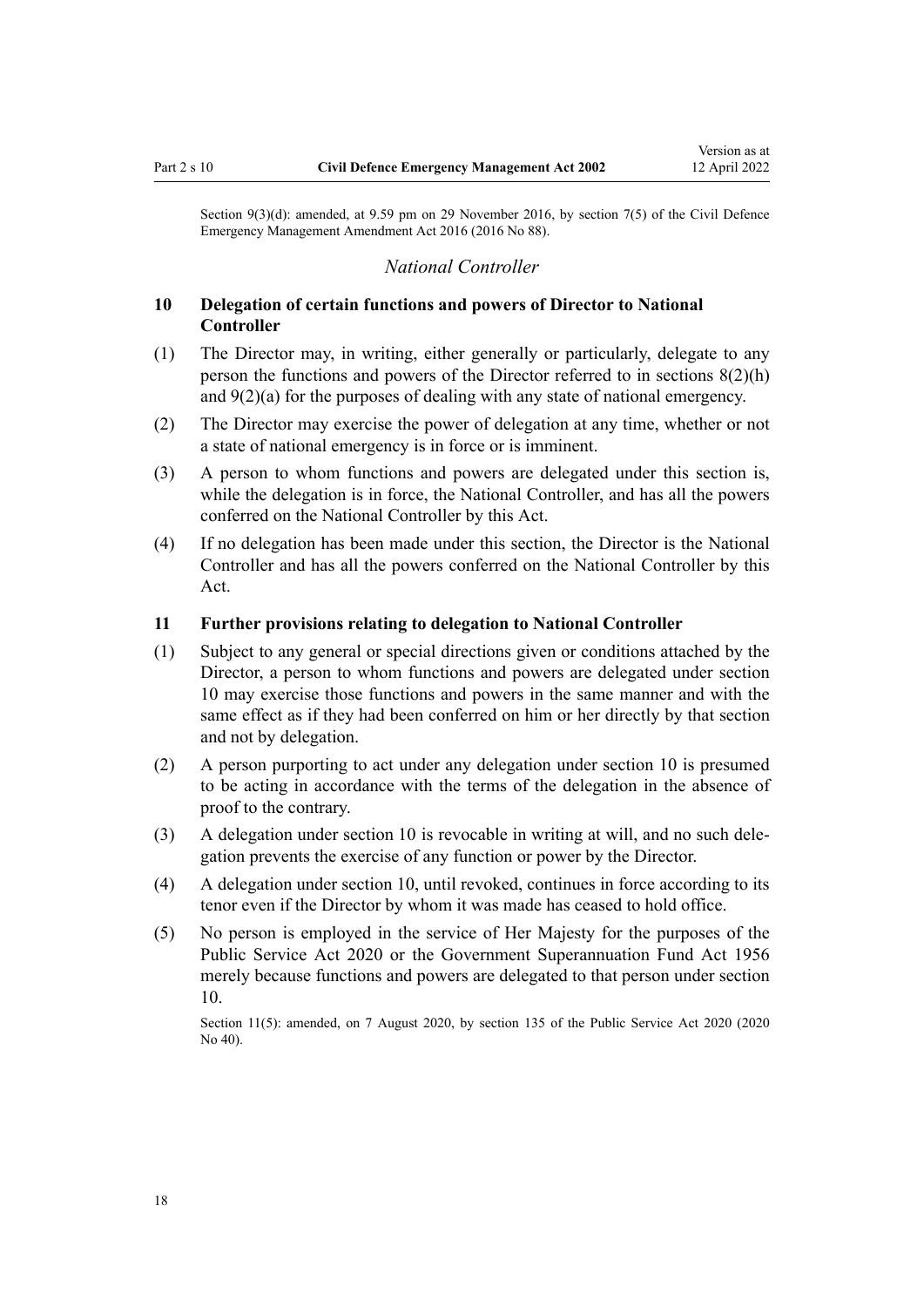Heading: inserted, at 9.59 pm on 29 November 2016, by [section 8](http://legislation.govt.nz/pdflink.aspx?id=DLM6648859) of the Civil Defence Emergency Management Amendment Act 2016 (2016 No 88).

#### **11A Delegation of certain functions and powers of Director to National Recovery Manager**

<span id="page-18-0"></span>Version as at

- (1) The Director may, in writing, either generally or particularly, delegate to any person the functions and powers of the Director referred to in [sections 8\(2\)\(h\)](#page-14-0) and [9\(2\)\(a\)](#page-15-0) for the purposes of dealing with a national transition period.
- (2) The Director may exercise the power of delegation at any time, whether or not a national transition period is in force or is imminent.
- (3) A person to whom functions and powers are delegated under this section is, while the delegation is in force, the National Recovery Manager and has all the powers conferred on the National Recovery Manager by this Act.
- (4) If no delegation has been made under this section, the Director is the National Recovery Manager and has all the powers conferred on the National Recovery Manager by this Act.

Section 11A: inserted, at 9.59 pm on 29 November 2016, by [section 8](http://legislation.govt.nz/pdflink.aspx?id=DLM6648859) of the Civil Defence Emergency Management Amendment Act 2016 (2016 No 88).

#### **11B Further provisions relating to delegation to National Recovery Manager**

- (1) Subject to any general or special directions given or conditions attached by the Director, a person to whom functions and powers are delegated under section 11A may perform those functions and exercise those powers in the same man‐ ner and with the same effect as if they had been conferred on him or her directly by that section and not by delegation.
- (2) A person purporting to act under any delegation under section 11A is presumed to be acting in accordance with the terms of the delegation in the absence of proof to the contrary.
- (3) A delegation under section 11A is revocable in writing at will, and no such delegation prevents the performance of any function or the exercise of any power by the Director.
- (4) A delegation under section 11A, until revoked, continues in force according to its tenor even if the Director who made the delegation has ceased to hold office.
- (5) A person is not employed in the service of Her Majesty for the purposes of the [Public Service Act 2020](http://legislation.govt.nz/pdflink.aspx?id=LMS106157) or the [Government Superannuation Fund Act 1956](http://legislation.govt.nz/pdflink.aspx?id=DLM446000) merely because functions and powers are delegated to that person under section 11A.

Section 11B: inserted, at 9.59 pm on 29 November 2016, by [section 8](http://legislation.govt.nz/pdflink.aspx?id=DLM6648859) of the Civil Defence Emergency Management Amendment Act 2016 (2016 No 88).

Section 11B(5): amended, on 7 August 2020, by [section 135](http://legislation.govt.nz/pdflink.aspx?id=LMS176959) of the Public Service Act 2020 (2020 No 40).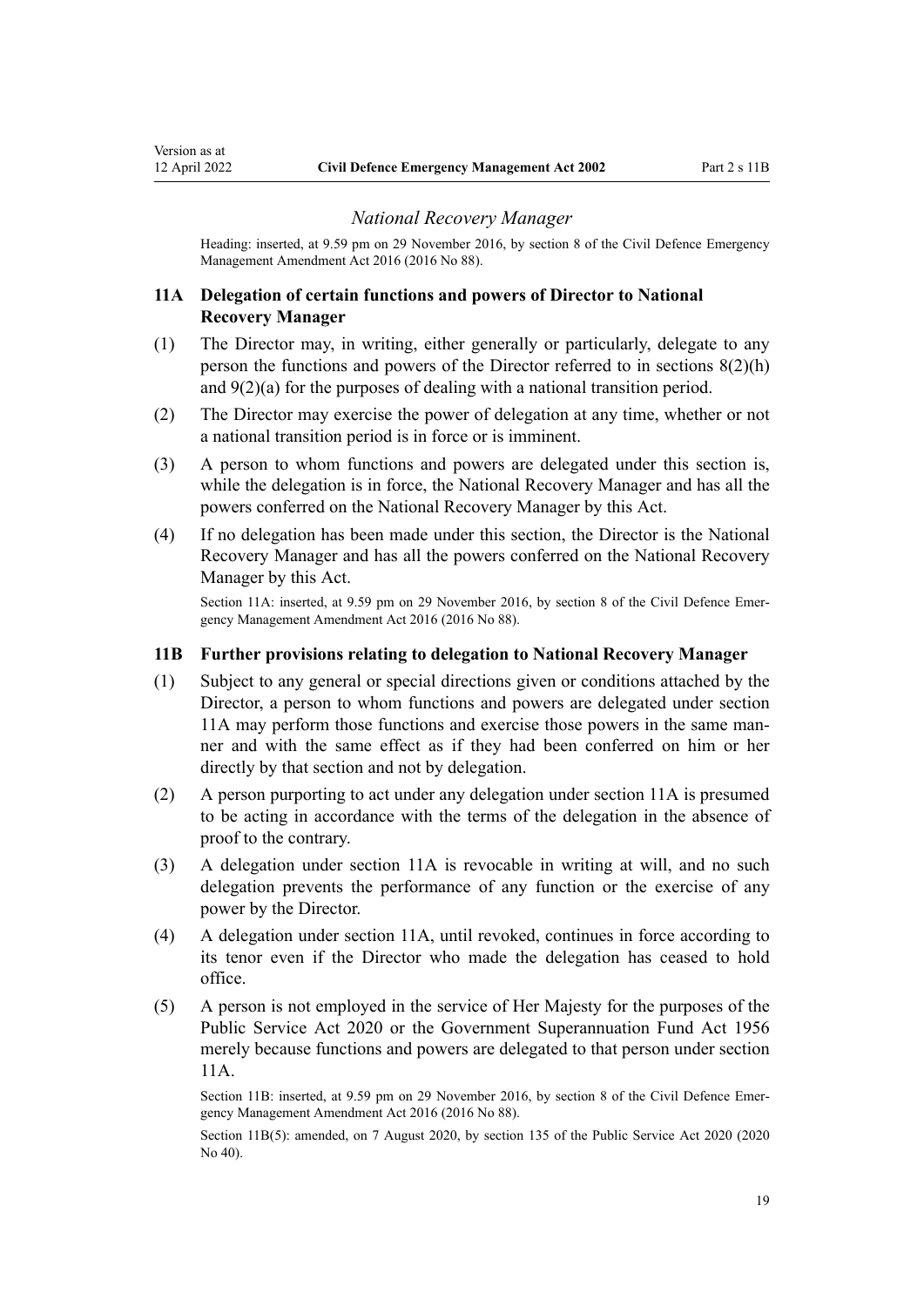#### *Civil Defence Emergency Management Groups*

### <span id="page-19-0"></span>**12 Local authorities to establish Civil Defence Emergency Management Groups**

- (1) Within 6 months after the date of the commencement of this Act,—
	- (a) every regional council and every territorial authority within that region must unite to establish a Civil Defence Emergency Management Group for the purposes of this Act as a joint standing committee under [clause](http://legislation.govt.nz/pdflink.aspx?id=DLM175699) [30\(1\)\(b\)](http://legislation.govt.nz/pdflink.aspx?id=DLM175699) of Schedule 7 of the Local Government Act 2002:
	- (b) subject to paragraph (c), a unitary authority must establish a Civil Defence Emergency Management Group for the purposes of this Act as a committee under clause  $30(1)(a)$  of Schedule 7 of the Local Government Act 2002:
	- (c) instead of establishing a Civil Defence Emergency Management Group in accordance with paragraph (b), a unitary authority may unite with a unitary authority or unitary authorities that border it, or a regional council that borders it, or all or any of them, to establish a Civil Defence Emergency Management Group for the purposes of this Act as a joint standing committee under [clause 30\(1\)\(b\)](http://legislation.govt.nz/pdflink.aspx?id=DLM175699) of Schedule 7 of the Local Government Act 2002.
- (1A) If subsection (1)(b) applies and subsection (1)(c) does not apply, a unitary authority is a Group rather than a member of a Group for the purposes of this Act.
- (2) [Clause 30\(5\) or \(7\)](http://legislation.govt.nz/pdflink.aspx?id=DLM175699) of Schedule 7 of the Local Government Act 2002 must not be read as permitting, during a term of local government or as a consequence of a local government election, the discharge or reconstitution of a Civil Defence Emergency Management Group established for the purposes of this Act.
- (3) Nothing in this section requires the Minister of Local Government to be a member of a Civil Defence Emergency Management Group.

Section 12(1)(a): amended, on 1 July 2003, by [section 262](http://legislation.govt.nz/pdflink.aspx?id=DLM174088) of the Local Government Act 2002 (2002 No 84).

Section 12(1)(b): replaced, at 9.59 pm on 29 November 2016, by [section 9\(1\)](http://legislation.govt.nz/pdflink.aspx?id=DLM6648863) of the Civil Defence Emergency Management Amendment Act 2016 (2016 No 88).

Section 12(1)(c): amended, on 1 July 2003, by [section 262](http://legislation.govt.nz/pdflink.aspx?id=DLM174088) of the Local Government Act 2002 (2002  $No$   $84$ ).

Section 12(1A): inserted, at 9.59 pm on 29 November 2016, by [section 9\(2\)](http://legislation.govt.nz/pdflink.aspx?id=DLM6648863) of the Civil Defence Emergency Management Amendment Act 2016 (2016 No 88).

Section 12(2): amended, on 25 March 2012, by [section 4](http://legislation.govt.nz/pdflink.aspx?id=DLM4013707) of the Civil Defence Emergency Management Amendment Act 2012 (2012 No 6).

Section 12(2): amended, on 1 July 2003, by [section 262](http://legislation.govt.nz/pdflink.aspx?id=DLM174088) of the Local Government Act 2002 (2002 No 84).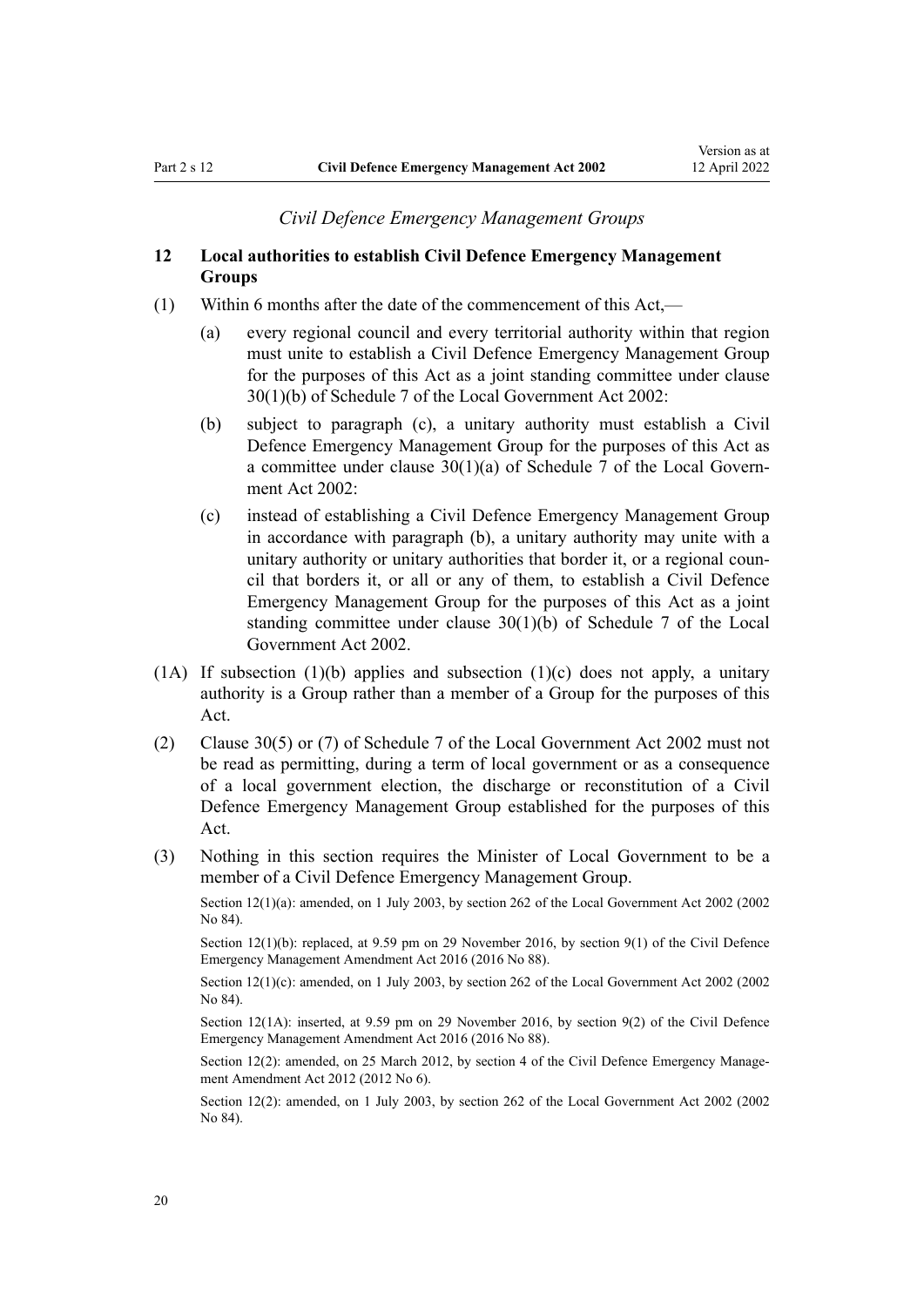### **13 Membership of Civil Defence Emergency Management Groups**

- (1) Every local authority must be a member of a Civil Defence Emergency Man‐ agement Group.
- (2) No Group may have more than 1 regional council as a member unless a merger has been approved under [section 21.](#page-24-0)
- (3) Despite subsection (2), unitary authorities that border one another may be members of the same Group.
- (4) Each local authority that is a member of a Group with other local authorities must be represented on the Group by 1, and only 1, person, being the mayor or chairperson of that local authority or an elected person from that local authority who has delegated authority to act for the mayor or chairperson.

Section 13(4): amended, on 1 July 2003, by [section 262](http://legislation.govt.nz/pdflink.aspx?id=DLM174088) of the Local Government Act 2002 (2002 No 84).

#### **14 Membership rules for territorial authorities**

<span id="page-20-0"></span>Version as at

- (1) A territorial authority whose district is completely within the area of a regional council must be a member of the Civil Defence Emergency Management Group of which the regional council is a member.
- (2) Each territorial authority whose district is in the area of 2 or more regional councils must, after consulting with the relevant regional councils, join any one, but only 1, of the Groups of which the relevant regional councils are mem‐ bers.
- (3) A territorial authority's decision to join a particular Group under subsection (2) is irrevocable, and must be made within 2 months of the establishment of the particular Group.
- (4) If a territorial authority's decision under subsection (2) is not made before the expiry of the time limit in subsection (3), the Minister must direct the territorial authority to join one of the relevant Groups.
- (5) A territorial authority that is subject to a ministerial direction under subsection (4) must comply with that direction.

#### **15 Appointment of chairperson**

- (1) Each Civil Defence Emergency Management Group may appoint one of the representatives of its members to act as chairperson.
- (2) The appointed chairperson may hold office for the period agreed by the Group at the time of the appointment.
- (3) Despite subsection (2), the term of office of an appointed chairperson ends if that person ceases to be a representative of a member of the Group.

### **16 Powers and obligations of members of Civil Defence Emergency Management Groups**

Each member of a Civil Defence Emergency Management Group—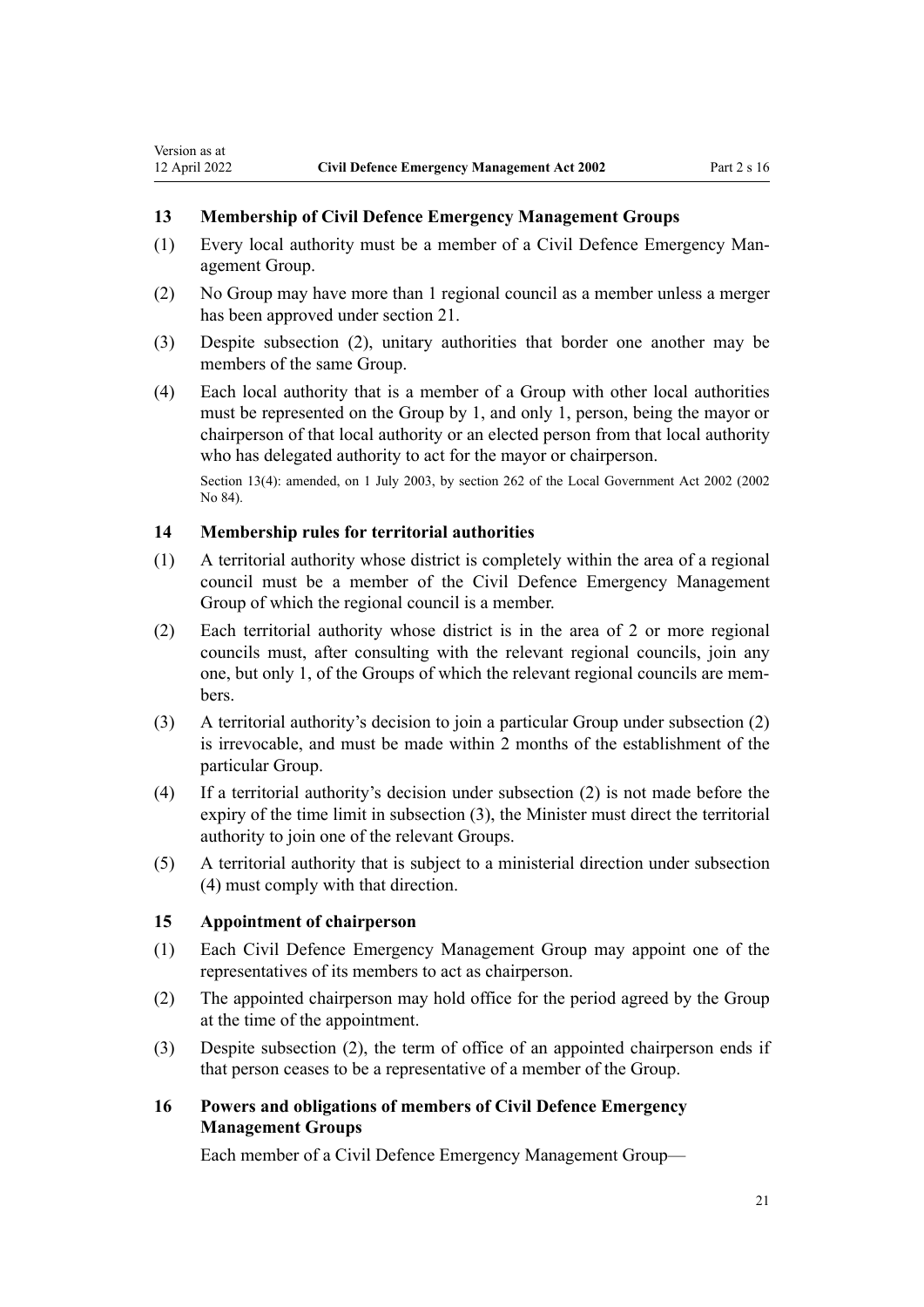- <span id="page-21-0"></span>(a) may acquire, hold, and dispose of real or personal property for the use of the Group; and
- (b) may remunerate its representative for the cost of that person's participa‐ tion in the Group; and
- (c) must provide to the Group the information or reports that may be required by the Group; and
- (d) must pay the costs of administrative and related services in accordance with [section 24](#page-26-0); and
- (e) must pay the costs, or a share of the costs, of any civil defence emer‐ gency management activity that the member has agreed to pay; and
- (f) may carry out any other functions or duties conferred on a member of a Group under this Act.

#### **17 Functions of Civil Defence Emergency Management Groups**

- (1) The functions of a Civil Defence Emergency Management Group, and of each member, are to—
	- (a) in relation to relevant hazards and risks,—
		- (i) identify, assess, and manage those hazards and risks:
		- (ii) consult and communicate about risks:
		- (iii) identify and implement cost-effective risk reduction:
	- (b) take all steps necessary on an ongoing basis to maintain and provide, or to arrange the provision of, or to otherwise make available suitably trained and competent personnel, including volunteers, and an appropri‐ ate organisational structure for those personnel, for effective civil defence emergency management in its area:
	- (c) take all steps necessary on an ongoing basis to maintain and provide, or to arrange the provision of, or otherwise to make available material, services, information, and any other resources for effective civil defence emergency management in its area:
	- (d) respond to and manage the adverse effects of emergencies in its area:
	- (e) plan and carry out recovery activities:
	- (f) when requested, assist other Groups in the implementation of civil defence emergency management in their areas (having regard to the competing civil defence emergency management demands within the Group's own area and any other requests for assistance from other Groups):
	- (g) within its area, promote and raise public awareness of, and compliance with, this Act and legislative provisions relevant to the purpose of this Act: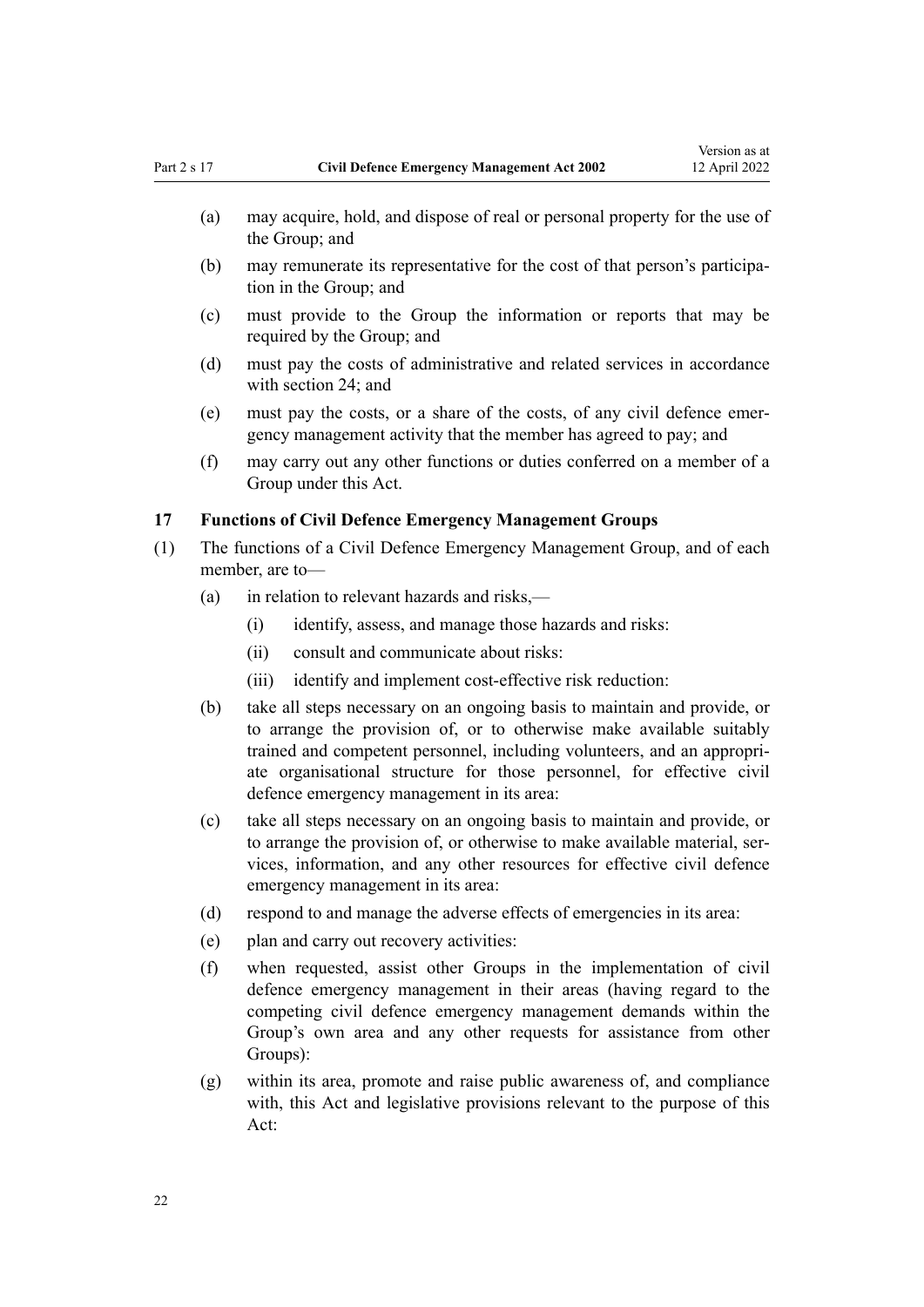- (h) monitor and report on compliance within its area with this Act and legislative provisions relevant to the purpose of this Act:
- (i) develop, approve, implement, and monitor a civil defence emergency management group plan and regularly review the plan:
- (j) participate in the development of the national civil defence emergency management strategy and the national civil defence emergency management plan:
- (k) promote civil defence emergency management in its area that is consistent with the purpose of this Act.
- (2) A Group also has any other functions that are conferred or imposed by or under this Act or any other enactment.
- (3) For the purposes of subsection  $(1)(g)$  and  $(h)$ , legislative provisions relevant to the purpose of this Act include, but are not limited to, the provisions in the fol‐ lowing Acts that may be relevant to civil defence emergency management:
	- (a) [Biosecurity Act 1993:](http://legislation.govt.nz/pdflink.aspx?id=DLM314622)
	- (b) [Building Act 2004:](http://legislation.govt.nz/pdflink.aspx?id=DLM306035)
	- (c) [Fire and Emergency New Zealand Act 2017](http://legislation.govt.nz/pdflink.aspx?id=DLM6712700):
	- (d) *[Repealed]*
	- (e) [Hazardous Substances and New Organisms Act 1996](http://legislation.govt.nz/pdflink.aspx?id=DLM381221):
	- (f) [Health Act 1956](http://legislation.govt.nz/pdflink.aspx?id=DLM305839):
	- (g) [Health and Safety at Work Act 2015](http://legislation.govt.nz/pdflink.aspx?id=DLM5976602):
	- (h) [Local Government Act 1974](http://legislation.govt.nz/pdflink.aspx?id=DLM415531):
	- (ha) [Local Government Act 2002](http://legislation.govt.nz/pdflink.aspx?id=DLM170872):
	- (i) [Maritime Transport Act 1994:](http://legislation.govt.nz/pdflink.aspx?id=DLM334659)
	- (j) [Resource Management Act 1991](http://legislation.govt.nz/pdflink.aspx?id=DLM230264):
	- (k) any enactment passed in substitution for any of the Acts in paragraphs (a) to (j).

Section  $17(1)(e)$ : amended, at 9.59 pm on 29 November 2016, by [section 10](http://legislation.govt.nz/pdflink.aspx?id=DLM6928001) of the Civil Defence Emergency Management Amendment Act 2016 (2016 No 88).

Section 17(3)(b): amended, on 31 March 2005, by [section 414](http://legislation.govt.nz/pdflink.aspx?id=DLM309090) of the Building Act 2004 (2004 No 72).

Section 17(3)(c): replaced, on 1 July 2017, by [section 197](http://legislation.govt.nz/pdflink.aspx?id=DLM6678752) of the Fire and Emergency New Zealand Act 2017 (2017 No 17).

Section 17(3)(d): repealed, on 1 July 2017, by [section 197](http://legislation.govt.nz/pdflink.aspx?id=DLM6678752) of the Fire and Emergency New Zealand Act 2017 (2017 No 17).

Section  $17(3)(g)$ : replaced, on 4 April 2016, by [section 232](http://legislation.govt.nz/pdflink.aspx?id=DLM5977236) of the Health and Safety at Work Act 2015 (2015 No 70).

Section 17(3)(ha): inserted, on 1 July 2003, by [section 262](http://legislation.govt.nz/pdflink.aspx?id=DLM174088) of the Local Government Act 2002 (2002 No 84).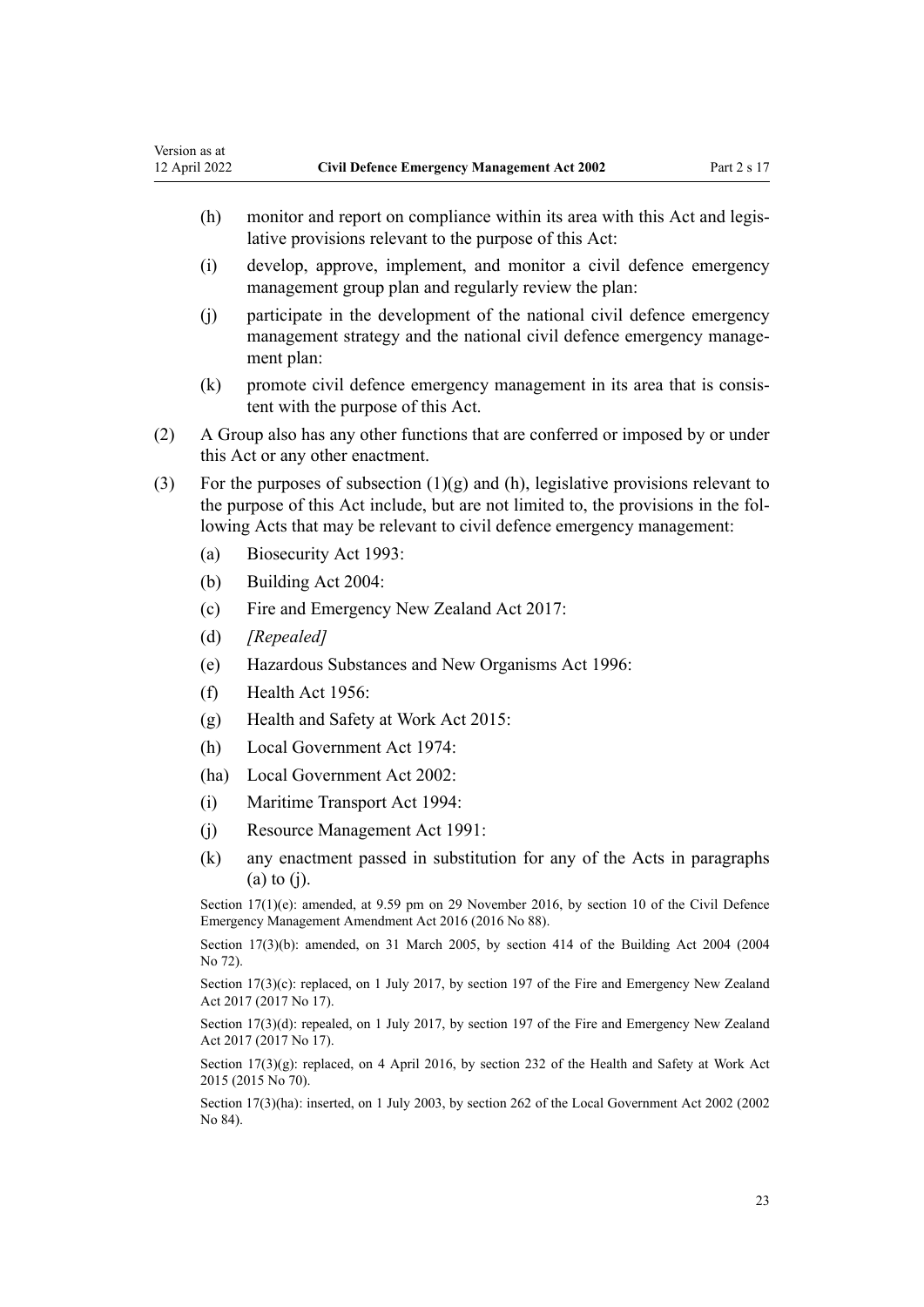### <span id="page-23-0"></span>**18 General powers of Civil Defence Emergency Management Groups**

- (1) A Civil Defence Emergency Management Group has all the powers that are reasonably necessary or expedient to enable it to perform its functions, includ‐ ing the power to delegate any of its functions to members, the Group Control‐ ler, or other persons.
- (2) Without limiting the generality of subsection (1), a Group may—
	- (a) recruit and train volunteers for civil defence emergency management tasks:
	- (b) conduct civil defence emergency management training exercises, practices, and rehearsals:
	- (c) issue and control the use of signs, badges, insignia, and identification passes authorised under this Act, regulations made under this Act, or any civil defence emergency management plan:
	- (d) provide, maintain, control, and operate warning systems:
	- (e) provide communications, equipment, accommodation, and facilities for the exercise of its functions and powers during an emergency:
	- (f) exercise any other powers that are necessary to give effect to any civil defence emergency management plan.

Compare: 1983 No 46 s 32

### **19 Civil Defence Emergency Management Groups to follow model standing orders**

- (1) Unless three-quarters of the representatives of the members of a Civil Defence Emergency Management Group present at a meeting of the Group agree other‐ wise, at its meetings the Group must follow the New Zealand Standard for standing orders (NZS: 9202:1992) or any New Zealand Standard substituted for that standard.
- (2) If the representatives of the members of the Group agree in accordance with subsection (1) to adopt other standing orders, those standing orders must not contravene the provisions of the [Local Government Act 2002](http://legislation.govt.nz/pdflink.aspx?id=DLM170872), the Local Gov[ernment Official Information and Meetings Act 1987,](http://legislation.govt.nz/pdflink.aspx?id=DLM122241) or any other enactment.

Section 19(2): amended, on 1 July 2003, by [section 262](http://legislation.govt.nz/pdflink.aspx?id=DLM174088) of the Local Government Act 2002 (2002 No 84).

### **20 Appointment and functions of Civil Defence Emergency Management Coordinating Executive Groups**

- (1) A Civil Defence Emergency Management Group must establish and maintain a Civil Defence Emergency Management Co-ordinating Executive Group con‐ sisting of—
	- (a) the chief executive officer of each member local authority or a person acting on the chief executive officer's behalf; and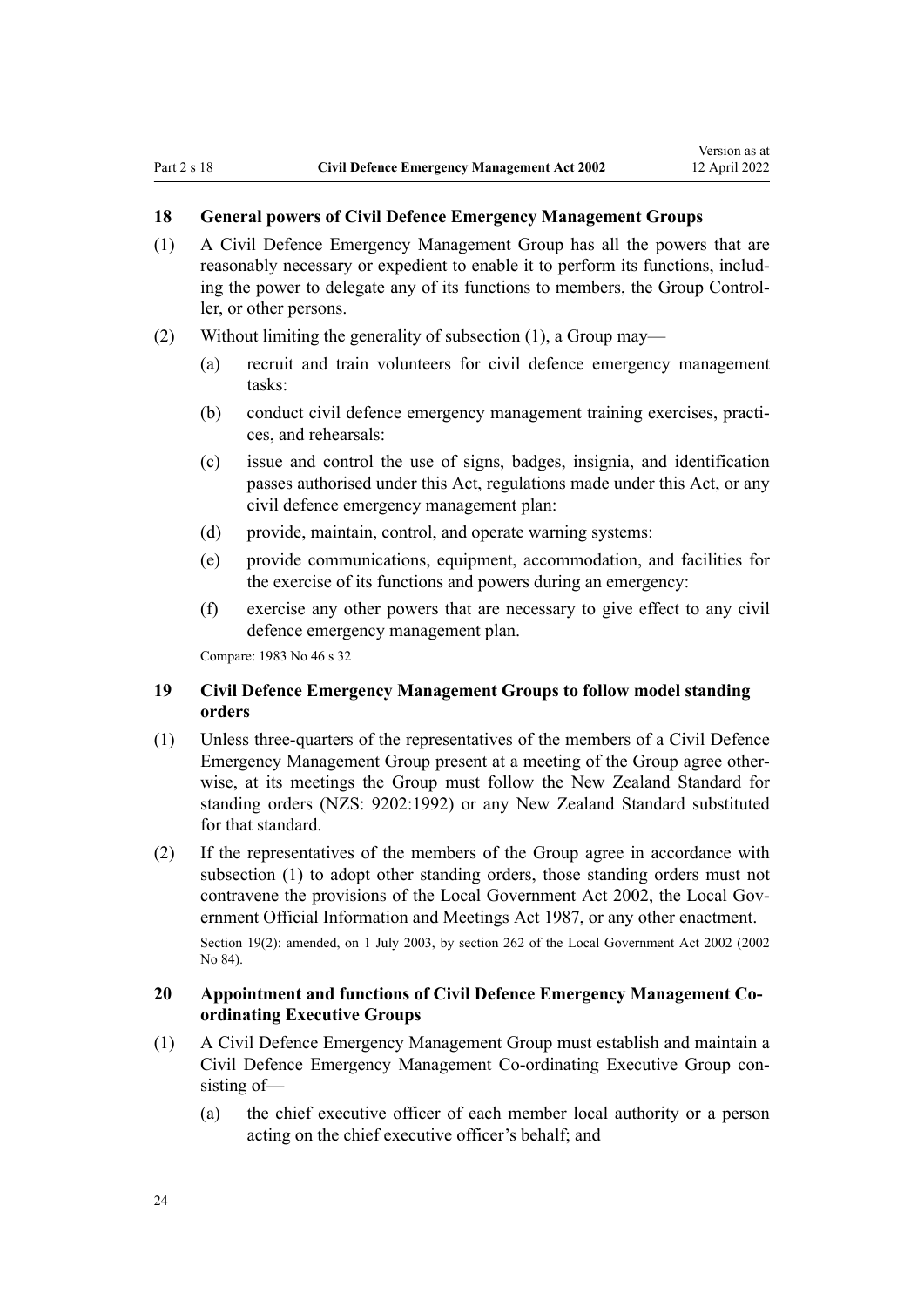- <span id="page-24-0"></span>(b) a senior Police employee who is assigned for the purpose by the Com‐ missioner of Police; and
- (c) a senior employee, volunteer, or contractor of Fire and Emergency New Zealand who is assigned for the purpose by the board of Fire and Emer‐ gency New Zealand; and
- (d) the chief executive or a senior member of a provider of health and disability services operating in the area; and
- (e) any other persons that may be co-opted by the Civil Defence Emergency Management Group.
- (1A) A person co-opted under subsection (1)(e) may include a senior ambulance service officer.
- (2) Each Executive Group is responsible to the Civil Defence Emergency Manage‐ ment Group for—
	- (a) providing advice to the Civil Defence Emergency Management Group and any subgroups or subcommittees of the Group:
	- (b) implementing, as appropriate, the decisions of the Civil Defence Emer‐ gency Management Group:
	- (c) overseeing the implementation, development, maintenance, monitoring, and evaluation of the civil defence emergency management group plan.

Section 20(1)(b): amended, on 1 October 2008, by [section 130\(1\)](http://legislation.govt.nz/pdflink.aspx?id=DLM1102383) of the Policing Act 2008 (2008) No 72).

Section 20(1)(c): replaced, on 1 July 2017, by [section 197](http://legislation.govt.nz/pdflink.aspx?id=DLM6678752) of the Fire and Emergency New Zealand Act 2017 (2017 No 17).

Section 20(1)(d): replaced, at 9.59 pm on 29 November 2016, by [section 11\(1\)](http://legislation.govt.nz/pdflink.aspx?id=DLM6648864) of the Civil Defence Emergency Management Amendment Act 2016 (2016 No 88).

Section 20(1A): inserted, at 9.59 pm on 29 November 2016, by [section 11\(2\)](http://legislation.govt.nz/pdflink.aspx?id=DLM6648864) of the Civil Defence Emergency Management Amendment Act 2016 (2016 No 88).

#### **21 Mergers of Civil Defence Emergency Management Groups**

- (1) The Minister may approve the merger of any 2 or more Civil Defence Emer‐ gency Management Groups.
- (2) A proposal for a merger under this section must be submitted to the Minister in writing and must state or provide for—
	- (a) the local authorities that will unite to establish the Group; and
	- (b) the apportionment between the local authorities of liability for the provi‐ sion of financial and other resources for the activities of the proposed Group before the making of a civil defence emergency management group plan, and the basis for that apportionment; and
	- (c) who is to be the administering authority.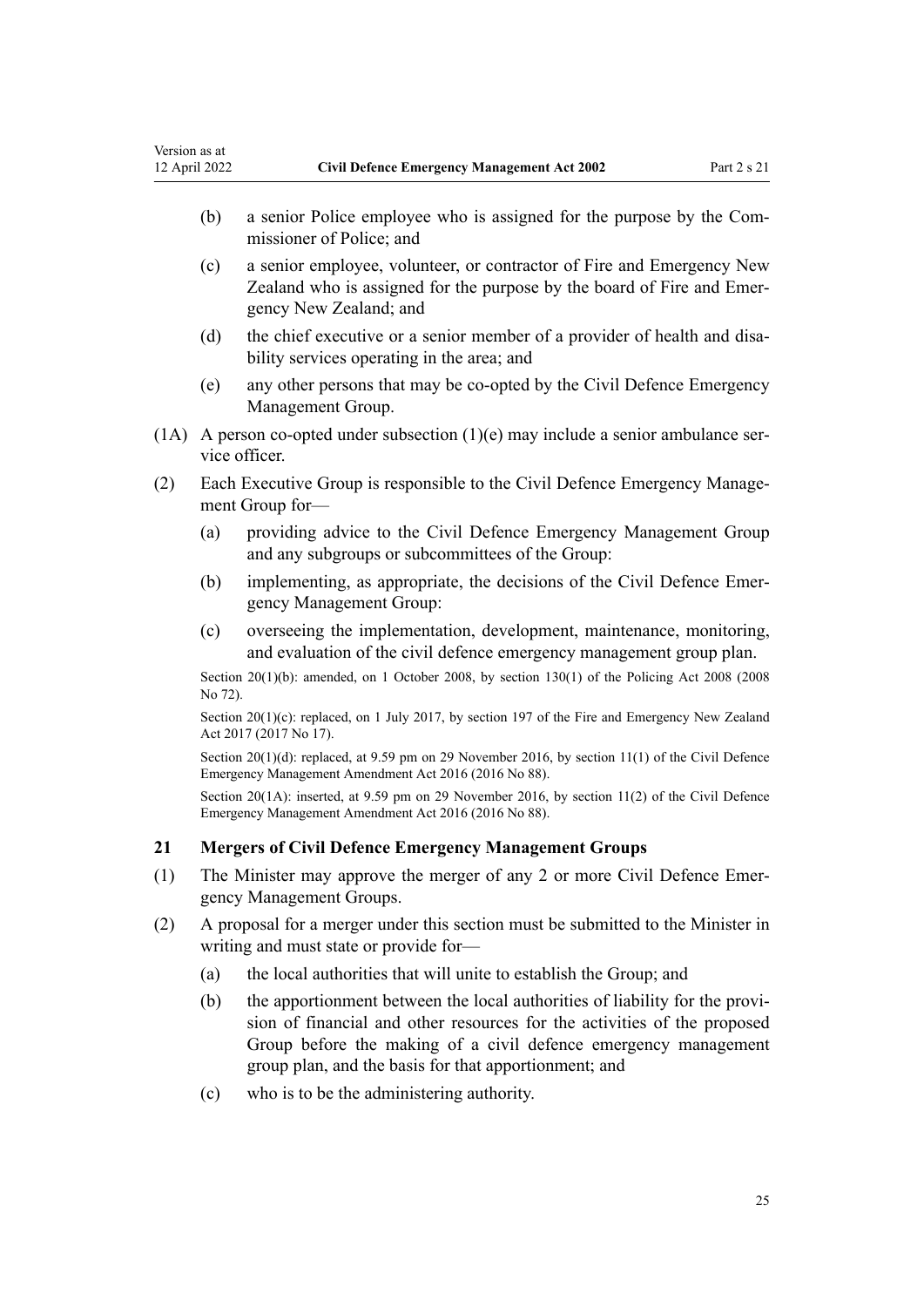### <span id="page-25-0"></span>**22 Membership rules in event of local government reorganisations**

- (1) This section applies to local authorities affected by a local government reorgan‐ isation that—
	- (a) creates new regional councils or unitary authorities; or
	- (b) redraws boundaries between regional councils or unitary authorities, or between regional councils and unitary authorities; or
	- (c) extends the area of a territorial authority into the area of another regional council or unitary authority.
- (2) If this section applies, then—
	- (a) each affected regional council or unitary authority must establish or reestablish, as the case may be, a Civil Defence Emergency Management Group in accordance with this Act within 6 months of the effective date of its reorganisation:
	- (b) each territorial authority whose district is completely within the affected regional council or unitary authority must be a member of the Group of which that regional council or unitary authority is a member:
	- (c) each territorial authority whose district is in the district of 2 or more affected regional councils or unitary authorities must, after consulting with the relevant regional councils or unitary authorities, join any one, but only 1, of the Groups of which the relevant regional councils or unitary authorities are members:
	- (d) each territorial authority whose district is extended into the district of another regional council or unitary authority must, after consulting with the relevant regional councils or unitary authorities, join any one, but only 1, of the Groups of which the relevant regional councils or unitary authorities are members.
- (3) A territorial authority's decision to join a particular Group under subsection  $(2)(c)$  or (d) is irrevocable, and must be made within 2 months of the establishment of the Group.
- (4) If a territorial authority's decision under subsection (2)(c) or (d) is not made before the expiry of the time limit in subsection (3), the Minister must direct the territorial authority to join one of the relevant Groups.
- (5) A territorial authority that is subject to a ministerial direction under subsection (4) must comply with that direction.

#### **23 Establishment of administering authorities**

- (1) The administering authority for each Civil Defence Emergency Management Group is a regional council or unitary authority that is a member of the Group.
- (2) If a unitary authority joins a Group that has a regional council as a member, the regional council must be the administering authority for that Group.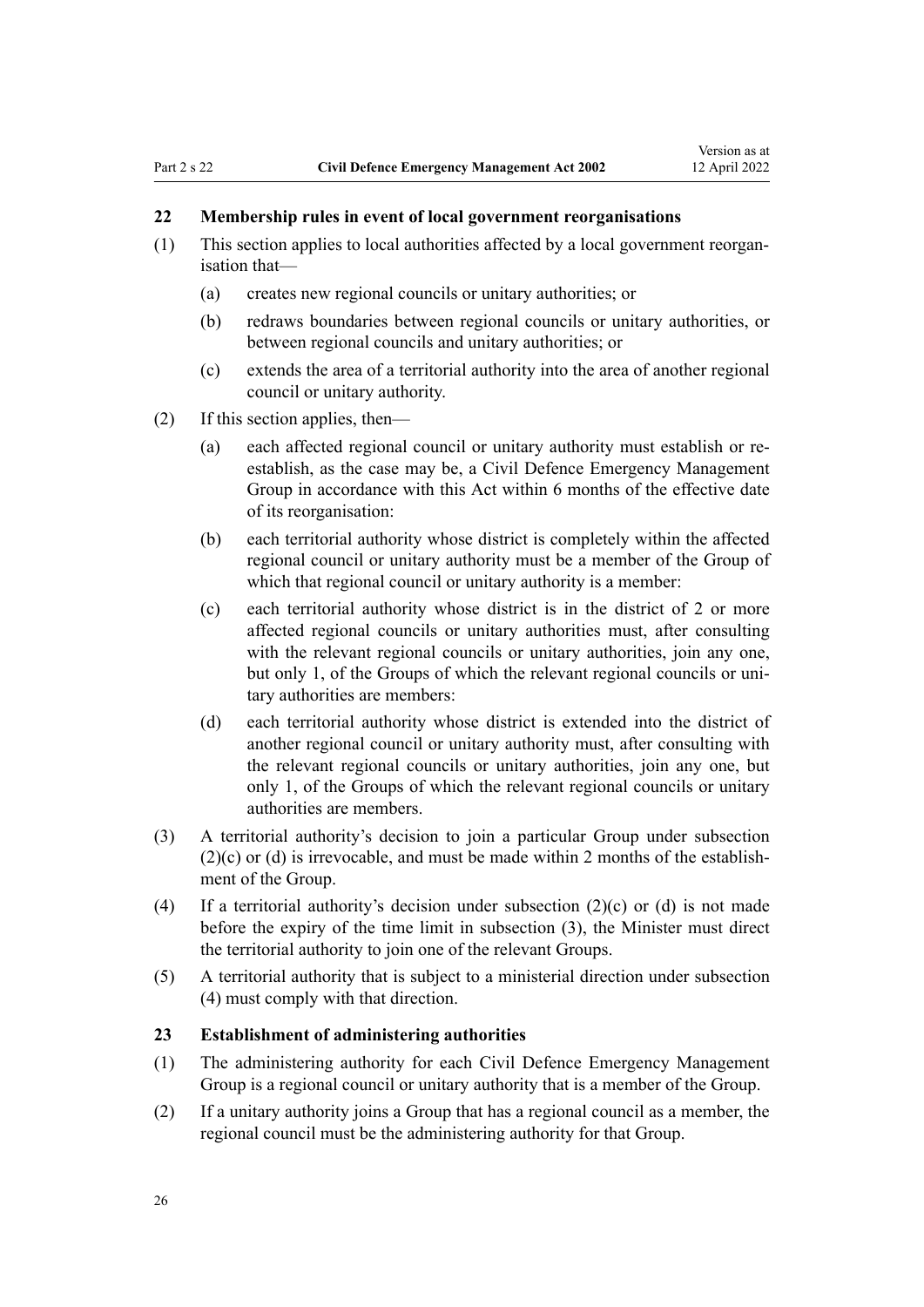- <span id="page-26-0"></span>(3) If a Group has 2 or more unitary authorities as members, the respective unitary authorities must reach an agreement within 2 months of the date on which the Group is established appointing one of the unitary authorities as the administering authority for that Group.
- (4) If the unitary authorities fail to reach an agreement, the Minister must—
	- (a) appoint one of the unitary authorities as the administering authority; or
	- (b) direct 1, some, or all of the unitary authorities to establish their own Groups.
- (5) A unitary authority that is subject to a ministerial direction under subsection (4)(b) must comply with that direction.
- (6) If a Group has 2 or more unitary authorities as members, the unitary authorities may change the administering authority for their Group only if the Minister approves, in writing, an application from the respective unitary authorities to change the administering authority for their Group.

### **24 Functions and costs of administering authorities and chief executives of administering authorities**

- (1) An administering authority established under [section 23](#page-25-0) and, as appropriate, the chief executive of that authority are responsible for the provision of admin‐ istrative and related services that may from time to time be required by the relevant Civil Defence Emergency Management Group.
- (2) The administrative and related services referred to in subsection (1) include services required for the purposes of the [Local Government Act 2002,](http://legislation.govt.nz/pdflink.aspx?id=DLM170872) this Act, or any other legislation that applies to the conduct of a joint standing committee under [clause 30\(1\)\(b\)](http://legislation.govt.nz/pdflink.aspx?id=DLM175699) of Schedule 7 of the Local Government Act 2002.
- (3) The cost of the administrative and related services must be agreed from time to time by each Group.
- (4) Unless the members of a Group agree otherwise, the costs agreed under sub‐ section (3) must be divided equally among the members and each member must pay 1 share of the cost.

Section 24(2): amended, on 28 October 2021, by [section 3](http://legislation.govt.nz/pdflink.aspx?id=LMS268932) of the Secondary Legislation Act 2021 (2021 No 7).

Section 24(2): amended, on 1 July 2003, by [section 262](http://legislation.govt.nz/pdflink.aspx?id=DLM174088) of the Local Government Act 2002 (2002 No 84).

### *Persons authorised to declare state of local emergency or give notice of local transition period*

Heading: replaced, at 9.59 pm on 29 November 2016, by [section 12](http://legislation.govt.nz/pdflink.aspx?id=DLM6648865) of the Civil Defence Emergency Management Amendment Act 2016 (2016 No 88).

### **25 Persons appointed and otherwise authorised to declare state of local emergency or give notice of local transition period**

(1) A Civil Defence Emergency Management Group must appoint—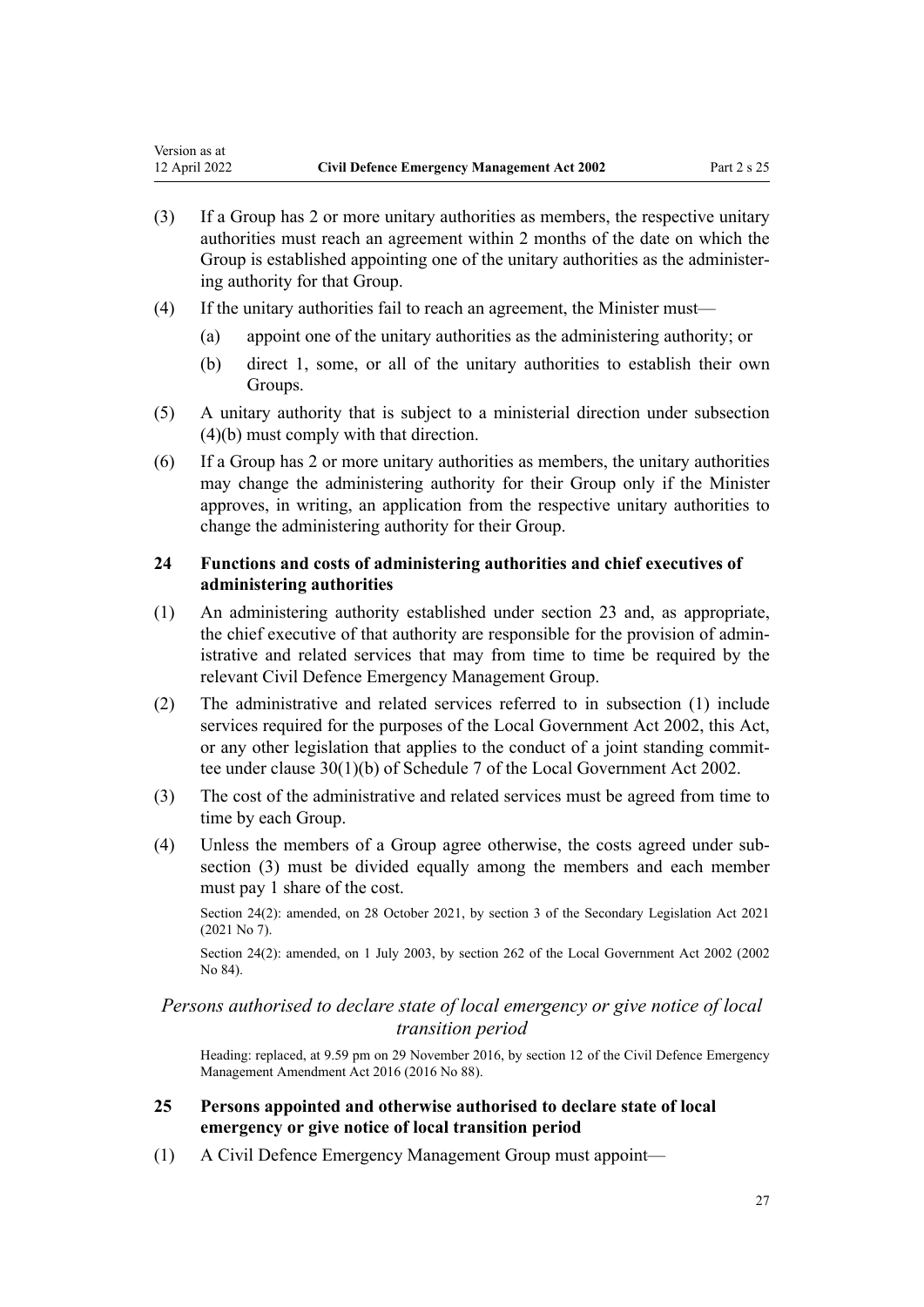- <span id="page-27-0"></span>(a) at least 1 person as a person authorised to declare a state of local emer‐ gency for its area; and
- (b) at least 1 person as a person authorised to give notice of a local transition period for its area.
- (2) A person appointed under subsection (1) must be chosen from representatives of the members of the Group.
- (3) If a Group appoints more than 1 person under subsection  $(1)(a)$  or  $(b)$ , it must state in the instrument of appointment—
	- (a) whether the appointees have equal status to make a declaration, or give a notice, or whether any of the appointees is authorised to act only in the absence of another named person; and
	- (b) any other conditions or limitations.
- (4) If no person appointed under subsection (1) is or is likely to be able to perform or exercise his or her functions, duties, and powers under this Act, a representa‐ tive of any member of the Group may exercise the power to declare a state of local emergency, or give notice of a local transition period.
- (5) Despite subsections (1) to (4), the mayor of a territorial authority, or an elected member of that territorial authority designated to act on behalf of the mayor if the mayor is absent, may declare a state of local emergency, or give notice of a local transition period, that covers the district of that territorial authority.

Section 25: replaced, at 9.59 pm on 29 November 2016, by [section 13](http://legislation.govt.nz/pdflink.aspx?id=DLM6648866) of the Civil Defence Emergency Management Amendment Act 2016 (2016 No 88).

### *Group Controllers*

#### **26 Appointment of Group Controllers**

- (1) A Civil Defence Emergency Management Group must appoint, either by name or by reference to the holder of an office, a suitably qualified and experienced person to be the Group Controller for its area.
- (2) A Group must appoint, either by name or by reference to the holder of an office, at least 1 suitably qualified and experienced person to be the person or persons who are to perform the functions and duties and exercise the powers of the Group Controller on the occurrence of a vacancy in the office of Group Controller or the absence from duty of the Group Controller for any reason, for the duration of the vacancy or absence.
- (3) A Group may, at any time, remove from office or replace a Group Controller appointed under subsection (1) or (2).
- (4) A Group may—
	- (a) delegate the authority to replace the Group Controller during a state of emergency with a person appointed under subsection (2) to 1 or more of the representatives who are authorised under [section 25\(1\)](#page-26-0) to declare a state of emergency for that group area; and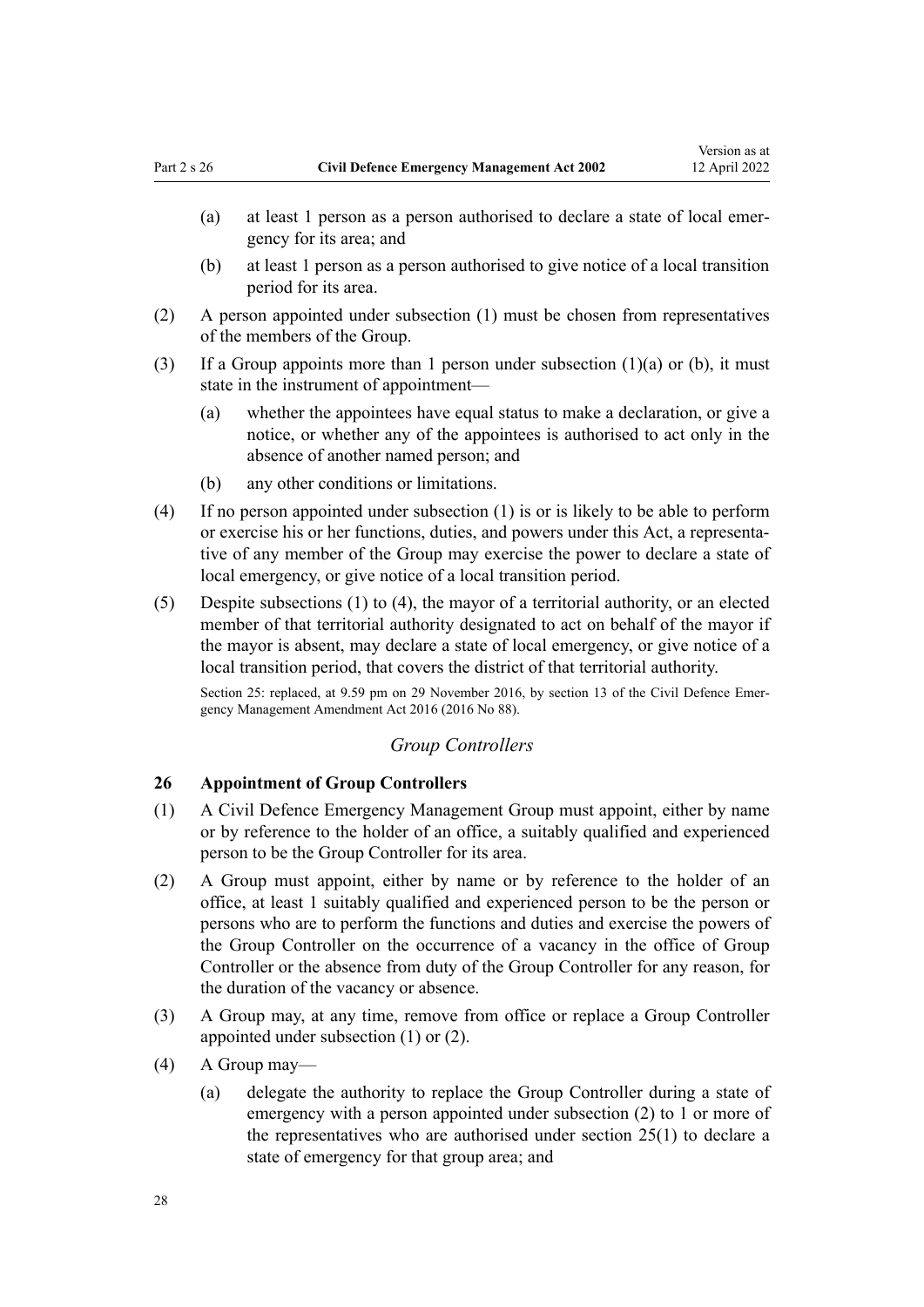<span id="page-28-0"></span>(b) impose limitations on the circumstances in which the authority delegated under paragraph (a) may be used.

Compare: 1983 No 46 ss 30, 40

Section 26(3): amended, at 9.59 pm on 29 November 2016, by [section 14](http://legislation.govt.nz/pdflink.aspx?id=DLM6648870) of the Civil Defence Emergency Management Amendment Act 2016 (2016 No 88).

#### **27 Appointment of Local Controllers**

- (1) A Civil Defence Emergency Management Group may appoint 1 or more per‐ sons to be a Local Controller, and direct that person or persons to carry out any of the functions and duties of, or delegated to, the Group Controller of the Group and to exercise the powers of Controllers in the area for which the Group Controller is appointed, including, but not limited to, the powers in sec[tions 86 to 94](#page-55-0).
- (2) Despite anything in subsection (1), a Local Controller must follow any directions given by the Group Controller during an emergency.

Section 27 heading: amended, at 9.59 pm on 29 November 2016, by [section 15\(1\)](http://legislation.govt.nz/pdflink.aspx?id=DLM6648871) of the Civil Defence Emergency Management Amendment Act 2016 (2016 No 88).

Section 27(1): amended, at 9.59 pm on 29 November 2016, by [section 15\(2\)](http://legislation.govt.nz/pdflink.aspx?id=DLM6648871) of the Civil Defence Emergency Management Amendment Act 2016 (2016 No 88).

Section 27(2): amended, at 9.59 pm on 29 November 2016, by [section 15\(3\)](http://legislation.govt.nz/pdflink.aspx?id=DLM6648871) of the Civil Defence Emergency Management Amendment Act 2016 (2016 No 88).

#### **28 Functions of Group Controllers**

- (1) The Group Controller must, during a state of local emergency for the area for which the Group Controller is appointed, direct and co-ordinate, for the purposes of this Act, the use of the personnel, material, information, services, and other resources made available by departments, Civil Defence Emergency Management Groups, and other persons.
- (2) The Group Controller must also perform any functions or duties delegated to the Group Controller by the Civil Defence Emergency Management Group or conferred on Controllers by this Act or any other enactment, and may exercise any power conferred on the Group Controller by delegation under this Act.
- (3) A Group Controller or person directed under section 27 may authorise any suit‐ ably qualified and experienced person to perform any function or duty or exercise any power of that Group Controller or directed person, including the power to authorise the use of those powers, functions, and duties.
- (4) No Group Controller or person directed under section 27 may exercise any power conferred on Controllers by this Act during any state of national emergency in any manner contrary to any priorities for the use of resources and services that have been determined by the Director or National Controller.

Section 28(3): amended, at 9.59 pm on 29 November 2016, by [section 16](http://legislation.govt.nz/pdflink.aspx?id=DLM6648872) of the Civil Defence Emergency Management Amendment Act 2016 (2016 No 88).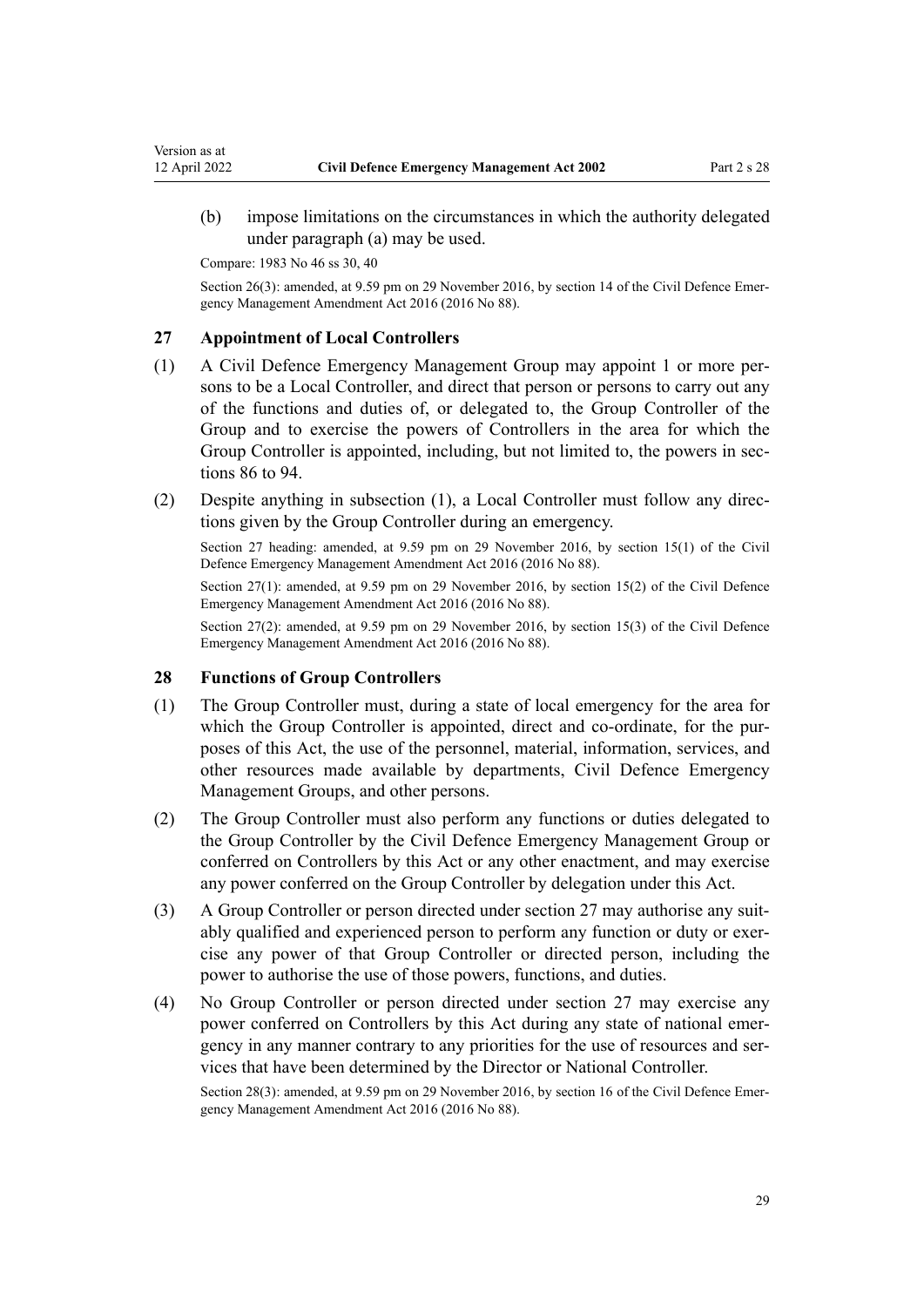#### *Group Recovery Managers and Local Recovery Managers*

<span id="page-29-0"></span>Heading: replaced, at 9.59 pm on 29 November 2016, by [section 17](http://legislation.govt.nz/pdflink.aspx?id=DLM6648873) of the Civil Defence Emergency Management Amendment Act 2016 (2016 No 88).

#### **29 Appointment of Group Recovery Managers**

- (1) A Civil Defence Emergency Management Group must appoint, either by name or by reference to the holder of an office, a suitably qualified and experienced person to be the Group Recovery Manager for its area.
- (2) A Group must appoint, either by name or by reference to the holder of an office, at least 1 suitably qualified and experienced person to perform the func‐ tions and duties and exercise the powers of the Group Recovery Manager on the occurrence of a vacancy in the office of Group Recovery Manager or in the absence from duty of the Group Recovery Manager for any reason, for the duration of the vacancy or absence.
- (3) A Group may, at any time, remove from office or replace a Group Recovery Manager appointed under subsection (1) or (2).
- (4) A Group may—
	- (a) delegate the authority to replace the Group Recovery Manager during a transition period with a person appointed under subsection (2) to 1 or more of the representatives who are authorised under section  $25(1)(b)$  to give notice of a transition period for its area; and
	- (b) impose conditions or limitations on the circumstances in which the authority under paragraph (a) may be used.

Section 29: replaced, at 9.59 pm on 29 November 2016, by [section 17](http://legislation.govt.nz/pdflink.aspx?id=DLM6648873) of the Civil Defence Emergency Management Amendment Act 2016 (2016 No 88).

### **30 Appointment of Local Recovery Managers**

- (1) A Civil Defence Emergency Management Group may appoint, either by name or by reference to the holder of an office, 1 or more suitably qualified and experienced persons to be a Local Recovery Manager, and direct that person or those persons to perform any of the functions and duties of, or delegated to, the Group Recovery Manager of the Group and to exercise the powers of the Group Recovery Manager in the area for which the Group Recovery Manager is appointed, including, but not limited to, the powers in [sections 94H](#page-67-0), [94I](#page-67-0), and [94K to 94N.](#page-68-0)
- (2) Despite anything in subsection (1), a Local Recovery Manager must follow any directions given by the Group Recovery Manager during a transition period. Section 30: replaced, at 9.59 pm on 29 November 2016, by [section 17](http://legislation.govt.nz/pdflink.aspx?id=DLM6648873) of the Civil Defence Emergency Management Amendment Act 2016 (2016 No 88).

#### **30A Functions of Recovery Managers**

(1) A Group Recovery Manager must, during a local transition period for the area for which the Group Recovery Manager is appointed, direct and co-ordinate the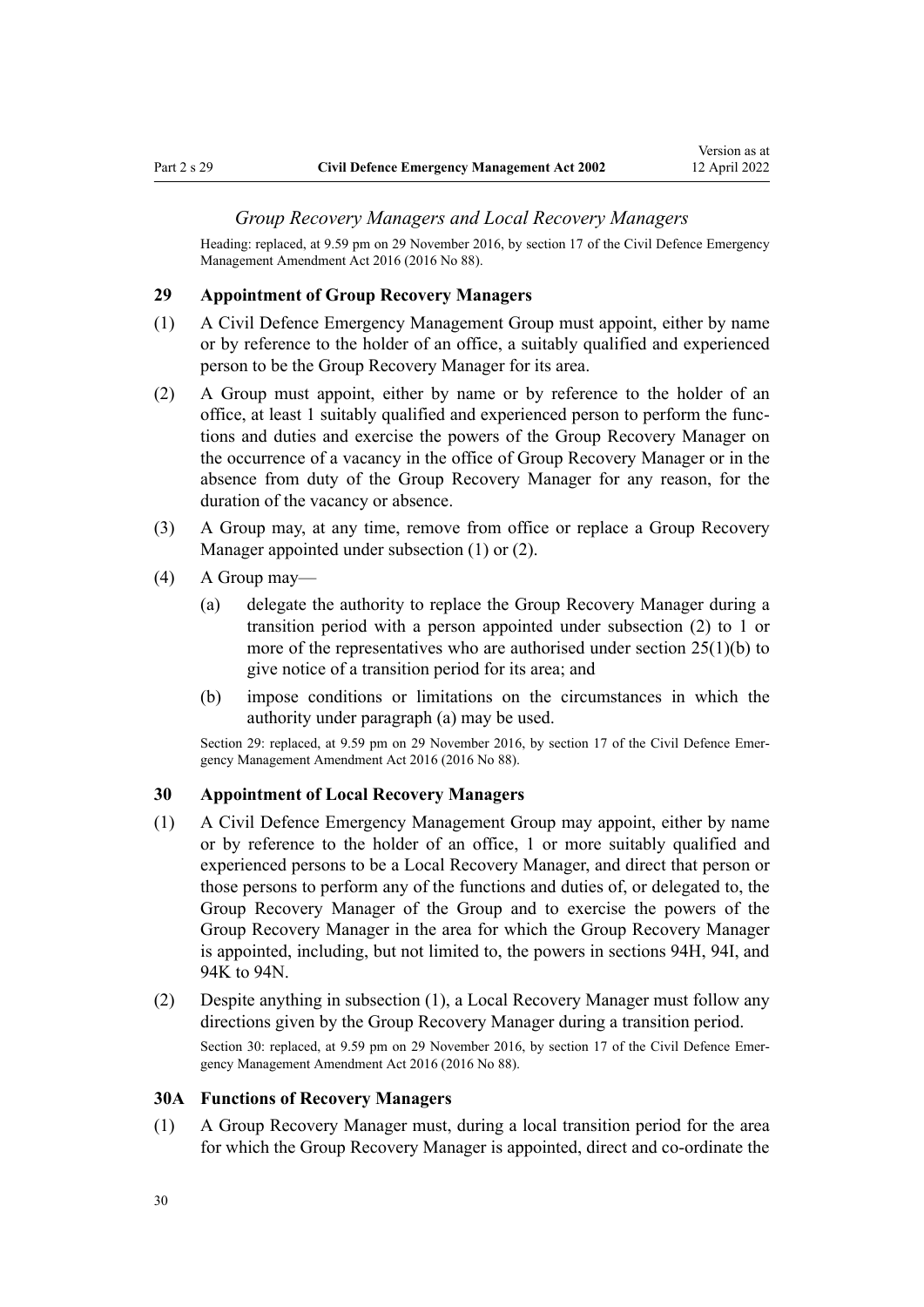use of the personnel, material, information, services, and other resources made available by departments, Civil Defence Emergency Management Groups, and other persons for the purpose of carrying out recovery activities.

- (2) The Group Recovery Manager must also perform any functions or duties dele‐ gated to the Group Recovery Manager by the Civil Defence Emergency Management Group or conferred on Group Recovery Managers by this Act or any other enactment, and may exercise any power conferred on the Group Recovery Manager by delegation under this Act.
- (3) A Group Recovery Manager or a Local Recovery Manager may authorise any suitably qualified and experienced person to perform any function or duty or exercise any power of that Group Recovery Manager or Local Recovery Manager, except the power to authorise another person to perform those functions and duties or to exercise those powers.
- (4) A Group Recovery Manager or Local Recovery Manager who authorises a per‐ son under subsection (3) to perform a function or duty or to exercise a power remains responsible and accountable under this Act for the performance of the function or duty or the exercise of the power.
- (5) No Group Recovery Manager or Local Recovery Manager, and no person per‐ forming the functions or duties or exercising the powers of a Group Recovery Manager or Local Recovery Manager, may exercise any power conferred on Group Recovery Managers by this Act during any national transition period in any manner contrary to any priorities for the use of resources and services that have been determined by the Director or National Recovery Manager.

Compare: 2012 No 2 [s 10\(3A\)](http://legislation.govt.nz/pdflink.aspx?id=DLM3732689)

<span id="page-30-0"></span>Version as at<br>12 April 2022

Section 30A: inserted, at 9.59 pm on 29 November 2016, by [section 17](http://legislation.govt.nz/pdflink.aspx?id=DLM6648873) of the Civil Defence Emergency Management Amendment Act 2016 (2016 No 88).

## **Part 3**

## **Civil defence emergency management planning and civil defence emergency management duties**

*National civil defence emergency management strategy*

#### **31 National civil defence emergency management strategy**

- (1) The Minister must, on behalf of the Crown, complete a national civil defence emergency management strategy.
- (2) The national civil defence emergency management strategy may include state‐ ments of—
	- (a) the Crown's goals in relation to civil defence emergency management in New Zealand:
	- (b) the objectives to be pursued to achieve those goals:
	- (c) the measurable targets to be met to achieve those objectives.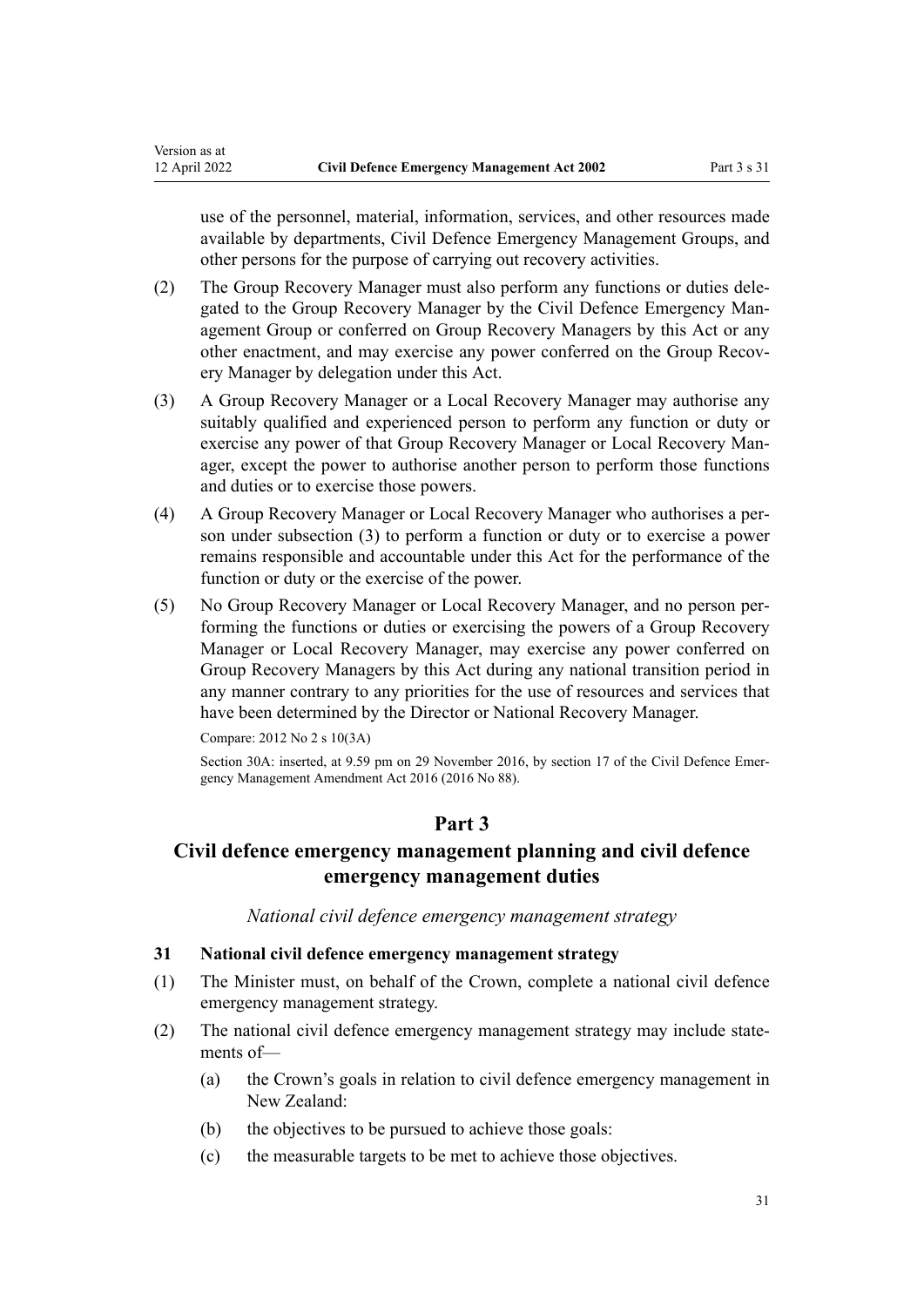<span id="page-31-0"></span>(3) A national civil defence emergency management strategy is secondary legis‐ lation (*see* [Part 3](http://legislation.govt.nz/pdflink.aspx?id=DLM7298343) of the Legislation Act 2019 for publication requirements).

| Legislation Act 2019 requirements for secondary legislation made under this section |                                                                 |                                      |  |
|-------------------------------------------------------------------------------------|-----------------------------------------------------------------|--------------------------------------|--|
| <b>Publication</b>                                                                  | The maker must notify it in the Gazette                         | LA19 ss 73, 74(1)(a),<br>Sch 1 cl 14 |  |
| <b>Presentation</b>                                                                 | The Minister must present it to the House of<br>Representatives | LA19 s 114, Sch 1<br>cl $32(1)(a)$   |  |
| <b>Disallowance</b>                                                                 | It may be disallowed by the House of Representatives            | LA19 ss 115, 116                     |  |
| This note is not part of the Act.                                                   |                                                                 |                                      |  |

Section 31(3): inserted, on 28 October 2021, by [section 3](http://legislation.govt.nz/pdflink.aspx?id=LMS268932) of the Secondary Legislation Act 2021 (2021 No 7).

#### **32 Procedure for completing national civil defence emergency management strategy**

- (1) Before completing the national civil defence emergency management strategy, the Minister must—
	- (a) publicly notify the proposed strategy by—
		- (i) publishing a notice in the *Gazette*; and
		- (ii) publishing a notice in 1 or more daily newspapers circulating in the major metropolitan areas; and
		- (iii) giving any other notification that the Minister considers appropri‐ ate having regard to the persons likely to have an interest in the proposal; and
	- (b) give interested persons a reasonable time, which must be specified in the notice published under paragraph (a), to make submissions on the pro‐ posal; and
	- (c) consult any persons that the Minister in each case considers appropriate.
- (2) The Minister may sign the completed national civil defence emergency man‐ agement strategy and, as soon as possible after signing the strategy, must,—
	- (a) *[Repealed]*
	- (b) present a copy of the strategy to the House of Representatives.

Section 32(2)(a): repealed, on 28 October 2021, by [section 3](http://legislation.govt.nz/pdflink.aspx?id=LMS268932) of the Secondary Legislation Act 2021 (2021 No 7).

#### **33 Timing of first national civil defence emergency management strategy**

The Minister must complete the first national civil defence emergency management strategy within 1 year after the date of the commencement of this Act.

#### **34 Currency of national civil defence emergency management strategy**

- (1) The national civil defence emergency management strategy—
	- (a) takes effect on the 28th day after the date of its publication under the [Legislation Act 2019](http://legislation.govt.nz/pdflink.aspx?id=DLM7298104) or on any later date specified in the strategy; and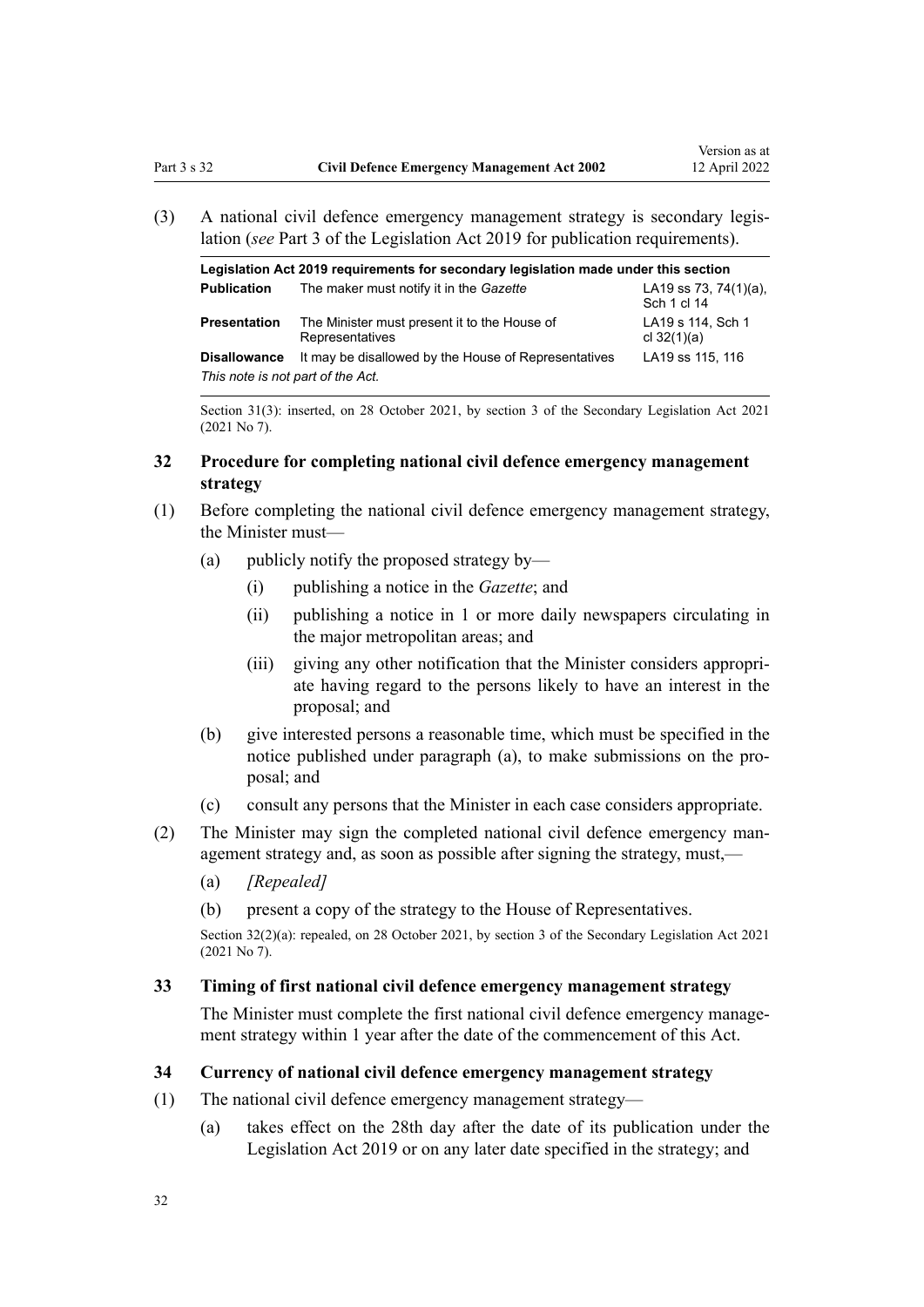<span id="page-32-0"></span>Version as at<br>12 April 2022

- (b) subject to section 36, remains current for 10 years or any lesser period specified in the strategy.
- (2) The Minister must ensure that, at all times after the completion of the first national civil defence emergency management strategy, there is a current national civil defence emergency management strategy.

Section 34(1)(a): amended, on 28 October 2021, by [section 3](http://legislation.govt.nz/pdflink.aspx?id=LMS268932) of the Secondary Legislation Act 2021 (2021 No 7).

### **35 House of Representatives may resolve not to approve civil defence emergency management strategy**

- (1) The civil defence emergency management strategy takes effect under [section](#page-31-0) [34](#page-31-0) unless, within 15 sitting days after it is presented, the House of Representa‐ tives resolves not to approve the civil defence emergency management strategy.
- (2) If the House of Representatives resolves not to approve a civil defence emer‐ gency management strategy, the Minister must, within 30 working days of that resolution,—
	- (a) complete a revised civil defence emergency management strategy under [section 32](#page-31-0); and
	- (b) present the revised civil defence emergency management strategy to the House of Representatives under [section 32.](#page-31-0)
- (3) The revised civil defence emergency management strategy takes effect in accordance with subsection (1).

### **36 Amendment or revocation of national civil defence emergency management strategy**

The Minister may amend or revoke a national civil defence emergency management strategy by following, with any necessary modifications, the proced‐ ure provided in [section 32](#page-31-0) for completing a national civil defence emergency management strategy.

### **37 Groups and Director must not act inconsistently with national civil defence emergency management strategy**

- (1) A Civil Defence Emergency Management Group must ensure that its actions in exercising or performing its functions, duties, and powers under this Act are not inconsistent with any national civil defence emergency management strategy that is for the time being in force.
- (2) The Director must ensure that his or her actions in exercising or performing his or her functions, duties, and powers under this Act are not inconsistent with any national civil defence emergency management strategy that is for the time being in force.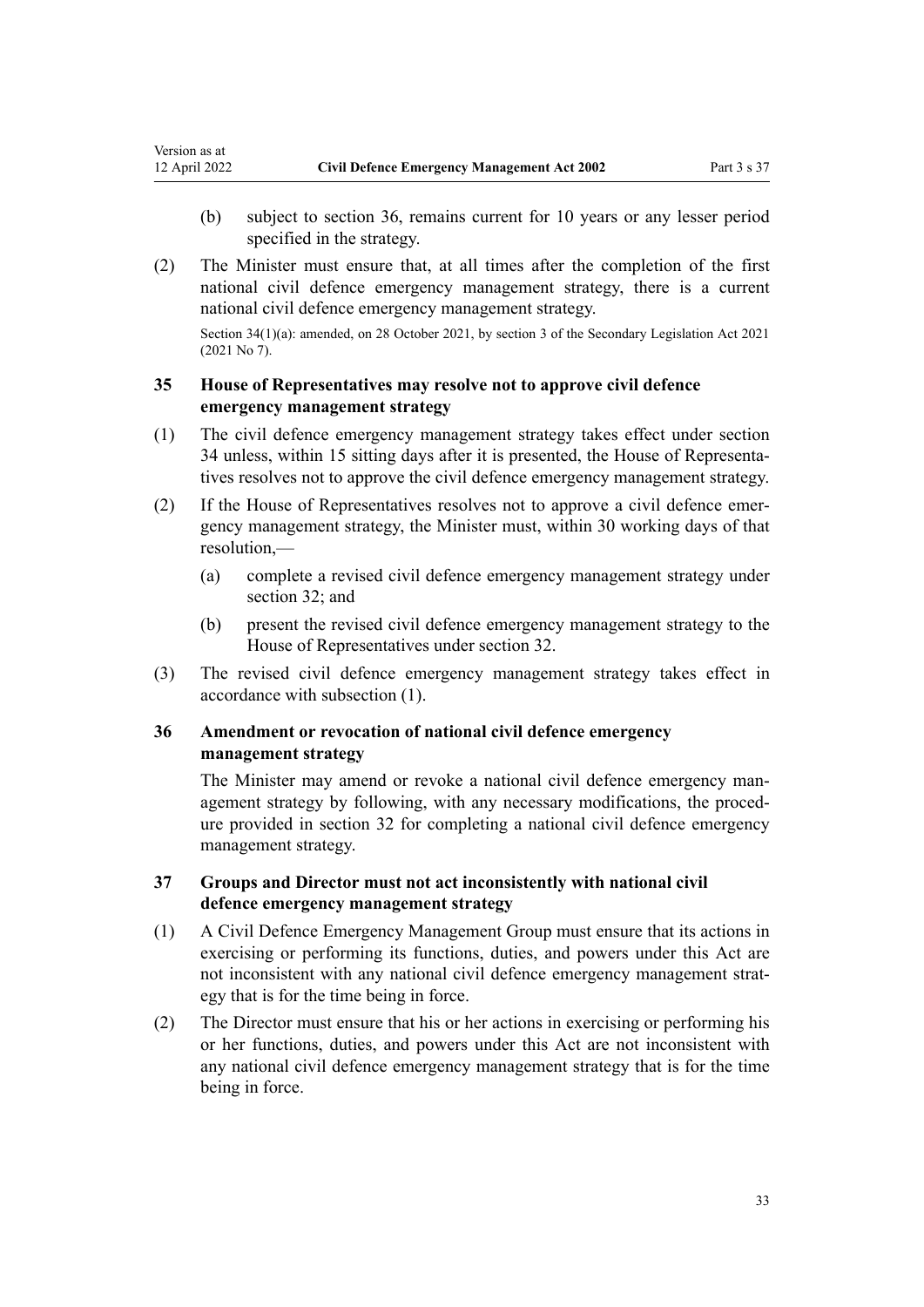<span id="page-33-0"></span>*Matters relevant to development of civil defence emergency management plans*

### **38 Matters relevant to development of civil defence emergency management plans**

All persons exercising functions in relation to the development of civil defence emergency management plans under this Act must have regard to—

- (a) the responsibility of people and communities to provide for their own well-being and the well-being of future generations:
- (b) the benefits to be derived for people and communities from the management of hazards and risks:
- (c) New Zealand's international obligations.

*National civil defence emergency management plan*

### **39 National civil defence emergency management plan**

- (1) The Governor-General may, by Order in Council made on the recommendation of the Minister, make a national civil defence emergency management plan.
- (2) The national civil defence emergency management plan must state and provide for—
	- (a) the hazards and risks to be managed at the national level:
	- (b) the civil defence emergency management necessary at the national level to manage the hazards and risks described under paragraph (a):
	- (c) the objectives of the plan and the relationship of each objective to the national civil defence emergency management strategy:
	- (d) the co-ordination of civil defence emergency management during a state of national emergency or a national transition period:
	- (e) the period for which the plan remains in force.
- (3) The national civil defence emergency management plan may authorise a person to exercise the power in [section 88.](#page-56-0)
- (4) An order under this section is secondary legislation (*see* [Part 3](http://legislation.govt.nz/pdflink.aspx?id=DLM7298343) of the Legis‐ lation Act 2019 for publication requirements).

| Legislation Act 2019 requirements for secondary legislation made under this section |                                                                                                                          |                                    |  |
|-------------------------------------------------------------------------------------|--------------------------------------------------------------------------------------------------------------------------|------------------------------------|--|
| <b>Publication</b>                                                                  | PCO must publish it on the legislation website and notify LA19 s $69(1)(c)$<br>it in the Gazette                         |                                    |  |
| <b>Presentation</b>                                                                 | The Minister must present it to the House of<br>Representatives                                                          | LA19 s 114, Sch 1<br>cl $32(1)(a)$ |  |
| <b>Disallowance</b>                                                                 | It is not disallowable because an exemption applies under LA19 s 115(d), Sch 3<br>Schedule 3 of the Legislation Act 2019 |                                    |  |
| This note is not part of the Act.                                                   |                                                                                                                          |                                    |  |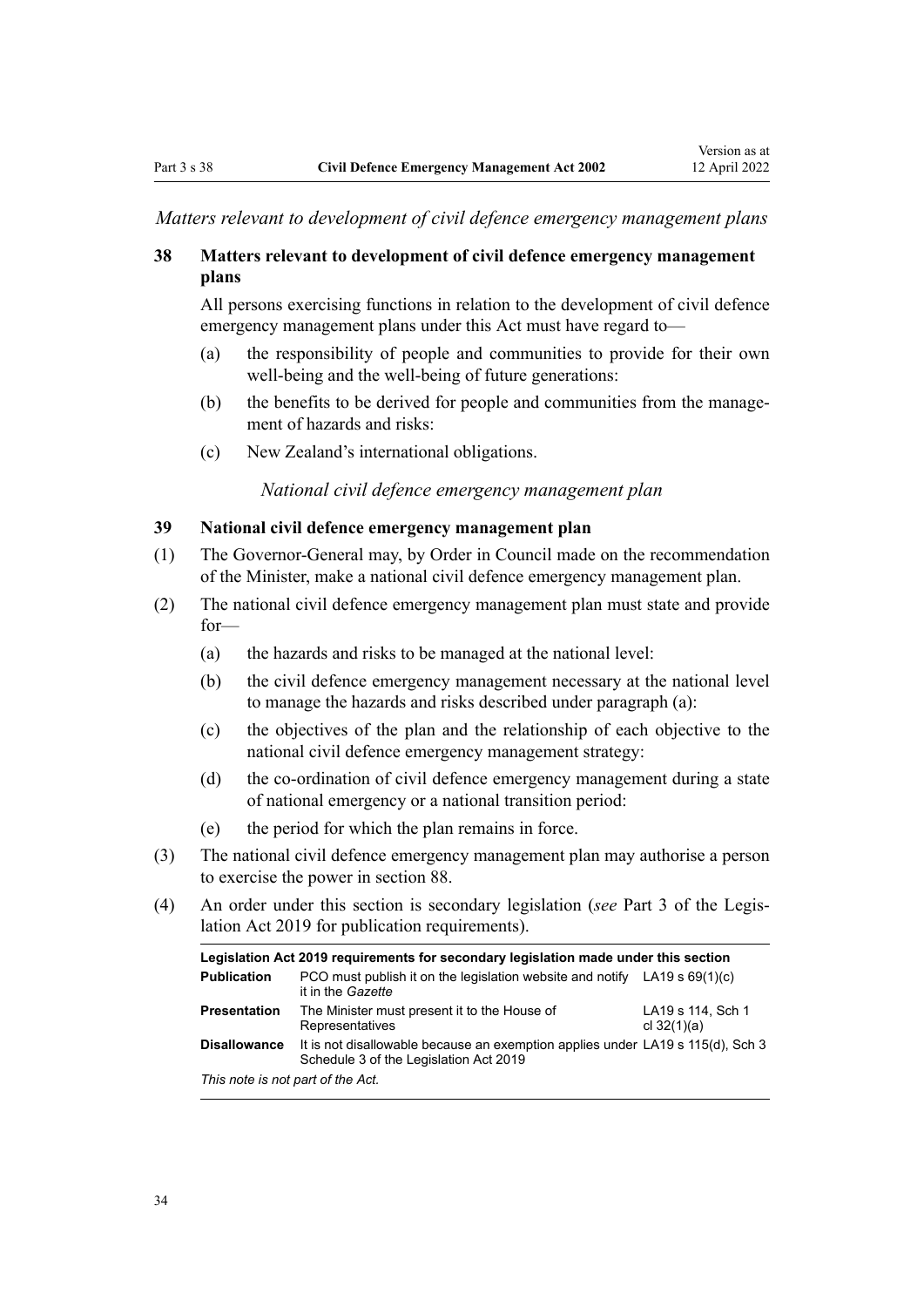Section 39(2)(d): amended, at 9.59 pm on 29 November 2016, by [section 18](http://legislation.govt.nz/pdflink.aspx?id=DLM6648878) of the Civil Defence Emergency Management Amendment Act 2016 (2016 No 88).

Section 39(4): replaced, on 28 October 2021, by [section 3](http://legislation.govt.nz/pdflink.aspx?id=LMS268932) of the Secondary Legislation Act 2021 (2021 No 7).

#### **40 Incorporation by reference**

<span id="page-34-0"></span>Version as at<br>12 April 2022

- (1) This section applies if [section 64](http://legislation.govt.nz/pdflink.aspx?id=DLM7298339) of the Legislation Act 2019 is relied on to incorporate material by reference in a national civil defence emergency management plan.
- (2) When this section applies, [sections 63 to 66](http://legislation.govt.nz/pdflink.aspx?id=DLM7298334) and [Schedule 2](http://legislation.govt.nz/pdflink.aspx?id=DLM7298598) of the Legislation Act 2019 apply with the following modifications:
	- (a) [clause 1](http://legislation.govt.nz/pdflink.aspx?id=DLM7298599) of that schedule does not apply:
	- (b) the rest of that schedule applies as if references to the chief executive were references to the Director.

Section 40: replaced, on 28 October 2021, by [section 3](http://legislation.govt.nz/pdflink.aspx?id=LMS268932) of the Secondary Legislation Act 2021 (2021 No 7).

### **41 Notification of proposed national civil defence emergency management plan**

- (1) The Minister must not recommend to the Governor-General the making of a national civil defence emergency management plan unless the Minister—
	- (a) has made copies of the proposed plan available for inspection at the office of the Director, free of charge, for a reasonable period; and
	- (b) has stated where copies of the proposed plan are available for purchase; and
	- (c) has made copies of the proposed plan available, free of charge, on an Internet site maintained by or on behalf of the Director, except any part of the proposed plan where making it available in this manner would infringe copyright; and
	- (d) has publicly notified the proposed plan by—
		- (i) publishing a notice in the *Gazette*; and
		- (ii) publishing a notice in 1 or more daily newspapers circulating in the major metropolitan areas; and
		- (iii) giving any other notification that the Minister considers appropri‐ ate, having regard to the persons likely to have an interest in the proposal; and
	- (e) has presented the proposed plan to the House of Representatives at least 90 days before making the recommendation.
- (2) Every notice under this section must include—
	- (a) a description of the proposed plan: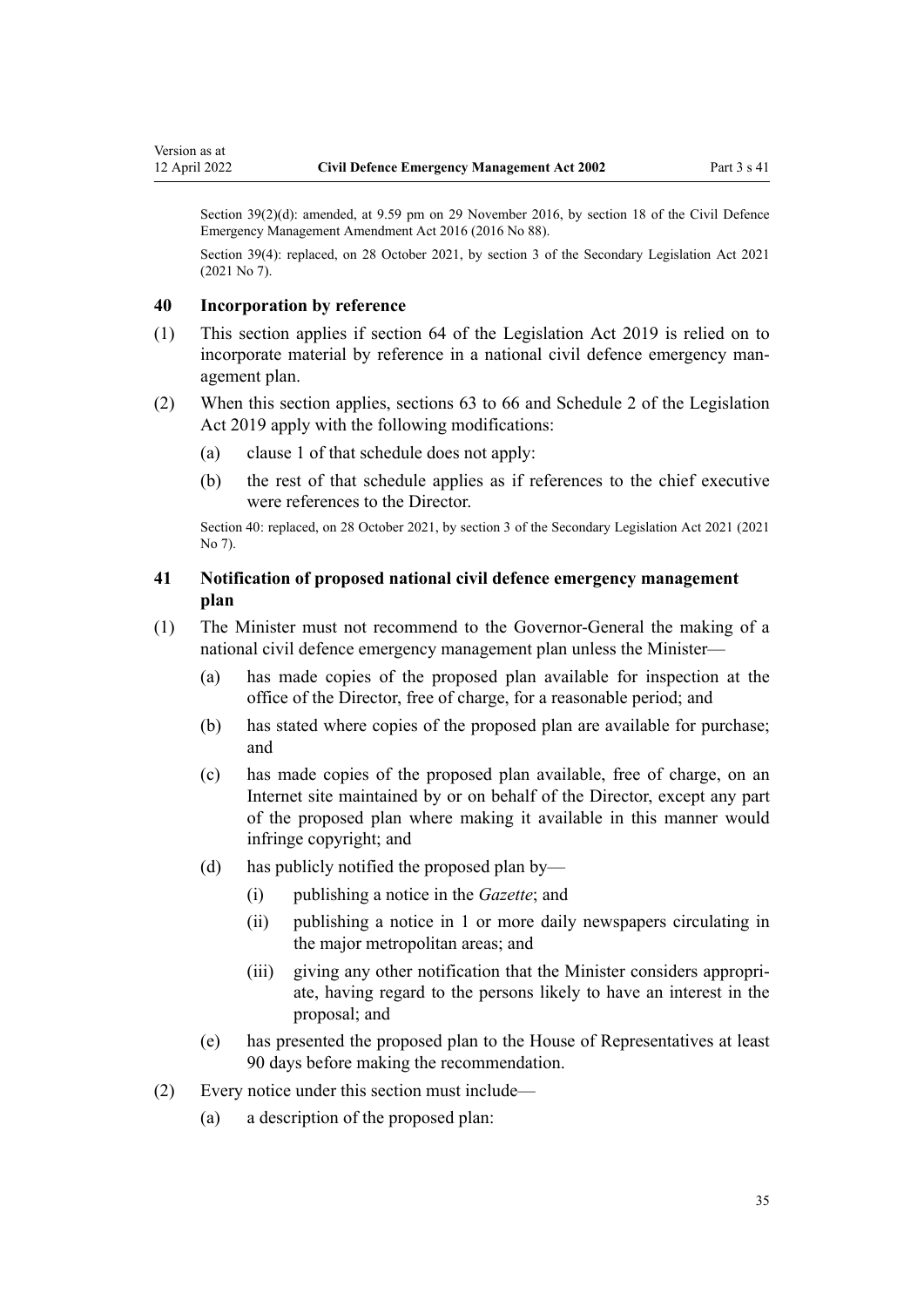- <span id="page-35-0"></span>(b) a statement that submissions on the proposed plan may be made in writing to the Minister by any person:
- (c) a closing date for submissions (which must not be earlier than 40 work‐ ing days after the notification under this section):
- (d) a statement that every submission should state—
	- (i) those aspects of the proposed plan that the submission supports; and
	- (ii) those aspects of the proposed plan that the submission opposes; and
	- (iii) the reasons for the support and opposition identified; and
	- (iv) any specific alternatives to the proposed plan that the person mak‐ ing the submission wishes to recommend:
- (e) a list of places where a copy of the proposed plan may be purchased or inspected:
- (f) an address for submissions.
- (3) The Minister may comply with subsection (1)(c) by providing a hypertext link from an Internet site maintained by or on behalf of the responsible department to a copy of the proposed plan that is available, free of charge, on an Internet site that is maintained by or on behalf of someone else.
- (4) For the purposes of subsection  $(1)(c)$ , the Minister may not rely on [section 66](http://legislation.govt.nz/pdflink.aspx?id=DLM346207) of the Copyright Act 1994 as authority to make available on an Internet site any material that is proposed to be incorporated by reference.
- (5) In this section, **proposed plan** includes material incorporated by reference in the plan under [section 40](#page-34-0), together with a translation in an official New Zealand language, where that material is not in an official New Zealand language. Section 41: replaced, on 5 August 2013, by [section 77\(3\)](http://legislation.govt.nz/pdflink.aspx?id=DLM2998633) of the Legislation Act 2012 (2012 No 119).

### **42 National civil defence emergency management plan must not be inconsistent with national civil defence emergency management strategy**

The Minister must not recommend to the Governor-General the making of a national civil defence emergency management plan if the plan will be inconsistent with the national civil defence emergency management strategy in force when the plan takes effect.

#### **43 Copy of order to be presented to House of Representatives**

#### *[Repealed]*

Section 43: repealed, on 28 October 2021, by [section 3](http://legislation.govt.nz/pdflink.aspx?id=LMS268932) of the Secondary Legislation Act 2021 (2021 No 7).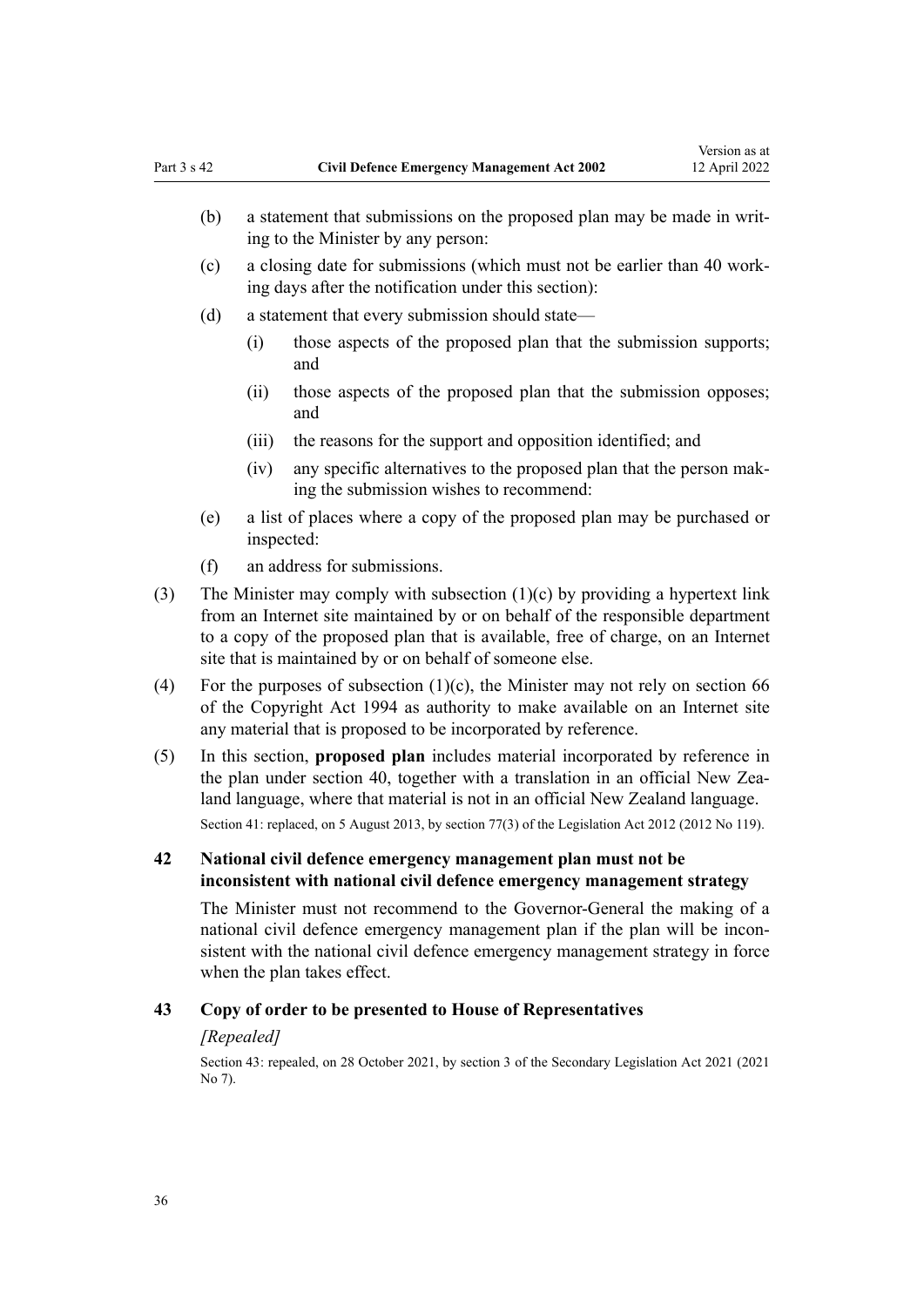<span id="page-36-0"></span>Version as at<br>12 April 2022

- (1) The Minister must, no later than 3 years after the date of the commencement of this Act, recommend that the Governor-General make an Order in Council under this section making the first national civil defence emergency management plan.
- (2) The order is secondary legislation (*see* [Part 3](http://legislation.govt.nz/pdflink.aspx?id=DLM7298343) of the Legislation Act 2019 for publication requirements).

| Legislation Act 2019 requirements for secondary legislation made under this section |                                                                                                  |                                    |  |  |
|-------------------------------------------------------------------------------------|--------------------------------------------------------------------------------------------------|------------------------------------|--|--|
| <b>Publication</b>                                                                  | PCO must publish it on the legislation website and notify LA19 s $69(1)(c)$<br>it in the Gazette |                                    |  |  |
| <b>Presentation</b>                                                                 | The Minister must present it to the House of<br>Representatives                                  | LA19 s 114, Sch 1<br>cl $32(1)(a)$ |  |  |
| <b>Disallowance</b>                                                                 | It may be disallowed by the House of Representatives                                             | LA19 ss 115, 116                   |  |  |
| This note is not part of the Act.                                                   |                                                                                                  |                                    |  |  |

Section 44(2): inserted, on 28 October 2021, by [section 3](http://legislation.govt.nz/pdflink.aspx?id=LMS268932) of the Secondary Legislation Act 2021 (2021 No 7).

#### **45 Currency of national civil defence emergency management plan**

A national civil defence emergency management plan—

- (a) takes effect on the date specified in the Order in Council making the plan under [section 39](#page-33-0), which date must be no earlier than the 28th day after the date of the publication of the order under the [Legislation Act 2019;](http://legislation.govt.nz/pdflink.aspx?id=DLM7298104) and
- (b) remains operative for the period specified in the Order in Council, but if the plan is not replaced before the close of that period it continues in force until replaced.

Section 45(a): amended, on 28 October 2021, by [section 3](http://legislation.govt.nz/pdflink.aspx?id=LMS268932) of the Secondary Legislation Act 2021 (2021 No 7).

*Review and amendment of national civil defence emergency management plan*

#### **46 Review of national civil defence emergency management plan**

- (1) If a national civil defence emergency management plan has been operative for 5 years or more and it is more than 5 years since the plan has been reviewed under this section, the Minister must review the plan.
- (2) The Minister may at any time review a national civil defence emergency man‐ agement plan.
- (3) Following a review, the Minister may recommend that the plan be amended or revoked and replaced or may decide not to recommend that the plan be changed.
- (4) A review under this section is commenced by a proposal notified in accordance with [section 41,](#page-34-0) and [sections 39](#page-33-0), [40,](#page-34-0) and 45 apply to that review with any necessary modifications.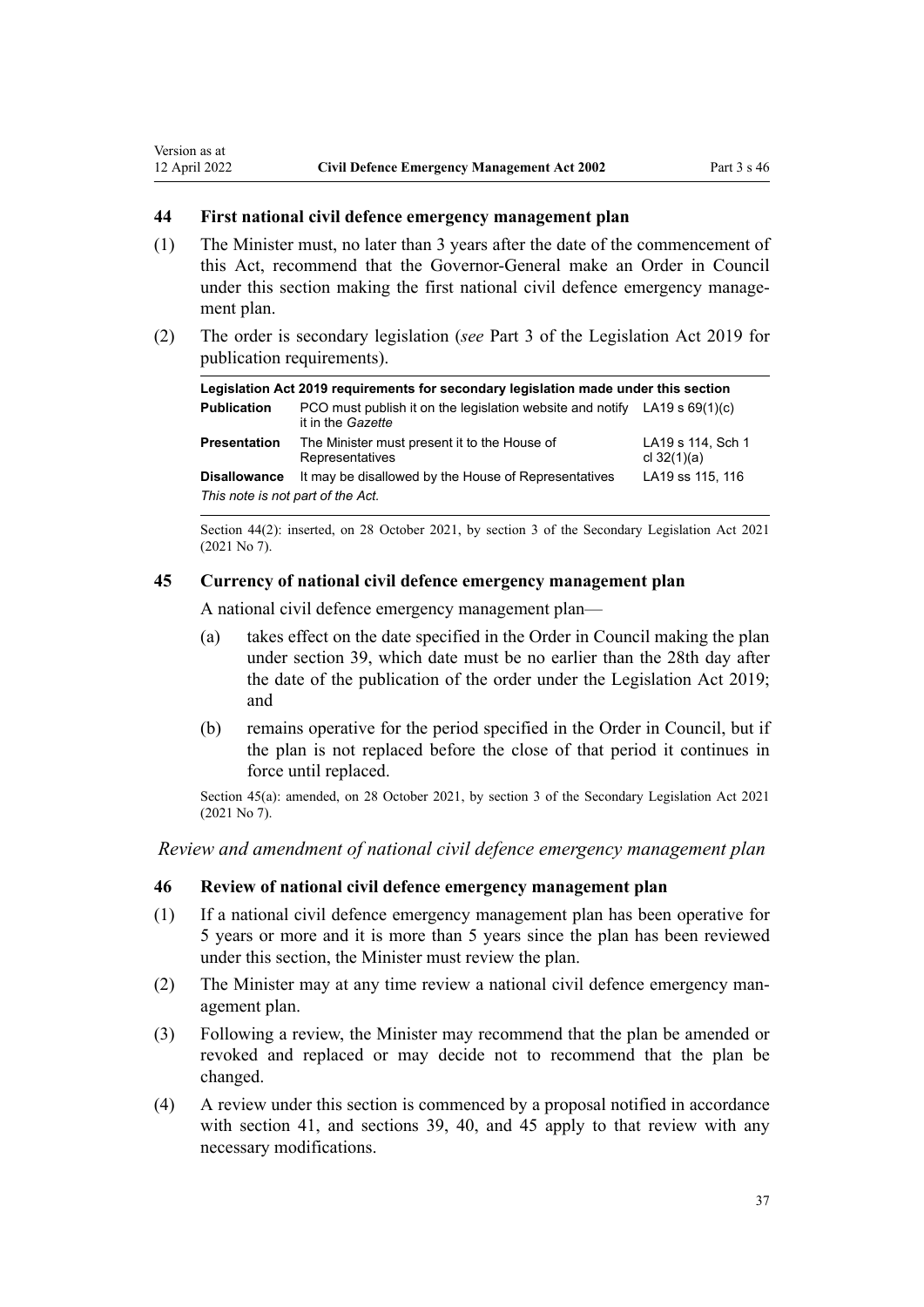<span id="page-37-0"></span>Section 46(4): amended, on 28 October 2021, by [section 3](http://legislation.govt.nz/pdflink.aspx?id=LMS268932) of the Secondary Legislation Act 2021 (2021 No 7).

### **47 Minor changes to plan**

- (1) Subject to subsection (2), a national civil defence emergency management plan may be amended by the Governor-General, by Order in Council made on the recommendation of the Minister, without a review of the plan under [section 46](#page-36-0).
- (2) A plan may be amended under this section only if the Minister is satisfied that the amendment will have no effect or no likely effect on the rights of any person and no effect or no more than a minor effect on the obligations of any person.
- (3) An order under this section is secondary legislation (*see* [Part 3](http://legislation.govt.nz/pdflink.aspx?id=DLM7298343) of the Legis‐ lation Act 2019 for publication requirements).

| Legislation Act 2019 requirements for secondary legislation made under this section |                                                                                                  |                                    |  |  |
|-------------------------------------------------------------------------------------|--------------------------------------------------------------------------------------------------|------------------------------------|--|--|
| <b>Publication</b>                                                                  | PCO must publish it on the legislation website and notify LA19 s $69(1)(c)$<br>it in the Gazette |                                    |  |  |
| <b>Presentation</b>                                                                 | The Minister must present it to the House of<br>Representatives                                  | LA19 s 114, Sch 1<br>cl $32(1)(a)$ |  |  |
| <b>Disallowance</b>                                                                 | It may be disallowed by the House of Representatives                                             | LA19 ss 115, 116                   |  |  |
| This note is not part of the Act.                                                   |                                                                                                  |                                    |  |  |

Section 47(3): inserted, on 28 October 2021, by [section 3](http://legislation.govt.nz/pdflink.aspx?id=LMS268932) of the Secondary Legislation Act 2021 (2021 No 7).

*Civil defence emergency management group plans*

# **48 Civil defence emergency management group plans**

Every Civil Defence Emergency Management Group must prepare and approve a civil defence emergency management group plan.

# **49 Proposed plan to be sent to Minister**

- (1) Before approving a civil defence emergency management group plan, a Civil Defence Emergency Management Group must send a copy of the proposed plan to the Minister for his or her comments and must allow the Minister 20 working days to comment.
- (1A) The Civil Defence Emergency Management Group must have regard to any comments made by the Minister.
- (2) The plan must state and provide for—
	- (a) the local authorities that have united to establish the Civil Defence Emergency Management Group:
	- (b) the hazards and risks to be managed by the Group:
	- (c) the civil defence emergency management necessary to manage the hazards and risks described under paragraph (b):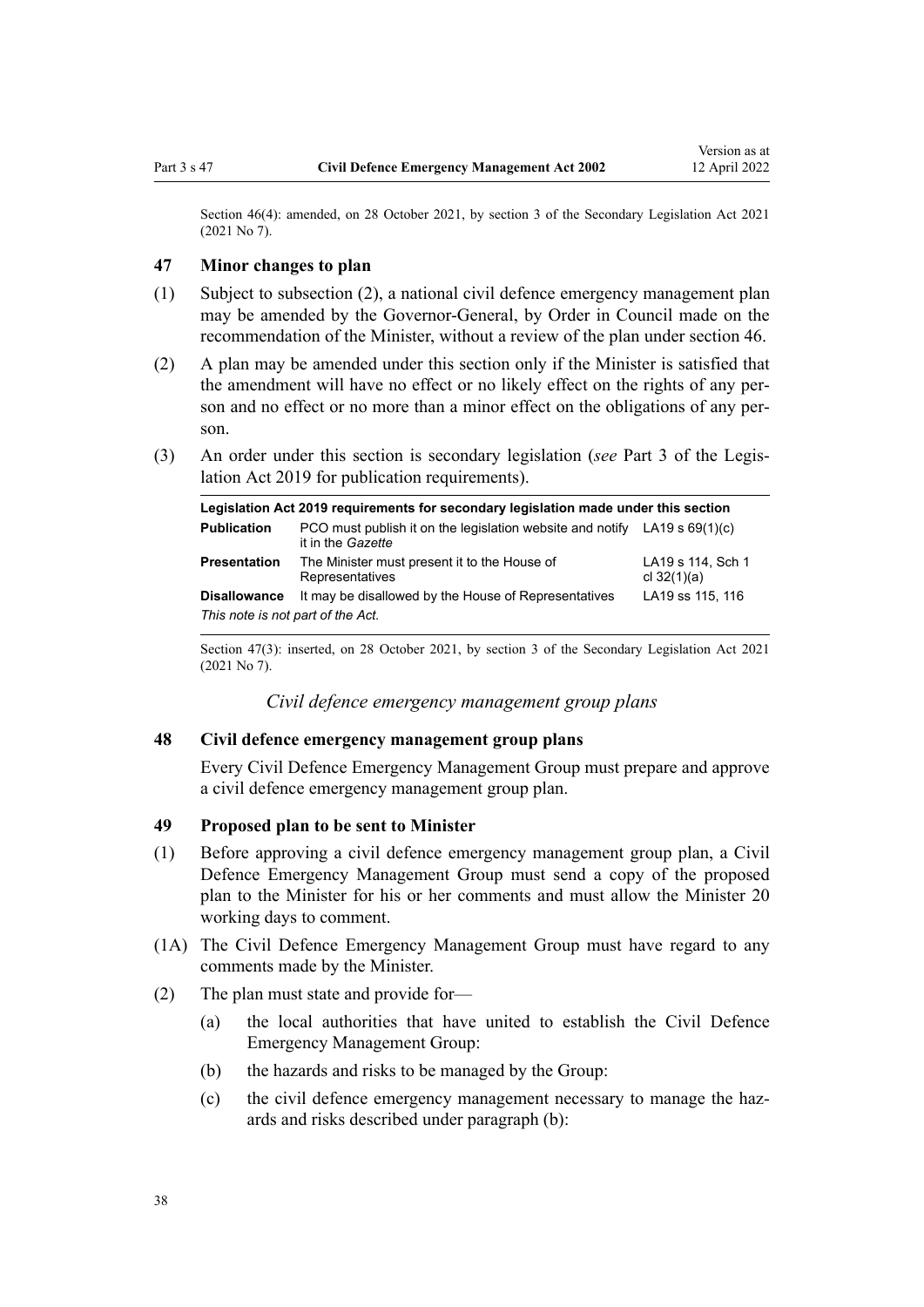- <span id="page-38-0"></span>(ca) the strategic planning for recovery from the hazards and risks referred to in paragraph (b):
- (d) the objectives of the plan and the relationship of each objective to the national civil defence emergency management strategy:
- (da) the area of the Group:
- (e) the apportionment between local authorities of liability for the provision of financial and other resources for the activities of the Group, and the basis for that apportionment:
- (f) the arrangements for declaring a state of emergency:
- (fa) the arrangements for giving notice of a local transition period:
- (g) the arrangements for co-operation and co-ordination with other Groups:
- (h) the period for which the plan remains in force.
- (3) The Director must issue written guidelines in relation to the matters described in subsection (2).
- (4) The civil defence emergency management group plan may authorise a person to exercise the power in [section 88.](#page-56-0)

Section 49(1A): inserted, at 9.59 pm on 29 November 2016, by [section 19\(1\)](http://legislation.govt.nz/pdflink.aspx?id=DLM6648879) of the Civil Defence Emergency Management Amendment Act 2016 (2016 No 88).

Section  $49(2)(ca)$ : inserted, on 1 June 2018, by [section 19\(2\)](http://legislation.govt.nz/pdflink.aspx?id=DLM6648879) of the Civil Defence Emergency Management Amendment Act 2016 (2016 No 88).

Section 49(2)(da): inserted, at 9.59 pm on 29 November 2016, by [section 19\(3\)](http://legislation.govt.nz/pdflink.aspx?id=DLM6648879) of the Civil Defence Emergency Management Amendment Act 2016 (2016 No 88).

Section 49(2)(f): amended, at 9.59 pm on 29 November 2016, by [section 19\(4\)](http://legislation.govt.nz/pdflink.aspx?id=DLM6648879) of the Civil Defence Emergency Management Amendment Act 2016 (2016 No 88).

Section  $49(2)(fa)$ : inserted, on 1 June 2018, by [section 19\(5\)](http://legislation.govt.nz/pdflink.aspx?id=DLM6648879) of the Civil Defence Emergency Management Amendment Act 2016 (2016 No 88).

# **50 Timing of first issue of guidelines under section 49(3)**

The Director must, within 12 months after the commencement of this Act, issue the first written guidelines under [section 49\(3\)](#page-37-0).

# **51 Incorporation by reference**

- (1) Any written material or document that, in the opinion of the Civil Defence Emergency Management Group, is too large or otherwise impractical to be printed as part of a civil defence emergency management group plan may be incorporated by reference.
- (2) Any material incorporated by reference under this section is to be treated for all purposes as forming part of the plan.
- (3) If any amendment to the material incorporated by reference under this section is made, the amendment does not come into force as part of the plan until—
	- (a) an amendment to that effect to the plan has been made under this Act; and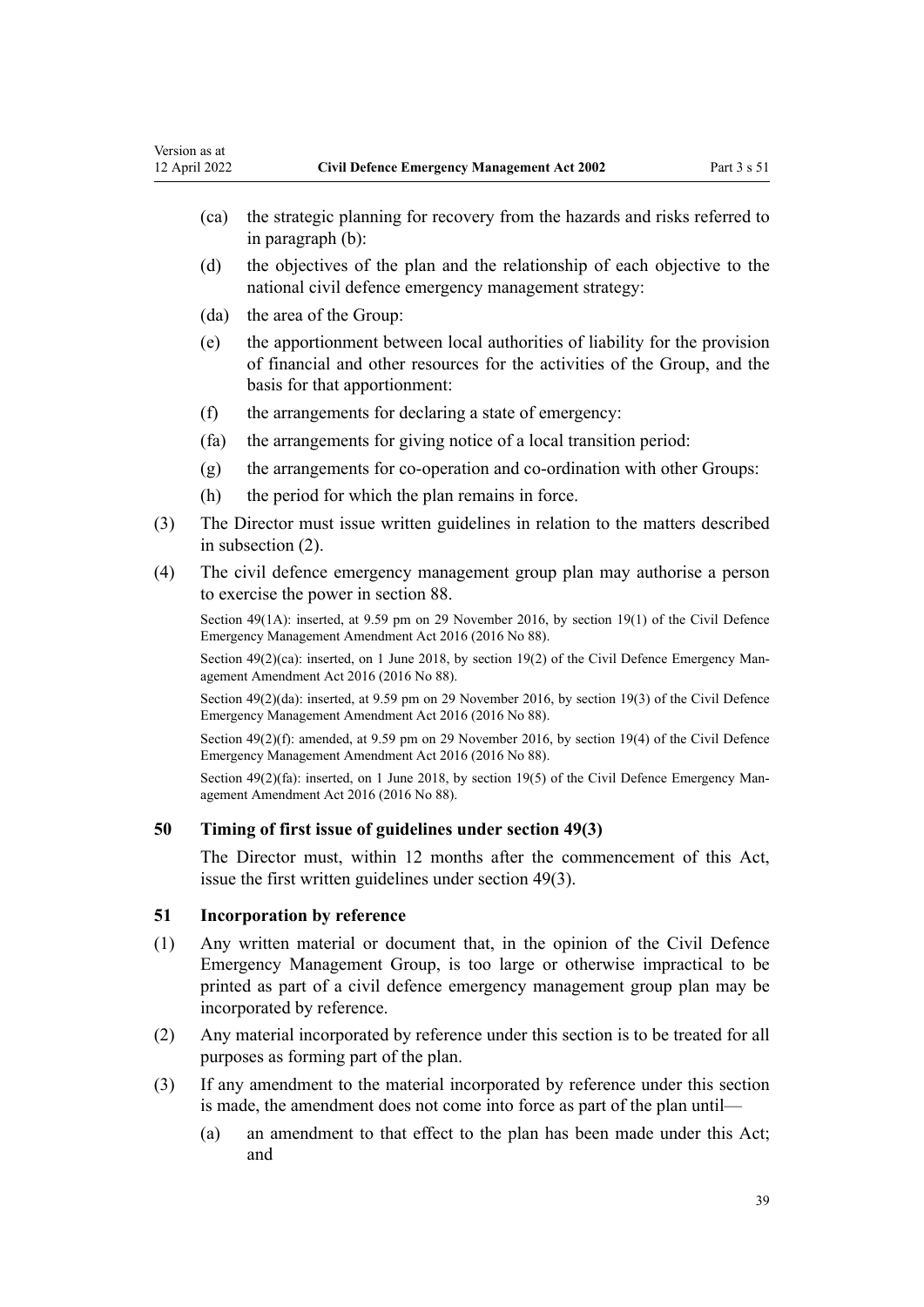- <span id="page-39-0"></span>(b) a date specified by the Group by notice in the major metropolitan daily newspaper circulating in the Group's area.
- (4) All material incorporated by reference under this section must be available at the office of the Group and copies of that material must be available for pur‐ chase for a reasonable charge.

Section 51(3)(a): amended, at 9.59 pm on 29 November 2016, by [section 20](http://legislation.govt.nz/pdflink.aspx?id=DLM6928004) of the Civil Defence Emergency Management Amendment Act 2016 (2016 No 88).

# **52 Procedure for making civil defence emergency management group plans**

- (1) Before making a civil defence emergency management group plan, a Civil Defence Emergency Management Group must—
	- (a) give public notice, and any specific notice that the Group considers appropriate, of the proposal to make a plan; and
	- (b) specify in every notice given under paragraph (a) a period within which persons interested in the proposal may make submissions on the pro‐ posal to—
		- (i) the Group; or
		- (ii) a subgroup or committee of the Group; and
	- (c) ensure that any person who makes written submissions on the proposal within the period specified in the notice given under paragraph (a) is given a reasonable opportunity to be heard by the body to which the sub‐ missions are made; and
	- (d) make all written submissions on the proposal available to the public unless there is some good reason in law why it should not do so; and
	- (e) ensure that the final decision in relation to the proposal is made at a meeting of the Group.
- (2) The period specified under subsection (1)(b)—
	- (a) must not be less than 1 month; and
	- (b) unless the Group otherwise directs, must not be more than 3 months.
- **53 Civil defence emergency management group plan must not be inconsistent with national civil defence emergency management strategy and must take account of Director's guidelines, codes, or technical standards**
- (1) A civil defence emergency management group plan must not be inconsistent with the national civil defence emergency management strategy in force when the plan is approved.
- (2) A civil defence emergency management group plan must take account of the guidelines, codes, or technical standards issued by the Director under this Act.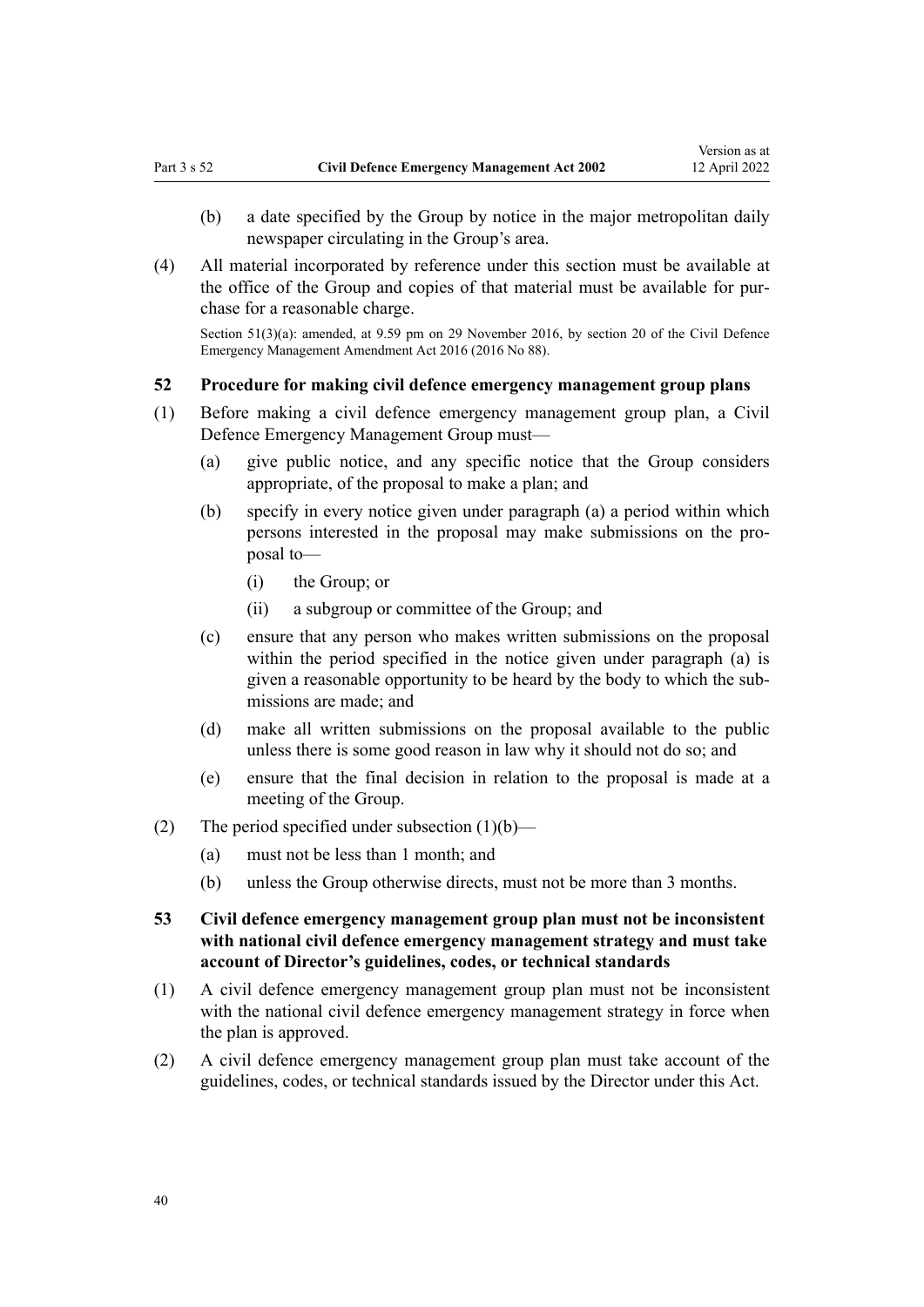# **54 Timing of first civil defence emergency management group plan**

Every Civil Defence Emergency Management Group must prepare and approve its first civil defence emergency management group plan within 2 years after the date on which the Group is established.

### **55 Currency of civil defence emergency management group plan**

A civil defence emergency management group plan—

- (a) takes effect on the date of the final decision taken under section  $52(1)(e)$ ; and
- (b) remains operative for the period specified in the plan, but if the plan is not replaced before the close of that period it continues in force until replaced.

*Review and amendment of civil defence emergency management group plans*

# **56 Review of civil defence emergency management group plans**

- (1) If a civil defence emergency management group plan has been operative for 5 years or more and it is more than 5 years since the plan has been reviewed under this section, the Civil Defence Emergency Management Group concerned must review the plan.
- (2) A Group may at any time review any civil defence emergency management group plan made by it.
- (3) Following a review, the Group may amend or revoke and replace the plan or leave the plan unchanged.
- (4) A review under this section is commenced by a proposal notified in accordance with [section 52,](#page-39-0) and [sections 49](#page-37-0), [51,](#page-38-0) and 55 apply to that review with any necessary modifications.

## **57 Minor changes to plan**

Version as at

- (1) Subject to subsection (2), a civil defence emergency management group plan may be amended by the Civil Defence Emergency Management Group concerned without a review of the plan under section 56.
- (2) A plan may be amended under this section only if the Group is satisfied that the amendment will have no effect or no likely effect on the rights of any person and no effect or no more than a minor effect on the obligations of any person.

# *General duties of government departments and others*

**58 Departments and interdepartmental ventures to prepare plans to continue functioning during and after emergency**

Every department must—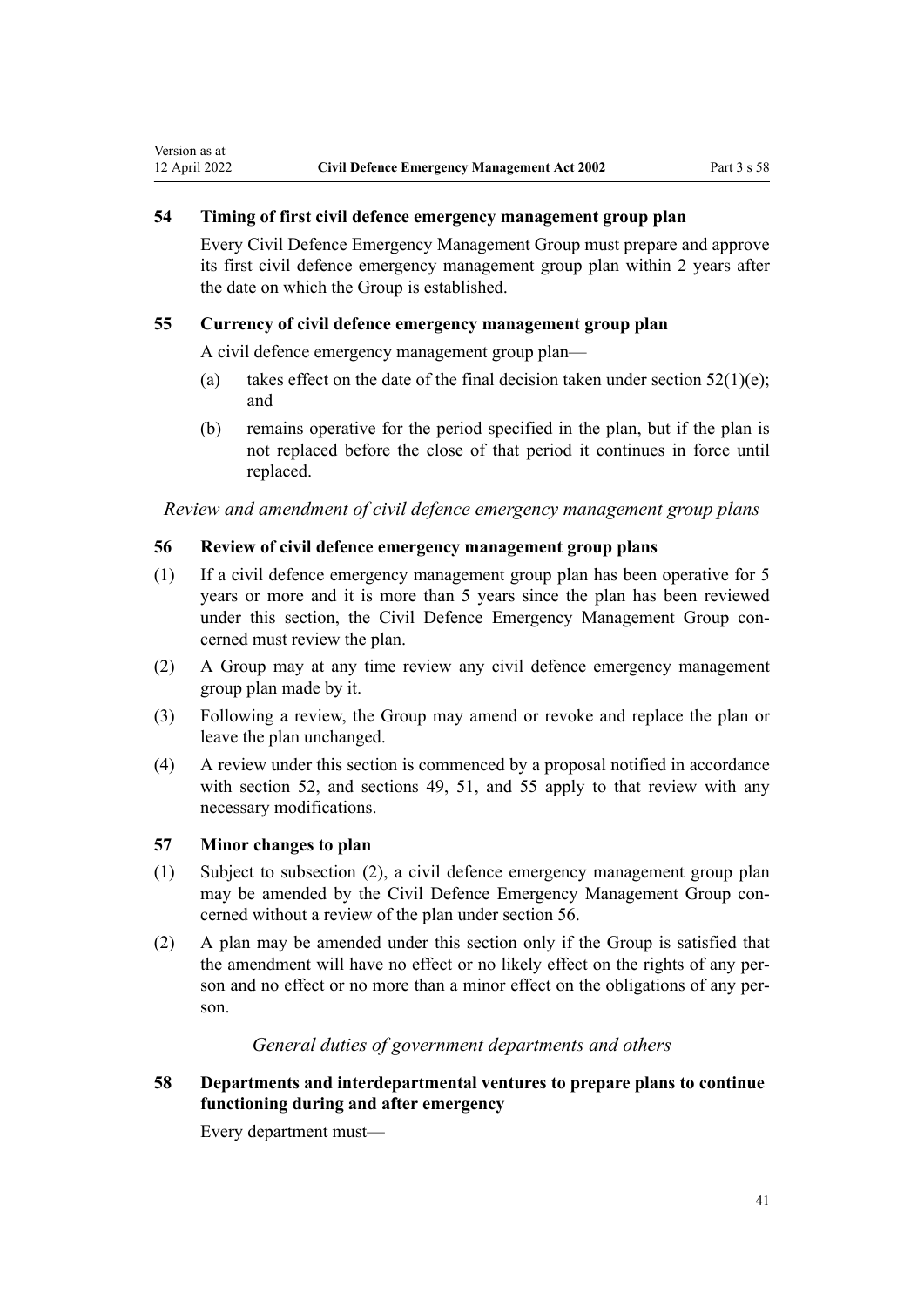- <span id="page-41-0"></span>(a) ensure that it is able to function to the fullest possible extent, even though this may be at a reduced level, during and after an emergency:
- (b) make available to the Director in writing, on request, its plan for func‐ tioning during and after an emergency.

Compare: 1983 No 46 s 43

Section 58 heading: amended, on 7 August 2020, by [section 135](http://legislation.govt.nz/pdflink.aspx?id=LMS176959) of the Public Service Act 2020 (2020 No 40).

# **59 Departments and others to undertake civil defence emergency management functions and responsibilities**

Every department, Civil Defence Emergency Management Group, local author‐ ity, emergency service, and lifeline utility, and any other person required by this Act or any regulations made under this Act, or any civil defence emergency management plan, to undertake civil defence emergency management or to perform any functions or duties, must take all necessary steps to undertake civil defence emergency management or to perform those functions and duties. Compare: 1983 No 46 s 44

# *Duties of lifeline utilities*

# **60 Duties of lifeline utilities**

Every lifeline utility must—

- (a) ensure that it is able to function to the fullest possible extent, even though this may be at a reduced level, during and after an emergency:
- (b) make available to the Director in writing, on request, its plan for func‐ tioning during and after an emergency:
- (c) participate in the development of the national civil defence emergency management strategy and civil defence emergency management plans:
- (d) provide, free of charge, any technical advice to any Civil Defence Emergency Management Group or the Director that may be reasonably required by that Group or the Director:
- (e) ensure that any information that is disclosed to the lifeline utility is used by the lifeline utility, or disclosed to another person, only for the pur‐ poses of this Act.

# **61 Schedule 1 may be amended by Order in Council**

- (1) The Governor-General may, by Order in Council made on the recommendation of the Minister,—
	- (a) add the name of an entity or description of an entity to [Part A](#page-88-0) of Schedule 1; or
	- (b) omit the name of an entity or description of an entity from [Part A](#page-88-0) of Schedule 1; or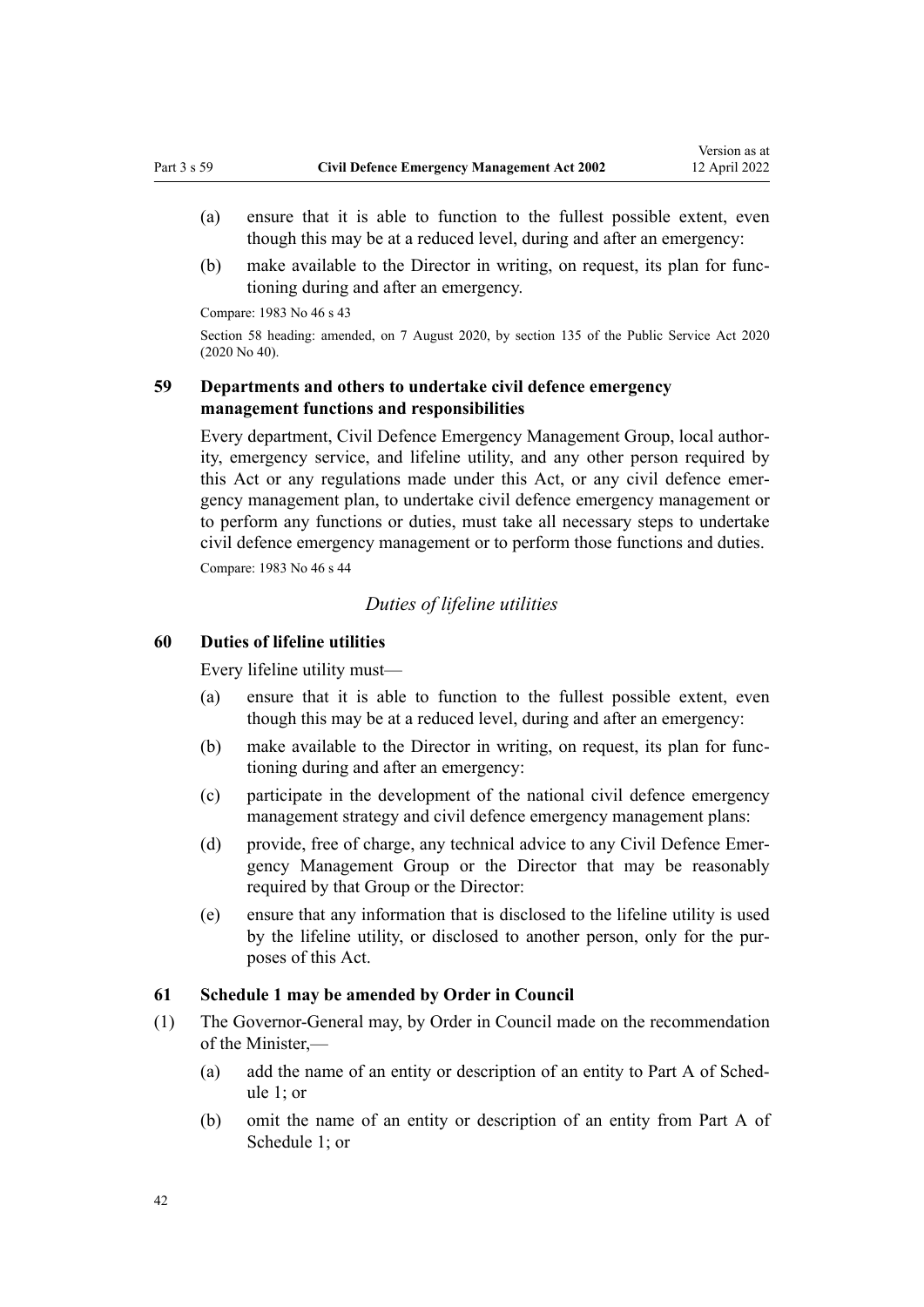- (c) amend the name of an entity or the description of an entity in [Part A](#page-88-0) of Schedule 1; or
- (d) add a description of a class of business to [Part B](#page-88-0) of Schedule 1; or
- (e) omit a description of a class of business from [Part B](#page-88-0) of Schedule 1; or
- (f) amend the description of a class of business in [Part B](#page-88-0) of Schedule 1; or
- (g) otherwise amend [Schedule 1](#page-88-0) or revoke Schedule 1 or a part of the sched‐ ule, and substitute a new schedule or a new part, as the case may require.
- (2) The Minister must not recommend the addition of the name of an entity or description of an entity to [Part A](#page-88-0) of Schedule 1 unless the Minister is satisfied that the entity operates a service or system the reduced availability, or nonavailability, of which would constitute a hazard.
- (3) The Minister must not recommend the addition of a description of a class of business to [Part B](#page-88-0) of Schedule 1 unless the Minister is satisfied that the business provides a service or system the reduced availability, or non-availability, of which would constitute a hazard.
- (4) An order under this section is secondary legislation (*see* [Part 3](http://legislation.govt.nz/pdflink.aspx?id=DLM7298343) of the Legis‐ lation Act 2019 for publication requirements).

| Legislation Act 2019 reguirements for secondary legislation made under this section |                                                                                                  |                                    |  |  |
|-------------------------------------------------------------------------------------|--------------------------------------------------------------------------------------------------|------------------------------------|--|--|
| <b>Publication</b>                                                                  | PCO must publish it on the legislation website and notify $LA19 s 69(1)(c)$<br>it in the Gazette |                                    |  |  |
| Presentation                                                                        | The Minister must present it to the House of<br>Representatives                                  | LA19 s 114, Sch 1<br>cl $32(1)(a)$ |  |  |
| <b>Disallowance</b>                                                                 | It may be disallowed by the House of Representatives                                             | LA19 ss 115, 116                   |  |  |
| This note is not part of the Act.                                                   |                                                                                                  |                                    |  |  |

Section 61(4): inserted, on 28 October 2021, by [section 3](http://legislation.govt.nz/pdflink.aspx?id=LMS268932) of the Secondary Legislation Act 2021 (2021 No 7).

# **62 Minister may exempt lifeline utility**

The Minister may, by notice in the *Gazette*, on any conditions that the Minister thinks fit, exempt a particular entity described in, or carrying on a business described in, [Schedule 1](#page-88-0) in whole or in part from the provisions of this Act relating to lifeline utilities if the Minister is satisfied that the application of the provisions is not appropriate in the case of that entity.

# *Duties of emergency services*

# **63 Duties of emergency services**

Emergency services must—

- (a) participate in the development of the national civil defence emergency management strategy and civil defence emergency management plans:
- (b) provide an active member for each of the Civil Defence Emergency Management Co-ordinating Executive Groups, as required by [section 20.](#page-23-0)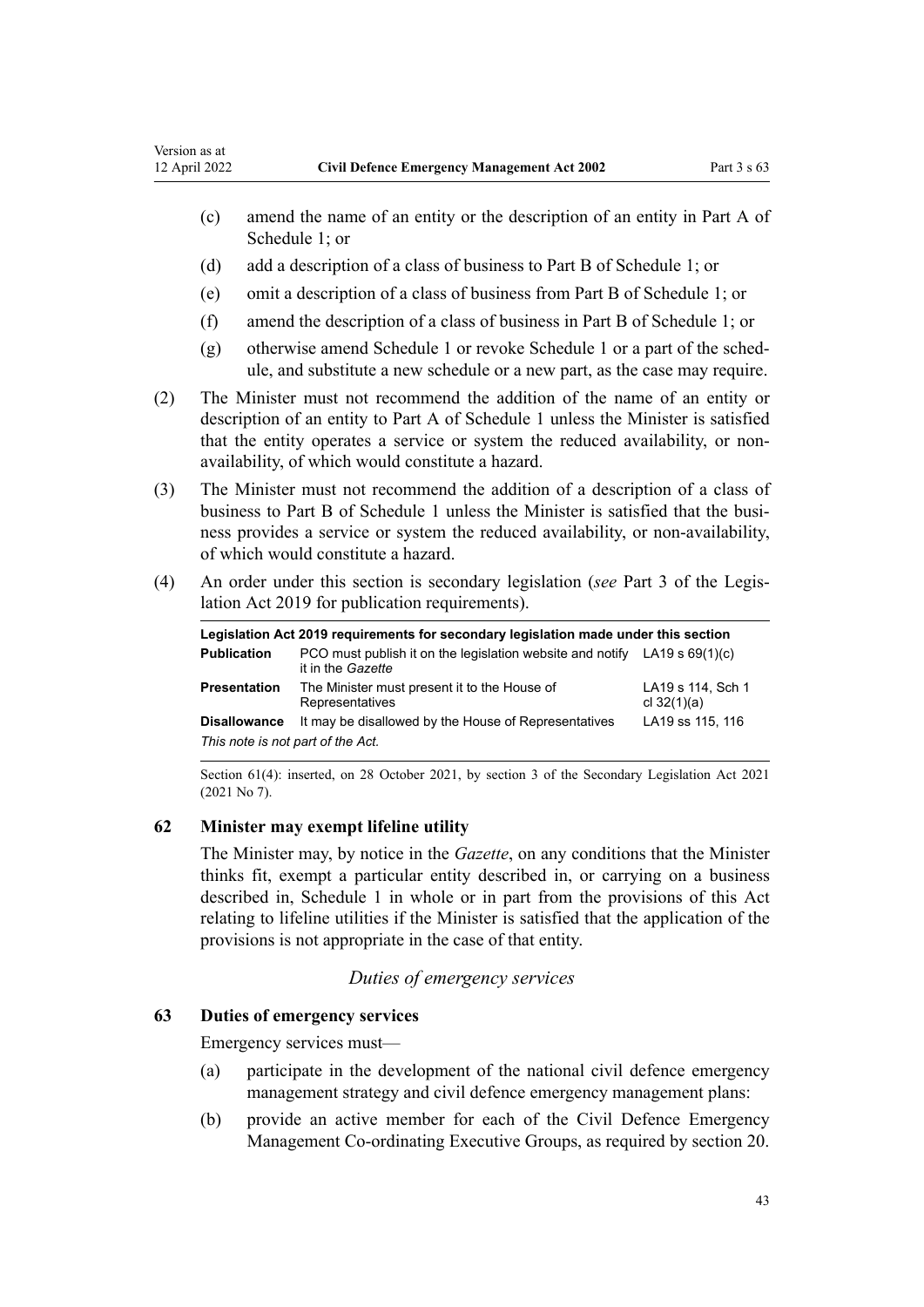#### *Duties of local authorities*

### **64 Duties of local authorities**

- (1) A local authority must plan and provide for civil defence emergency manage‐ ment within its district.
- (2) A local authority must ensure that it is able to function to the fullest possible extent, even though this may be at a reduced level, during and after an emergency.

Compare: 1983 No 46 s 43

*General duty to consider alternatives, etc*

# **65 Duties to consider alternatives, assess benefits and costs, etc**

- (1) In achieving the purpose of this Act, before proposing, recommending, or adopting any provisions or regulations in relation to any function described in subsection (2), any person described in that subsection must—
	- (a) have regard to—
		- (i) the extent, if any, to which the provisions or regulations are neces‐ sary to achieve the purpose of this Act; and
		- (ii) other means in addition to or in place of the provisions or regulations that, under this Act or any other enactment, may be used in achieving the purpose of this Act, including the provision of infor‐ mation, services, or incentives; and
		- (iii) the reasons for and against proposing, recommending, or adopting the proposed provisions or regulations and the principal alternative means available, or of taking no action if this Act does not require otherwise; and
	- (b) carry out an evaluation, which the Minister or the Civil Defence Emer‐ gency Management Group is satisfied is appropriate to the circum‐ stances, of the likely benefits and costs of the principal alternative means; and
	- (c) be satisfied that the provisions or regulations (or any combination of them)—
		- (i) are necessary to achieve the purpose of this Act; and
		- (ii) are the most appropriate means to achieve that purpose, having regard to their efficiency and effectiveness relative to other means.
- (2) Subsection (1) applies to—
	- (a) the Minister, in relation to—
		- (i) proposing any national civil defence emergency management plan provisions: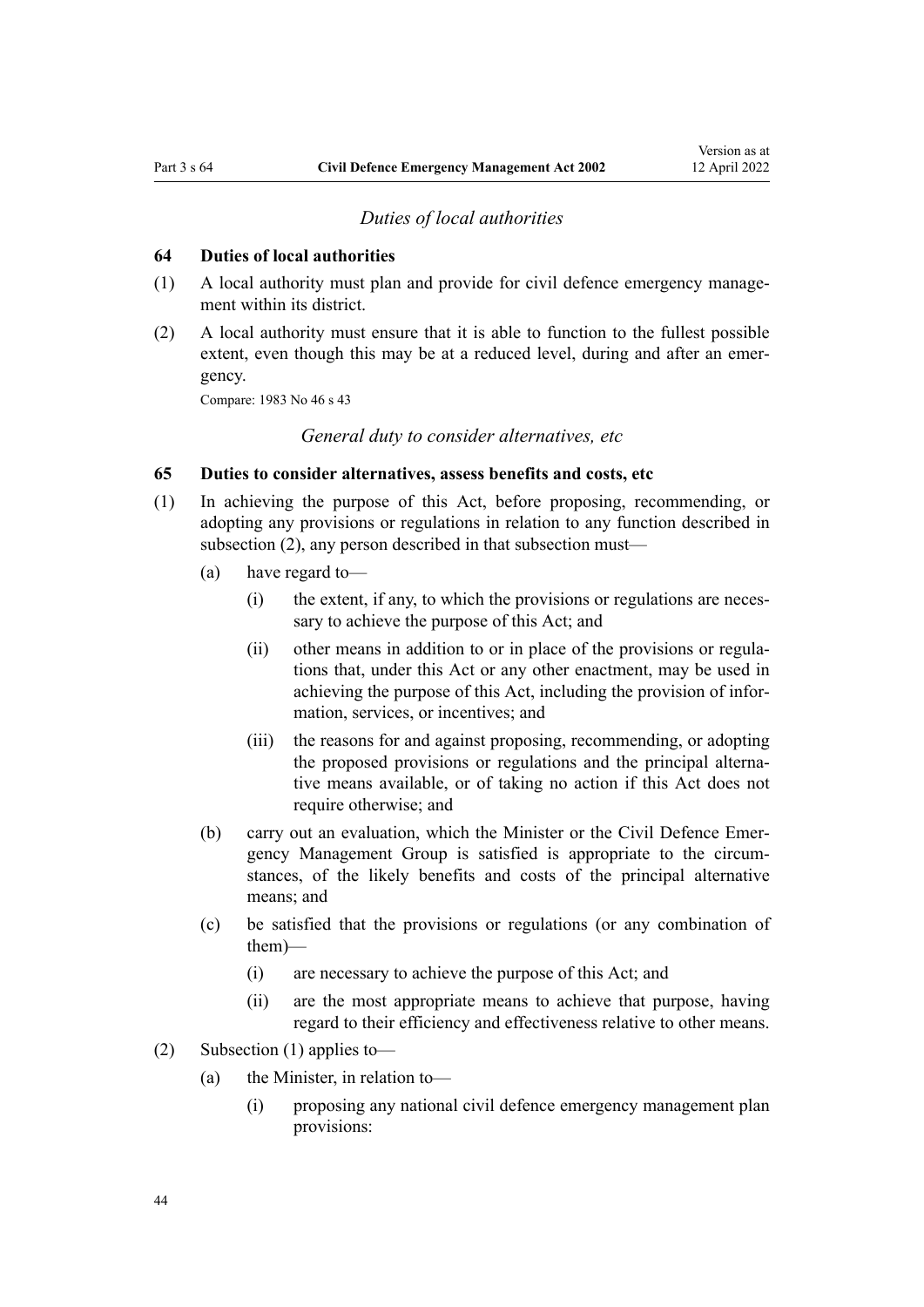- (ii) recommending the making of regulations for the purpose of this Act that impose requirements on persons other than the Minister, the Director, or Civil Defence Emergency Management Groups (or their employees or agents):
- (iii) recommending the making of an order under [section 61:](#page-41-0)
- (b) a Civil Defence Emergency Management Group, in relation to adopting any civil defence emergency management group plan provisions that impose requirements on persons other than the Group, its member local authorities, or emergency services (or their employees or agents).

# **Part 4**

# **Declaration of state of emergency**

*Declaration of state of national emergency*

## **66 Minister may declare state of national emergency**

- (1) The Minister may declare that a state of national emergency exists over the whole of New Zealand or any areas or districts if at any time it appears to the Minister that—
	- (a) an emergency has occurred or may occur; and
	- (b) the emergency is, or is likely to be, of such extent, magnitude, or severity that the civil defence emergency management necessary or desirable in respect of it is, or is likely to be, beyond the resources of the Civil Defence Emergency Management Groups whose areas may be affected by the emergency.
- (2) The Minister must advise the House of Representatives as soon as practicable where a state of national emergency has been declared or extended.
- (3) If a declaration of a state of national emergency is made, any other state of emergency then in force in the area to which the state of national emergency applies ceases to have effect.
- (4) Despite subsection (3), if a state of national emergency for COVID-19 is declared after the commencement of this subsection, subsection (3) does not terminate any local state of emergency for other emergencies that are not related to COVID-19.
- (5) Subsection (4) is repealed when the [COVID-19 Public Health Response Act](http://legislation.govt.nz/pdflink.aspx?id=LMS344121) [2020](http://legislation.govt.nz/pdflink.aspx?id=LMS344121) is repealed.

Compare: 1983 No 46 ss 46, 50

Section 66(4): inserted, on 13 May 2020, by [section 36](http://legislation.govt.nz/pdflink.aspx?id=LMS344214) of the COVID-19 Public Health Response Act 2020 (2020 No 12).

Section 66(5): inserted, on 13 May 2020, by [section 36](http://legislation.govt.nz/pdflink.aspx?id=LMS344214) of the COVID-19 Public Health Response Act 2020 (2020 No 12).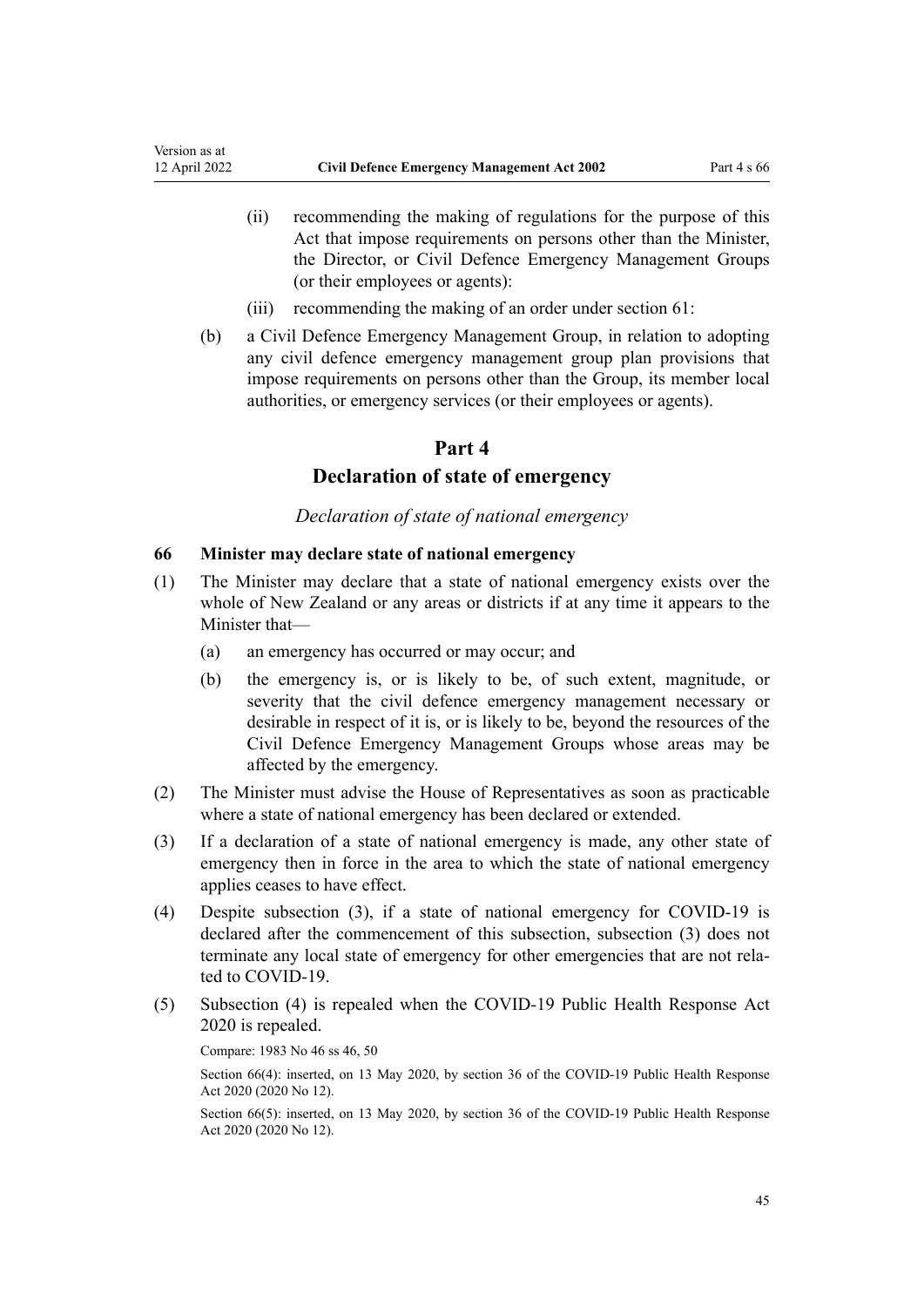# <span id="page-45-0"></span>**67 Parliament must meet if state of national emergency declared**

- (1) Subsection (3) applies if—
	- (a) a declaration of a state of national emergency is made; and
	- (b) Parliament—
		- (i) has been prorogued until a date more than 7 days after the date on which the declaration is made or the date on which Parliament is next to meet has not been determined; or
		- (ii) has been dissolved or has expired and no Proclamation has been made summoning Parliament to meet on a day not later than 7 days after the date on which the declaration is made.
- (2) Subsection (4) applies if—
	- (a) a declaration of a state of national emergency is made; and
	- (b) the House of Representatives is adjourned until a date more than 7 days after the date on which the declaration is made.
- (3) If this subsection applies,—
	- (a) a Proclamation must be made appointing a day for Parliament to meet, being—
		- (i) a day not later than 7 days after the date of the making of the dec‐ laration of a state of national emergency; or
		- (ii) if the declaration is made after the date on which Parliament has been dissolved or has expired and before the latest day appointed under the [Electoral Act 1993](http://legislation.govt.nz/pdflink.aspx?id=DLM307518) for the return of the writ for the election of members of Parliament, a day not later than 7 days after the latest day appointed for the return of the writ; and
	- (b) Parliament must meet and sit on the day appointed.
- (4) If this subsection applies,—
	- (a) the Speaker of the House of Representatives must, as soon as practic‐ able, by notice in the *Gazette*, appoint a day and time for the House of Representatives to meet, being a day not later than 7 days after the date of the making of the declaration; and
	- (b) the House of Representatives must meet and sit at the time and on the day specified in the notice.

Compare: 1983 No 46 s 49

# *Declaration of state of local emergency*

# **68 Declaration of state of local emergency**

(1) A person appointed for the purpose under [section 25](#page-26-0) may declare that a state of local emergency exists in the area for which the person is appointed if at any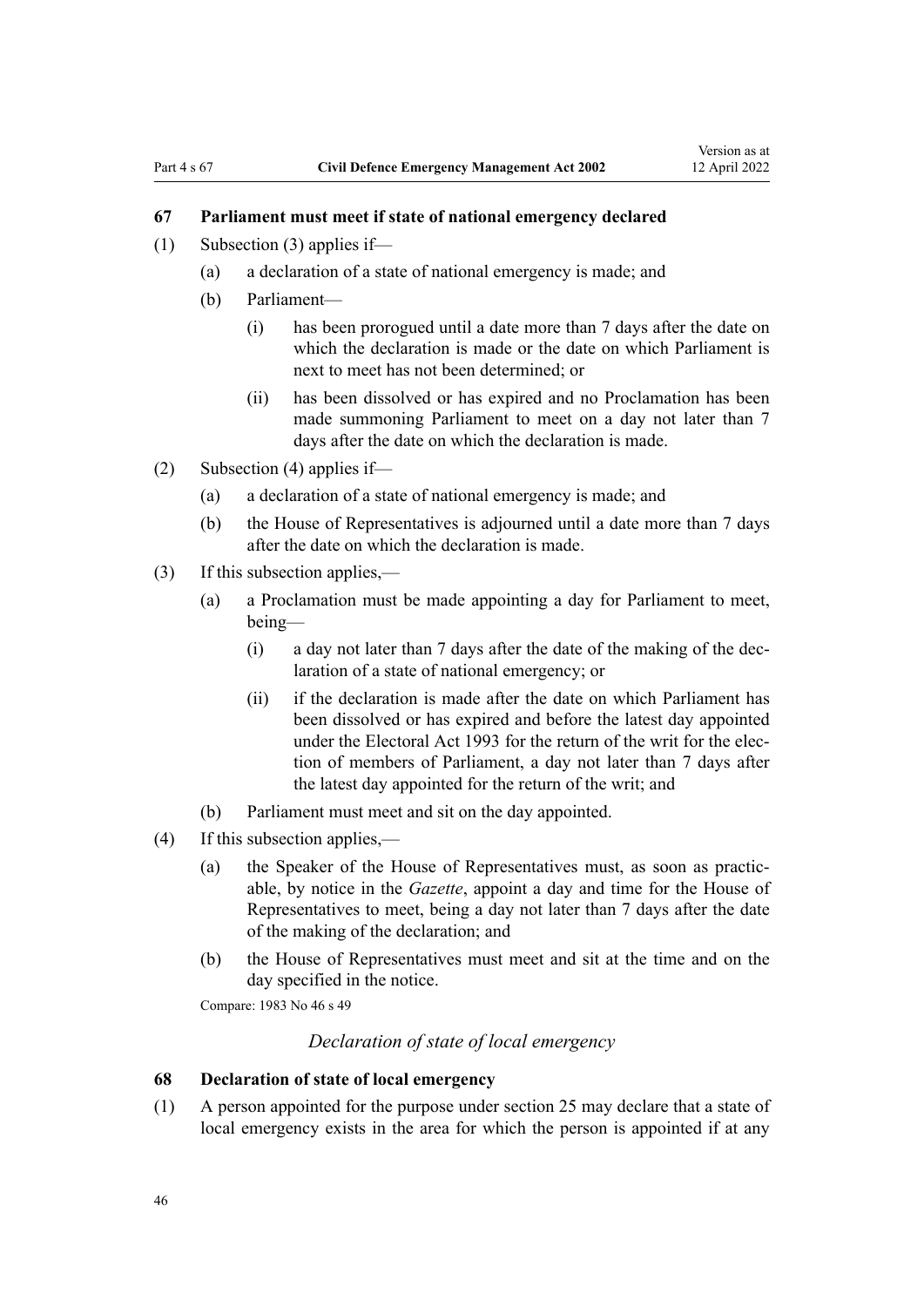time it appears to the person that an emergency has occurred or may occur within the area.

- (2) A person who is authorised to declare a state of local emergency may declare that the state of local emergency exists in respect of the whole area of the Civil Defence Emergency Management Group concerned or 1 or more districts or wards within the area.
- (2A) If an authorised person declares a state of local emergency for—
	- (a) the whole area of a Civil Defence Emergency Management Group, then any other state of local emergency already in force for 1 or more districts or wards within the area ceases to have effect:
	- (b) a district within the area of a Civil Defence Emergency Management Group, then any other state of local emergency already in force for 1 or more wards within the district ceases to have effect.
- (3) A state of local emergency may be declared in respect of an area that is not affected by an emergency if, in the opinion of any person authorised to declare a state of local emergency in respect of that area, the resources of that area are needed to assist any other area where a state of local emergency is in force.
- (4) The fact that a person purporting to be authorised by [section 25](#page-26-0) declares a state of local emergency is, in the absence of proof to the contrary, conclusive evi‐ dence that the person is a person authorised under that section to do so.
- (5) Nothing in this section authorises a person to declare a state of local emergency for any part of New Zealand while a state of national emergency is in force in respect of that part.
- (6) Nothing in this section authorises a state of local emergency to be declared for COVID-19 without the prior approval of the Minister, but this subsection does not prevent a state of local emergency being declared for any purpose that is not related to COVID-19.
- (7) Despite subsection (5), if a state of national emergency is in force for COVID-19, subsection (5) does not prevent a state of local emergency being declared for any other emergency that is not related to COVID-19.
- (8) Subsections (6) and (7) are repealed when the [COVID-19 Public Health](http://legislation.govt.nz/pdflink.aspx?id=LMS344121) [Response Act 2020](http://legislation.govt.nz/pdflink.aspx?id=LMS344121) is repealed.

Compare: 1983 No 46 ss 51, 52

Section 68(2A): inserted, on 25 March 2012, by [section 5](http://legislation.govt.nz/pdflink.aspx?id=DLM4013708) of the Civil Defence Emergency Management Amendment Act 2012 (2012 No 6).

Section 68(6): inserted, on 13 May 2020, by [section 37](http://legislation.govt.nz/pdflink.aspx?id=LMS344215) of the COVID-19 Public Health Response Act 2020 (2020 No 12).

Section 68(7): inserted, on 13 May 2020, by [section 37](http://legislation.govt.nz/pdflink.aspx?id=LMS344215) of the COVID-19 Public Health Response Act 2020 (2020 No 12).

Section 68(8): inserted, on 13 May 2020, by [section 37](http://legislation.govt.nz/pdflink.aspx?id=LMS344215) of the COVID-19 Public Health Response Act 2020 (2020 No 12).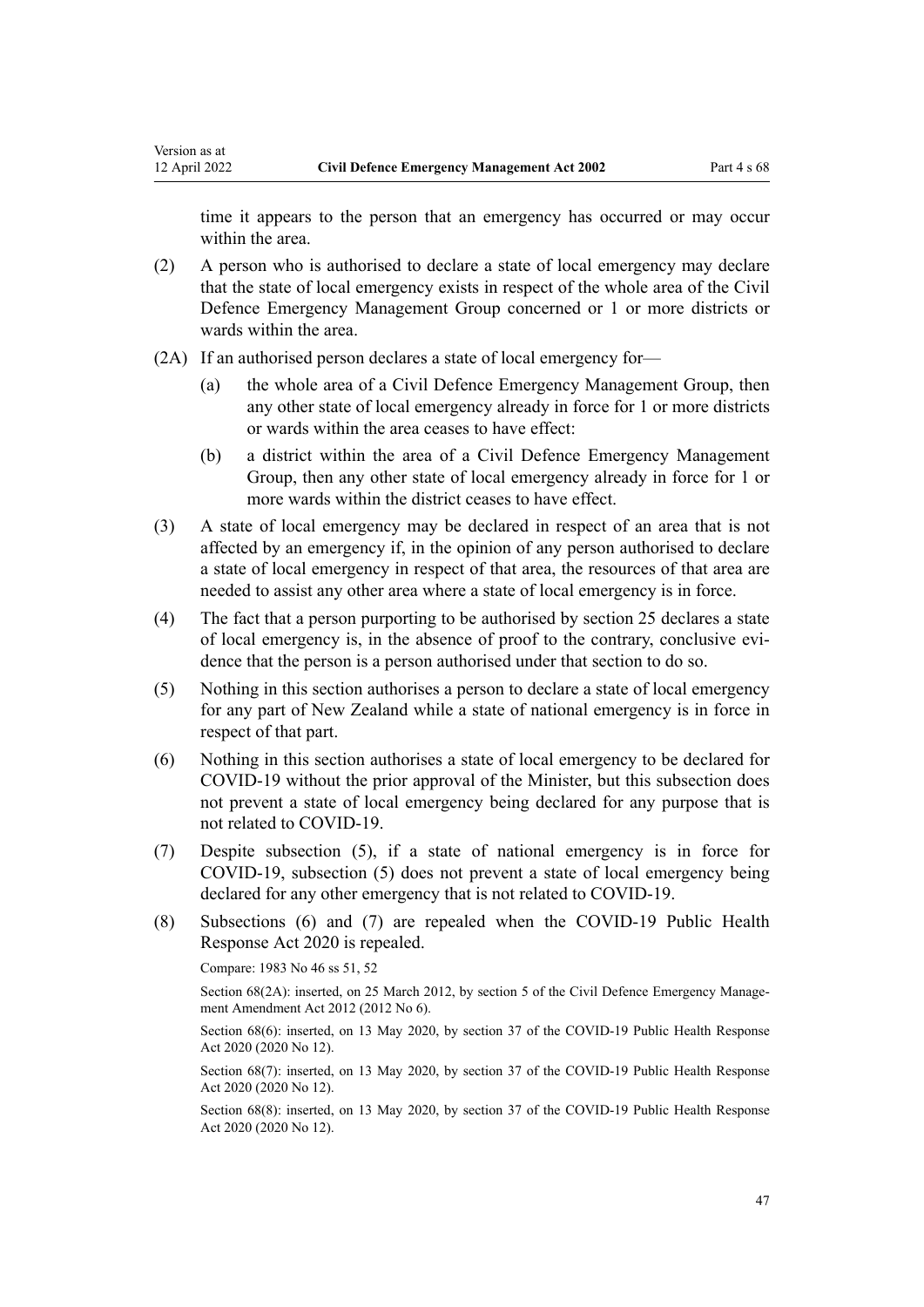# <span id="page-47-0"></span>**69 Minister may declare state of local emergency in certain cases**

- (1) If at any time it appears to the Minister that an emergency has occurred or may occur in the area of any Civil Defence Emergency Management Group and a state of local emergency has not been declared under [section 68](#page-45-0), the Minister may declare a state of local emergency for that area.
- (1A) If the Minister declares a state of local emergency for—
	- (a) the whole area of a Civil Defence Emergency Management Group, then any other state of local emergency already in force for 1 or more districts or wards within the area ceases to have effect:
	- (b) a district within the area of a Civil Defence Emergency Management Group, then any other state of local emergency already in force for 1 or more wards within the district ceases to have effect.
- (2) Nothing in this section authorises the Minister to declare a state of local emergency for any part of New Zealand while a state of national emergency is in force in respect of that part.

Section 69(1A): inserted, on 25 March 2012, by [section 6](http://legislation.govt.nz/pdflink.aspx?id=DLM4013709) of the Civil Defence Emergency Management Amendment Act 2012 (2012 No 6).

*General provisions applying to declaration of state of national emergency or state of local emergency*

## **70 Commencement and duration of state of emergency**

- (1) A declaration of a state of emergency must specify the time and date on which the declaration is made.
- (2) A state of emergency comes into force at the time and on the date that a declar‐ ation of the state of emergency is made.
- (3) A state of emergency expires 7 days after the time and date on which the state of emergency comes into force.
- (4) Nothing in this section prevents—
	- (a) the extension of a state of emergency under [section 71](#page-48-0); or
	- (b) the termination of a state of emergency under [section 72.](#page-48-0)
- (5) For the purposes of this section, **7 days after the time and date on which the state of emergency comes into force** means immediately after a period that—
	- (a) begins immediately after the time of the day on which the state of emergency comes into force; and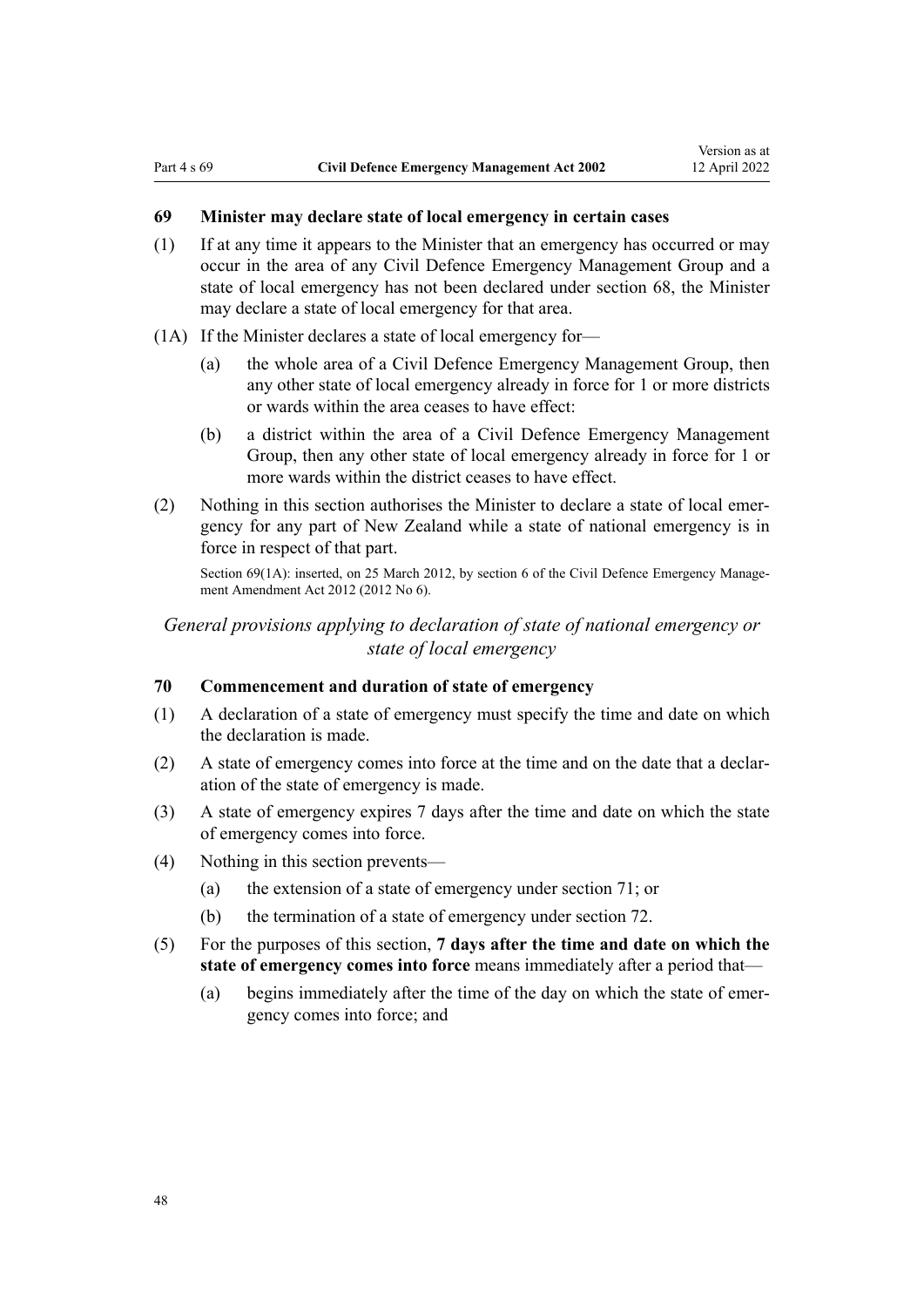<span id="page-48-0"></span>(b) ends immediately before the same time of the day on the date that is 7 days after the day on which the state of emergency comes into force.

#### **Example**

If a state of emergency came into force at 9.35 am on 1 January, it would expire at 9.35 am on 8 January. If the state of emergency came into force at 9.35 am on a Friday, it would expire at 9.35 am on the following Friday.

Section 70: replaced, on 25 March 2012, by [section 7](http://legislation.govt.nz/pdflink.aspx?id=DLM4013710) of the Civil Defence Emergency Management Amendment Act 2012 (2012 No 6).

# **71 Extension of duration of state of emergency**

- (1) Before a state of national emergency expires, the Minister may, by declaration, extend the state of national emergency.
- (2) Before a state of local emergency expires, a person authorised to declare a state of local emergency for an area may, by declaration, extend the state of local emergency.
- (3) An extension of a state of emergency comes into force—
	- (a) immediately before the state of emergency would have expired under [section 70\(3\);](#page-47-0) or
	- (b) if the state of emergency was previously extended under this section, immediately before that extension would have expired under subsection (4).
- (4) An extension of a state of emergency expires 7 days after the time and date on which the extension of the state of emergency comes into force.
- (5) Nothing in this section prevents—
	- (a) the further extension of a state of emergency that has been extended under this section; or
	- (b) the termination of a state of emergency under section 72.
- (6) For the purposes of this section, **7 days after the time and date on which the extension of the state of emergency comes into force** means a period that—
	- (a) begins immediately after the time of the day on which the extension comes into force; and
	- (b) ends immediately before the same time of the day on the date that is 7 days after the day on which the extension comes into force.

Section 71: replaced, on 25 March 2012, by [section 8](http://legislation.govt.nz/pdflink.aspx?id=DLM4013712) of the Civil Defence Emergency Management Amendment Act 2012 (2012 No 6).

# **72 Termination of state of emergency**

- (1) A person who is authorised to declare a state of emergency may, by declar‐ ation, terminate that state of emergency, whether or not the declaration of the state of emergency or any extension of it was made by that person.
- (2) A declaration made under subsection (1)—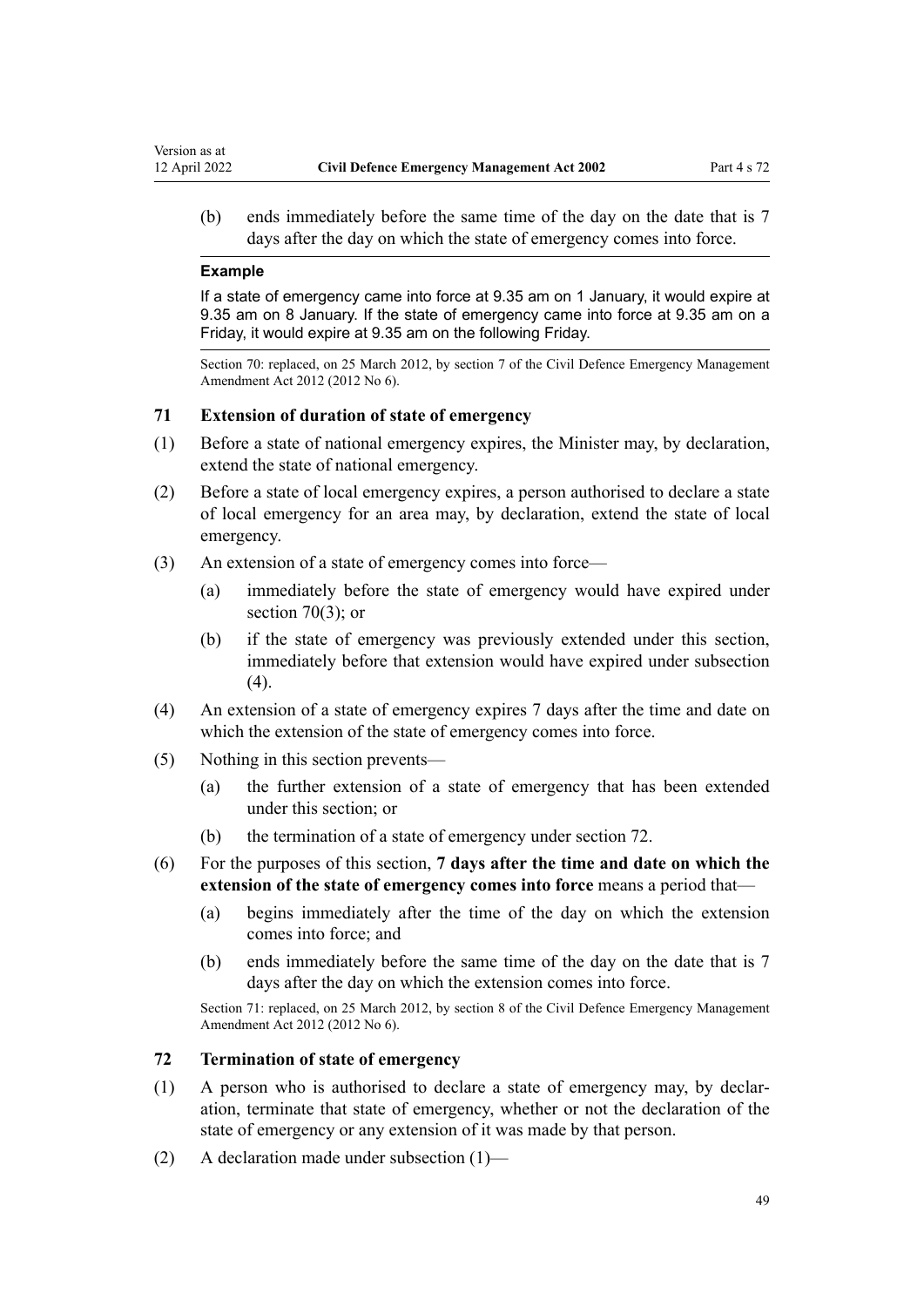- <span id="page-49-0"></span>(a) must specify the time and date on which it is made; and
- (b) terminates the state of emergency when made.
- (3) In addition, a state of local emergency is terminated when a notice of a local transition period given by the Minister under [section 94B\(3\)](#page-61-0) comes into force.

Compare: 1983 No 46 s 56

Section 72(2): replaced, on 25 March 2012, by [section 9](http://legislation.govt.nz/pdflink.aspx?id=DLM4013714) of the Civil Defence Emergency Management Amendment Act 2012 (2012 No 6).

Section 72(3): inserted, at 9.59 pm on 29 November 2016, by [section 21](http://legislation.govt.nz/pdflink.aspx?id=DLM6928005) of the Civil Defence Emergency Management Amendment Act 2016 (2016 No 88).

# **73 Form and publication of declaration of state of emergency and declaration extending or terminating state of emergency**

- (1) A person who declares a state of emergency, or extends or terminates a state of emergency, must do so by a declaration in the appropriate form prescribed in regulations made under [section 115](#page-82-0), or a form of similar effect.
- (2) The validity of a declaration made under subsection (1) is not affected by the inclusion in it of any additional information not specified in the appropriate prescribed form.
- (3) A person who makes a declaration in accordance with subsection (1) must immediately give notice to the public of the declaration by any means of communication that are reasonably practicable in the circumstances of the case, and must ensure that the declaration is published in the *Gazette* as soon as practicable.

Compare: 1983 No 46 s 57

# **Part 5**

# **Powers in relation to civil defence emergency management**

### **74 Statements by Director**

- (1) The Director may, for the purpose of protecting the public, publish statements relating to any emergency, or to the performance or non-performance of any duty imposed on any person by or under this Act.
- (2) Every statement published under this section is protected by qualified privil‐ ege.

#### **75 Power of Director to act on default by others**

- (1) If a Civil Defence Emergency Management Group or person (other than the Minister) fails to commence or to complete the performance of a function or duty under this Act within the time that the Director considers reasonable, the Director may commence and complete the performance of the function or duty.
- (2) For the purposes of this section, the Director may employ any officers, employees, contractors, and others that may be necessary.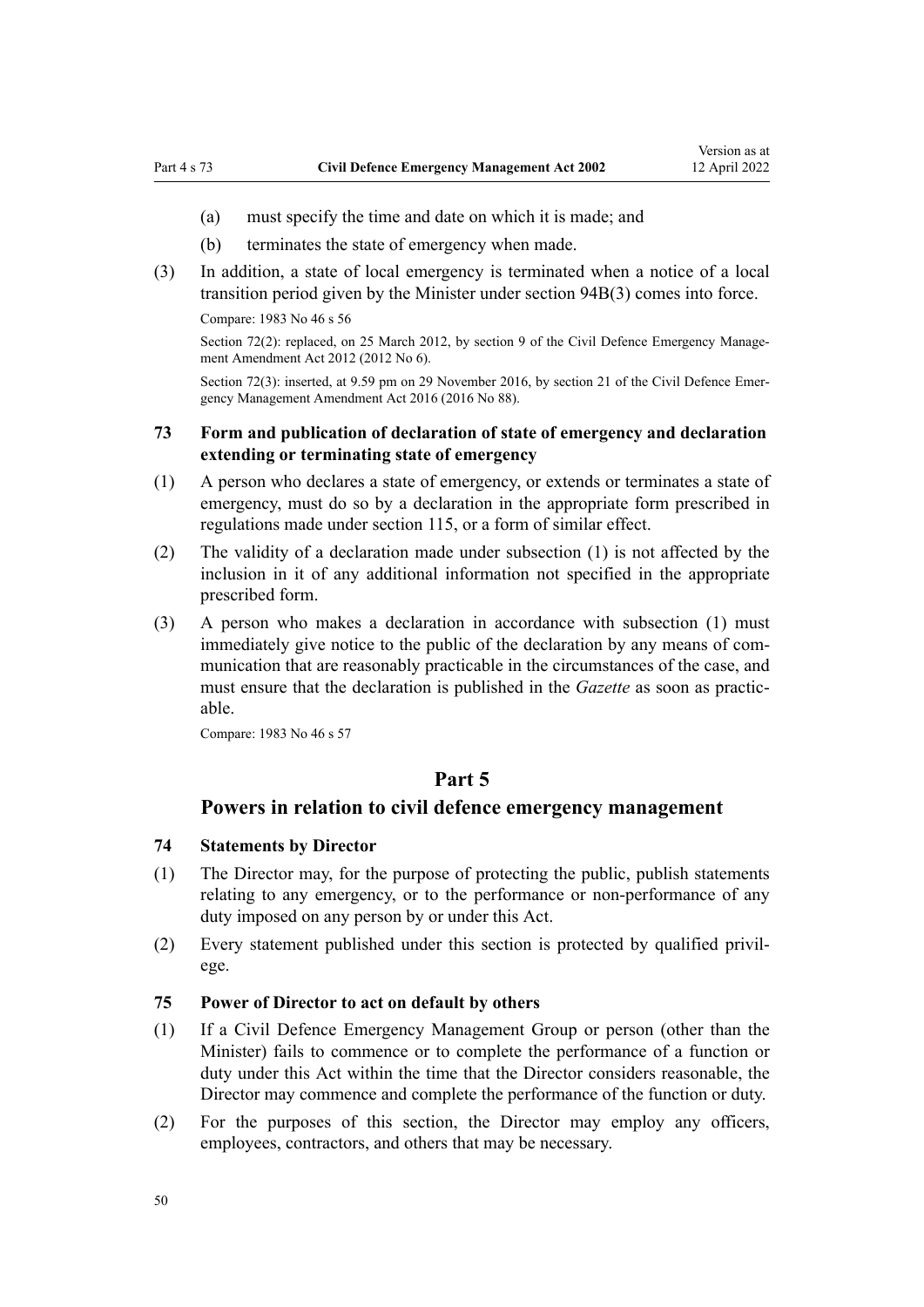- (3) Subject to subsections (4) to (6), if a function or duty is performed by or on behalf of the Director under this section, it must be treated for all purposes as having been performed, by the Civil Defence Emergency Management Group or person responsible for performing the function or duty.
- (4) All expenses incurred by the Director under this section must be authorised in accordance with the Public Finance Act 1989.
- (5) Expenses so incurred, together with reasonable costs for administration, are recoverable as a debt due to the Crown from the Civil Defence Emergency Management Group or the person responsible for performing the function or duty, or may be recovered by deduction from any money payable by the Crown to that Civil Defence Emergency Management Group or the person responsible for performing the function or duty.
- (6) All money recovered from a debtor under this section, or deducted under sub‐ section (5), must be paid into a Crown Bank Account or a Departmental Bank Account in accordance with [section 65U](http://legislation.govt.nz/pdflink.aspx?id=DLM162950) of the Public Finance Act 1989.
- (7) *[Repealed]*

<span id="page-50-0"></span>Version as at

### Compare: 1956 No 65 [s 123](http://legislation.govt.nz/pdflink.aspx?id=DLM308449)

Section 75(3): amended, at 9.59 pm on 29 November 2016, by [section 22\(1\)\(a\)](http://legislation.govt.nz/pdflink.aspx?id=DLM6648885) of the Civil Defence Emergency Management Amendment Act 2016 (2016 No 88).

Section 75(3): amended, at 9.59 pm on 29 November 2016, by [section 22\(1\)\(b\)](http://legislation.govt.nz/pdflink.aspx?id=DLM6648885) of the Civil Defence Emergency Management Amendment Act 2016 (2016 No 88).

Section 75(4): amended, at 9.59 pm on 29 November 2016, by [section 22\(2\)](http://legislation.govt.nz/pdflink.aspx?id=DLM6648885) of the Civil Defence Emergency Management Amendment Act 2016 (2016 No 88).

Section 75(5): replaced, at 9.59 pm on 29 November 2016, by [section 22\(3\)](http://legislation.govt.nz/pdflink.aspx?id=DLM6648885) of the Civil Defence Emergency Management Amendment Act 2016 (2016 No 88).

Section 75(6): amended, at 9.59 pm on 29 November 2016, by [section 22\(4\)](http://legislation.govt.nz/pdflink.aspx?id=DLM6648885) of the Civil Defence Emergency Management Amendment Act 2016 (2016 No 88).

Section 75(6): amended, on 25 January 2005, pursuant to [section 65R\(3\)](http://legislation.govt.nz/pdflink.aspx?id=DLM162942) of the Public Finance Act 1989 (1989 No 44).

Section 75(7): repealed, at 9.59 pm on 29 November 2016, by [section 22\(5\)](http://legislation.govt.nz/pdflink.aspx?id=DLM6648885) of the Civil Defence Emergency Management Amendment Act 2016 (2016 No 88).

# **76 Power to require information**

- (1) The Director, or a Civil Defence Emergency Management Group, or a person acting under the authority of the Director or Group, may, by notice in writing, require any person to give the Director or the Group information described in subsection (2).
- (2) The information referred to in subsection (1) is information that, in the opinion of the Director or the Group, as the case may be, is reasonably necessary for the exercise of civil defence emergency management by the Director or the Civil Defence Emergency Management Group, as the case may be, and that is—
	- (a) in the possession of the person who is asked to give the information; and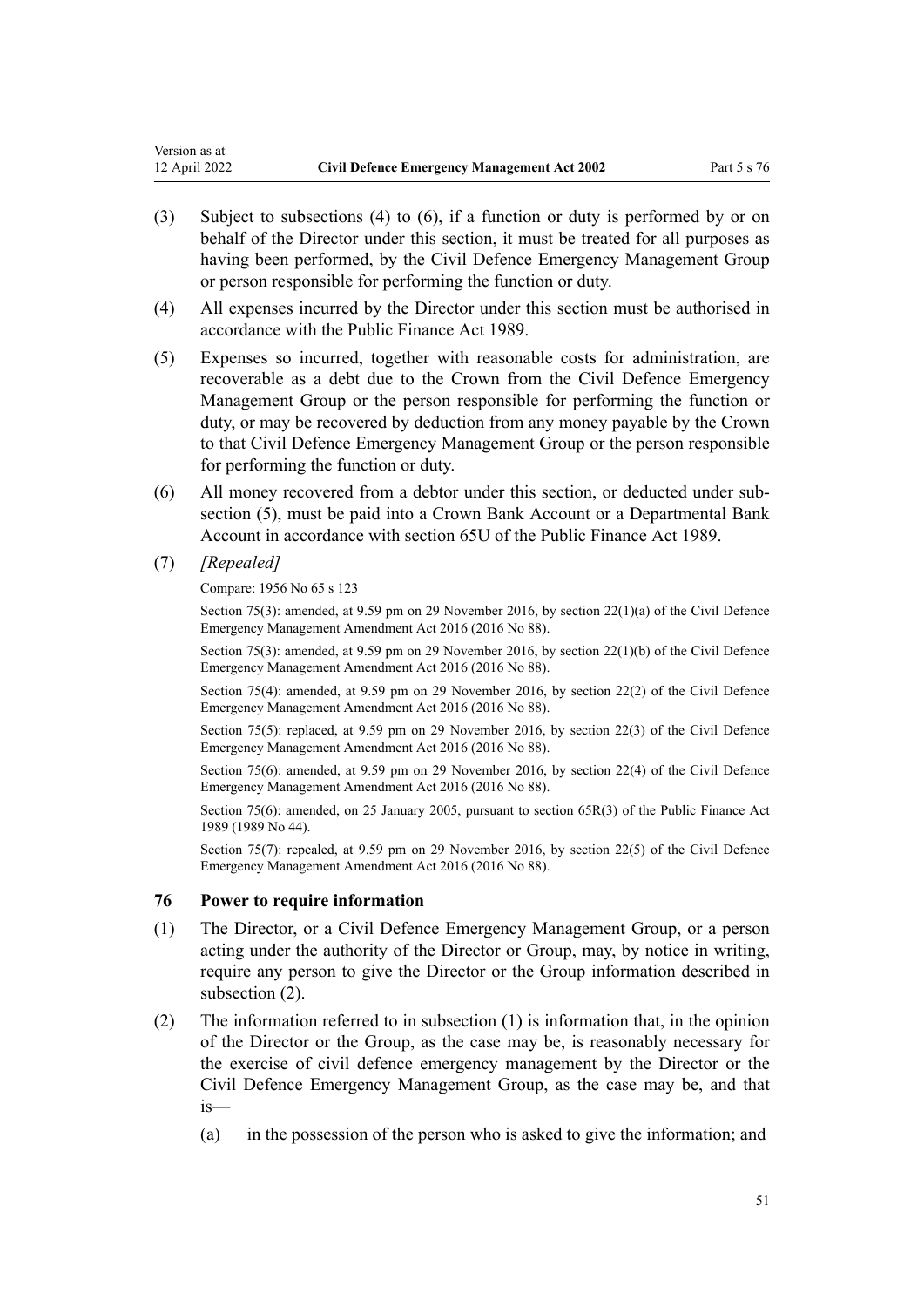- (b) capable of being provided without unreasonable difficulty or expense.
- <span id="page-51-0"></span>(3) The information required to be given under subsection  $(1)$  must be given—
	- (a) in the form specified by the Director or the Group; and
	- (b) within the reasonable time that is specified by the Director or the Group; and
	- (c) free of charge.

## **77 Appeal against requirement to give information**

- (1) A person who is required to give information under [section 76](#page-50-0) (including as applied and modified by [section 94I\(2\)](#page-67-0)) may appeal to the District Court on the grounds that the requirement is unreasonable.
- (2) The appeal must be brought within 10 working days after the date on which the requirement to give information was imposed, or within any further time that the District Court may allow.
- (3) The court must inquire into the circumstances of the requirement and may vary, rescind, or confirm it.
- (4) An appeal against a requirement to give information operates as a stay of the requirement.

Section 77(1): amended, on 1 March 2017, by [section 261](http://legislation.govt.nz/pdflink.aspx?id=DLM6942680) of the District Court Act 2016 (2016 No 49).

Section 77(1): amended, at 9.59 pm on 29 November 2016, by [section 23](http://legislation.govt.nz/pdflink.aspx?id=DLM6648886) of the Civil Defence Emergency Management Amendment Act 2016 (2016 No 88).

Section 77(2): amended, on 1 March 2017, by [section 261](http://legislation.govt.nz/pdflink.aspx?id=DLM6942680) of the District Court Act 2016 (2016) No 49).

# **78 Power of entry to obtain information in urgent cases**

- (1) This section applies if a state of emergency is in force or the Director, a Con‐ troller, or a person authorised by a Civil Defence Emergency Management Group considers that an imminent threat of an emergency exists.
- (2) If this section applies, a District Court Judge may, by warrant, authorise any constable to enter and search any premises, not being a dwellinghouse, to obtain information if satisfied on oath by the Director, a Controller, or a person authorised by a Civil Defence Emergency Management Group that—
	- (a) the information is urgently required in order to prevent or limit the extent of the emergency; and
	- (b) the person in possession of the information has refused to provide the information.
- (3) A warrant may be issued under this section—
	- (a) even if a requirement to give the information referred to in subsection (2) has been imposed at an earlier time under [section 76;](#page-50-0) and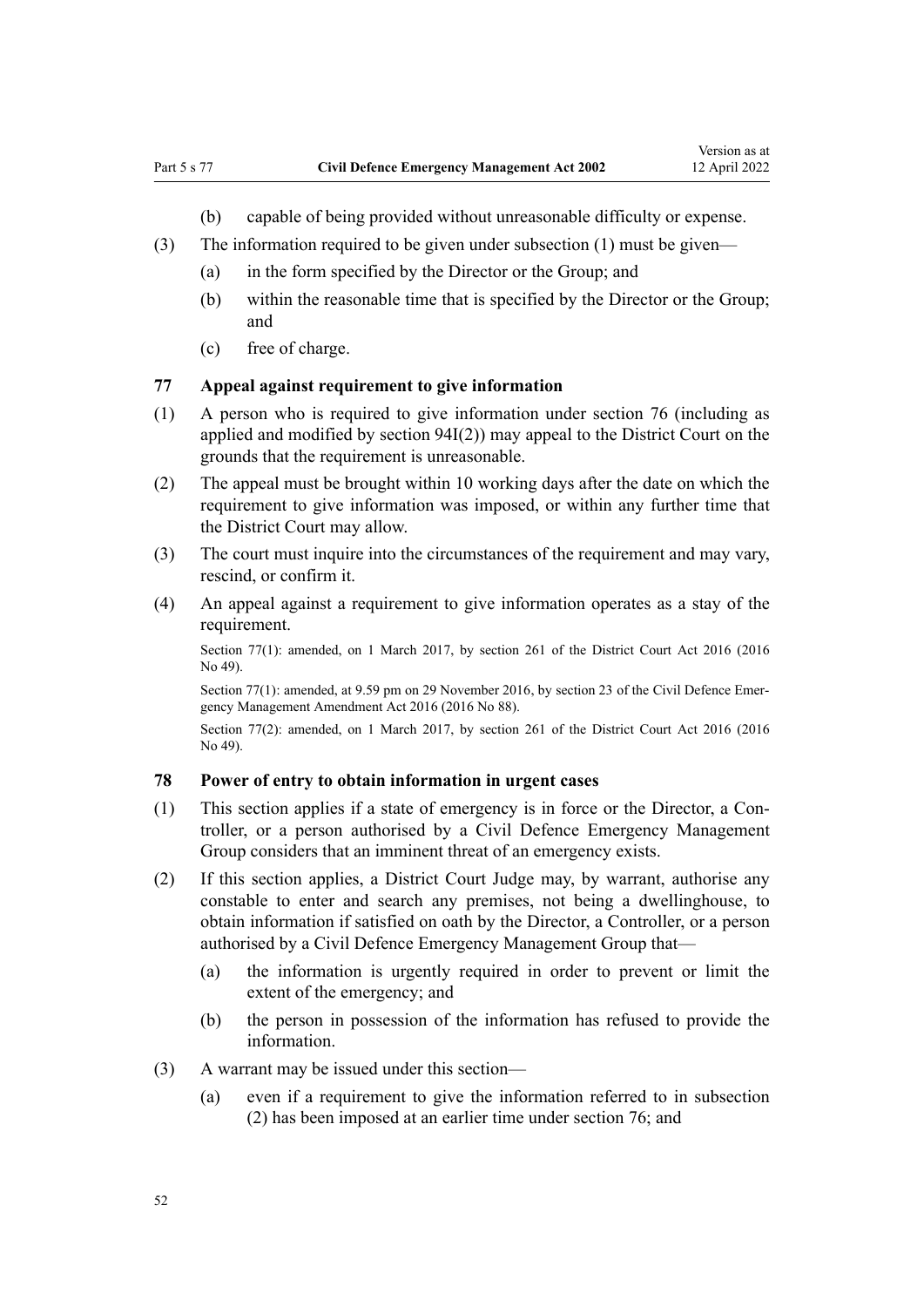Section 78(2): amended, on 1 October 2008, pursuant to [section 116\(a\)\(ii\)](http://legislation.govt.nz/pdflink.aspx?id=DLM1102349) of the Policing Act 2008 (2008 No 72).

# **79 Form and content of warrant**

<span id="page-52-0"></span>Version as at<br>12 April 2022

A warrant issued under [section 78](#page-51-0) must—

- (a) be in the prescribed form; and
- (b) state the period, not exceeding 10 days, for which it is valid; and
- (c) be directed to any constable by name, or to any class of constables stated in the warrant, or generally to every constable; and
- (d) be subject to any special conditions that the District Court Judge may state in the warrant.

Section 79(c): amended, on 1 October 2008, pursuant to [section 116\(a\)\(ii\)](http://legislation.govt.nz/pdflink.aspx?id=DLM1102349) of the Policing Act 2008 (2008 No 72).

# **80 Powers conferred by warrant**

- (1) Subject to any special conditions stated in the warrant under section 79, every warrant issued under [section 78](#page-51-0) authorises the constable executing the warrant—
	- (a) to enter and search the premises stated in the warrant at any time by day or night during the currency of the warrant; and
	- (b) to use any assistants that may be reasonable in the circumstances for the purpose of the entry and search; and
	- (c) to use any force that is reasonable in the circumstances for the purposes of effecting entry, and for breaking open anything in or on the place searched; and
	- (d) to search for and seize the information referred to in [section 78](#page-51-0), and for that purpose,—
		- (i) to take copies of any document, or extracts from any document; and
		- (ii) to require any person who has a document in his or her possession or under his or her control to reproduce, or to assist the person executing the warrant to reproduce, in usable form, any information recorded or stored in the document.
- (2) Every person called on to assist any constable executing a warrant issued under [section 78](#page-51-0) has the powers described in paragraphs (c) and (d) of subsection (1).

Section 80(1): amended, on 1 October 2008, pursuant to [section 116\(a\)\(ii\)](http://legislation.govt.nz/pdflink.aspx?id=DLM1102349) of the Policing Act 2008 (2008 No 72).

Section 80(2): amended, on 1 October 2008, pursuant to [section 116\(a\)\(ii\)](http://legislation.govt.nz/pdflink.aspx?id=DLM1102349) of the Policing Act 2008 (2008 No 72).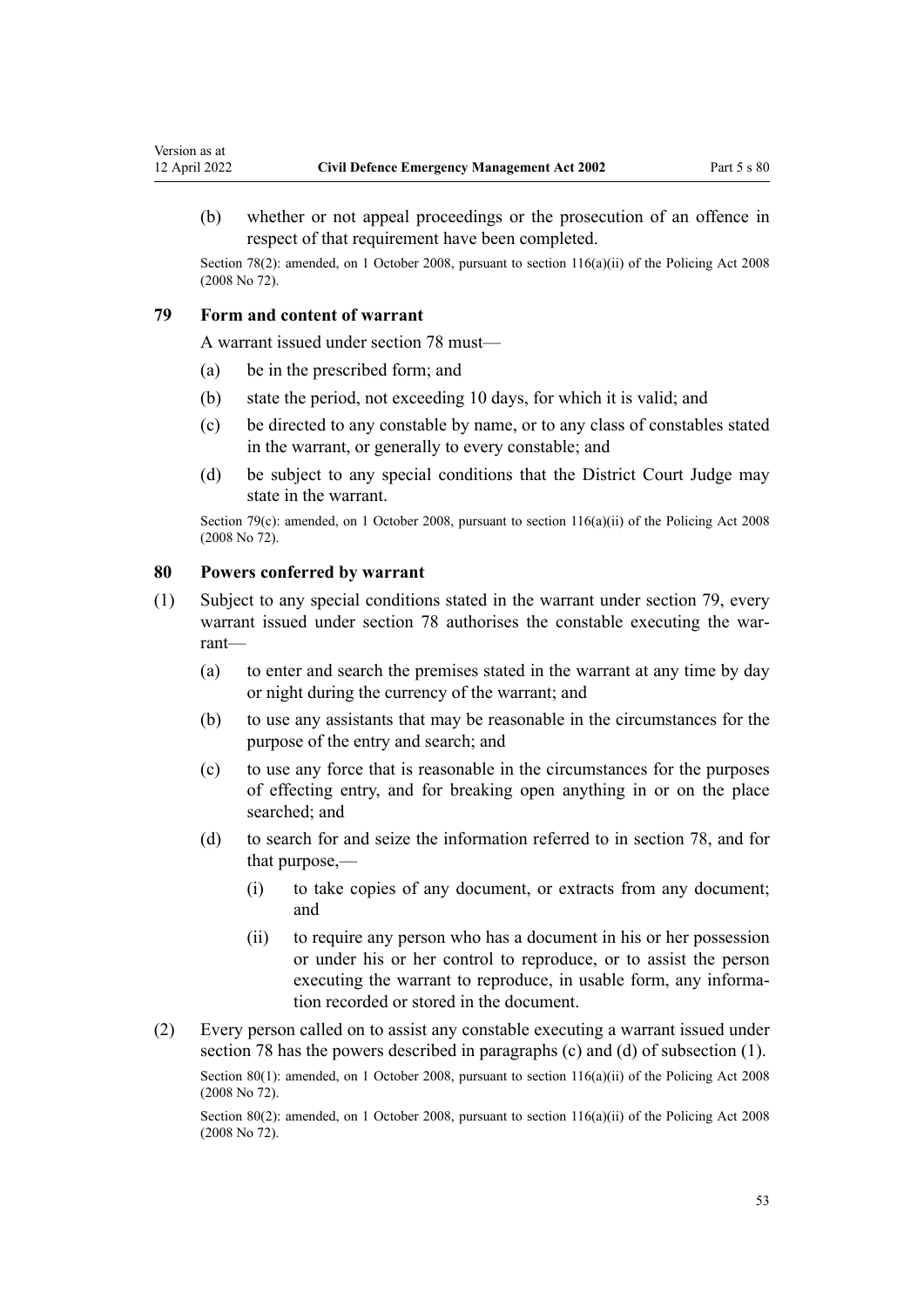### <span id="page-53-0"></span>**81 Disposal of information**

- $(1)$  If a constable seizes any information or document under [section 80](#page-52-0), the constable must—
	- (a) give it to the Director, a Controller, or a person authorised by a Civil Defence Emergency Management Group; or
	- (b) if it is no longer required for the purpose for which it was seized, return it to the person from whom it was seized.
- (2) Any person to whom a constable gives any information or document under subsection  $(1)(a)$  must return it to the person from whom it was seized when the information is no longer required for the purpose for which it was seized.

Section 81(1): amended, on 1 October 2008, pursuant to [section 116\(a\)\(ii\)](http://legislation.govt.nz/pdflink.aspx?id=DLM1102349) of the Policing Act 2008 (2008 No 72).

Section 81(2): amended, on 1 October 2008, pursuant to [section 116\(a\)\(ii\)](http://legislation.govt.nz/pdflink.aspx?id=DLM1102349) of the Policing Act 2008 (2008 No 72).

# **82 Certain information not to be disclosed or seized**

- (1) No requirement to give information that is imposed under [section 76](#page-50-0) (including as applied and modified by section  $94I(2)$ ) requires any person to give—
	- (a) information concerning the medical condition or history of any person; or
	- (b) information that is protected by legal professional privilege.
- (2) Nothing in [section 80](#page-52-0) authorises the seizure of information that is of a kind described in subsection (1).

Section 82(1): amended, at 9.59 pm on 29 November 2016, by [section 24](http://legislation.govt.nz/pdflink.aspx?id=DLM6648887) of the Civil Defence Emergency Management Amendment Act 2016 (2016 No 88).

#### **83 Restriction on disclosure of information**

- (1) A person who receives information following a requirement to give informa‐ tion imposed under [section 60,](#page-41-0) [76](#page-50-0), [91\(2\),](#page-58-0) or [94N\(2\),](#page-69-0) or in the execution of a warrant issued under [section 78,](#page-51-0) may use or disclose that information only for the purposes of this Act.
- (2) Despite subsection (1), the person may disclose to a responsible person infor‐ mation that—
	- (a) is relevant to the exercise of powers under [subpart 6B](http://legislation.govt.nz/pdflink.aspx?id=LMS297730) of Part 2 of the Building Act 2004 in an area for which a state of emergency has been declared or a notice of transition period has been given; and
	- (b) is to be used in connection with the exercise of those powers in that area.
- (3) In subsection (2), **responsible person** has the same meaning as in [section](http://legislation.govt.nz/pdflink.aspx?id=LMS297693) [133BB\(1\)](http://legislation.govt.nz/pdflink.aspx?id=LMS297693) of the Building Act 2004.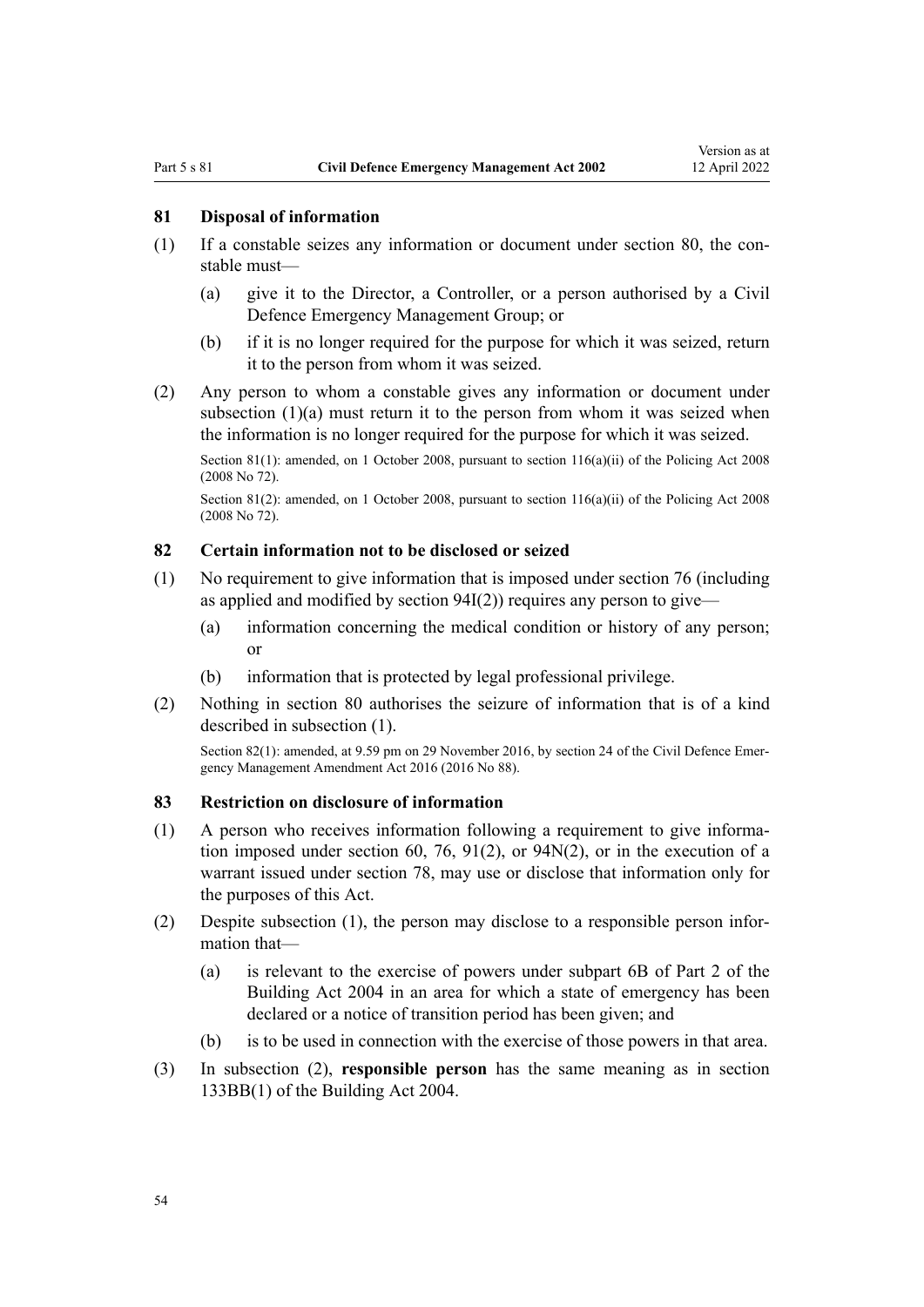Section 83(2): inserted, on 17 December 2019, by [section 30](http://legislation.govt.nz/pdflink.aspx?id=LMS73769) of the Building Amendment Act 2019 (2019 No 27).

Section 83(3): inserted, on 17 December 2019, by [section 30](http://legislation.govt.nz/pdflink.aspx?id=LMS73769) of the Building Amendment Act 2019 (2019 No 27).

#### **84 Minister's power of direction**

- (1) This section applies if—
	- (a) a state of emergency is in force, or the Minister considers that an immi‐ nent threat of an emergency exists; and
	- (b) the Minister considers that, having regard to all the circumstances, it is expedient to exercise the power in subsection (2).
- (2) If subsection (1) applies, the Minister may direct the Director or any Civil Defence Emergency Management Group or person—
	- (a) to perform or exercise any of the functions, duties, or powers conferred on that person or Group under this Act; or
	- (b) to cease to perform or exercise any of the functions, duties, or powers conferred on that person or Group under this Act.

#### (2A) Subsection (2B) applies if—

- (a) an area is subject to—
	- (i) a state of emergency; and
	- (ii) a designation under [subpart 6B](http://legislation.govt.nz/pdflink.aspx?id=LMS297730) of Part 2 of the Building Act 2004; and
- (b) a person who may exercise powers under this Act in relation to the state of emergency is the responsible person under that subpart (*see* [section](http://legislation.govt.nz/pdflink.aspx?id=LMS297709) [133BK](http://legislation.govt.nz/pdflink.aspx?id=LMS297709) of the Building Act 2004).
- (2B) The Minister may direct that responsible person—
	- (a) to exercise any of the powers conferred on the person under that subpart; or
	- (b) to cease to exercise any of those powers.
- (3) If, under this section, the Minister directs any Civil Defence Emergency Man‐ agement Group or person to perform any function or duty or exercise any power, the Minister may direct that the function, duty, or power must be per‐ formed or exercised under the control and to the satisfaction of the Director.

Compare: 1983 No 46 s 73

Section 84(2): amended, on 17 December 2019, by [section 31\(1\)](http://legislation.govt.nz/pdflink.aspx?id=LMS73770) of the Building Amendment Act 2019 (2019 No 27).

Section 84(2A): inserted, on 17 December 2019, by [section 31\(2\)](http://legislation.govt.nz/pdflink.aspx?id=LMS73770) of the Building Amendment Act 2019 (2019 No 27).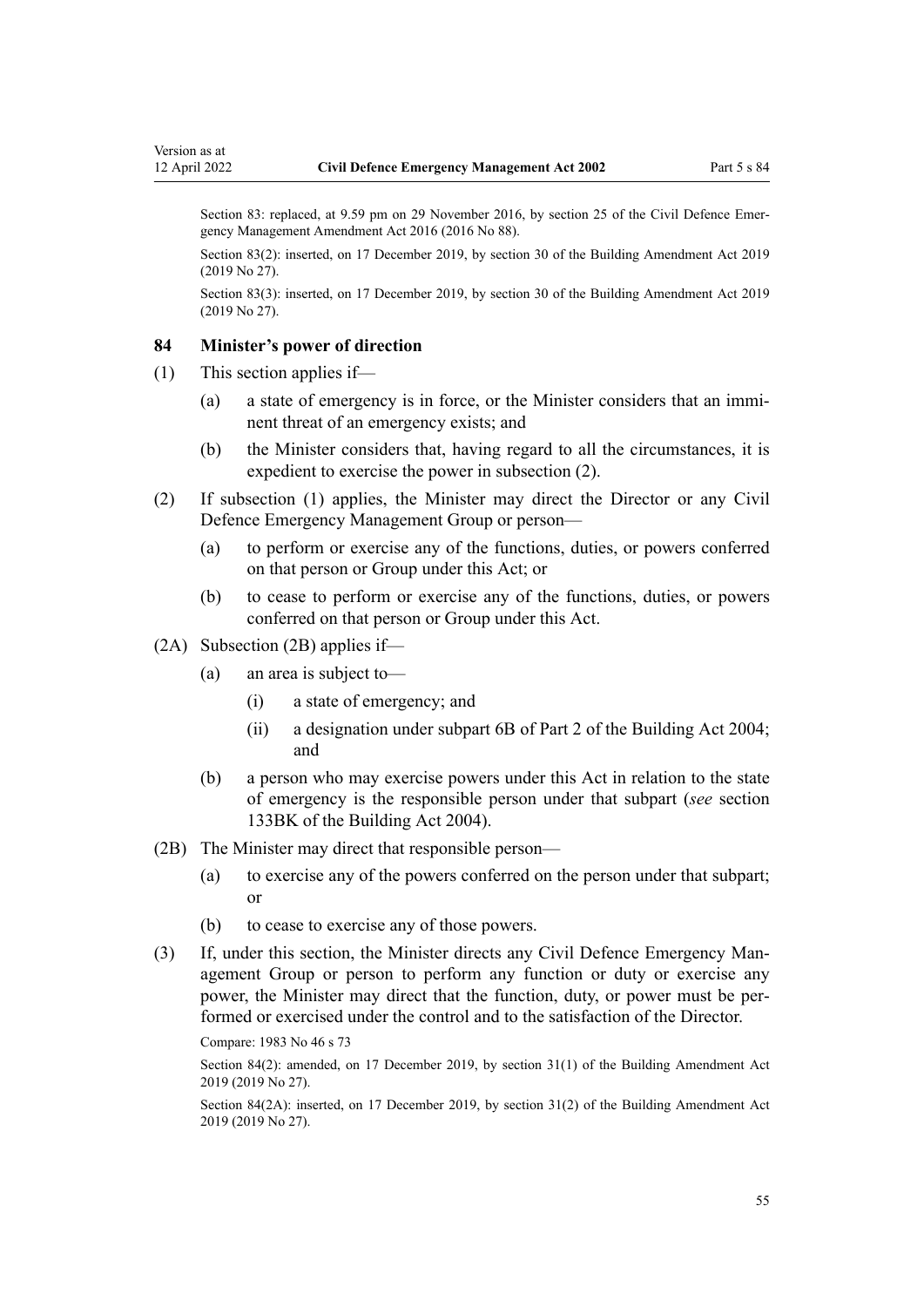Section 84(2B): inserted, on 17 December 2019, by [section 31\(2\)](http://legislation.govt.nz/pdflink.aspx?id=LMS73770) of the Building Amendment Act 2019 (2019 No 27).

# **85 Emergency powers of Civil Defence Emergency Management Groups**

- (1) While a state of emergency is in force in its area, a Civil Defence Emergency Management Group may—
	- (a) carry out or require to be carried out all or any of the following:
		- (i) works:
		- (ii) clearing roads and other public places:
		- (iii) removing or disposing of, or securing or otherwise making safe, dangerous structures and materials wherever they may be:
	- (b) provide for the rescue of endangered persons and their removal to areas of safety:
	- (c) set up first aid posts, and provide for first aid to be given to casualties and for their movement to hospital, other place of treatment, or areas of safety:
	- (d) provide for the relief of distress, including emergency food, clothing, and shelter:
	- (e) provide for the conservation and supply of food, fuel, and other essential supplies:
	- (f) prohibit or regulate land, air, and water traffic within the area or district to the extent necessary to conduct civil defence emergency management:
	- (g) undertake emergency measures for the disposal of dead persons or ani‐ mals if it is satisfied that the measures are urgently necessary in the interests of public health:
	- (h) disseminate information and advice to the public:
	- (i) enter into arrangements, including employment arrangements, with any person for the purpose of carrying out civil defence emergency management as may be agreed:
	- (j) provide equipment, accommodation, and facilities for the exercise of any of the powers conferred by this subsection.
- (2) A Civil Defence Emergency Management Group must not act inconsistently with any directions given by the Minister or the Director.

Compare: 1983 No 46 s 58(5)

#### **86 Evacuation of premises and places**

If a state of emergency is in force and, in the opinion of a Controller or any constable, the action authorised by this section is necessary for the preservation of human life, that person or a person authorised by him or her may direct, within the area or district in which the emergency is in force,—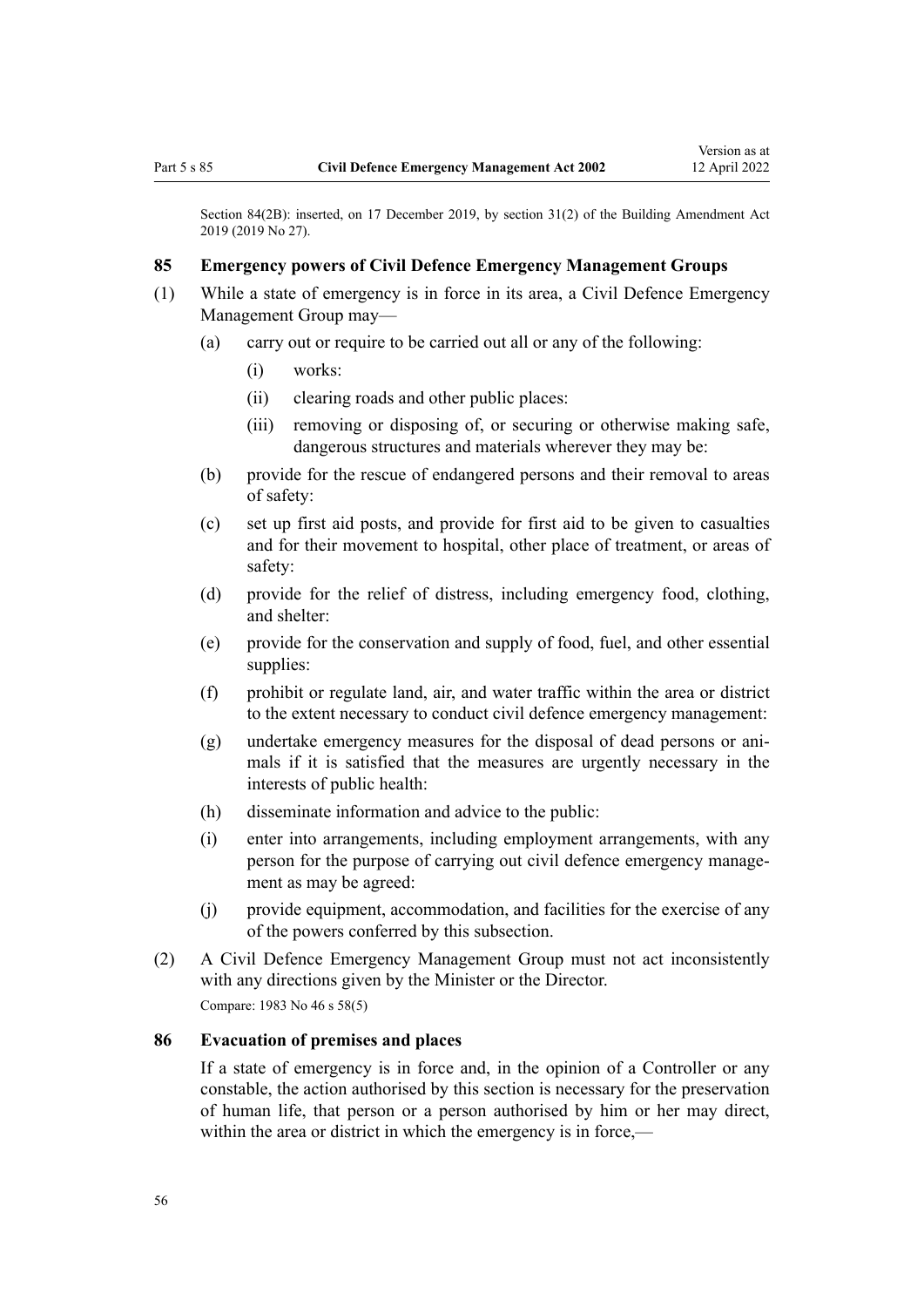- <span id="page-56-0"></span>(a) the evacuation of any premises or place, including any public place; or
- (b) the exclusion of persons or vehicles from any premises or place, including any public place.

Compare: 1983 No 46 s 60(1)

Section 86: amended, at 9.59 pm on 29 November 2016, by [section 26](http://legislation.govt.nz/pdflink.aspx?id=DLM6648890) of the Civil Defence Emergency Management Amendment Act 2016 (2016 No 88).

Section 86: amended, on 1 October 2008, pursuant to [section 116\(a\)\(ii\)](http://legislation.govt.nz/pdflink.aspx?id=DLM1102349) of the Policing Act 2008 (2008 No 72).

#### **87 Entry on premises**

If a state of emergency is in force in any area, a Controller or a constable, or any person acting under the authority of a Controller or constable, may enter on, and if necessary break into, any premises or place within the area or district in respect of which the state of emergency is in force if he or she believes on reasonable grounds that the action is necessary for—

- (a) saving life, preventing injury, or rescuing and removing injured or endangered persons; or
- (b) permitting or facilitating the carrying out of any urgent measure for the relief of suffering or distress.

Compare: 1983 No 46 s 61

Section 87: amended, on 1 October 2008, pursuant to [section 116\(a\)\(ii\)](http://legislation.govt.nz/pdflink.aspx?id=DLM1102349) of the Policing Act 2008 (2008 No 72).

#### **88 Closing roads and public places**

If a state of emergency is in force, a Controller or a constable, or any person acting under the authority of a Controller or constable, or any person so authorised in a relevant civil defence emergency management plan, may, in order to prevent or limit the extent of the emergency, totally or partially prohibit or restrict public access, with or without vehicles, to any road or public place within the area or district in respect of which the state of emergency is in force.

Compare: 1983 No 46 s 62(1)

Section 88: amended, on 1 October 2008, pursuant to [section 116\(a\)\(ii\)](http://legislation.govt.nz/pdflink.aspx?id=DLM1102349) of the Policing Act 2008 (2008 No 72).

#### **89 Removal of aircraft, vessels, vehicles, etc**

If a state of emergency is in force, a Controller or a constable, or any other per‐ son acting under the authority of a Controller or constable, may, in order to prevent or limit the extent of the emergency,—

(a) remove from any place within the area or district in respect of which the state of emergency is in force, any aircraft, hovercraft, ship or ferry or other vessel, train, or vehicle impeding civil defence emergency manage‐ ment; and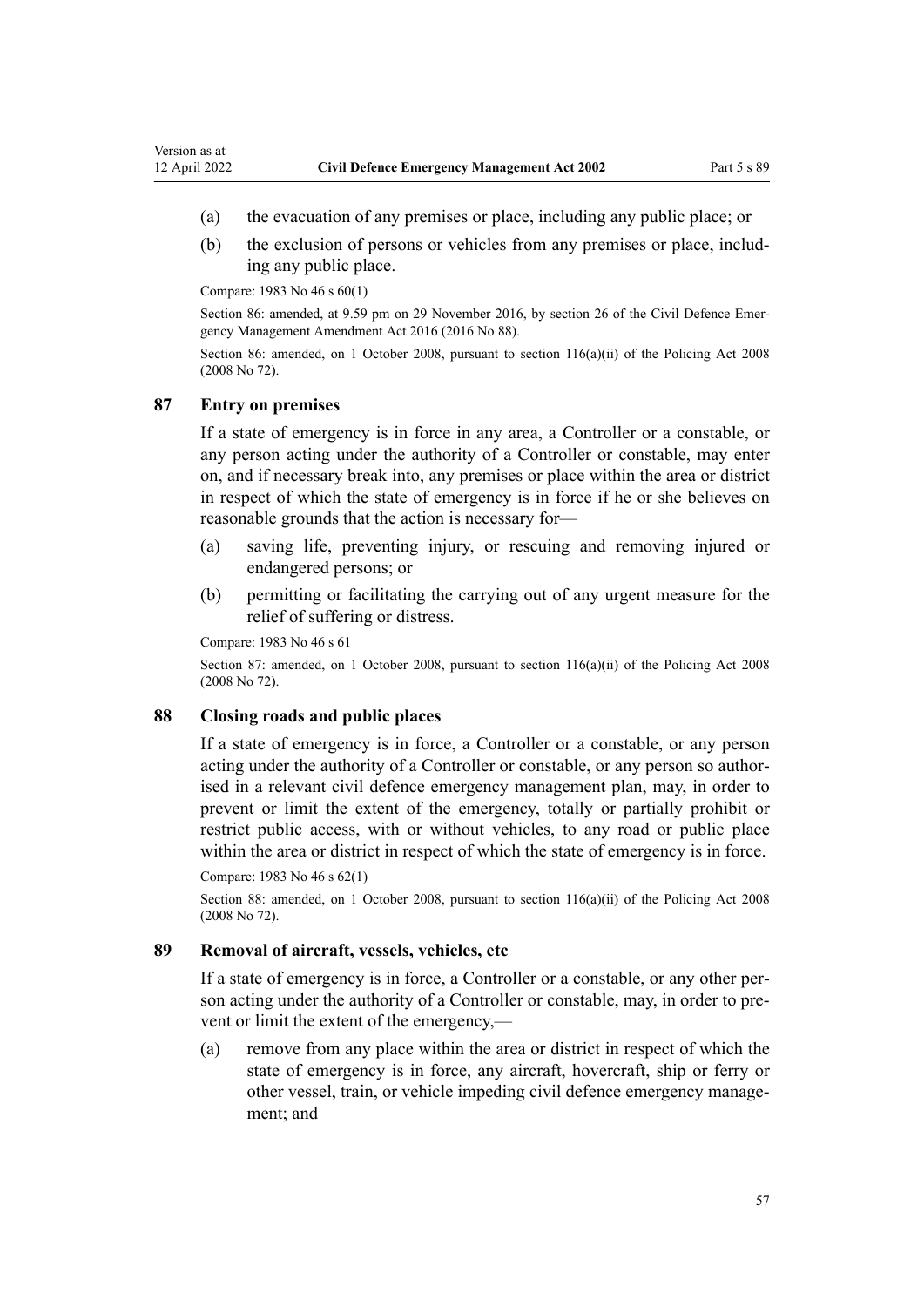Compare: 1983 No 46 s 63

Section 89: amended, on 1 October 2008, pursuant to section  $116(a)(ii)$  of the Policing Act 2008 (2008 No 72).

# **90 Requisitioning powers**

- (1) This section applies if a state of emergency is in force and, in the opinion of a Controller or a constable, the action authorised by this section is necessary for the preservation of human life.
- (2) The Controller or constable, or a person authorised by him or her, may direct the owner or person for the time being in control of any land, building, vehicle, animal, boat, apparatus, implement, earth-moving equipment, construction materials or equipment, furniture, bedding, food, medicines, medical supplies, or any other equipment, materials, or supplies, to immediately place that prop‐ erty (**requisitioned property**)—
	- (a) under his or her control and direction; or
	- (b) under the control and direction of a Controller or a constable, or person authorised by that Controller or constable, if that person has requested the person making the requisition to do so on his or her behalf.
- (3) A person exercising any power conferred on him or her by this section must give to the owner or person in charge of the requisitioned property a written statement specifying the property that is requisitioned and the person under whose control the property is to be placed.
- (4) If the owner or person for the time being in control of any property that may be requisitioned under this section cannot be immediately found, a Controller or a constable, or a person authorised by a Controller or constable, may assume immediately the control and direction of the requisitioned property.
- (5) If a person assumes the control and direction of requisitioned property under subsection (4), that person must ensure that, as soon as is reasonably practicable in the circumstances, a written statement specifying the property that has been requisitioned and the person under whose control it has been placed is given to the owner or person formerly in charge of the requisitioned property.
- (6) The owner or person in control of any property immediately before it is requi‐ sitioned under this section must provide the person exercising the power under this section with any assistance that the person may reasonably require for the effective and safe use of that property.

Compare: 1983 No 46 s 64(1)–(4)

Section 90(1): amended, on 1 October 2008, pursuant to [section 116\(a\)\(ii\)](http://legislation.govt.nz/pdflink.aspx?id=DLM1102349) of the Policing Act 2008 (2008 No 72).

Section 90(2): amended, on 1 October 2008, pursuant to [section 116\(a\)\(ii\)](http://legislation.govt.nz/pdflink.aspx?id=DLM1102349) of the Policing Act 2008 (2008 No 72).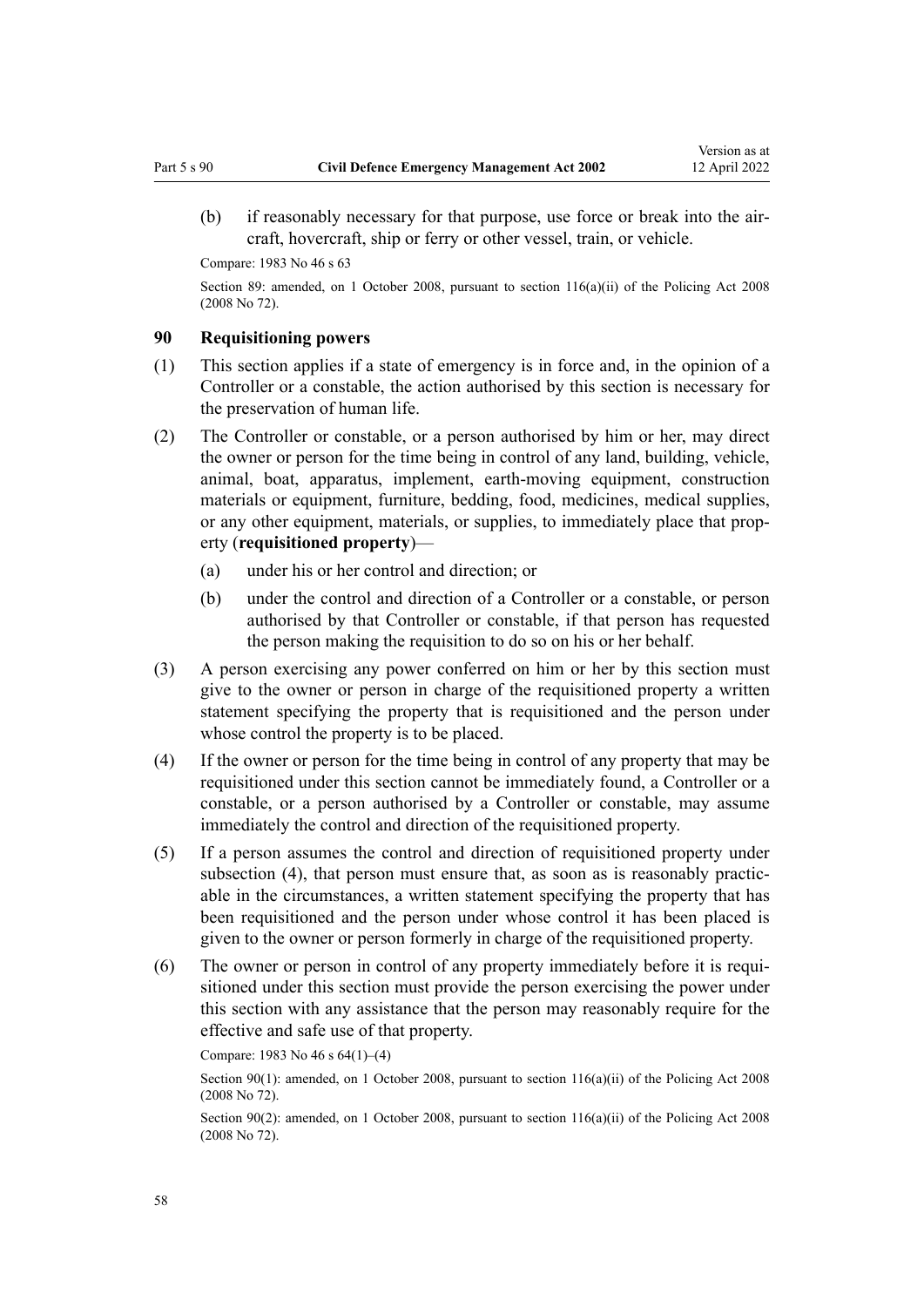<span id="page-58-0"></span>Section 90(2)(b): amended, on 1 October 2008, pursuant to [section 116\(a\)\(ii\)](http://legislation.govt.nz/pdflink.aspx?id=DLM1102349) of the Policing Act 2008 (2008 No 72).

Section 90(4): amended, on 1 October 2008, pursuant to [section 116\(a\)\(ii\)](http://legislation.govt.nz/pdflink.aspx?id=DLM1102349) of the Policing Act 2008 (2008 No 72).

## **91 Power to give directions**

- (1) While a state of emergency is in force, a Controller or a constable, or any per‐ son acting under the authority of a Controller or constable, may—
	- (a) direct any person to stop any activity that may cause or substantially contribute to an emergency:
	- (b) request any person, either verbally or in writing, to take any action to prevent or limit the extent of the emergency.
- (2) While a state of emergency is in force, a Controller or a constable, or any per‐ son acting under the authority of a Controller or constable, may direct—
	- (a) the owner of a structure (or the owner's agent) to obtain an assessment of the effect of the emergency (and any related subsequent events) on the structure:
	- (b) the owners of structures of a particular type (or the owners' agents) to obtain assessments of the effect of the emergency (and any related sub‐ sequent events) on the structures of that type that they own.
- (3) A person may not give a direction under subsection (2) unless the person has had regard to whether the structure or type of structure may, in the circumstances, pose a risk of injury or a risk to the safety of life or the safety of other property.
- (4) A direction given under subsection (2) must—
	- (a) state the purpose of the assessment and specify the assessment that is required; and
	- (b) specify a reasonable time within which the assessment must be concluded; and
	- (c) require the owner (or the owner's agent) to give a copy of the assessment to the person who gave the direction.
- (5) An owner (or owner's agent) who is given a direction under subsection (2) must—
	- (a) obtain the assessment, which must be conducted in accordance with the direction and at the owner's expense; and
	- (b) give a copy of the assessment to the person who gave the direction.
- (6) The owner (or the owner's agent) may appeal to the District Court on the grounds that the direction is unreasonable.
- (7) [Section 77\(2\) and \(3\)](#page-51-0) applies in relation to an appeal under subsection (6) with any necessary modifications, and section 77(4) does not apply.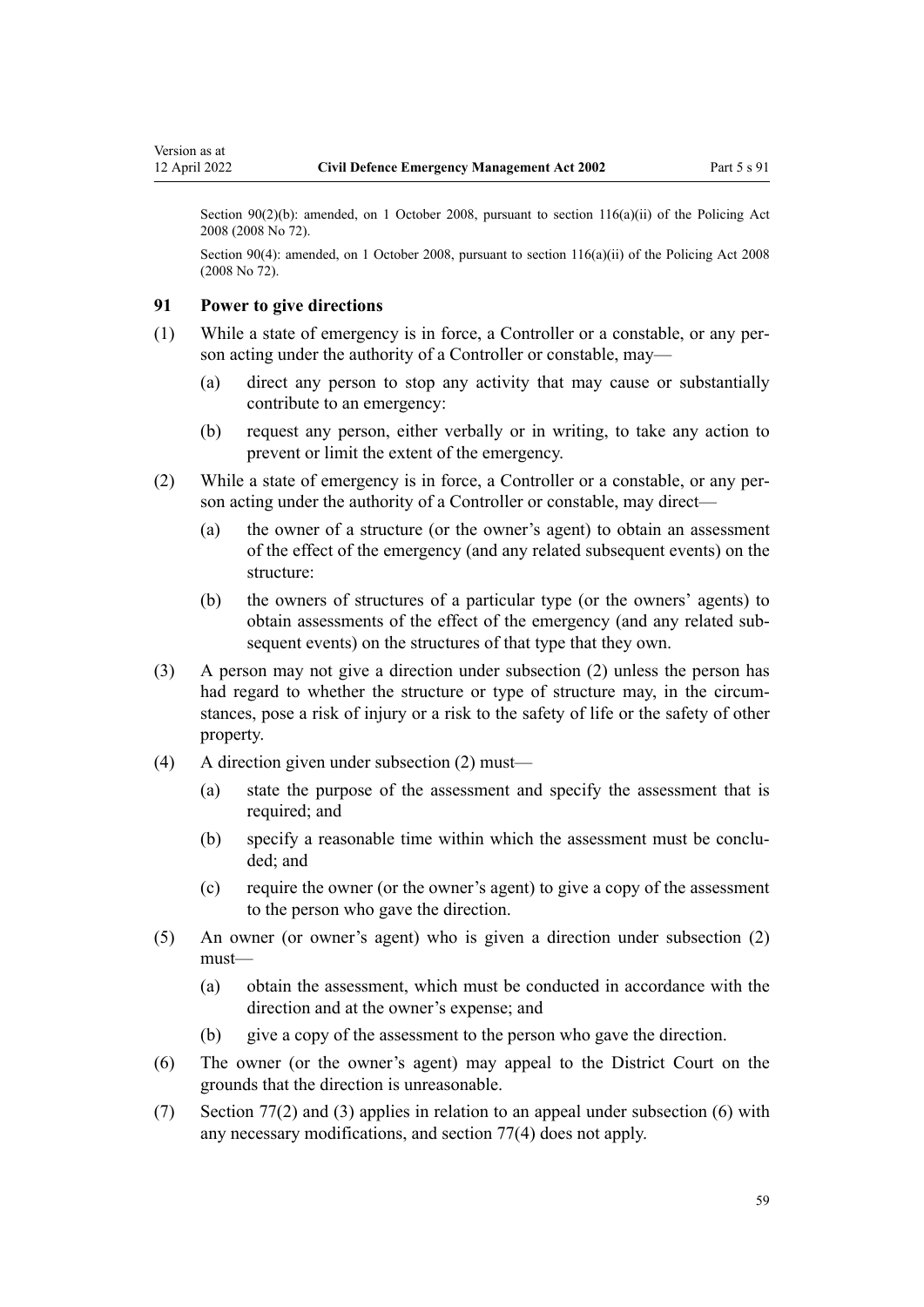(8) Any relief that may be granted under subsection (6) is limited to the reasonable costs associated with obtaining the assessment.

Compare: 1996 No 30 [s 137\(1\)\(d\), \(e\)](http://legislation.govt.nz/pdflink.aspx?id=DLM385101)

Section 91(1): amended, on 1 October 2008, pursuant to [section 116\(a\)\(ii\)](http://legislation.govt.nz/pdflink.aspx?id=DLM1102349) of the Policing Act 2008 (2008 No 72).

Section 91(2): inserted, at 9.59 pm on 29 November 2016, by [section 26A](http://legislation.govt.nz/pdflink.aspx?id=DLM7050908) of the Civil Defence Emergency Management Amendment Act 2016 (2016 No 88).

Section 91(3): inserted, at 9.59 pm on 29 November 2016, by [section 26A](http://legislation.govt.nz/pdflink.aspx?id=DLM7050908) of the Civil Defence Emergency Management Amendment Act 2016 (2016 No 88).

Section 91(4): inserted, at 9.59 pm on 29 November 2016, by [section 26A](http://legislation.govt.nz/pdflink.aspx?id=DLM7050908) of the Civil Defence Emergency Management Amendment Act 2016 (2016 No 88).

Section 91(5): inserted, at 9.59 pm on 29 November 2016, by [section 26A](http://legislation.govt.nz/pdflink.aspx?id=DLM7050908) of the Civil Defence Emergency Management Amendment Act 2016 (2016 No 88).

Section 91(6): inserted, at 9.59 pm on 29 November 2016, by [section 26A](http://legislation.govt.nz/pdflink.aspx?id=DLM7050908) of the Civil Defence Emergency Management Amendment Act 2016 (2016 No 88).

Section 91(7): inserted, at 9.59 pm on 29 November 2016, by [section 26A](http://legislation.govt.nz/pdflink.aspx?id=DLM7050908) of the Civil Defence Emergency Management Amendment Act 2016 (2016 No 88).

Section 91(8): inserted, at 9.59 pm on 29 November 2016, by [section 26A](http://legislation.govt.nz/pdflink.aspx?id=DLM7050908) of the Civil Defence Emergency Management Amendment Act 2016 (2016 No 88).

#### **91A Notice requirements**

- (1) A person who gives a direction under section  $91(2)(a)$  or  $(b)$ 
	- (a) must use reasonable endeavours, in accordance with [section 114](#page-81-0), to notify—
		- (i) each owner (or each owner's agent) and each occupier of the structure of the direction; and
		- (ii) each owner (or each owner's agent) and each occupier of any adjacent structure or adjoining land of the direction; and
	- (b) must attach a copy of the notice to a prominent place on, or adjacent to, the structure.
- (2) A person who gives a direction under [section 91\(2\)\(b\)](#page-58-0) must also give public notice of the direction that is reasonable in the circumstances.
- (3) A notice given under this section must—
	- (a) state the reasons for giving the direction; and
	- (b) describe the matter to which the direction applies; and
	- (c) state when the assessments are to be carried out; and
	- (d) state where any further information may be viewed; and
	- (e) be published in the *Gazette* as soon as practicable.

Section 91A: inserted, at 9.59 pm on 29 November 2016, by [section 26B](http://legislation.govt.nz/pdflink.aspx?id=DLM7050911) of the Civil Defence Emergency Management Amendment Act 2016 (2016 No 88).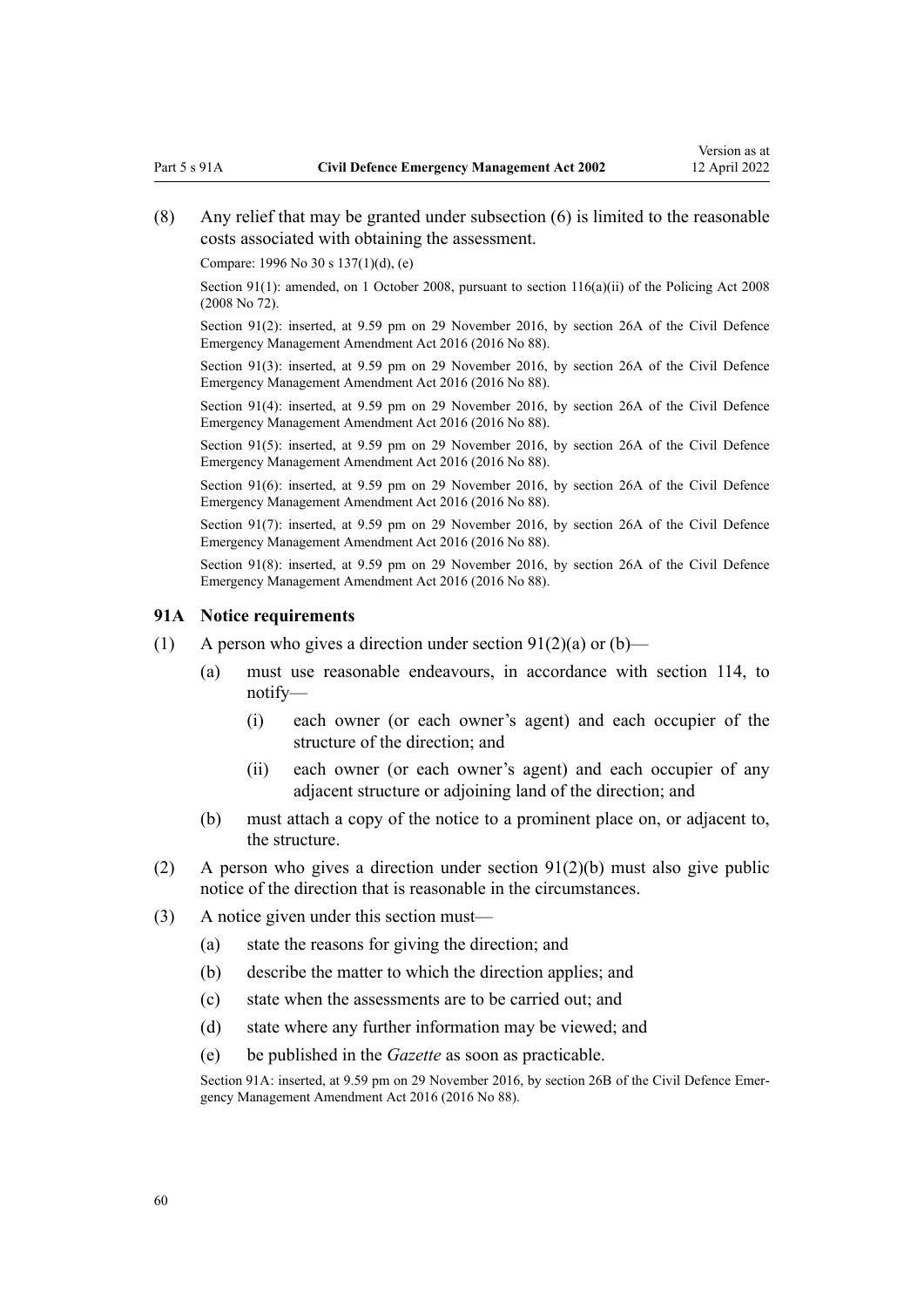# **92 Power to carry out inspections, etc**

While a state of emergency is in force, a Controller or a constable, or any person acting under the authority of a Controller or constable, may examine, mark, seize, sample, secure, disinfect, or destroy any property, animal, or any other thing in order to prevent or limit the extent of the emergency.

Section 92: amended, on 1 October 2008, pursuant to [section 116\(a\)\(ii\)](http://legislation.govt.nz/pdflink.aspx?id=DLM1102349) of the Policing Act 2008 (2008 No 72).

## **93 Person exercising emergency powers to provide proof of identity**

A person exercising a power conferred on him or her by this Part must—

- (a) have with him or her, and produce if requested to do so, evidence of his or her identity; and
- (b) if requested to do so, produce evidence of or give a general explanation of the authority under which he or she is acting and the power or powers he or she is exercising.

Compare: 1983 No 46 s 59

# **94 Contracts in urgent cases**

- (1) Despite anything in the [Public Bodies Contracts Act 1959](http://legislation.govt.nz/pdflink.aspx?id=DLM324218), the following per‐ sons may, during a state of emergency, enter into any contract on behalf of a Civil Defence Emergency Management Group for any of the purposes of this Act:
	- (a) the chairperson of the Group:
	- (b) the deputy chairperson of the Group:
	- (c) any employee of the Group who is authorised for the purpose in the Group's civil defence emergency management plan:
	- (d) the Group Controller.
- (2) A person who exercises the power conferred on him or her by this section must report the full circumstances of its exercise to the Civil Defence Emergency Management Group at its next ordinary meeting or, if that is not practicable, at its next succeeding ordinary meeting.

Compare: 1983 No 46 s 68

# **Part 5A**

#### **Transition periods**

Part 5A: inserted, at 9.59 pm on 29 November 2016, by [section 27](http://legislation.govt.nz/pdflink.aspx?id=DLM6648891) of the Civil Defence Emergency Management Amendment Act 2016 (2016 No 88).

### **94A Minister may give notice of national transition period**

(1) After a state of emergency has been declared for any area, or after an emer‐ gency arises for which a state of emergency has not been declared, the Minister may give notice of a national transition period over the whole of New Zealand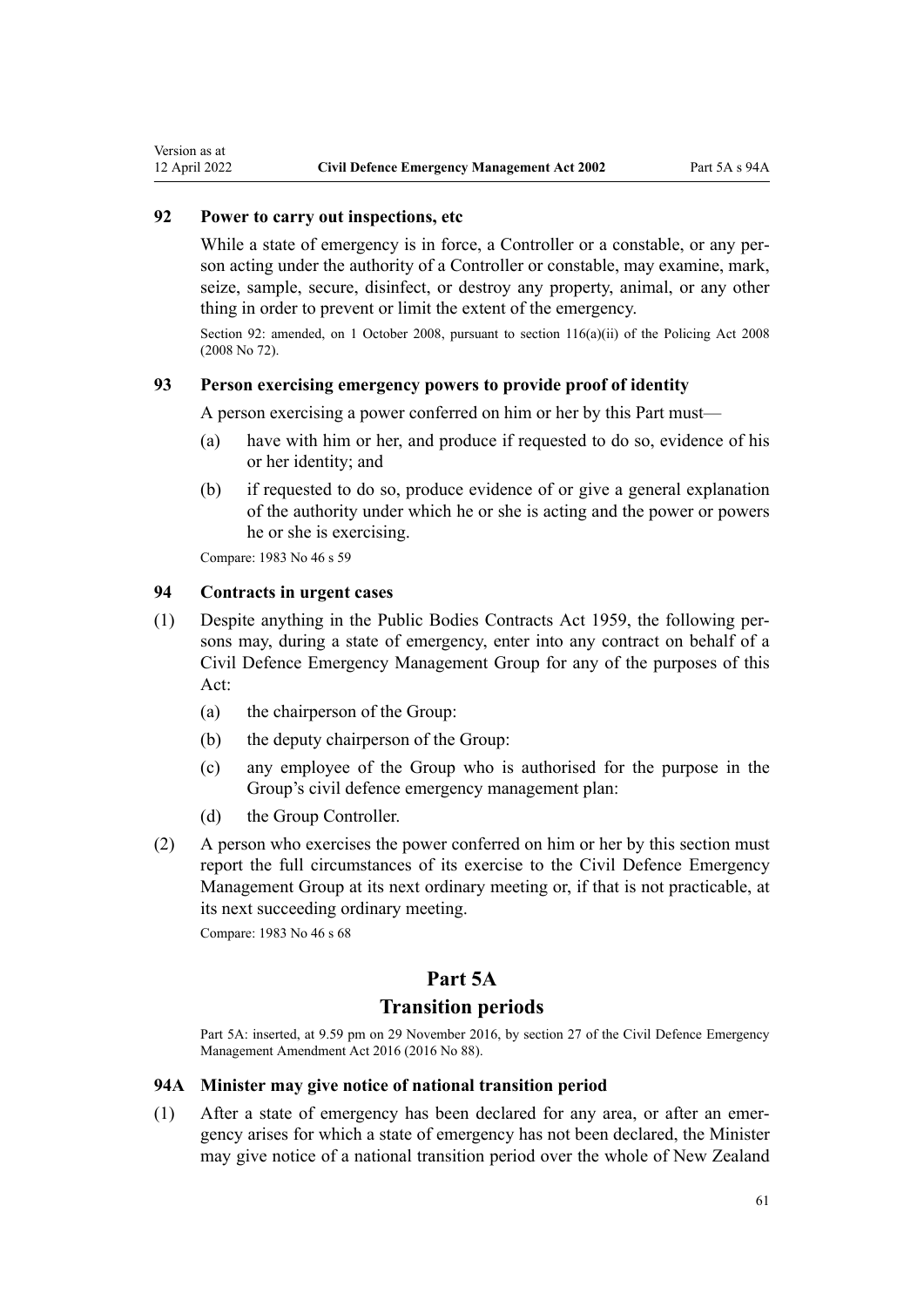<span id="page-61-0"></span>or any areas or districts if it appears to the Minister that a national transition period is required.

- (2) Without limiting subsection (1), the Minister must be satisfied that invoking the powers to manage, co-ordinate, or direct recovery activities is—
	- (a) in the public interest; and
	- (b) necessary or desirable to ensure a timely and effective recovery.
- (3) In deciding whether a national transition period is required, the Minister must have regard to—
	- (a) the areas or districts affected by the emergency; and
	- (b) whether the focus of activities in any area or district is moving from response to recovery, including whether a state of emergency is about to expire or be terminated; and
	- (c) the capacity of any Civil Defence Emergency Management Group and any local authority in any area or district affected by the emergency to carry out recovery activities.
- (4) If the Minister gives notice of a national transition period,—
	- (a) the Minister must advise the House of Representatives as soon as practicable; and
	- (b) any other transition period then in force in any area or district to which the national transition period applies ceases to have effect.

Section 94A: inserted, at 9.59 pm on 29 November 2016, by [section 27](http://legislation.govt.nz/pdflink.aspx?id=DLM6648891) of the Civil Defence Emergency Management Amendment Act 2016 (2016 No 88).

#### **94B Notice of local transition period**

- (1) A person who is authorised to give notice of a local transition period by being appointed for the purpose under section  $25(1)(b)$  or otherwise authorised by section 25(4) or (5) may, after a state of emergency has been declared for the area of the Civil Defence Emergency Management Group concerned, give notice of a local transition period for the area of the Civil Defence Management Group concerned, or for 1 or more districts or wards within the area, if it appears to the person that a local transition period is required.
- (2) After an emergency arises, for which a state of emergency has not been declared, a person who is appointed or otherwise authorised under [section 25](#page-26-0) to give notice of a local transition period may do so in accordance with subsection (1) with the approval of the Minister.
- (3) After a state of emergency has been declared for the area of a Civil Defence Emergency Management Group, or after an emergency arises for which a state of emergency has not been declared, the Minister may give notice of a local transition period for the area or for 1 or more districts or wards within the area if—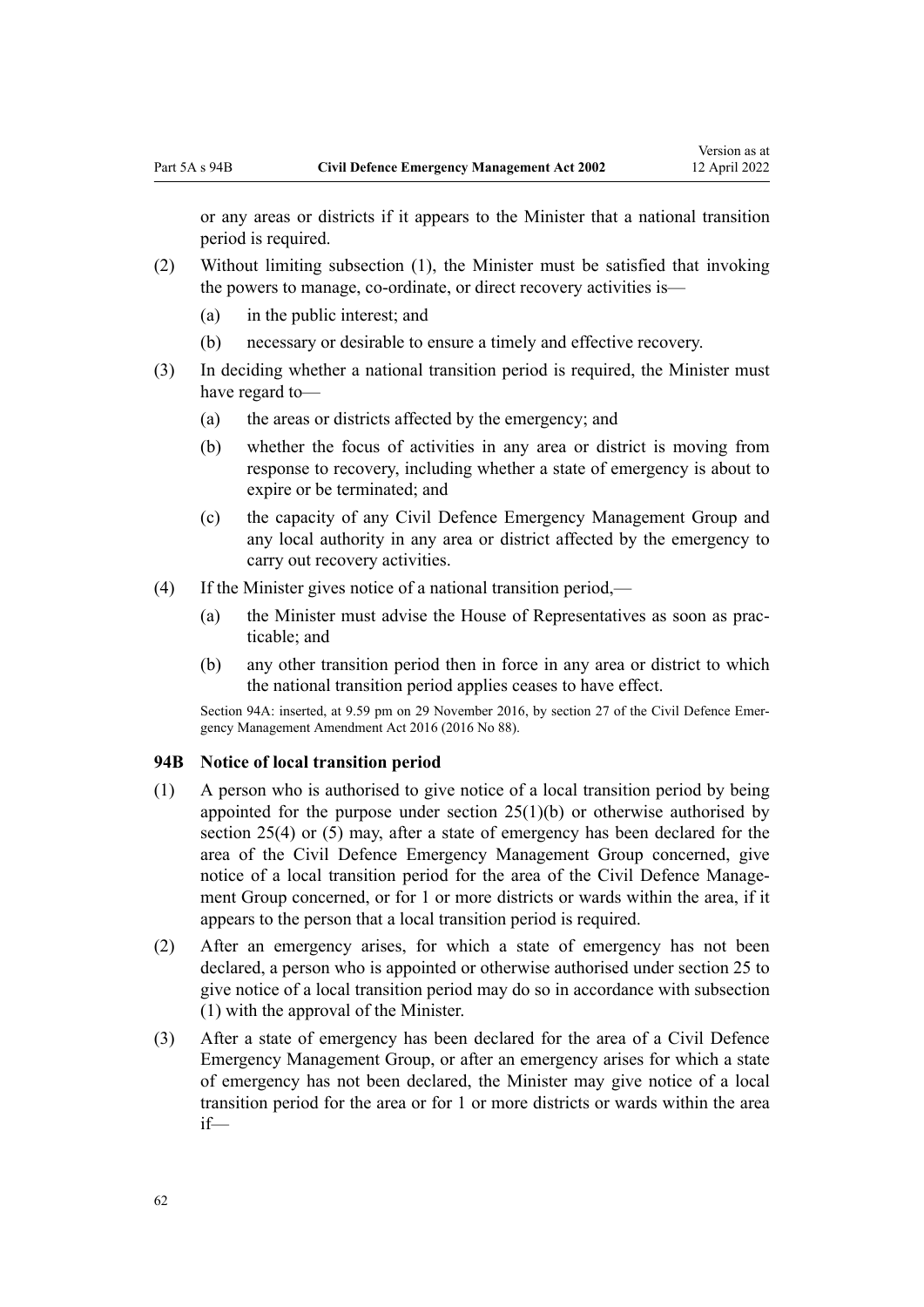- (a) it appears to the Minister that a local transition period is required for the whole or any part of the area; and
- (b) notice of a local transition period has not been given under subsection (1).
- (4) Without limiting subsections (1) to (3), the Minister or the appointed or other‐ wise authorised person must not give notice of a local transition period unless satisfied that invoking the powers to manage, co-ordinate, or direct recovery activities is—
	- (a) in the public interest; and
	- (b) necessary or desirable to ensure a timely and effective recovery.
- (5) In deciding whether a local transition period is required, the Minister or the appointed or otherwise authorised person must have regard to—
	- (a) the areas, districts, or wards affected by the emergency; and
	- (b) whether the focus of activities in any area, district, or ward is moving from response to recovery, including whether a state of emergency is about to expire or be terminated.
- (6) The Minister must also have regard to the capacity of any Civil Defence Emer‐ gency Management Group and any local authority in any area, district, or ward affected by the emergency to carry out recovery activities.
- (7) Before giving notice under subsection (3), the Minister must, in a manner the Minister considers appropriate, seek and consider comment from any affected Civil Defence Emergency Management Group and the Mayor of any affected local authority, unless—
	- (a) it is impracticable in the circumstances; or
	- (b) in the opinion of the Minister, the urgency of the situation requires the notice of transition to be given immediately.
- (8) If notice of a local transition period is given under this section over—
	- (a) the whole area of a Civil Defence Emergency Management Group, any other local transition period already in force for 1 or more districts or wards within the area ceases to have effect:
	- (b) a district within the area of a Civil Defence Emergency Management Group, any other local transition period already in force for 1 or more wards within the district ceases to have effect.
- (9) After notice of a local transition period has been given for an area (the **first** area) in accordance with subsections (1) to (3), a further notice of a local transition period may be given, in accordance with those subsections, for another district or ward in the area of the relevant Civil Defence Emergency Management Group that is not affected by an emergency if it appears to the person giving notice that the resources of that other district or ward are needed to assist the first area.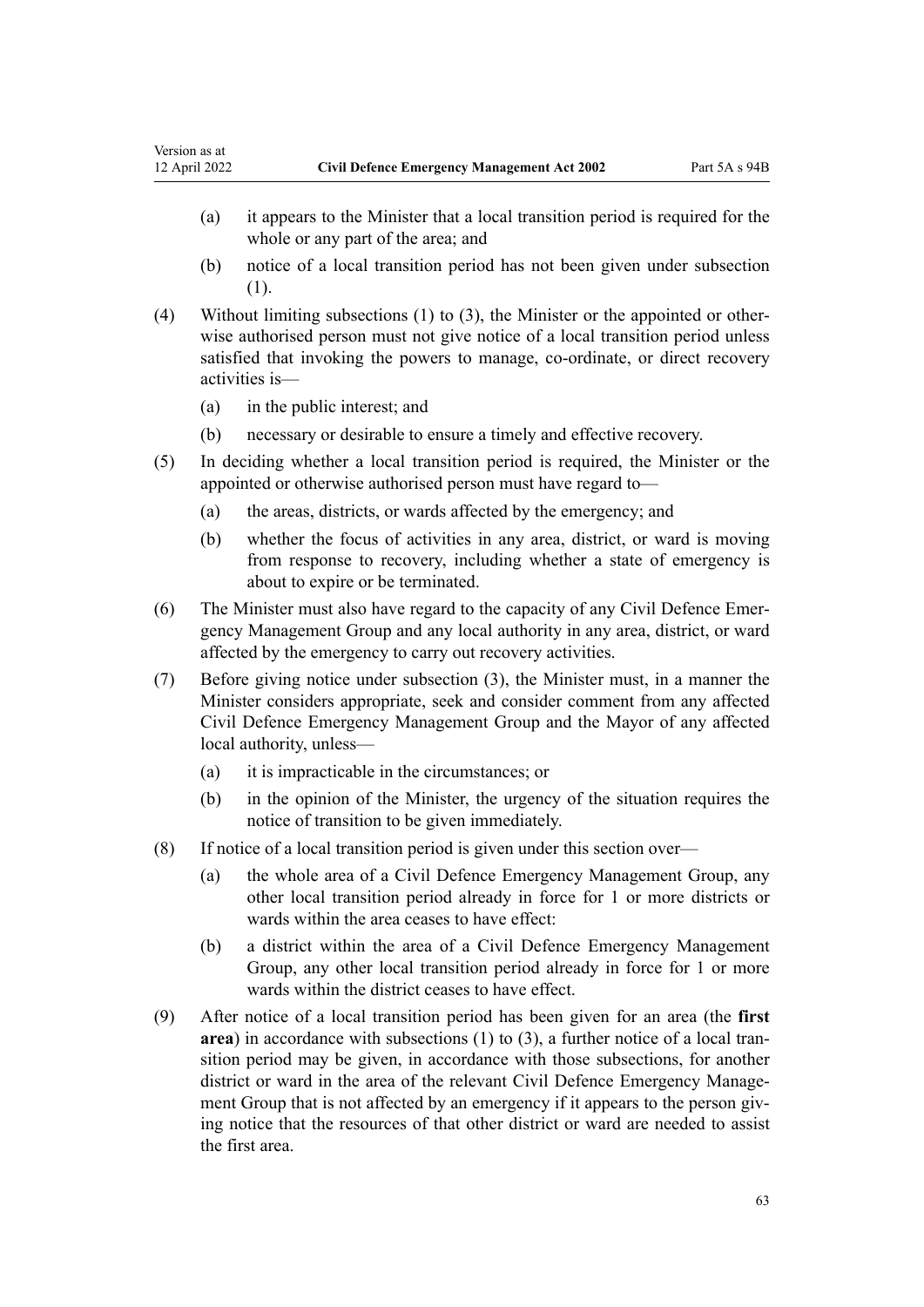- (10) The fact that a person purporting to be authorised under [section 25](#page-26-0) gives notice of a local transition period is, in the absence of proof to the contrary, conclu‐ sive evidence that the person is authorised to do so.
- (11) However, nothing in this section authorises notice of a local transition period to be given for any part of New Zealand while a national transition period is in force for that part.
- (12) Nothing in this section authorises notice of a local transition period to be given for any part of New Zealand for COVID-19 without the prior approval of the Minister, but this subsection does not prevent notice of a local transition period being given for any other purpose.
- (13) Despite subsection (11), if a national transition period is in force for COVID-19, subsection (11) does not prevent a local transition period being given for any other emergency that is not related to COVID-19.
- (14) Subsections (12) and (13) are repealed when the [COVID-19 Public Health](http://legislation.govt.nz/pdflink.aspx?id=LMS344121) [Response Act 2020](http://legislation.govt.nz/pdflink.aspx?id=LMS344121) is repealed.

Section 94B(12): inserted, on 13 May 2020, by [section 38](http://legislation.govt.nz/pdflink.aspx?id=LMS344216) of the COVID-19 Public Health Response Act 2020 (2020 No 12).

Section 94B(13): inserted, on 13 May 2020, by [section 38](http://legislation.govt.nz/pdflink.aspx?id=LMS344216) of the COVID-19 Public Health Response Act 2020 (2020 No 12).

Section 94B(14): inserted, on 13 May 2020, by [section 38](http://legislation.govt.nz/pdflink.aspx?id=LMS344216) of the COVID-19 Public Health Response Act 2020 (2020 No 12).

### **94C Commencement and duration of transition periods**

- (1) A transition period for an area, or part of an area, for which a state of emer‐ gency has been declared comes into force—
	- (a) on the termination of the state of emergency under section  $72(1)$ ; or
	- (b) on the expiry of the state of emergency under section  $70(3)$  or  $71(4)$ , if the transition notice states that the transition period comes into force on the expiry of the state of emergency.
- (2) In any other case, a transition period comes into force at the time and on the date the notice of transition is given.
- (3) A national transition period ends 90 days after the time and date on which the period comes into force, unless extended or terminated earlier.
- (4) A local transition period ends 28 days after the time and date on which the period comes into force, unless extended or terminated earlier. Section 94C: inserted, at 9.59 pm on 29 November 2016, by [section 27](http://legislation.govt.nz/pdflink.aspx?id=DLM6648891) of the Civil Defence Emergency Management Amendment Act 2016 (2016 No 88).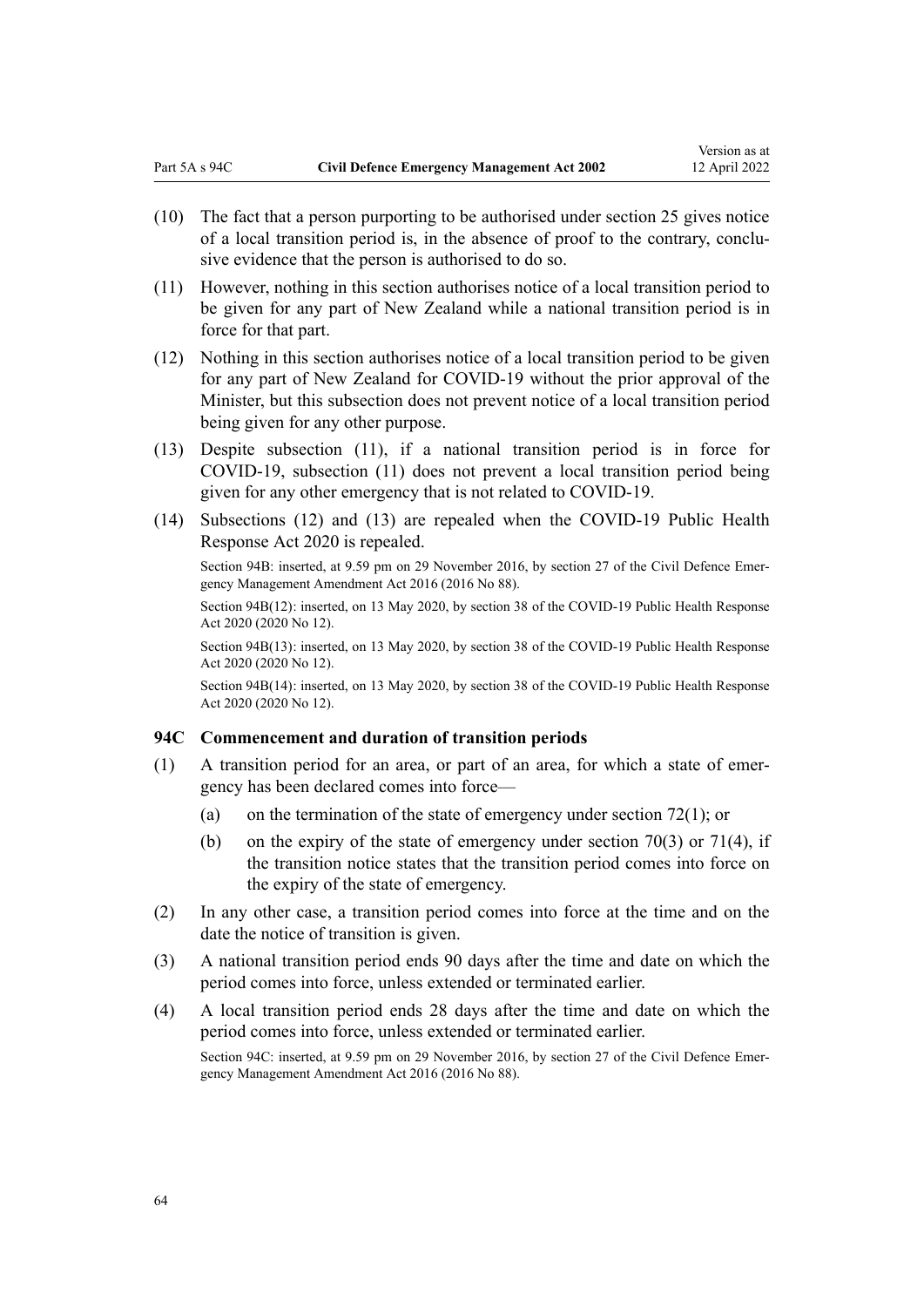# **94D Extension of transition periods**

- (1) Before a national transition period ends, the Minister may by notice extend the national transition period if it appears to the Minister that the extension is required.
- (2) Before a local transition period ends, the person who gave notice of that local transition period (or another person, including the Minister, authorised to give that notice) may by notice extend the local transition period if it appears to the person that the extension is required.
- (3) In deciding whether an extension of a transition period is required,—
	- (a) the Minister or other person must have regard to the areas, districts, or wards affected by the emergency; and
	- (b) the Minister or other person must be satisfied that invoking the powers to manage, co-ordinate, or direct recovery activities is—
		- (i) in the public interest; and
		- (ii) necessary or desirable to ensure a timely and effective recovery.
- (4) In deciding whether an extension is required, the Minister must also have regard to the capacity of any Civil Defence Emergency Management Group and any local authority in any area, district, or ward affected by the emergency to carry out recovery activities.
- (5) Before giving notice under subsection (2), the Minister must, in a manner the Minister considers appropriate, seek and consider comment from any affected Civil Defence Emergency Management Group and the Mayor of any affected local authority, unless—
	- (a) it is impracticable in the circumstances; or
	- (b) in the opinion of the Minister, the urgency of the situation requires the notice of extension to be given immediately.
- (6) An extension of a transition period comes into force immediately before the end of the transition period that is extended and ends,—
	- (a) in the case of a national transition period, 90 days after the time and date on which the extension comes into force, unless terminated earlier; or
	- (b) in the case of a local transition period, 28 days after the time and date on which the extension comes into force, unless terminated earlier.
- (7) A transition period may be extended more than once.
- (8) If the Minister extends a national transition period, the Minister must advise the House of Representatives as soon as practicable.
- (9) If a local transition period is extended a third or further time,—
	- (a) the person (other than the Minister) who extends the period must give the Minister a copy of the notice at the same time as notifying the public of that extension under [section 94F\(4\);](#page-66-0) and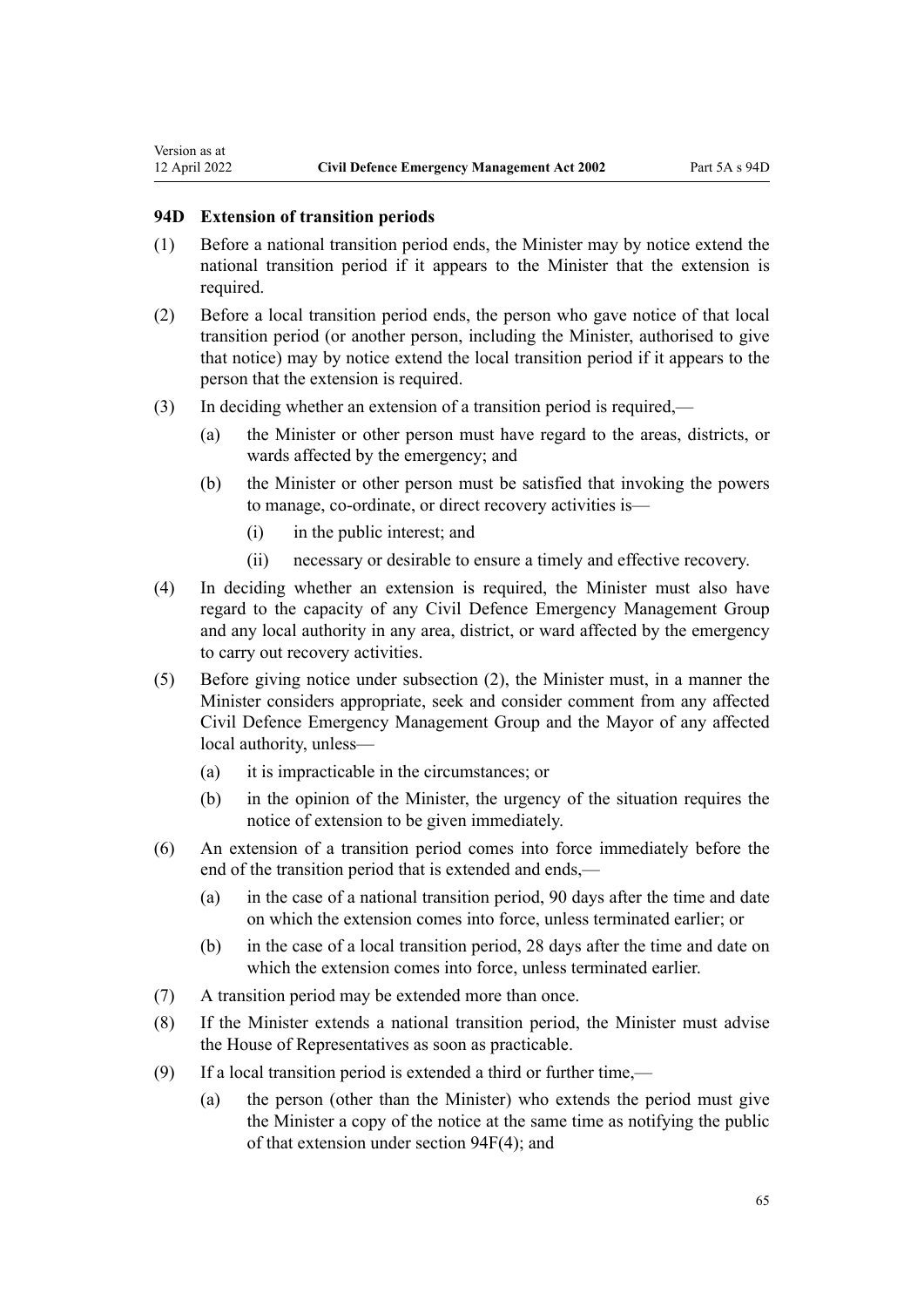(b) the Minister must advise the House of Representatives as soon as prac‐ ticable.

Section 94D: inserted, at 9.59 pm on 29 November 2016, by [section 27](http://legislation.govt.nz/pdflink.aspx?id=DLM6648891) of the Civil Defence Emergency Management Amendment Act 2016 (2016 No 88).

#### **94E Termination of transition periods**

- (1) The Minister may by notice terminate a national transition period.
- (2) The person who gave notice of a local transition period (or the Minister or another person appointed or otherwise authorised to give that notice) may by notice terminate the local transition period.
- (3) A notice terminating a transition period terminates the relevant transition period when given.
- (4) Before giving notice under subsection (2), the Minister must, in a manner the Minister considers appropriate, seek and consider comment from any affected Civil Defence Emergency Management Group and the Mayor of any affected local authority, unless—
	- (a) it is impracticable in the circumstances; or
	- (b) in the opinion of the Minister, the urgency of the situation requires the notice of termination to be given immediately.
- (5) A notice terminating a transition period must—
	- (a) specify the time and date on which it is given; and
	- (b) specify the areas, districts, or wards to which the transition period applies; and
	- (c) be in the form prescribed by regulations made under [section 115](#page-82-0) or a form of similar effect.
- (6) A person who terminates a transition period must—
	- (a) immediately notify the public by any means of communication that are reasonably practicable in the circumstances of the case; and
	- (b) ensure that the notice of termination is published in the *Gazette* as soon as practicable after it is given.
- (7) If a state of emergency is declared over an area (or any part of an area) to which a transition period applies, the transition period ends without a termination notice being given.
- (8) Subsection (7) does not terminate any national transition period that relates to COVID-19 if a state of local emergency is declared as a result of an emergency that is not related to COVID-19.
- (9) Subsection (8) is repealed when the [COVID-19 Public Health Response Act](http://legislation.govt.nz/pdflink.aspx?id=LMS344121) [2020](http://legislation.govt.nz/pdflink.aspx?id=LMS344121) is repealed.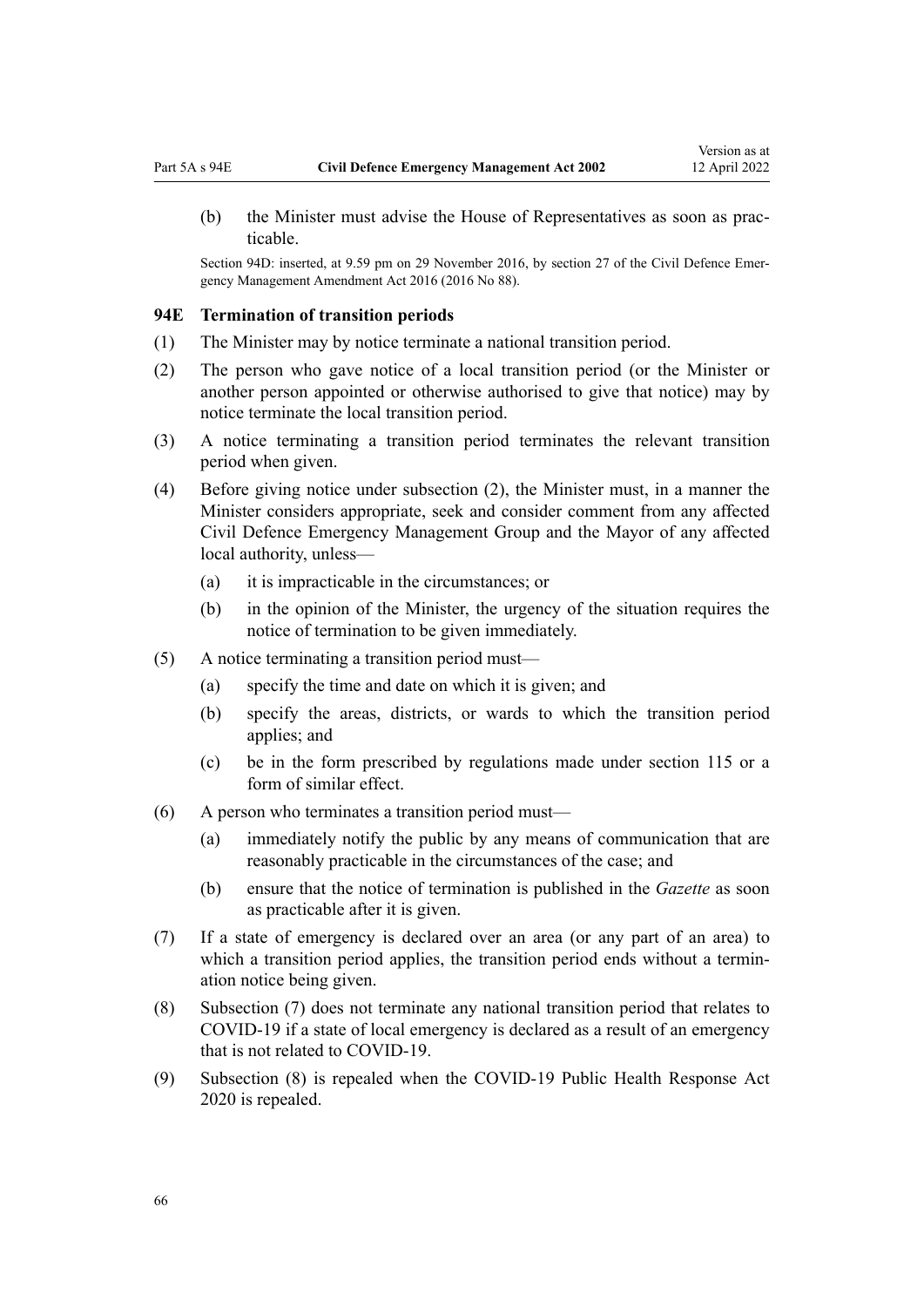<span id="page-66-0"></span>Section 94E(8): inserted, on 13 May 2020, by [section 39](http://legislation.govt.nz/pdflink.aspx?id=LMS344217) of the COVID-19 Public Health Response Act 2020 (2020 No 12).

Section 94E(9): inserted, on 13 May 2020, by [section 39](http://legislation.govt.nz/pdflink.aspx?id=LMS344217) of the COVID-19 Public Health Response Act 2020 (2020 No 12).

#### **94F Content and publication of transition period notices and their extensions**

- (1) A notice of a transition period must—
	- (a) specify the time and date on which the notice is given; and
	- (b) specify the areas, districts, or wards to which it applies; and
	- (c) be in the form prescribed by regulations made under [section 115](#page-82-0) or a form of similar effect.
- (2) A notice of an extension of a transition period must—
	- (a) specify the time and date on which the notice is given; and
	- (b) specify the areas, districts, or wards to which it applies; and
	- (c) be in the form prescribed by regulations made under [section 115](#page-82-0) or a form of similar effect.
- (3) The validity of a notice of a transition period or a notice of an extension of a transition period is not affected by the inclusion of any additional information.
- (4) A person who gives notice of a transition period, or who extends a transition period, must,—
	- (a) as soon as practicable, notify the public of the notice by publishing the notice—
		- (i) in 1 or more newspapers circulating in the areas, districts, or wards to which the notice relates; and
		- (ii) on an Internet site to which the public has free access; and
	- (b) ensure that the notice or extension is published in the *Gazette* as soon as practicable.

Section 94F: inserted, at 9.59 pm on 29 November 2016, by [section 27](http://legislation.govt.nz/pdflink.aspx?id=DLM6648891) of the Civil Defence Emergency Management Amendment Act 2016 (2016 No 88).

# **Part 5B**

# **Powers in relation to transition periods**

Part 5B: inserted, at 9.59 pm on 29 November 2016, by [section 27](http://legislation.govt.nz/pdflink.aspx?id=DLM6648891) of the Civil Defence Emergency Management Amendment Act 2016 (2016 No 88).

# **94G Application**

- (1) This Part applies if a transition period is in force.
- (2) In addition, [Part 5](#page-49-0) (other than those provisions that apply only during a state of emergency) applies if a transition period is in force.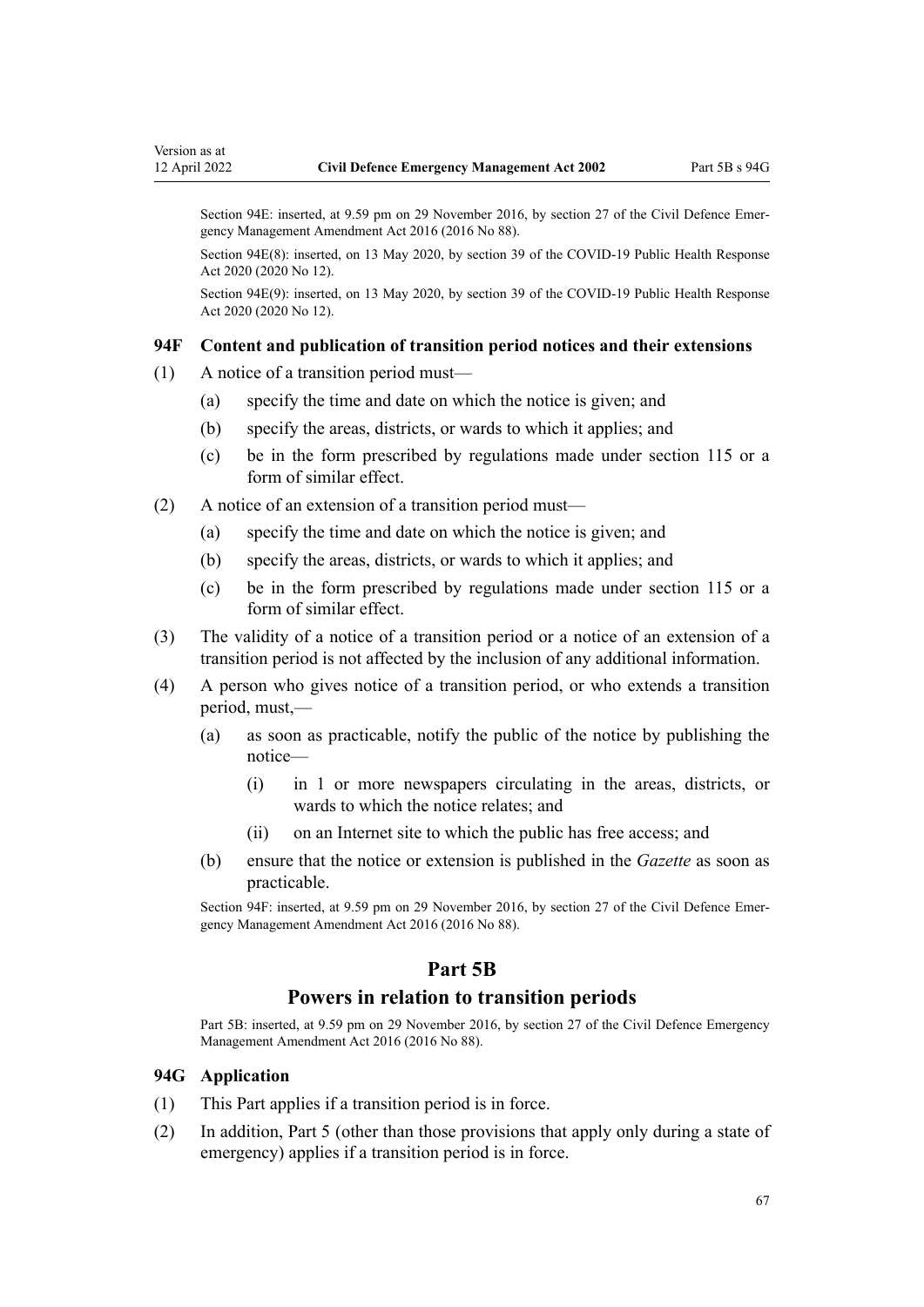- <span id="page-67-0"></span>(3) A Recovery Manager may exercise the powers conferred on Recovery Manag‐ ers under this Part if the exercise of the powers—
	- (a) is in respect of those areas, districts, or wards for which the Recovery Manager is responsible; and
	- (b) is, in the opinion of the Recovery Manager,—
		- (i) in the public interest; and
		- (ii) necessary or desirable to ensure a timely and effective recovery; and
		- (iii) proportionate in the circumstances.
- (4) A constable may exercise the powers conferred on constables under this Part if the exercise of the powers is, in the opinion of the constable,—
	- (a) in the public interest; and
	- (b) necessary or desirable to ensure a timely and effective recovery; and
	- (c) proportionate in the circumstances.

#### **94H General transition period powers**

A Recovery Manager may—

- (a) carry out or require to be carried out all or any of the following:
	- (i) works:
	- (ii) clearing roads and other public places:
	- (iii) examining and marking any property, animal, or any other thing:
	- (iv) removing or disposing of, or securing or otherwise making safe, dangerous structures and materials wherever they may be:
- (b) provide for the conservation and supply of food, fuel, and other essential supplies:
- (c) disseminate information and advice to the public.

Section 94H: inserted, at 9.59 pm on 29 November 2016, by [section 27](http://legislation.govt.nz/pdflink.aspx?id=DLM6648891) of the Civil Defence Emergency Management Amendment Act 2016 (2016 No 88).

### **94I Power to require information**

- (1) A Recovery Manager may require any person to give the Recovery Manager information in accordance with [section 76,](#page-50-0) as if a reference in that section to a Civil Defence Emergency Management Group were a reference to the Recov‐ ery Manager.
- (2) The provisions of [sections 76](#page-50-0), [77,](#page-51-0) [82,](#page-53-0) and [83](#page-53-0) apply to a requirement under sub‐ section (1) as if it were a requirement by a Civil Defence Emergency Management Group under section 76(1).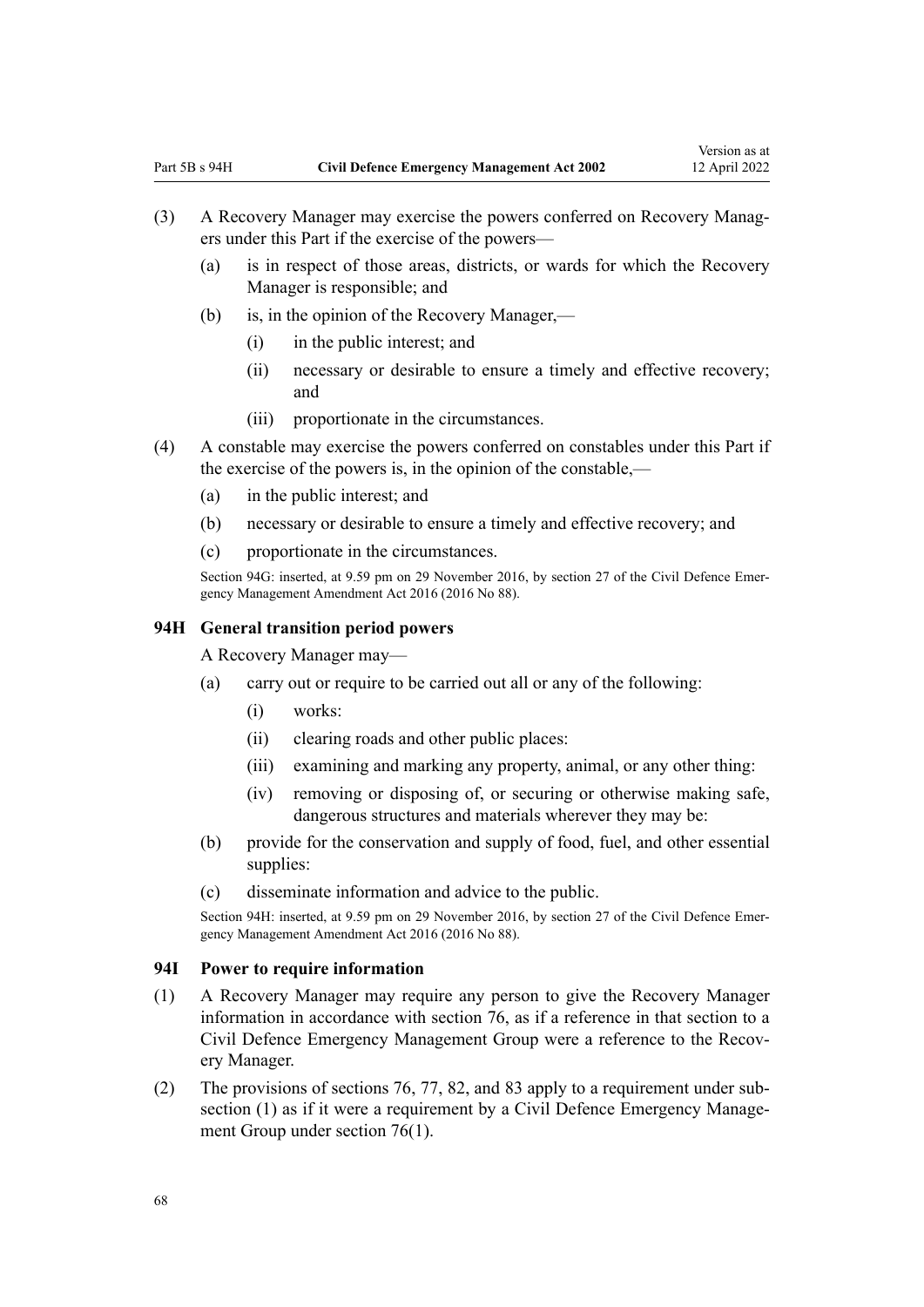#### **94J Minister's power of direction**

Version as at

- (1) This section applies if the Minister considers that, having regard to all the circumstances, it is expedient to exercise the power in subsection (2).
- (2) If subsection (1) applies, the Minister may direct the Director or any Civil Defence Emergency Management Group or person—
	- (a) to perform any of the functions or duties or exercise any of the powers conferred on the Director, Group, or person under this Part; or
	- (b) to cease to perform any of the functions or duties or to exercise any of the powers conferred on the Director, Group, or person under this Part.
- (2A) Subsection (2B) applies if—
	- (a) an area is subject to—
		- (i) a transition period; and
		- (ii) a designation under [subpart 6B](http://legislation.govt.nz/pdflink.aspx?id=LMS297730) of Part 2 of the Building Act 2004; and
	- (b) a person who may exercise powers under this Act in relation to the tran‐ sition period is the responsible person under that subpart (*see* [section](http://legislation.govt.nz/pdflink.aspx?id=LMS297709) [133BK](http://legislation.govt.nz/pdflink.aspx?id=LMS297709) of the Building Act 2004).
- (2B) The Minister may direct that responsible person—
	- (a) to exercise any of the powers conferred on the person under that subpart; or
	- (b) to cease to exercise any of those powers.
- (3) If the Minister directs a person or a Civil Defence Emergency Management Group under this section, the Minister may direct that the functions or duties be performed or the powers be exercised under the control and to the satisfaction of the Director.

Section 94J: inserted, at 9.59 pm on 29 November 2016, by [section 27](http://legislation.govt.nz/pdflink.aspx?id=DLM6648891) of the Civil Defence Emergency Management Amendment Act 2016 (2016 No 88).

Section 94J(2): amended, on 17 December 2019, by [section 32\(1\)](http://legislation.govt.nz/pdflink.aspx?id=LMS73771) of the Building Amendment Act 2019 (2019 No 27).

Section 94J(2A): inserted, on 17 December 2019, by [section 32\(2\)](http://legislation.govt.nz/pdflink.aspx?id=LMS73771) of the Building Amendment Act 2019 (2019 No 27).

Section 94J(2B): inserted, on 17 December 2019, by [section 32\(2\)](http://legislation.govt.nz/pdflink.aspx?id=LMS73771) of the Building Amendment Act 2019 (2019 No 27).

## **94K Evacuation of premises and places**

Despite anything in [section 94G,](#page-66-0) a Recovery Manager or a constable may, if necessary, in his or her opinion, for the preservation of human life, direct—

(a) the evacuation of any premises or place, including any public place: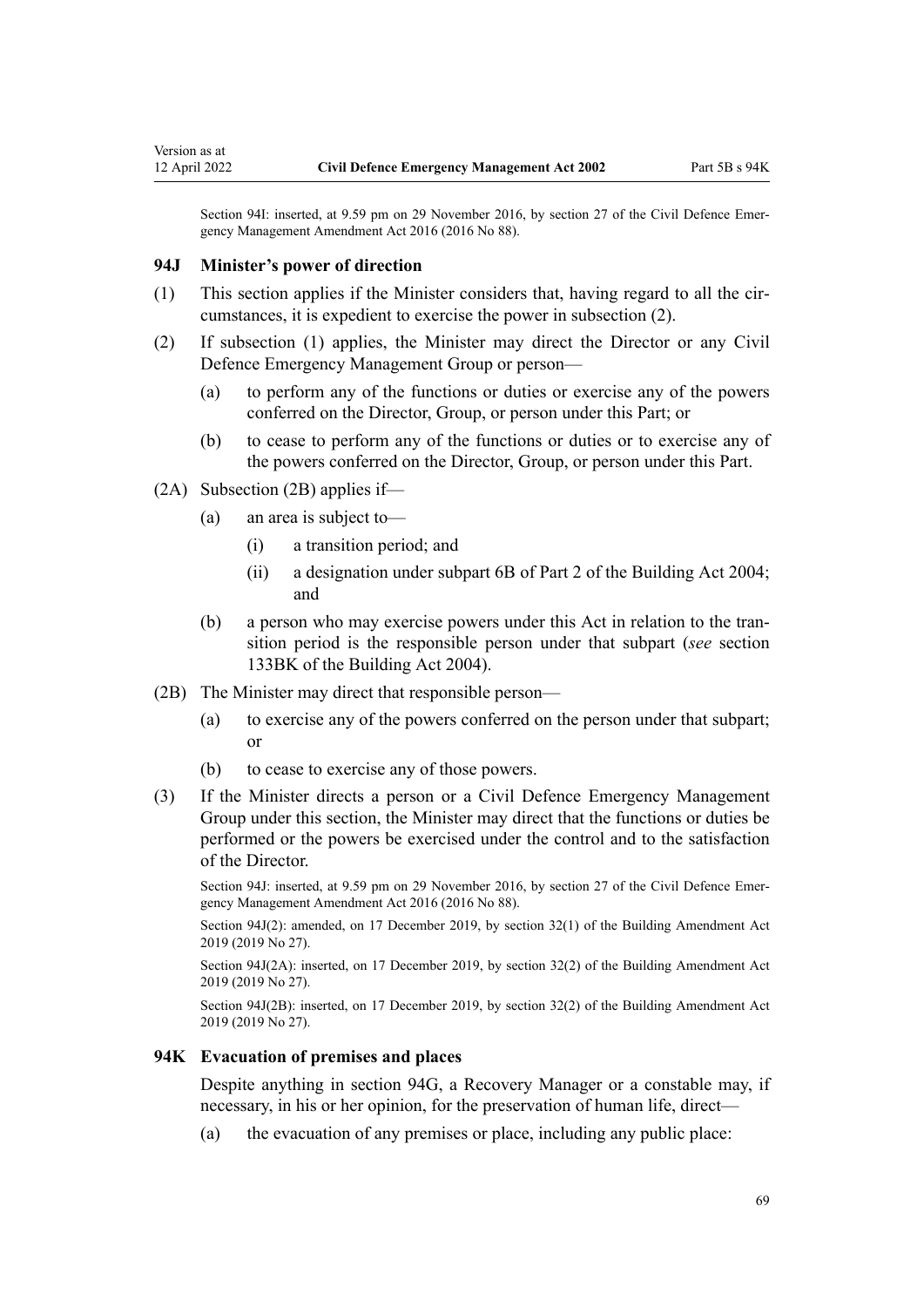<span id="page-69-0"></span>(b) the exclusion of any persons or vehicles from any premises or place, including any public place.

Section 94K: inserted, at 9.59 pm on 29 November 2016, by [section 27](http://legislation.govt.nz/pdflink.aspx?id=DLM6648891) of the Civil Defence Emergency Management Amendment Act 2016 (2016 No 88).

## **94L Entry on premises and places**

A Recovery Manager or a constable may enter, and if necessary break into, any premises or place if he or she believes on reasonable grounds that the action is necessary for—

- (a) saving life, preventing injury, or rescuing and removing injured or endangered persons; or
- (b) permitting or facilitating the carrying out of any urgent measure for the relief of suffering or distress.

Section 94L: inserted, at 9.59 pm on 29 November 2016, by [section 27](http://legislation.govt.nz/pdflink.aspx?id=DLM6648891) of the Civil Defence Emergency Management Amendment Act 2016 (2016 No 88).

#### **94M Closing roads and public places**

A Recovery Manager or constable may, in order to prevent, limit, or reduce the consequences of an emergency, totally or partially prohibit or restrict public access, with or without vehicles, to any road or public place.

Section 94M: inserted, at 9.59 pm on 29 November 2016, by [section 27](http://legislation.govt.nz/pdflink.aspx?id=DLM6648891) of the Civil Defence Emergency Management Amendment Act 2016 (2016 No 88).

### **94N Power to give directions**

- (1) A Recovery Manager or a constable may—
	- (a) direct any person to stop any activity that—
		- (i) may cause, or substantially contribute to the consequences of, an emergency; or
		- (ii) may prevent or substantially hinder recovery from an emergency:
	- (b) request any person, either verbally or in writing, to take any action to prevent or limit or reduce the consequences of the emergency.
- (2) A Recovery Manager or a constable may direct—
	- (a) the owner of a structure (or the owner's agent) to obtain an assessment of the effect of the emergency (and any related subsequent events) on the structure:
	- (b) the owners of structures of a particular type (or the owners' agents) to obtain assessments of the effect of the emergency (and any related sub‐ sequent events) on the structures of that type that they own.
- (3) A person may not give a direction under subsection (2) unless the person has had regard to whether the structure or type of structure may, in the circumstances, pose a risk of injury or a risk to the safety of life or the safety of other property.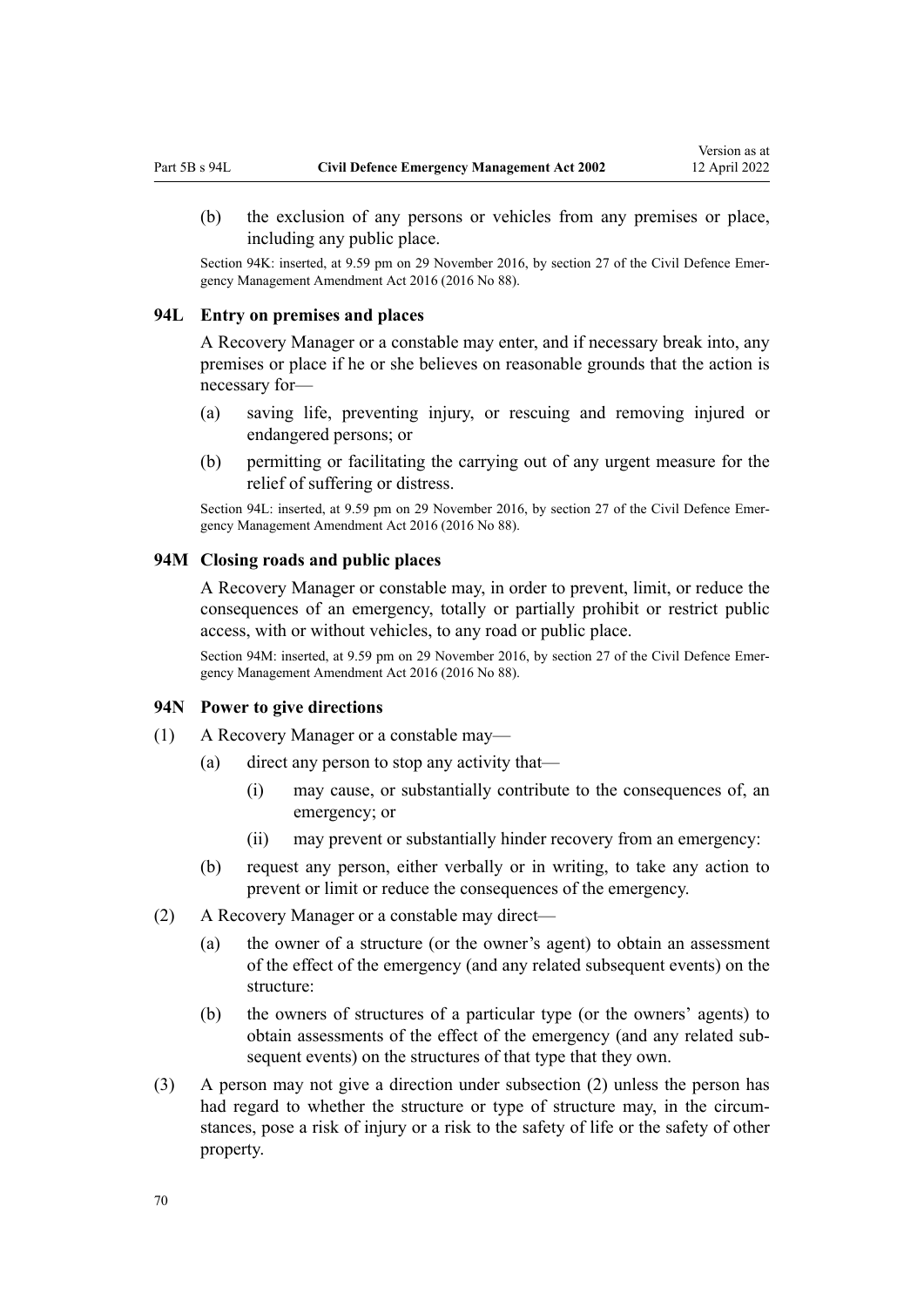- (4) A direction given under subsection (2) must—
	- (a) state the purpose of the assessment and specify the assessment that is required: and
	- (b) specify a reasonable time within which the assessment must be conclu‐ ded; and
	- (c) require the owner (or the owner's agent) to give a copy of the assessment to the person who gave the direction.
- (5) An owner (or owner's agent) who is given a direction under subsection (2) must—
	- (a) obtain the assessment, which must be conducted in accordance with the direction and at the owner's expense; and
	- (b) give a copy of the assessment to the person who gave the direction.
- (6) The owner (or the owner's agent) may appeal to the District Court on the grounds that the direction is unreasonable.
- (7) [Section 77\(2\)](#page-51-0) and (3) applies in relation to an appeal under subsection (6) with any necessary modifications, and section 77(4) does not apply.
- (8) Any relief that may be granted under subsection (6) is limited to the reasonable costs associated with obtaining the assessment.

### **94NA Notice requirements**

- (1) A person who gives a direction under section  $94N(2)(a)$  or  $(b)$ 
	- (a) must use reasonable endeavours, in accordance with [section 114](#page-81-0), to notify—
		- (i) each owner (or each owner's agent) and each occupier of the structure of the direction; and
		- (ii) each owner (or each owner's agent) and each occupier of any adjacent structure or adjoining land of the direction; and
	- (b) must attach a copy of the notice to a prominent place on, or adjacent to, the structure.
- (2) A person giving a direction under [section 94N\(2\)\(b\)](#page-69-0) also must give public notice of the direction that is reasonable in the circumstances.
- (3) A notice given under this section must—
	- (a) state the reasons for giving the direction; and
	- (b) describe the matter to which the direction applies; and
	- (c) state when the assessments are to be carried out; and
	- (d) state where any further information may be viewed; and
	- (e) be published in the *Gazette* as soon as practicable.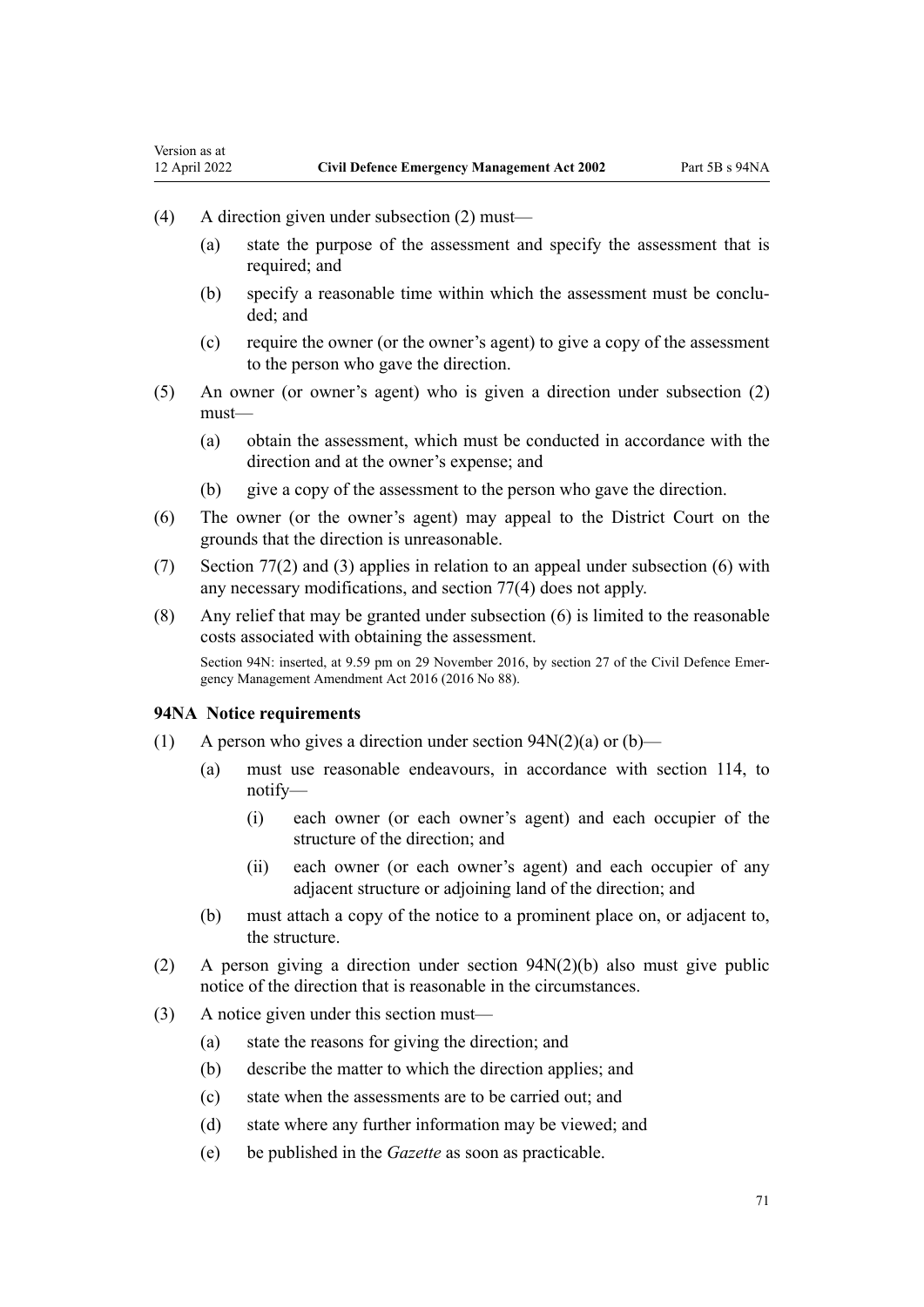#### **94O Person exercising emergency powers to provide proof of identity**

A person exercising a power conferred on him or her by this Part must—

- (a) have with him or her, and produce if requested to do so, evidence of his or her identity; and
- (b) if requested to do so, produce evidence of or give a general explanation of the authority under which he or she is acting and the power or powers he or she is exercising.

Section 94O: inserted, at 9.59 pm on 29 November 2016, by [section 27](http://legislation.govt.nz/pdflink.aspx?id=DLM6648891) of the Civil Defence Emergency Management Amendment Act 2016 (2016 No 88).

### **94P Reporting**

- (1) If a Recovery Manager or a person acting under the authority of a Recovery Manager exercises a power under this Part in relation to a national transition period, the National Recovery Manager must give a written report to the Director.
- (2) If a Recovery Manager or a person acting under the authority of a Recovery Manager exercises a power under this Part in relation to a local transition period, the Recovery Manager must give—
	- (a) a written report to the Director; and
	- (b) a copy of the report to the Civil Defence Emergency Management Group.
- (3) A report and a copy of a report under subsection (1) or (2) must be given within 7 days after the date on which the relevant transition period ends.
- (4) If a power was exercised by a person other than the Recovery Manager giving the report, that Recovery Manager must consult with that person in preparing the report.
- (5) The report must—
	- (a) identify the power or powers exercised under this Part and the person who exercised the power or powers; and
	- (b) include the reasons for the exercise of that power or those powers.
- (6) On receiving a report under—
	- (a) subsection (1), the Director must give a copy of the report to the Minis‐ ter; and
	- (b) subsection  $(2)(a)$ , the Director may give a copy of the report to the Minister.
- (7) If the Minister receives a copy of a report under subsection (6), the Minister must present it to the House of Representatives as soon as practicable.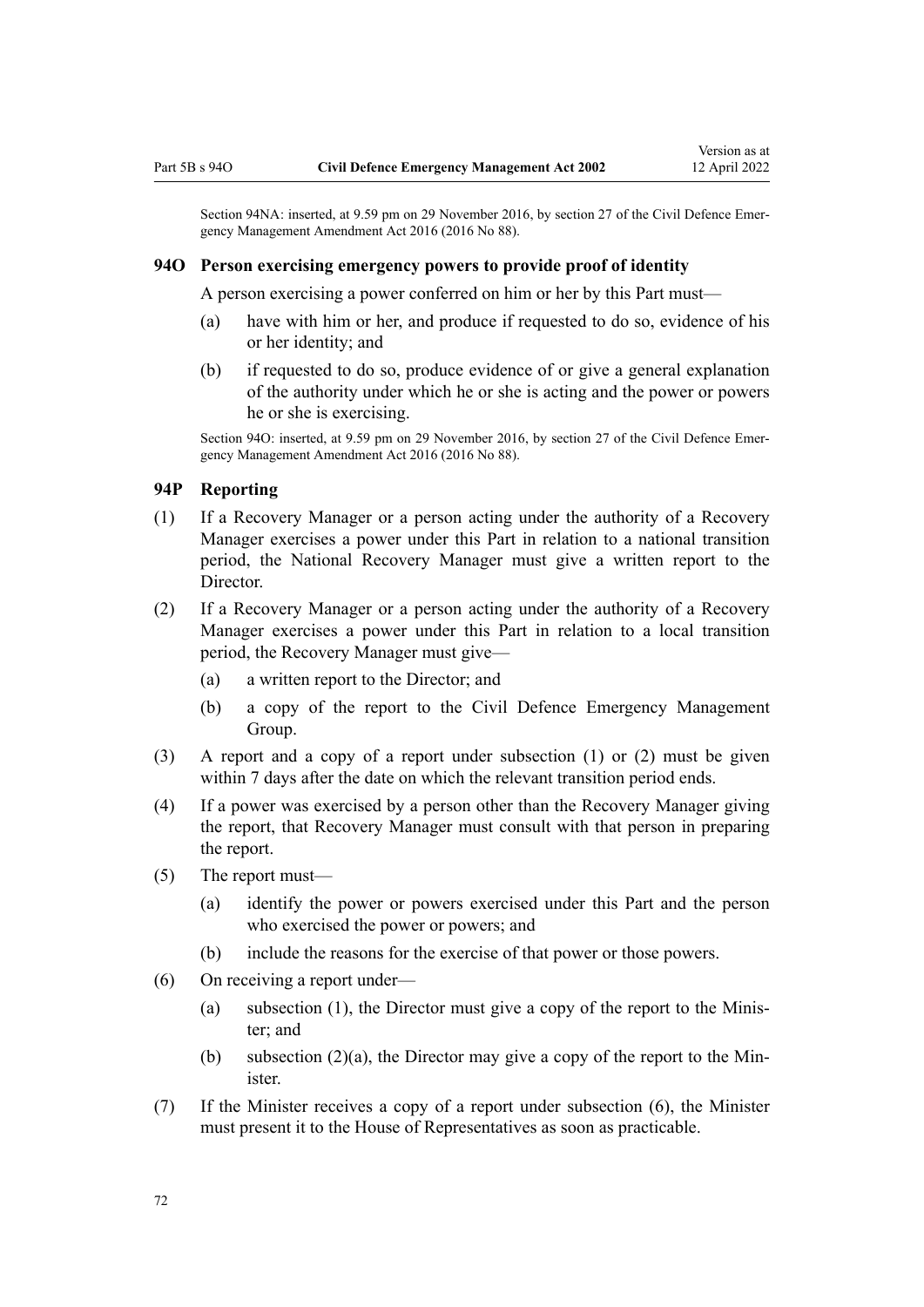Version as at

- (8) If the National Recovery Manager gives a report to the Director under subsec‐ tion (1), the National Recovery Manager must also publish a copy of the report on an Internet site as soon as practicable.
- (9) On receiving a copy of a report under subsection  $(2)(b)$ , a Civil Defence Emergency Management Group must publish it on the Group's Internet site as soon as practicable.
- (10) In this section, **Recovery Manager** means a person appointed under [section 29](#page-29-0) or [30](#page-29-0), but does not include any person authorised by the Recovery Manager.

Section 94P: inserted, at 9.59 pm on 29 November 2016, by [section 27](http://legislation.govt.nz/pdflink.aspx?id=DLM6648891) of the Civil Defence Emergency Management Amendment Act 2016 (2016 No 88).

# **Part 6**

# **Offences, penalties, and proceedings**

## **95 Failure to comply with requirement in civil defence emergency management plan**

A person commits an offence who intentionally fails to comply with a require‐ ment in a civil defence emergency management plan.

### **96 Withholding information or giving false or misleading information**

- (1) A person commits an offence who, when required under [section 76,](#page-50-0) [91](#page-58-0), [94I\(1\)](#page-67-0), or [94N](#page-69-0) to provide information,—
	- (a) intentionally fails or refuses to supply the information within the time specified in the request; or
	- (b) knowingly gives false information.
- (2) No prosecution may be brought under this section before the time for appeal has expired under [section 77](#page-51-0) (including as applied and modified by [section](#page-67-0) [94I\(2\)\)](#page-67-0) and, if a person appeals under that section, no prosecution may be brought under this section pending the determination of the appeal.

Section 96(1): amended, at 9.59 pm on 29 November 2016, by [section 28\(1\)](http://legislation.govt.nz/pdflink.aspx?id=DLM6648911) of the Civil Defence Emergency Management Amendment Act 2016 (2016 No 88).

Section 96(2): amended, at 9.59 pm on 29 November 2016, by [section 28\(2\)](http://legislation.govt.nz/pdflink.aspx?id=DLM6648911) of the Civil Defence Emergency Management Amendment Act 2016 (2016 No 88).

## **97 Disclosing information**

A person who intentionally discloses or uses information in breach of [section](#page-53-0) [83](#page-53-0) (including as applied and modified by [section 94I\(2\)](#page-67-0)) commits an offence.

Section 97: amended, at 9.59 pm on 29 November 2016, by [section 29](http://legislation.govt.nz/pdflink.aspx?id=DLM6648912) of the Civil Defence Emergency Management Amendment Act 2016 (2016 No 88).

#### **98 Obstruction**

A person commits an offence who, during a state of emergency or transition period, threatens, assaults, or intentionally obstructs or hinders any person in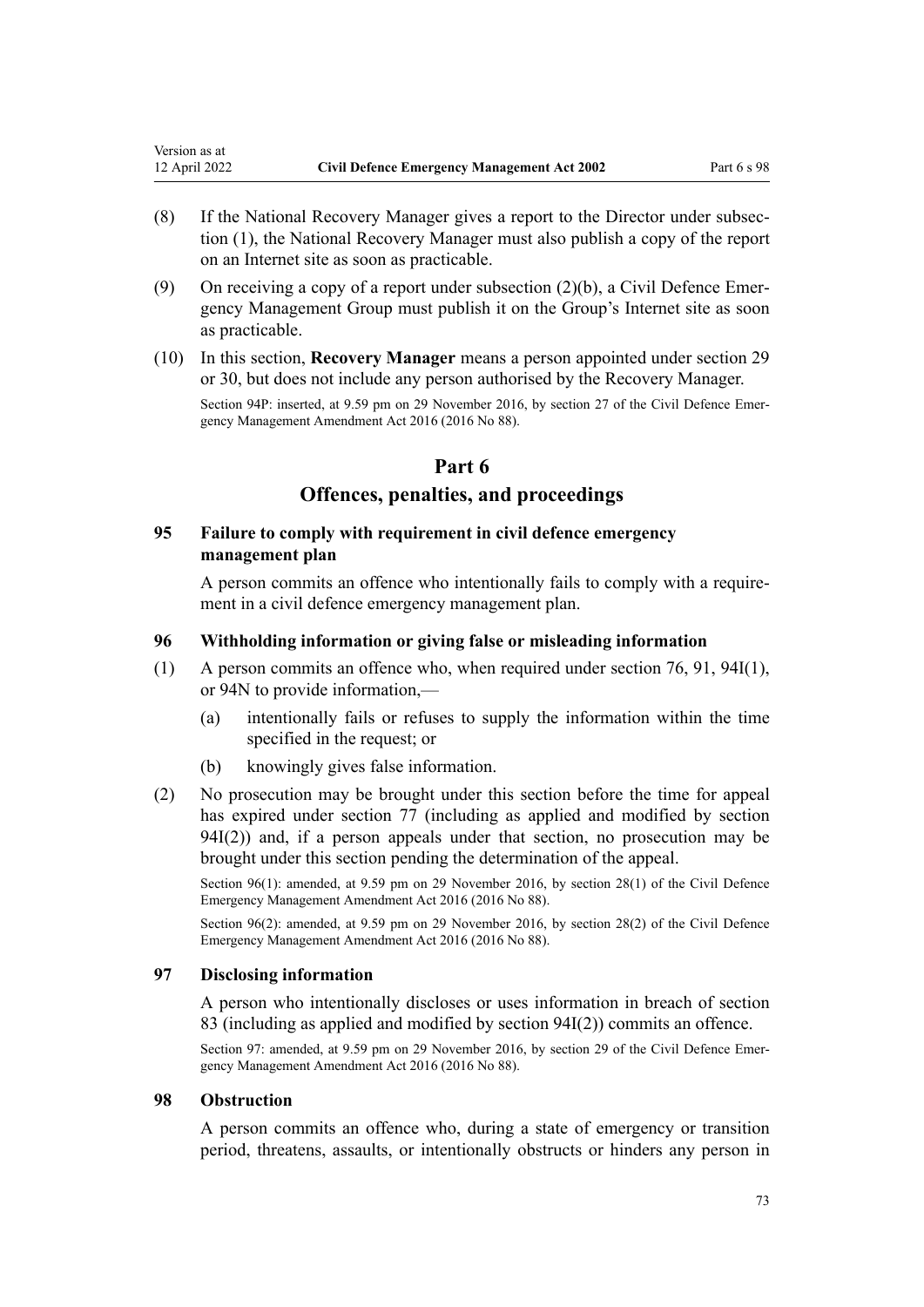that person's exercise or performance of a function, power, or duty under this Act.

Compare: 1983 No 46 s 77(a)

Section 98: amended, at 9.59 pm on 29 November 2016, by [section 30](http://legislation.govt.nz/pdflink.aspx?id=DLM6648913) of the Civil Defence Emergency Management Amendment Act 2016 (2016 No 88).

# **99 Failure to comply with direction to evacuate premises or place**

- (1) A person commits an offence who intentionally fails to comply with any direc‐ tion given to the person under [section 86](#page-55-0) or [94K.](#page-68-0)
- (2) It is a defence to any proceedings for an offence against this section if the court is satisfied that the Controller, Recovery Manager, or constable did not have reasonable grounds for believing that in all the circumstances of the case the requirement was necessary for the preservation of human life.

Compare: 1983 No 46 s 60(2), (3)

Section 99(1): amended, at 9.59 pm on 29 November 2016, by [section 31\(1\)](http://legislation.govt.nz/pdflink.aspx?id=DLM6648914) of the Civil Defence Emergency Management Amendment Act 2016 (2016 No 88).

Section 99(2): amended, at 9.59 pm on 29 November 2016, by [section 31\(2\)](http://legislation.govt.nz/pdflink.aspx?id=DLM6648914) of the Civil Defence Emergency Management Amendment Act 2016 (2016 No 88).

Section 99(2): amended, on 1 October 2008, pursuant to section  $116(a)(ii)$  of the Policing Act 2008 (2008 No 72).

# **100 Failure to comply with prohibition or restriction on access to road or public place**

A person commits an offence who intentionally fails to comply with any pro‐ hibition or restriction imposed under [section 88](#page-56-0) or [94M.](#page-69-0)

Compare: 1983 No 46 s 62(2)

Section 100: amended, at 9.59 pm on 29 November 2016, by [section 32](http://legislation.govt.nz/pdflink.aspx?id=DLM6648915) of the Civil Defence Emergency Management Amendment Act 2016 (2016 No 88).

### **101 Offences in relation to requisitioning**

- (1) A person commits an offence who—
	- (a) intentionally fails to comply with any direction given to him or her under [section 90\(2\);](#page-57-0) or
	- (b) intentionally fails to provide assistance under [section 90\(6\).](#page-57-0)
- (2) It is a defence in any proceedings for an offence against subsection  $(1)(a)$  if the court is satisfied that the Controller or the constable did not have reasonable grounds for believing that in all the circumstances of the case the direction requisitioning property was necessary for the preservation of human life.
- (3) It is a defence in any proceedings for an offence against subsection (1)(b) if the court is satisfied that the person had reasonable grounds for not providing assistance.

Compare: 1983 No 46 s 64(5), (6)

Section 101(2): amended, on 1 October 2008, pursuant to [section 116\(a\)\(ii\)](http://legislation.govt.nz/pdflink.aspx?id=DLM1102349) of the Policing Act 2008 (2008 No 72).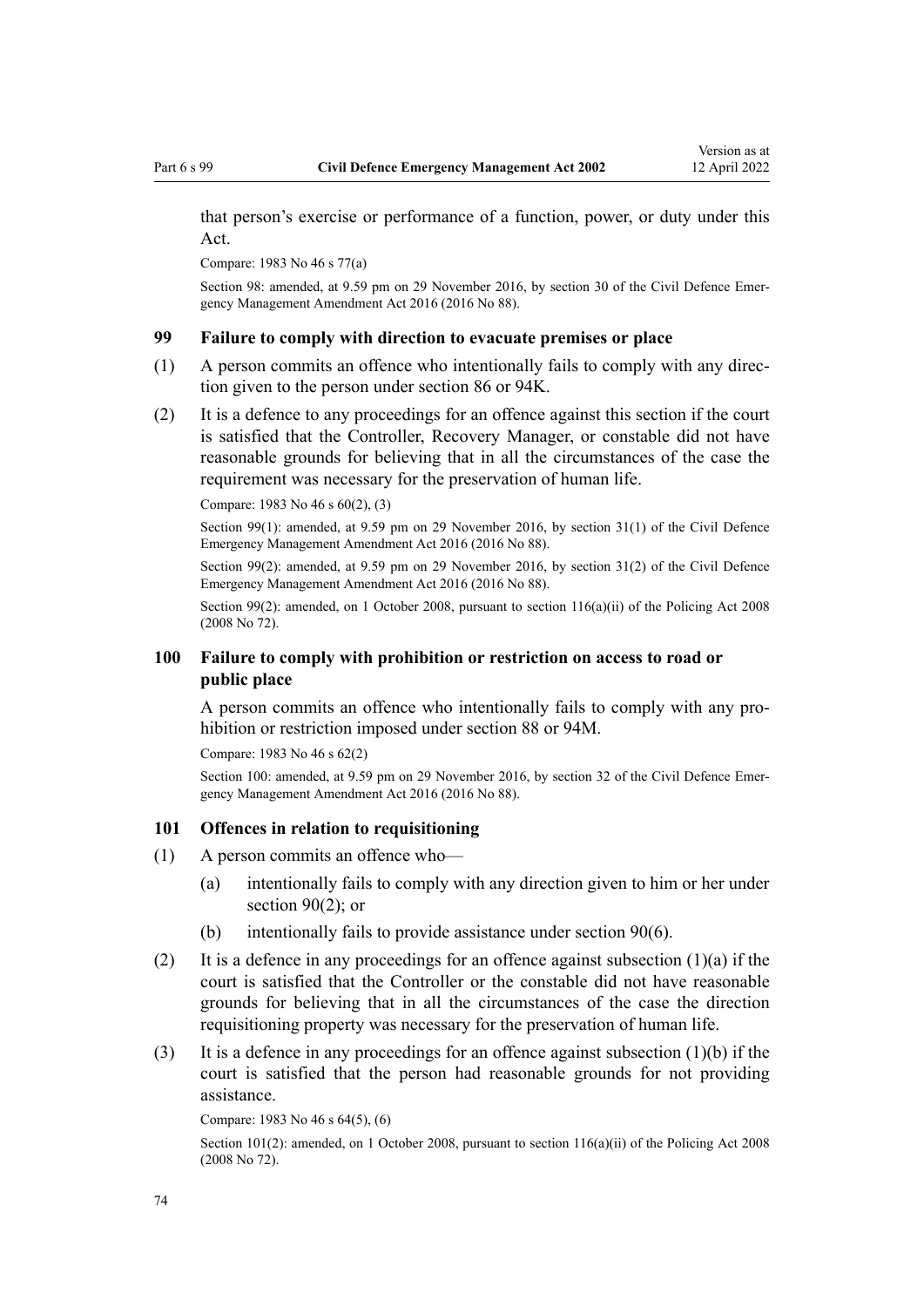#### **102 Failure to comply with direction**

A person commits an offence who intentionally fails to comply with a direction given under section [91](#page-58-0) or [94N.](#page-69-0)

Section 102: amended, at 9.59 pm on 29 November 2016, by [section 33](http://legislation.govt.nz/pdflink.aspx?id=DLM6648916) of the Civil Defence Emergency Management Amendment Act 2016 (2016 No 88).

### **103 Personation**

A person commits an offence who intentionally personates or falsely represents himself or herself to be the Director, a Controller, a Recovery Manager, a member of a Civil Defence Emergency Management Group, or a person acting under the authority of any of those persons, or any person duly authorised or employed for carrying out any provision of this Act or any civil defence emergency management plan.

Compare: 1983 No 46 s 77(b)

Section 103: amended, at 9.59 pm on 29 November 2016, by [section 34](http://legislation.govt.nz/pdflink.aspx?id=DLM6648917) of the Civil Defence Emergency Management Amendment Act 2016 (2016 No 88).

## **104 Penalty for offences**

A person who commits an offence against this Act is liable on conviction,—

- (a) in the case of an individual, to imprisonment for a term not exceeding 3 months or to a fine not exceeding \$5,000, or both:
- (b) in the case of a body corporate, to a fine not exceeding \$50,000.

Compare: 1983 No 46 s 78

Section 104: amended, on 1 July 2013, by [section 413](http://legislation.govt.nz/pdflink.aspx?id=DLM3360714) of the Criminal Procedure Act 2011 (2011 No 81).

## **Part 7**

## **Miscellaneous provisions**

## **105 Delegation of powers of Director**

- (1) The Director may, in writing, either generally or particularly, delegate to any person employed in the State services all or any of the functions, duties, and powers exercisable by the Director under this Act, except this power of delegation.
- (2) Subject to any general or special directions given or conditions attached by the Director, a person to whom any functions, duties, or powers are delegated under this section may exercise those functions, duties, and powers in the same manner and with the same effect as if they had been conferred on him or her directly by this section and not by delegation.
- (3) A person purporting to act under any delegation under this section is presumed to be acting in accordance with the terms of the delegation in the absence of proof to the contrary.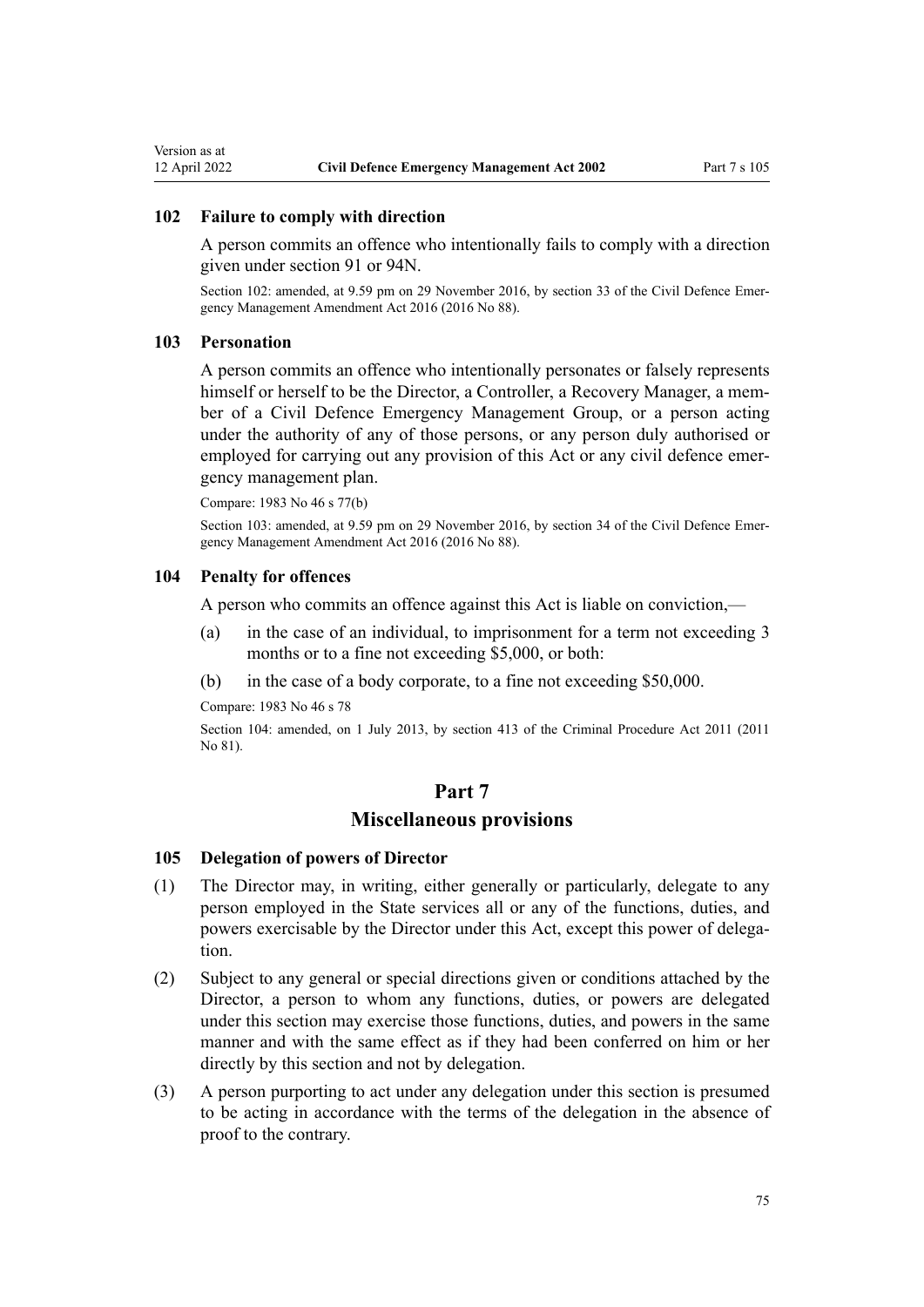- <span id="page-75-0"></span>(4) A delegation under this section may be made to a specified employee or to employees of a specified class, or may be made to the holder or holders for the time being of a specified office or class of offices.
- (5) A delegation under this section is revocable in writing at will, and no delegation prevents the exercise of any function, duty, or power by the Director.
- (6) A delegation under this section, until revoked, continues in force according to its tenor even if the Director by whom it was made has ceased to hold office.
- (7) Nothing in this section limits [section 10](#page-17-0) or [section 11](#page-17-0). Compare: 1983 No 46 s 9

#### **106 Acting Director**

- (1) In the case of absence from duty of the Director (arising from whatever cause) or on the occurrence from any cause of a vacancy in that position (whether by reason of death, resignation, or otherwise) and while the absence or vacancy continues, all or any of the functions, duties, and powers of the Director or pertaining to the position may be exercised and performed by any other person for the time being directed or appointed by the chief executive of the responsible department to exercise and perform them.
- (2) The direction may be given or the appointment may be made before the absence or vacancy occurs or while the absence or vacancy continues.
- (3) No direction or appointment under this section, and no acts done by a person acting under the direction or appointment, may in proceedings be questioned on the ground that the occasion for the direction or appointment had not arisen or had ceased, or on the ground that the person has not been appointed to the position of Director.
- (4) If a person appointed under this section is an employee within the meaning of that term in the [Public Service Act 2020,](http://legislation.govt.nz/pdflink.aspx?id=LMS106157) nothing in [clause 2](http://legislation.govt.nz/pdflink.aspx?id=LMS219507) of Schedule 8 of that Act applies.
- (5) Except as provided in subsection (4), this section does not limit or affect the application of the [Public Service Act 2020.](http://legislation.govt.nz/pdflink.aspx?id=LMS106157)

Section 106(4): amended, on 7 August 2020, by [section 135](http://legislation.govt.nz/pdflink.aspx?id=LMS176959) of the Public Service Act 2020 (2020 No 40).

Section 106(5): amended, on 7 August 2020, by [section 135](http://legislation.govt.nz/pdflink.aspx?id=LMS176959) of the Public Service Act 2020 (2020 No 40).

### **107 Compensation if property requisitioned**

(1) Subsection (2) applies if any requisitioned property has come under the control of the National Controller, any constable, or a person authorised by the National Controller or constable, while acting under [section 90](#page-57-0) in a state of emergency.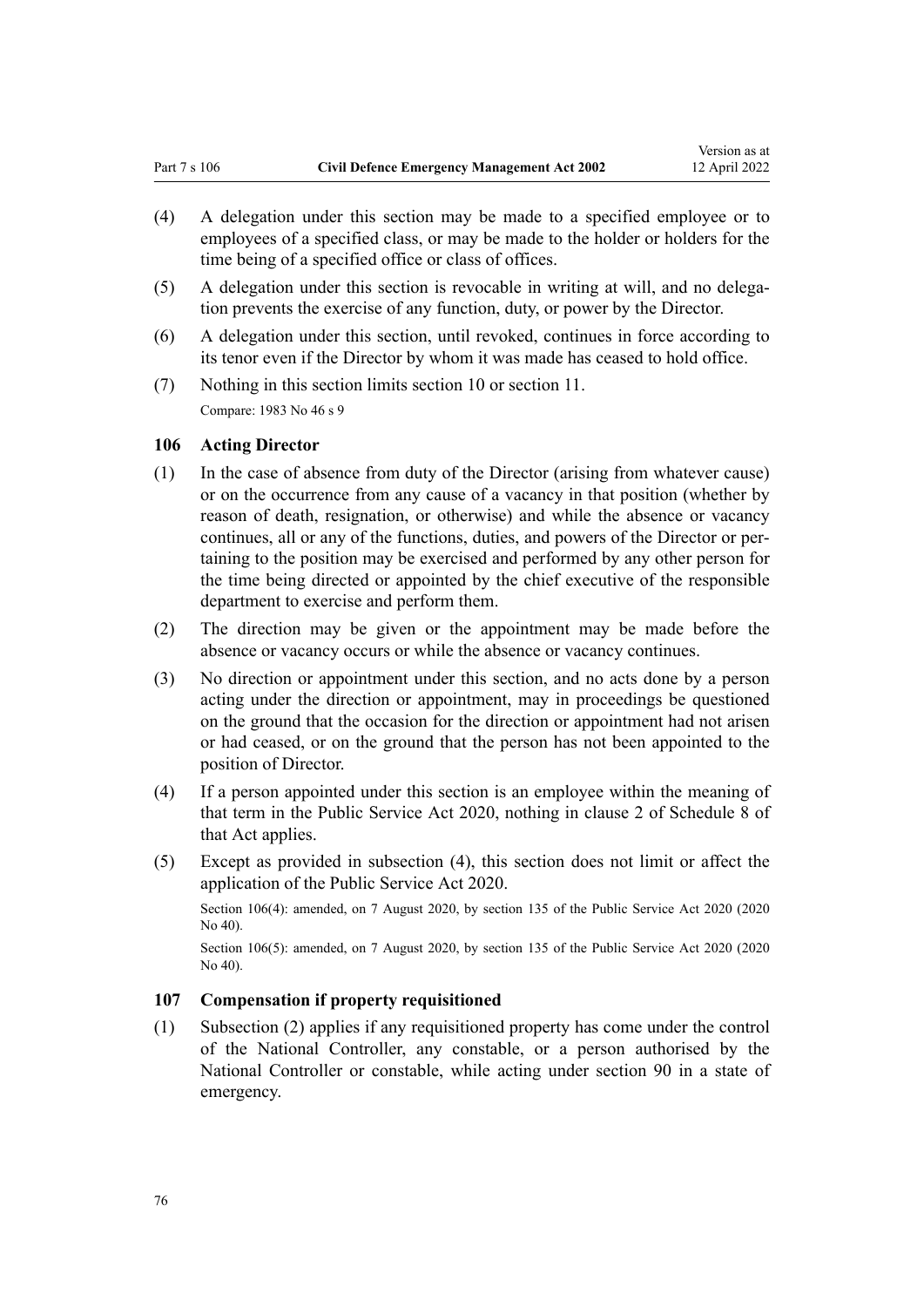- <span id="page-76-0"></span>(2) There is payable, on application by any person having an interest in the requisitioned property, out of money appropriated by Parliament, reasonable compen‐ sation for—
	- (a) the use of that requisitioned property while under that control; and
	- (b) any loss of or damage or injury to that requisitioned property suffered or incurred while under that control.
- (3) Subsection (4) applies if any requisitioned property has come under the control of a Civil Defence Emergency Management Group, a Group Controller, or a person authorised by the Group or Group Controller, while acting under [section](#page-57-0) [90](#page-57-0) in a state of emergency.
- (4) There is payable, on application by any person having an interest in the requisi‐ tioned property, by the Civil Defence Emergency Management Group that appointed the Group Controller, reasonable compensation for—
	- (a) the use of that requisitioned property while under that control; and
	- (b) any loss of, or damage or injury to, that requisitioned property suffered or incurred while under that control.
- (5) In determining the amount of compensation payable under this section for any loss of, or damage or injury to, requisitioned property, any amount that the person having an interest in the property has, or is likely to, recover under a contract of insurance or by any other means must be taken into account.
- (6) If there is any dispute as to the entitlement of any person to compensation under this section, or as to the amount of the compensation, or as to the liability of the Crown or any Civil Defence Emergency Management Group or other person to pay the compensation, the matter may be determined by a court of competent jurisdiction.

Compare: 1983 No 46 s 65 Section 107(1): amended, on 1 October 2008, pursuant to [section 116\(a\)\(ii\)](http://legislation.govt.nz/pdflink.aspx?id=DLM1102349) of the Policing Act 2008 (2008 No 72).

### **108 Compensation for loss or damage to personal property**

- (1) Subject to subsections (3) and (4), every member of a Civil Defence Emer‐ gency Management Group, and any other person who carries out civil defence emergency management under the direction of the Director or a Civil Defence Emergency Management Group or a Controller or a Recovery Manager, and who suffers loss of or damage to his or her personal property occasioned by the exercise or performance of work or duties arising from a state of emergency or a transition period is entitled to receive compensation equal to—
	- (a) the value of any personal property that has been lost; or
	- (b) the diminution in value of any personal property that has been damaged.
- (2) Subsection (1) may, at the discretion of the Minister, be applied to any person who is not a person referred to in that subsection.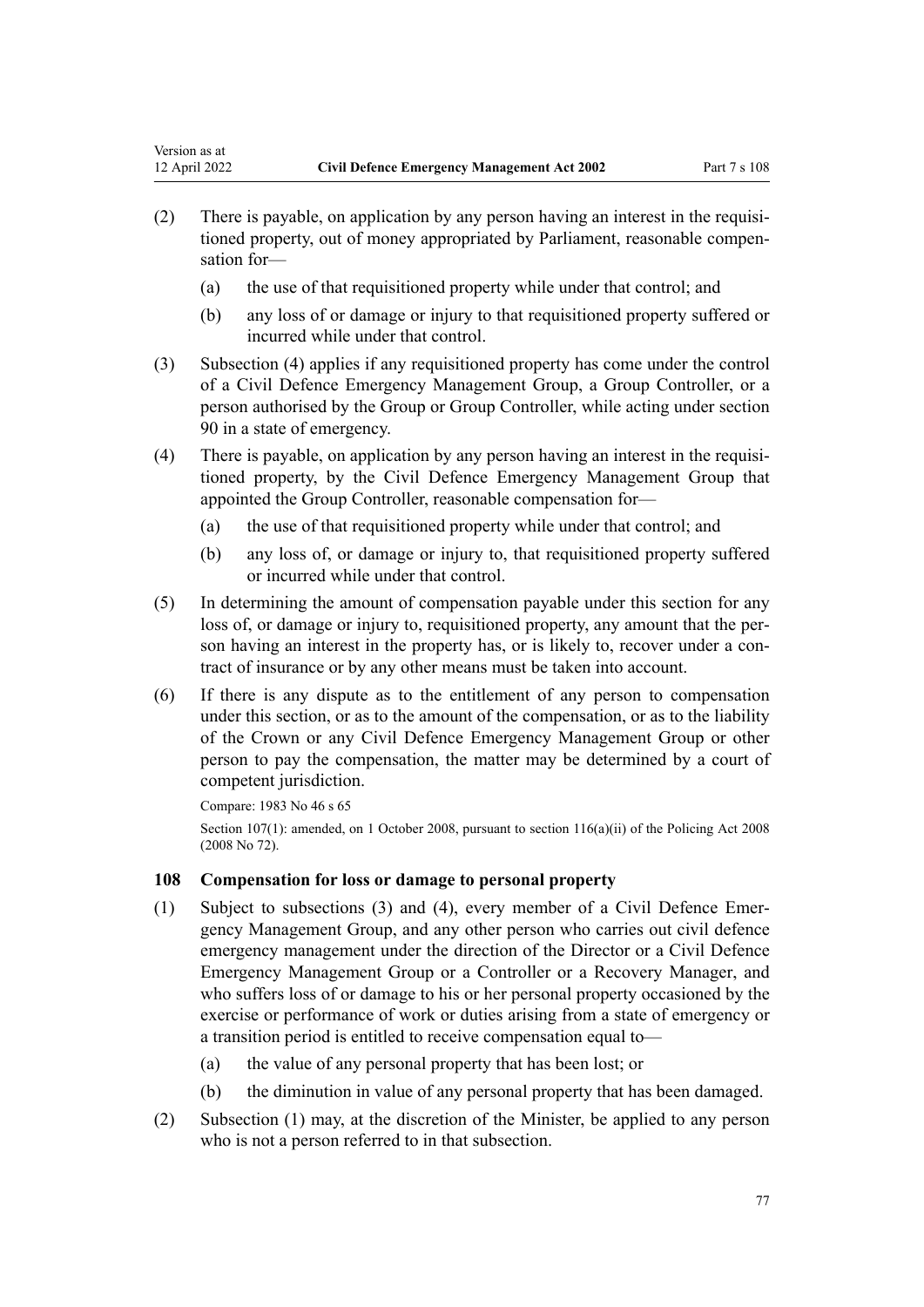- (3) Subsection (1) does not apply to any loss of or damage to property to the extent to which that loss or damage is covered by a contract of insurance.
- (4) A person is not entitled to receive any compensation under subsection (1) to the extent to which the person has recovered, or, having regard to the circum‐ stances of the case, may reasonably be expected to recover, any damages, compensation, or *ex gratia* payment for the loss or damage.
- (5) Any compensation payable under subsection (1) must be paid by—
	- (a) the Crown if the person entitled to the payment was, at the time of the loss or damage, carrying out civil defence emergency management under the control of the Director, the National Controller, or the National Recovery Manager or any person acting under the authority of the Director, the National Controller, or the National Recovery Manager:
	- (b) the Civil Defence Emergency Management Group if the person entitled to the payment was, at the time of the loss or damage, carrying out civil defence emergency management under the control of—
		- (i) the Civil Defence Emergency Management Group; or
		- (ii) the Group Controller appointed by the Civil Defence Emergency Management Group; or
		- (iii) a Recovery Manager; or
		- (iv) any person acting under the authority of the Civil Defence Emer‐ gency Management Group, the Group Controller, or a Group Recovery Manager appointed by the Group.
- (6) If there is any dispute as to the entitlement of any person to compensation under this section, or as to the amount of the compensation, or as to the liability of the Crown or any Civil Defence Emergency Management Group to pay the compensation, the matter may be determined by a court of competent jurisdiction.
- (7) A payment of compensation by the Crown under this section must be made out of public money appropriated by Parliament for the purpose.
- (8) Despite anything to the contrary in the [Social Security Act 2018](http://legislation.govt.nz/pdflink.aspx?id=DLM6783102), nothing in this section may be construed as to in any way limit or affect the entitlement of any person to any benefit under that Act.

Compare: 1983 No 46 s 75

Section 108(1): amended, at 9.59 pm on 29 November 2016, by [section 35\(1\)\(a\)](http://legislation.govt.nz/pdflink.aspx?id=DLM6648918) of the Civil Defence Emergency Management Amendment Act 2016 (2016 No 88).

Section 108(1): amended, at 9.59 pm on 29 November 2016, by [section 35\(1\)\(b\)](http://legislation.govt.nz/pdflink.aspx?id=DLM6648918) of the Civil Defence Emergency Management Amendment Act 2016 (2016 No 88).

Section 108(5)(a): amended, at 9.59 pm on 29 November 2016, by [section 35\(2\)](http://legislation.govt.nz/pdflink.aspx?id=DLM6648918) of the Civil Defence Emergency Management Amendment Act 2016 (2016 No 88).

Section 108(5)(b)(iii): amended, at 9.59 pm on 29 November 2016, by [section 35\(3\)](http://legislation.govt.nz/pdflink.aspx?id=DLM6648918) of the Civil Defence Emergency Management Amendment Act 2016 (2016 No 88).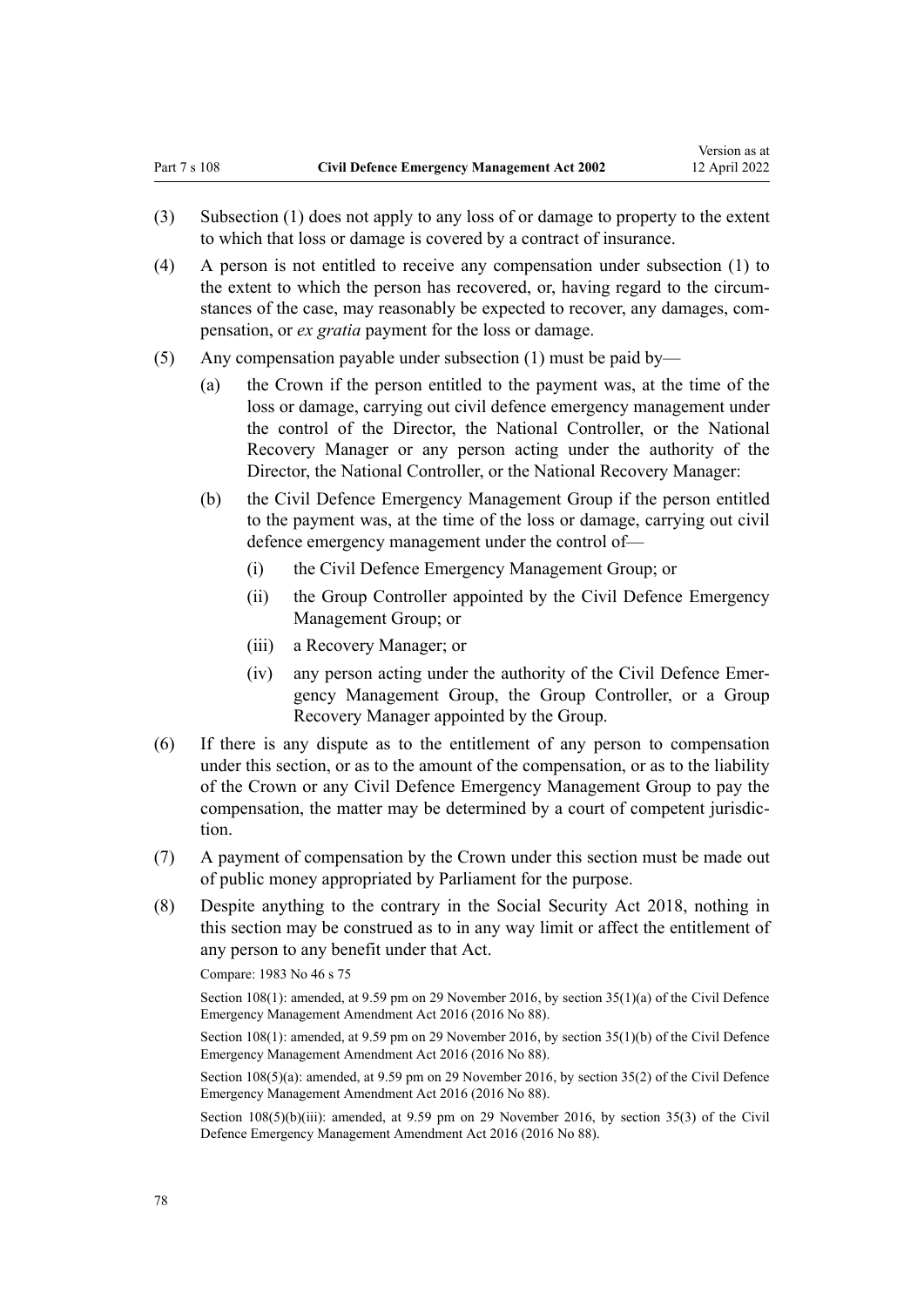Section 108(5)(b)(iv): amended, at 9.59 pm on 29 November 2016, by [section 35\(4\)](http://legislation.govt.nz/pdflink.aspx?id=DLM6648918) of the Civil Defence Emergency Management Amendment Act 2016 (2016 No 88).

Section 108(8): amended, on 26 November 2018, by [section 459](http://legislation.govt.nz/pdflink.aspx?id=DLM6784038) of the Social Security Act 2018 (2018 No 32).

#### **109 Compensation for other matters**

Version as at

- (1) This section does not apply if [section 107](#page-75-0) or [section 108](#page-76-0) applies.
- (2) A person who has suffered loss or damage, as a result of any action or measure duly taken under instructions issued under any of [sections 86 to 92](#page-55-0) by the National Controller or a constable, or a person authorised by the National Con‐ troller or constable, may recover compensation from the Crown if the action or measure was such that the good done, or likely to be done, by the action or measure for that person was disproportionately less than the loss or damage suffered by that person as a result of that action or that measure.
- (3) A person who has suffered loss or damage, as a result of any action or measure duly taken under instructions issued under any of [sections 86 to 92](#page-55-0) by a Group Controller, or a person authorised by him or her, may recover compensation from the Civil Defence Emergency Management Group that appointed the Group Controller if the action or measure was such that the good done, or likely to be done, by the action or measure for that person was disproportion‐ ately less than the loss or damage suffered by that person as a result of that action or that measure.
- (3A) A person who has suffered loss or damage as a result of any action or measure duly taken under instructions issued under any of [sections 94K to 94N](#page-68-0) by the National Recovery Manager or a constable, or a person authorised by the National Recovery Manager or constable, may recover compensation from the Crown if the action or measure was such that the good done, or likely to be done, by the action or measure for that person was disproportionately less than the loss or damage suffered by that person as a result of that action or that measure.
- (3B) A person who has suffered loss or damage as a result of any action or measure duly taken under instructions issued under any of [sections 94K to 94N](#page-68-0) by a Group Recovery Manager or a Local Recovery Manager, or a person author‐ ised by the Group Recovery Manager or Local Recovery Manager, may recover compensation from the Civil Defence Emergency Management Group that appointed the Group Recovery Manager or Local Recovery Manager if the action or measure was such that the good done, or likely to be done, by the action or measure for that person was disproportionately less than the loss or damage suffered by that person as a result of that action or that measure.
- (4) In determining the amount of compensation payable under this section for any loss or damage, any amount that the person has, or is likely to, recover under a contract of insurance or by any other means must be taken into account.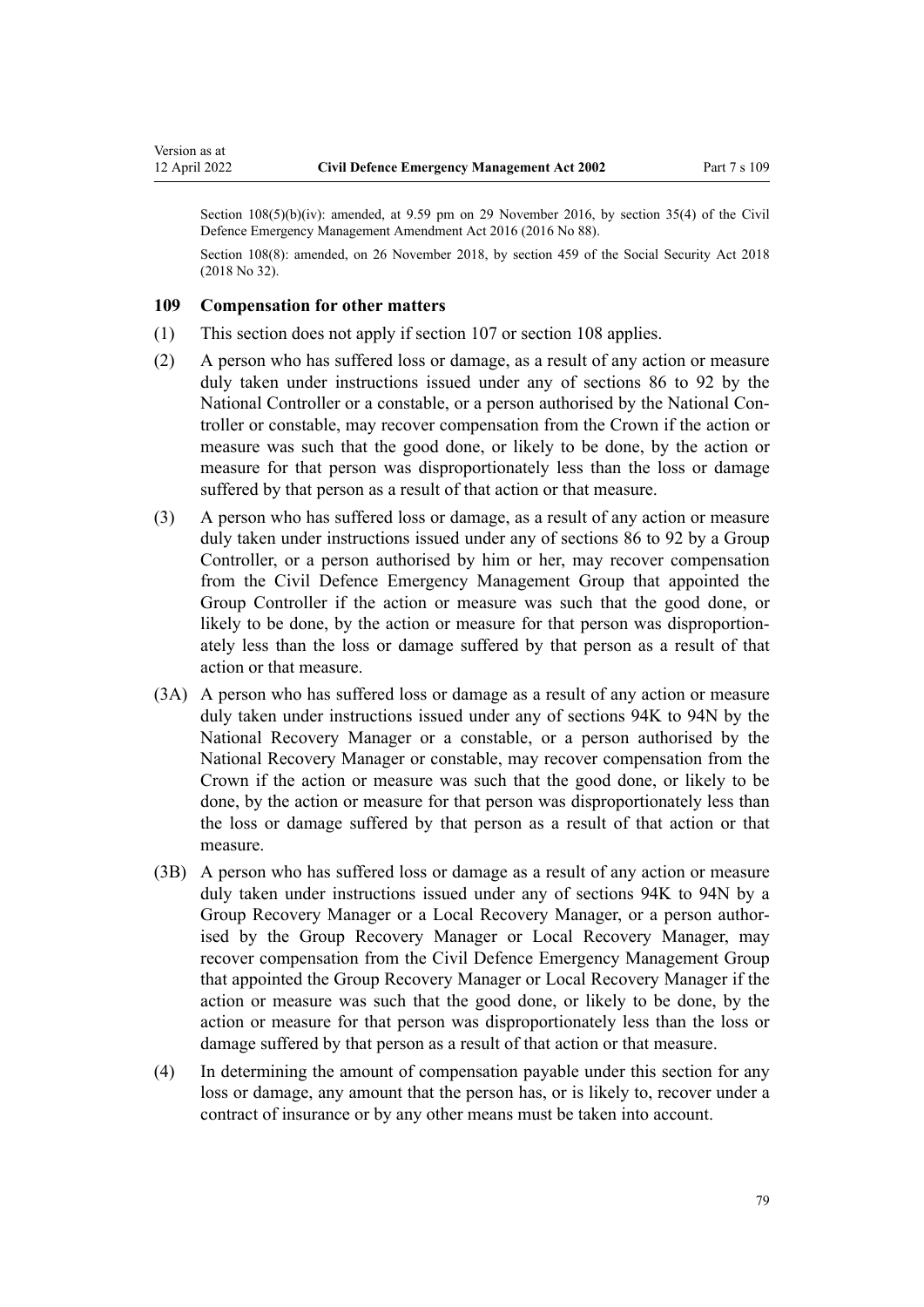- (5) If a claim is brought against the Crown or a Civil Defence Emergency Manage‐ ment Group for compensation under this section, a court, in determining whether subsection  $(2)$  or subsection  $(3)$  applies, must take into account-
	- (a) the probability of the adverse effect to the claimant's property that the action or measure in the relevant section is intended to avert occurring if the action or measure had not been taken; and
	- (b) the extent of the loss or damage that has been caused by the action or measure taken.
- (6) Any claim for compensation brought against the Crown or a Civil Defence Emergency Management Group—
	- (a) may only be brought for direct loss or damage suffered in relation to property; and
	- (b) may only be brought in respect of uninsured loss or damage that does not exceed the replacement value of that property; and
	- (c) may not be brought by any insurer in relation to any person who has insured against the loss or damage.
- (7) If loss or damage to property is caused by the Crown, the Group Controller, any member of a Civil Defence Emergency Management Group, or any other person in the performance in good faith of his or her functions or duties or the exercise in good faith of his or her powers at, or in connection with, any emergency, liability for that loss or damage may not exceed the replacement value of the property and is covered as follows:
	- (a) in relation to insured property,—
		- (i) by any contract of insurance that covers the property regardless of how it describes loss or damage; and
		- (ii) with respect to any loss or damage exceeding the cover of that contract of insurance,—
			- (A) by the local authorities that are members of the Civil Defence Emergency Management Group or Groups if the action or measure that caused the damage was undertaken by or on behalf of the Group or Groups; or
			- (B) by the Crown if the action or measure that caused the dam‐ age was undertaken by or on behalf of the Crown; and
	- (b) in the case of uninsured property,—
		- (i) by the local authorities that are members of the relevant Civil Defence Emergency Management Group or Groups if the action or measure that caused the damage was undertaken by or on behalf of the Group or Groups; or
		- (ii) by the Crown if the action or measure that caused the damage was undertaken by or on behalf of the Crown.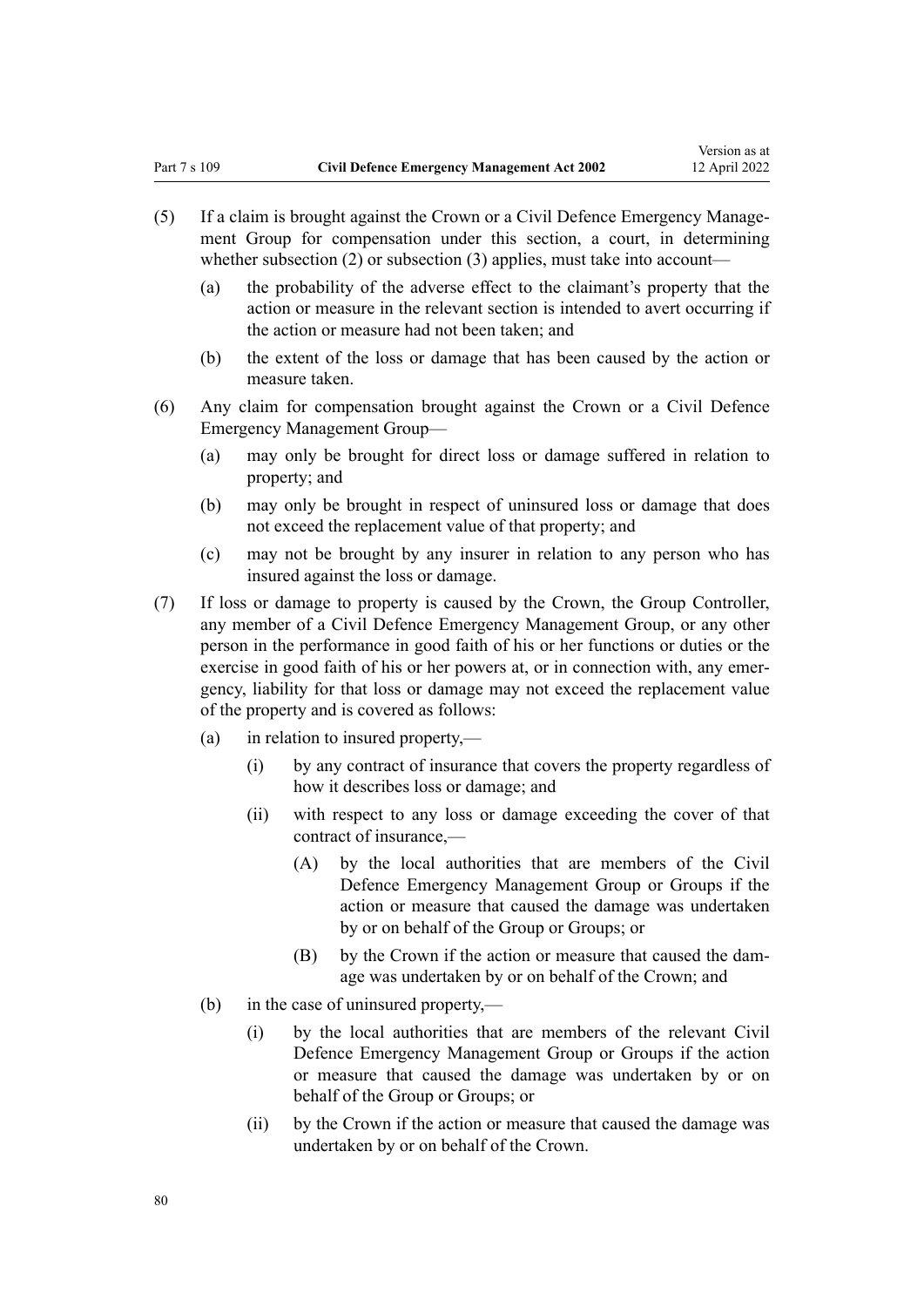- (8) Despite anything in subsection (7), if any emergency or anticipated emergency is a natural disaster within the meaning of the [Earthquake Commission Act](http://legislation.govt.nz/pdflink.aspx?id=DLM305967) [1993](http://legislation.govt.nz/pdflink.aspx?id=DLM305967) or within the meaning of any policy or contract of insurance, the loss or damage is to be treated as natural disaster damage for the purposes of that Act, policy, or contract.
- (9) Nothing in this section prevents the Crown or a Civil Defence Emergency Management Group from making any *ex gratia* payments it considers justifiable on the basis of hardship or fairness.
- (10) For the purposes of this section,—

**insurer** means any provider of insurance

#### **property** means—

Version as at

- (a) real property; and
- (b) livestock; and
- (c) personal property, excluding livestock, not exceeding \$20,000 less any insurance cover for that personal property (if any).

Section 109(2): amended, on 1 October 2008, pursuant to [section 116\(a\)\(ii\)](http://legislation.govt.nz/pdflink.aspx?id=DLM1102349) of the Policing Act 2008 (2008 No 72).

Section 109(3A): inserted, at 9.59 pm on 29 November 2016, by [section 36](http://legislation.govt.nz/pdflink.aspx?id=DLM6648919) of the Civil Defence Emergency Management Amendment Act 2016 (2016 No 88).

Section 109(3B): inserted, at 9.59 pm on 29 November 2016, by [section 36](http://legislation.govt.nz/pdflink.aspx?id=DLM6648919) of the Civil Defence Emergency Management Amendment Act 2016 (2016 No 88).

#### **110 Protection from liability**

- (1) Except as provided in [sections 107 to 109](#page-75-0), there is no cause of action against the Crown, or a Civil Defence Emergency Management Group, or an officer or employee or member of any of them, or against any other person, to recover damages for any loss or damage that is due directly or indirectly to a state of emergency or a transition period.
- (2) Subsection (1) applies whether the loss or damage is caused by any person tak‐ ing any action or failing to take any action, so long as the act or omission occurred in the exercise or performance of his or her functions, duties, or powers under this Act.
- (3) No person is exempted from liability under subsection (1) for any act or omis‐ sion to act that constitutes bad faith or gross negligence on the part of that per‐ son.

Compare: 1983 No 46 s 66

Section 110(1): amended, at 9.59 pm on 29 November 2016, by [section 37](http://legislation.govt.nz/pdflink.aspx?id=DLM6648920) of the Civil Defence Emergency Management Amendment Act 2016 (2016 No 88).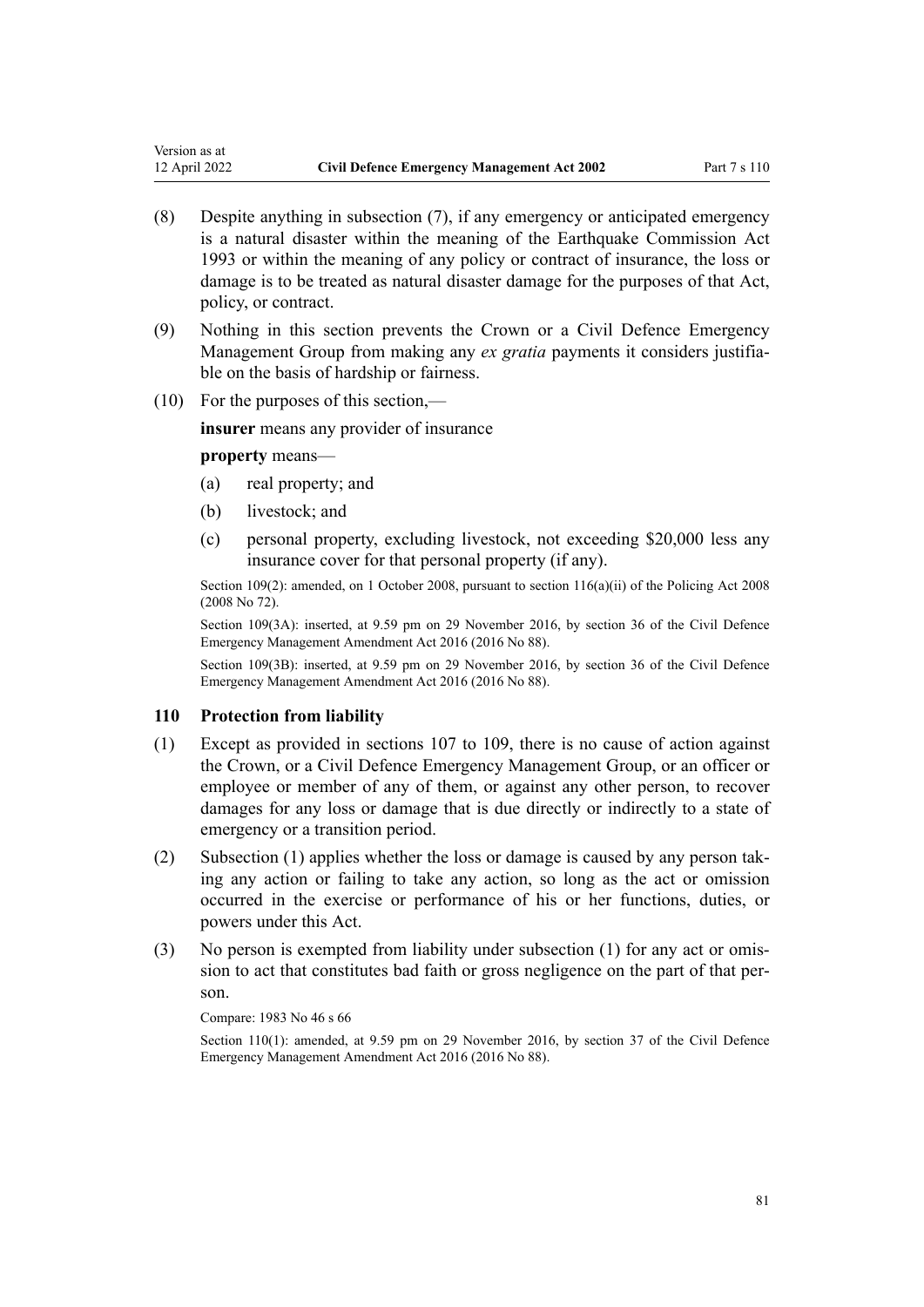### **111 Restricted application of Resource Management Act 1991**

If a state of emergency is declared, or notice of a transition period is given, under this Act, the [Resource Management Act 1991](http://legislation.govt.nz/pdflink.aspx?id=DLM230264) applies to emergency works as provided for in [section 330B](http://legislation.govt.nz/pdflink.aspx?id=DLM239014) of that Act.

Section 111: amended, at 9.59 pm on 29 November 2016, by [section 38](http://legislation.govt.nz/pdflink.aspx?id=DLM6648921) of the Civil Defence Emergency Management Amendment Act 2016 (2016 No 88).

### **112 Absence on duty not to affect employment rights**

- (1) No person who is required by the Director or a Controller to be absent from his or her accustomed employment on civil defence emergency management duties during a state of emergency is liable to dismissal from that employment merely because of his or her absence on civil defence emergency management duties, whether or not his or her accustomed employer has consented to that absence.
- (2) A person is to be treated as having been required by the Director or a Control‐ ler to be absent from his or her employment on civil defence emergency management duties if the person was so required personally or was required to par‐ ticipate in the duties performed by an organisation so required.
- (3) Nothing in this section is to be construed as imposing on the employer of any person any obligation to pay to him or her any remuneration in respect of any period of absence from his or her employment on civil defence emergency management duties.

Compare: 1983 No 46 s 74

#### **113 Recovery of costs by Civil Defence Emergency Management Groups**

Subject to any agreement entered into between them, if a Civil Defence Emergency Management Group agrees to undertake civil defence emergency man‐ agement at the request of another Civil Defence Emergency Management Group under section  $17(1)(f)$ , it may recover as a debt due to it from that other Group all actual and reasonable costs and expenses incurred for that civil defence emergency management.

Compare: 1983 No 46 s 76(5)

#### **114 Service of documents**

- (1) If a document under this Act is to be served on a person, it may be served—
	- (a) by delivering it personally to the person (other than a Minister of the Crown); or
	- (b) by delivering it at the usual or last known place of residence or business of the person by any means, including by facsimile; or
	- (c) by sending it by pre-paid post addressed to the person at the usual or last known place of residence or business of that person.
- (2) If a notice or other document is to be served on a body (whether incorporated or not) for the purposes of this Act, service on an officer of the body, or on the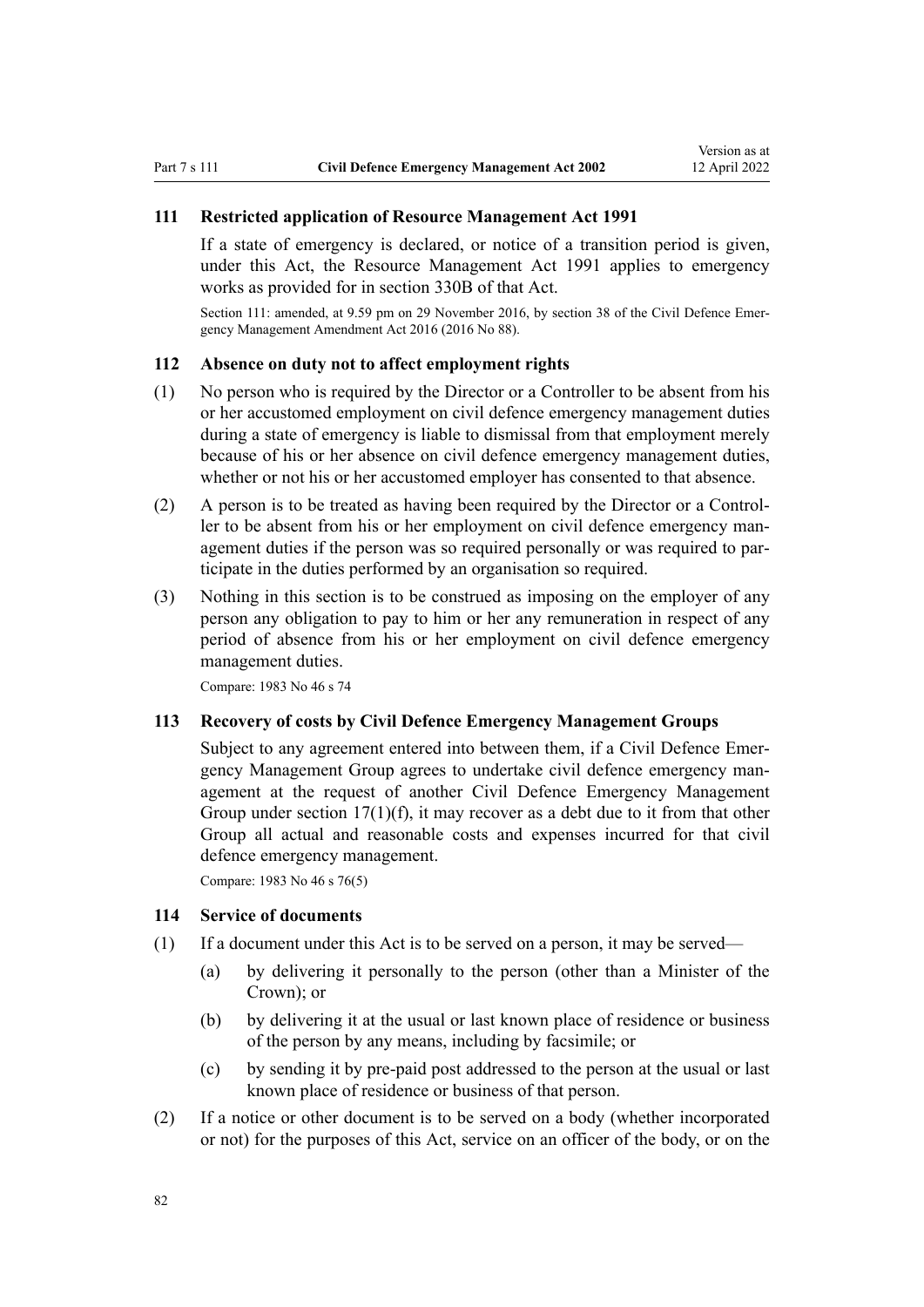registered office of the body, in accordance with subsection (1) must be treated as service on the body.

- (3) If a notice or other document is to be served on a Civil Defence Emergency Management Group for the purposes of this Act, service on the chairperson of the Group or the administering authority of the Group must be treated as service on the Group.
- (4) If a notice or other document is to be served on a partnership for the purposes of this Act, service on any one of the partners in accordance with subsection (1) must be treated as service on the partnership.
- (5) If a notice or other document is sent by post to a person in accordance with subsection  $(1)(c)$ , it must be treated, in the absence of proof to the contrary, as having been received by the person at the time at which the letter would have been delivered in the ordinary course of the post.

### **115 Regulations**

Version as at

- (1) The Governor-General may, by Order in Council, make regulations for all or any of the following purposes:
	- (a) prescribing the form of distinguishing warrants, badges, or other insignia for civil defence emergency management personnel, and regulating the use and wearing of those warrants, badges, or other insignia:
	- (b) prescribing the form of identification passes for civil defence emergency management purposes, and regulating their use:
	- (c) prescribing matters relating to the provision, maintenance, control, and operation of warning systems:
	- (d) prescribing the level of competence or standard to be met by persons carrying out specified civil defence emergency management functions:
	- (e) prescribing technical standards, performance standards, operating pro‐ cedures, training systems, and qualifications for the purposes of this Act:
	- (f) providing for the identification and promotion of civil defence emer‐ gency management services:
	- (g) prohibiting or regulating any activity or class of activity that may impede or adversely affect measures taken for the purpose of implementing a civil defence emergency management plan:
	- (h) prescribing the form of warrant for the purposes of [section 79:](#page-52-0)
	- (i) prescribing forms that may be used for the purposes of this Act:
	- (j) prescribing fines not exceeding \$500 for the breach of any regulation made under this section:
	- (k) providing for any other matters contemplated by this Act, necessary for its administration, or necessary for giving it full effect.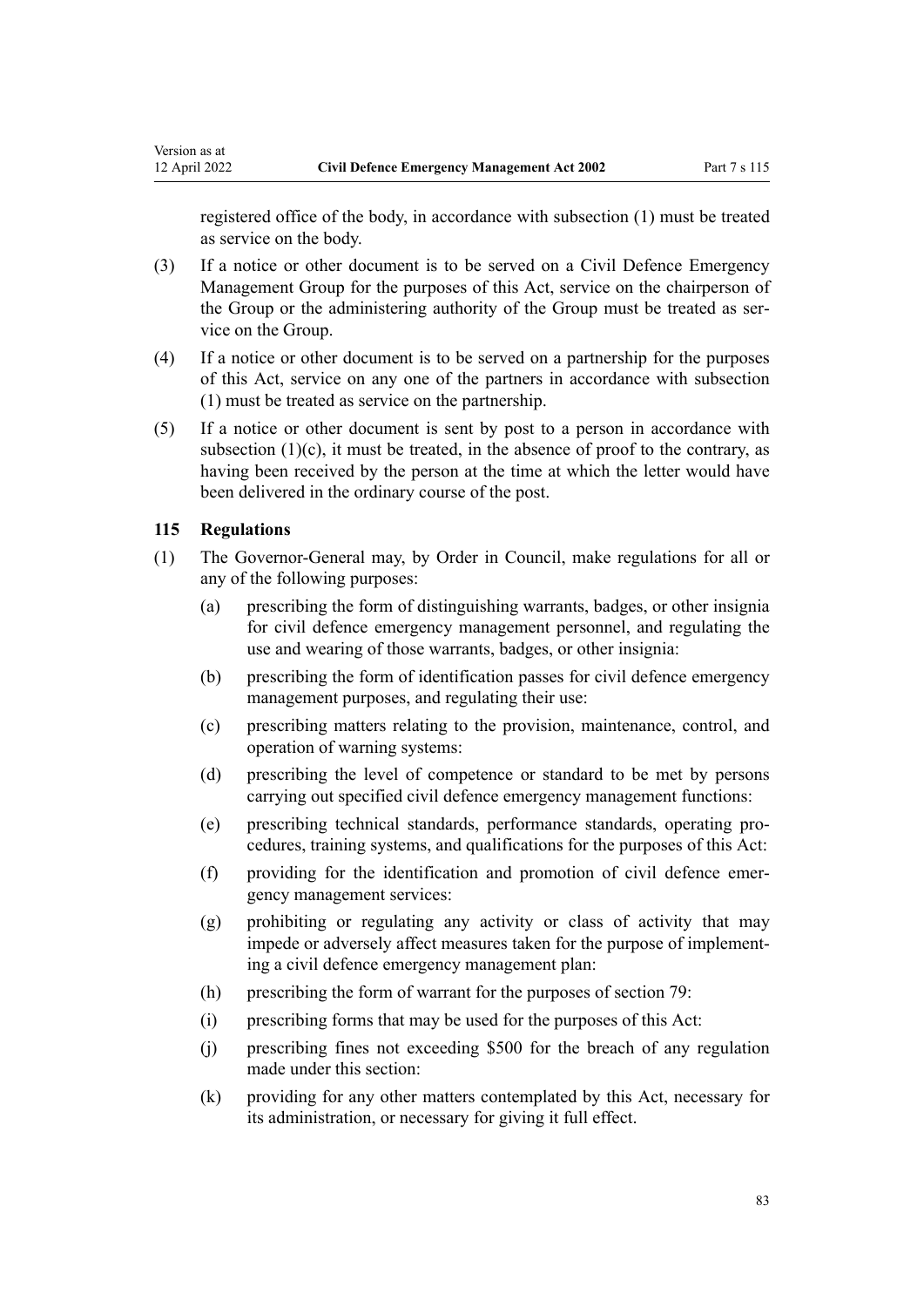<span id="page-83-0"></span>(2) Regulations under this section are secondary legislation (*see* [Part 3](http://legislation.govt.nz/pdflink.aspx?id=DLM7298343) of the Legislation Act 2019 for publication requirements).

Compare: 1983 No 46 s 80

| Legislation Act 2019 requirements for secondary legislation made under this section |                                                                                                  |                                    |
|-------------------------------------------------------------------------------------|--------------------------------------------------------------------------------------------------|------------------------------------|
| <b>Publication</b>                                                                  | PCO must publish it on the legislation website and notify LA19 s $69(1)(c)$<br>it in the Gazette |                                    |
| Presentation                                                                        | The Minister must present it to the House of<br>Representatives                                  | LA19 s 114, Sch 1<br>cl $32(1)(a)$ |
| <b>Disallowance</b>                                                                 | It may be disallowed by the House of Representatives                                             | LA19 ss 115, 116                   |
| This note is not part of the Act.                                                   |                                                                                                  |                                    |

Section 115(2): inserted, on 28 October 2021, by [section 3](http://legislation.govt.nz/pdflink.aspx?id=LMS268932) of the Secondary Legislation Act 2021 (2021 No 7).

### **115A Permanent legislative authority for payment of certain expenses**

The Crown may, without further appropriation than this section, incur expenses to reimburse a local authority for, or to pay public money for the purpose of meeting, expenses incurred by a local authority in connection with an emergency if the expenses—

- (a) are incurred in respect of civil defence emergency management activities; and
- (b) meet the criteria for being reimbursed or paid in a Government policy that was in force before the emergency occurred.

Section 115A: inserted, at 9.59 pm on 29 November 2016, by [section 39](http://legislation.govt.nz/pdflink.aspx?id=DLM6648922) of the Civil Defence Emergency Management Amendment Act 2016 (2016 No 88).

#### **116 Repeal of Civil Defence Act 1983**

The Civil Defence Act 1983 (1983 No 46) is repealed.

### **117 Amendments to other Acts**

The Acts specified in [Schedule 2](#page-90-0) are amended in the manner set out in that schedule.

#### *Transitional provisions*

#### **118 Civil defence plans to continue**

- (1) Every national civil defence plan in force immediately before the commence‐ ment of this Act continues in force until the first national civil defence emergency management plan becomes operative.
- (2) Every regional civil defence plan in force immediately before the commence‐ ment of this Act continues in force until—
	- (a) the regional council has joined a Civil Defence Emergency Management Group; and
	- (b) the first civil defence emergency management group plan for the area becomes operative.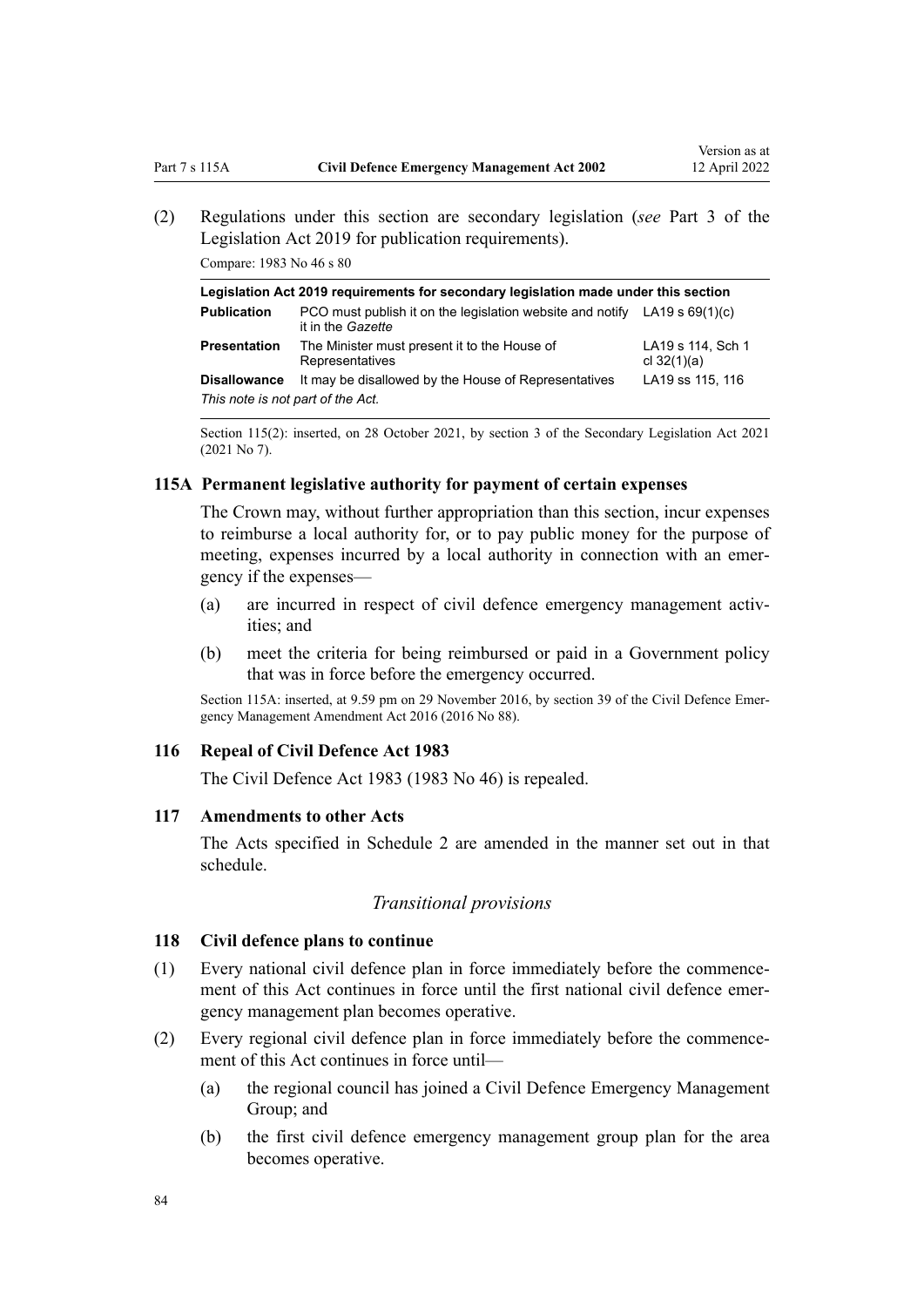- (a) the territorial authority has joined a Civil Defence Emergency Management Group; and
- (b) the first civil defence emergency management group plan for the area becomes operative.

#### **119 Provisions of Civil Defence Act 1983 that continue**

- (1) Sections 23 to 42 of the Civil Defence Act 1983 (which relate to the functions, duties, and powers of regional councils and territorial authorities) continue to apply in each district until the regional council or the territorial authority, as the case may be, has joined a Civil Defence Emergency Management Group and the first plan for that Group becomes operative.
- (2) Sections 50 to 52 and 54 to 57 of the Civil Defence Act 1983 (which relate to the declaration of states of emergency) continue to apply until,—
	- (a) in the case of a local or regional emergency, the first relevant civil defence emergency management group plan becomes operative; and
	- (b) in the case of a national emergency, the first national civil defence emergency management plan becomes operative.
- (3) Sections 58 to 68 of the Civil Defence Act 1983 (which relate to emergency powers) continue to apply while the provisions referred to in subsection (2) continue to apply.
- (4) *[Repealed]*

Version as at

(5) Sections 73 to 79 of the Civil Defence Act 1983 (which are general provisions) continue to apply for the purposes of provisions continued by this section.

Section 119(4): repealed, at 9.59 pm on 29 November 2016, by [section 40](http://legislation.govt.nz/pdflink.aspx?id=DLM6648924) of the Civil Defence Emergency Management Amendment Act 2016 (2016 No 88).

# **120 Amendments to references in documents to civil defence personnel and entities**

Unless the context otherwise requires, in any Order in Council, agreement, deed, instrument, application, notice, direction, contract, lease, or other document in force at the commencement of this Act,—

- (a) every reference to the Director of Civil Defence, a Civil Defence Com‐ missioner, the National Civil Defence Committee, or a Planning Com‐ mittee appointed under section 21 of the Civil Defence Act 1983 is a reference to the Director of Civil Defence Emergency Management:
- (b) every reference to a regional council or territorial authority, if the refer‐ ence relates to functions, duties, or powers under the Civil Defence Act 1983, is a reference to the Civil Defence Emergency Management Group once the Group is formed for the area and the first plan for that Group becomes operative: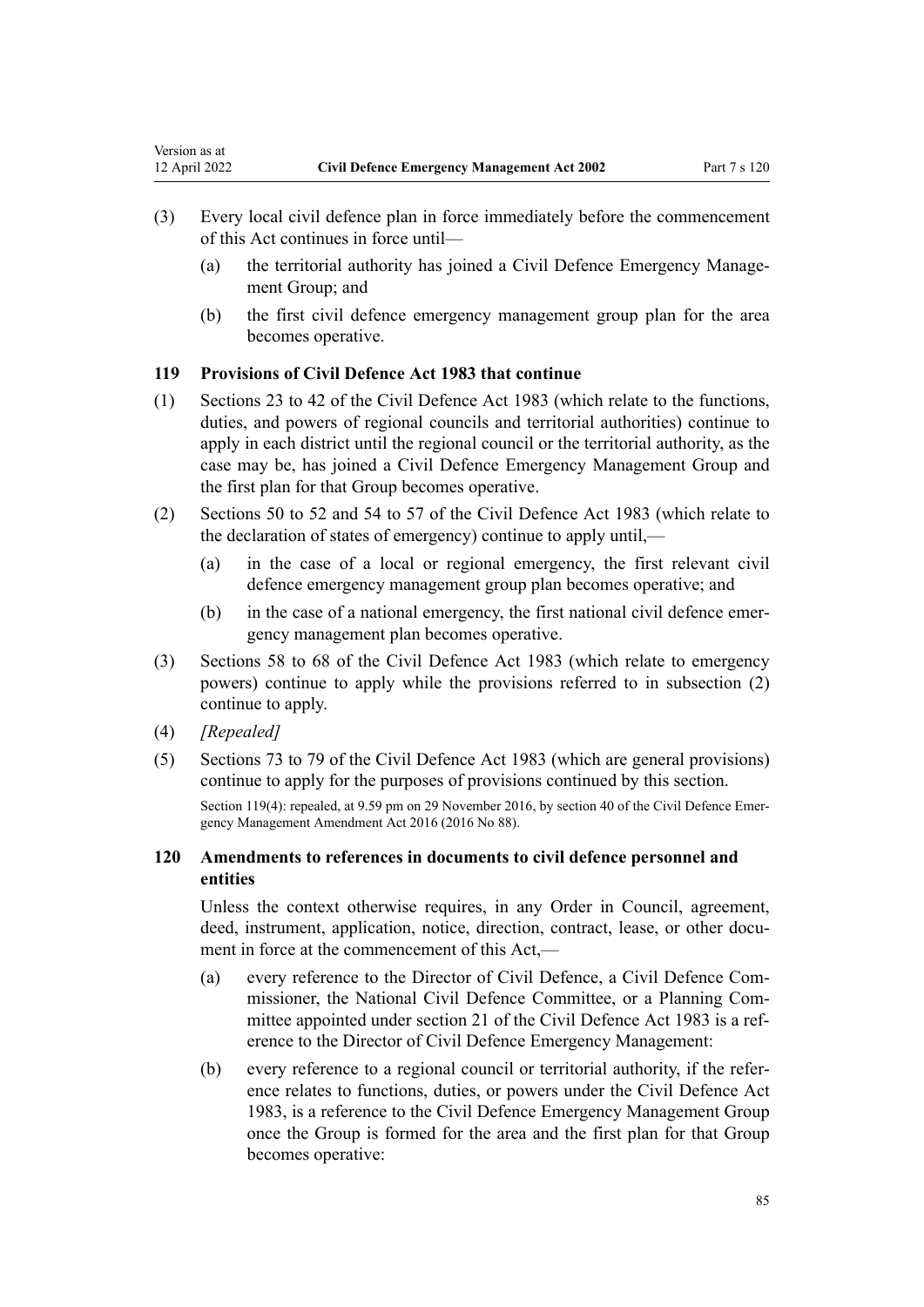(c) every reference to Regional Controllers or Group Controllers appointed under the Civil Defence Act 1983 is a reference to a Group Controller under this Act once the first civil defence emergency management group plan for the area concerned becomes operative:

Version as at

- (d) every reference to a state of national emergency or a state of national civil defence emergency is a reference to a state of national emergency under this Act once the first national civil defence emergency management plan becomes operative:
- (e) every reference to a state of regional civil defence emergency or a state of local civil defence emergency is a reference to a state of local emer‐ gency under this Act once the first civil defence emergency management group plan for the area concerned becomes operative.

## **121 Proceedings not affected**

- (1) Nothing in this Act affects the rights of any party to any proceedings com‐ menced in any court before the commencement of this Act.
- (2) All claims for compensation commenced under any provisions repealed by this Act may be continued and completed in all respects as if the Civil Defence Act 1983 remained in force.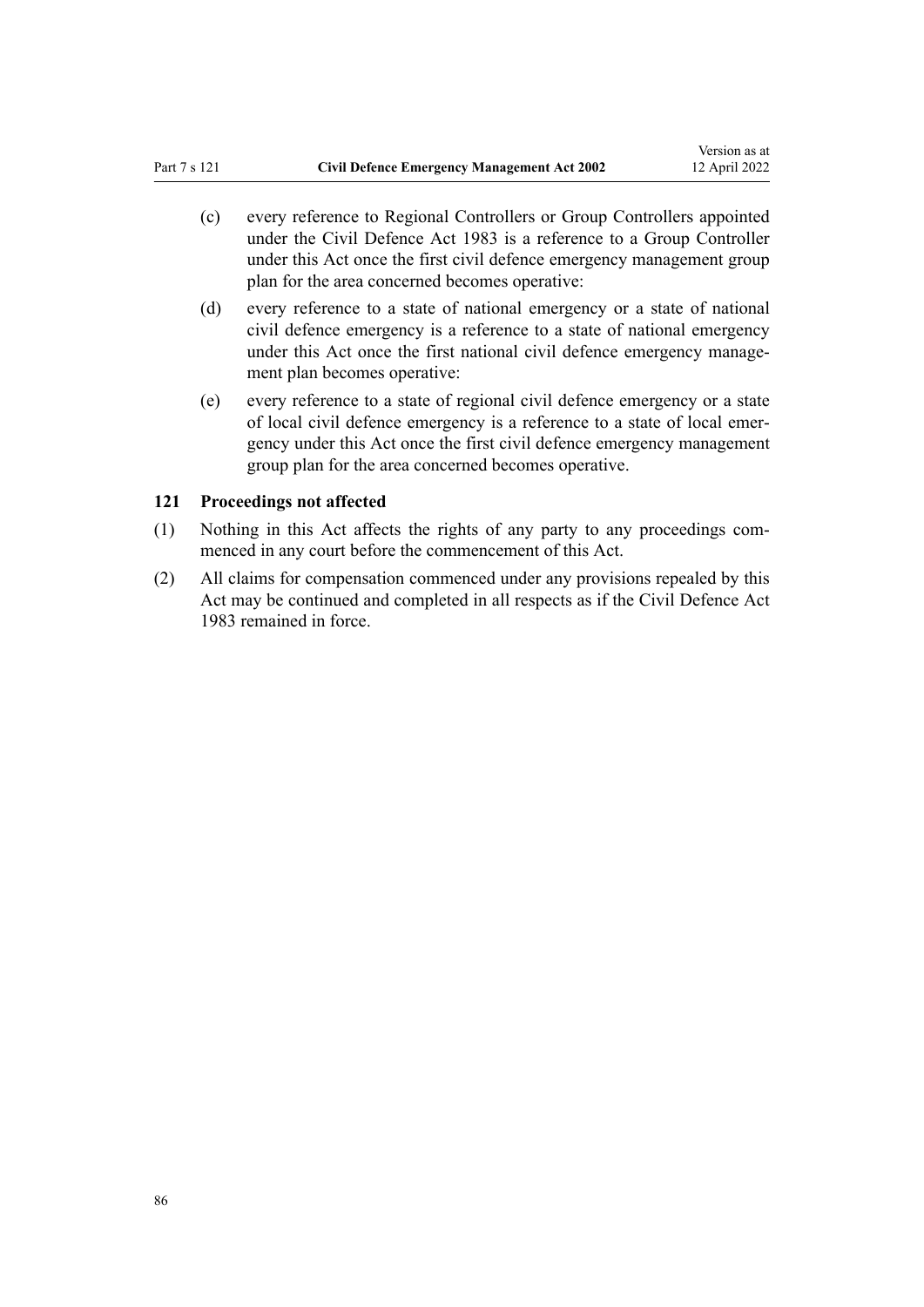# **Schedule 1AA Transitional, savings, and related provisions**

[s 4A](#page-13-0)

Section 1AA Part 1: inserted, at 9.59 pm on 29 November 2016, by [section 41](http://legislation.govt.nz/pdflink.aspx?id=DLM6648925) of the Civil Defence Emergency Management Amendment Act 2016 (2016 No 88).

#### **Part 1**

# **Provisions relating to this Act as enacted**

### **1 Interpretation**

Version as at<br>12 April 2022

In this schedule, **Recovery Co-ordinator** has the same meaning as it had in this Act immediately before the commencement of the Civil Defence Emer[gency Management Amendment Act 2016.](http://legislation.govt.nz/pdflink.aspx?id=DLM6648802)

### **2 Civil Defence Emergency Management Groups**

Any Civil Defence Emergency Management Group established under [section](#page-19-0) [12\(1\)\(b\)](#page-19-0) of this Act (as it read immediately before the commencement of the [Civil Defence Emergency Management Amendment Act 2016\)](http://legislation.govt.nz/pdflink.aspx?id=DLM6648802) is to be treated as having been established as a committee under [clause 30\(1\)\(a\)](http://legislation.govt.nz/pdflink.aspx?id=DLM175699) of Schedule 7 of the Local Government Act 2002.

#### **3 Recovery Co-ordinators**

- (1) Any Recovery Co-ordinator who was appointed and in office under [section 29](#page-29-0) of this Act (as it read immediately before the commencement of the [Civil](http://legislation.govt.nz/pdflink.aspx?id=DLM6648802) [Defence Emergency Management Amendment Act 2016](http://legislation.govt.nz/pdflink.aspx?id=DLM6648802)) may remain in office until his or her term of appointment expires.
- (2) A Recovery Co-ordinator who remains in office under subclause (1) may con‐ tinue to exercise powers under [section 30](#page-29-0) (as it read immediately before the commencement of the [Civil Defence Emergency Management Amendment Act](http://legislation.govt.nz/pdflink.aspx?id=DLM6648802) [2016](http://legislation.govt.nz/pdflink.aspx?id=DLM6648802)) and section 30 remains in force for the purposes of this clause.

### **4 Appointment of persons to give notice of local transition period**

#### *[Repealed]*

Schedule 1AA clause 4: repealed, on 1 June 2017, by Schedule 1AA [clause 7\(1\)](#page-87-0).

#### **5 Appointment of Group Recovery Managers**

#### *[Repealed]*

Schedule 1AA clause 5: repealed, on 1 June 2017, by Schedule 1AA [clause 7\(1\)](#page-87-0).

### **6 Form of certain notices**

#### *[Repealed]*

Schedule 1AA clause 6: repealed, on 1 June 2017, by Schedule 1AA [clause 7\(1\)](#page-87-0).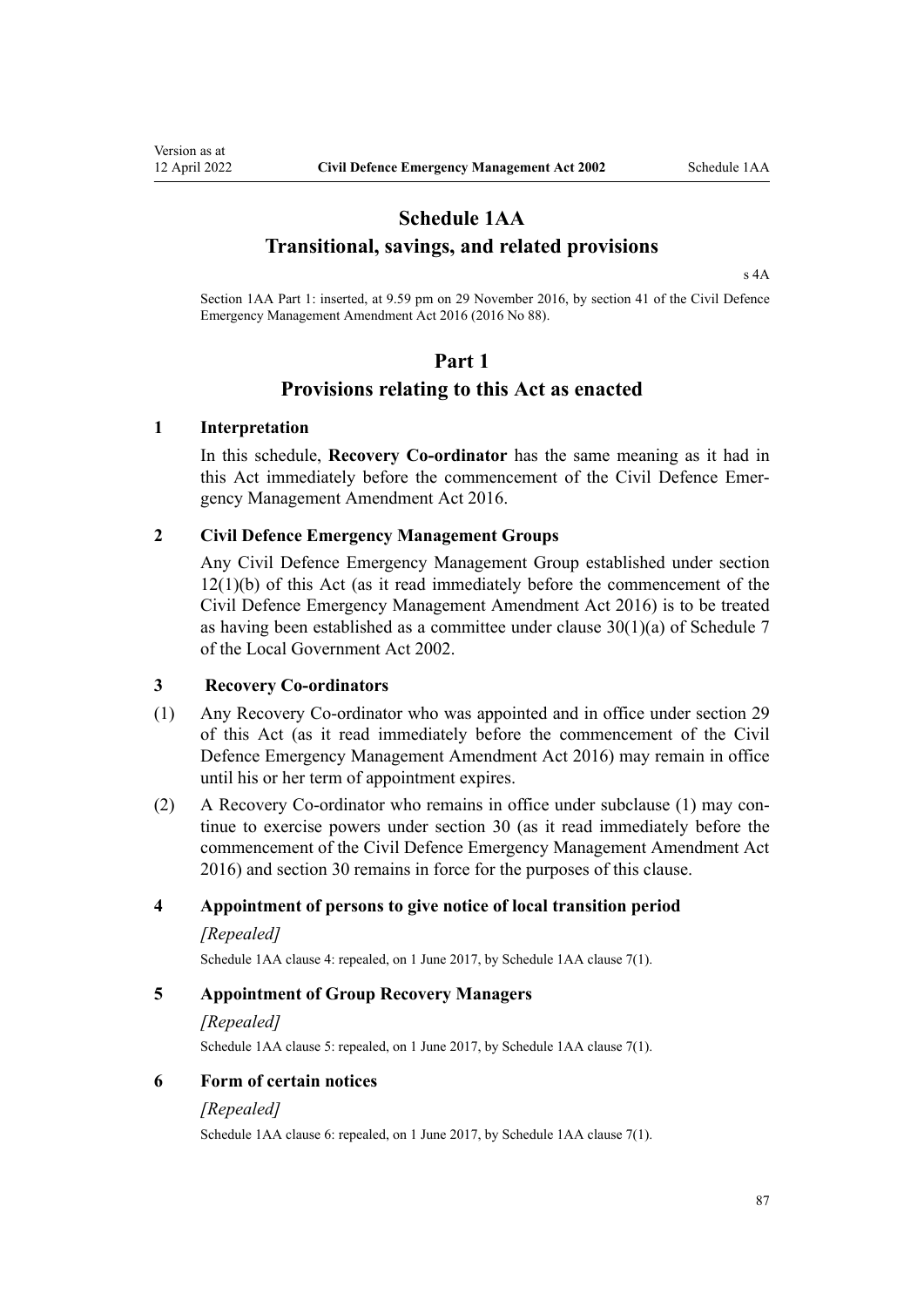## <span id="page-87-0"></span>**7 Repeals**

#### *[Repealed]*

Schedule 1AA clause 7: repealed, on 2 June 2017, by Schedule 1AA clause 7(2).

# **Part 2**

# **Provision relating to Civil Defence Emergency Management Amendment Act 2017**

Schedule 1AA Part 2: inserted, on 8 August 2017, by [section 4](http://legislation.govt.nz/pdflink.aspx?id=DLM7388212) of the Civil Defence Emergency Management Amendment Act 2017 (2017 No 33).

## **8 Continuation of national civil defence emergency management strategy to 2019**

Despite [section 34\(1\)\(b\),](#page-31-0) the national civil defence emergency management strategy that took effect on 10 January 2008, unless it is earlier amended or replaced, remains current (in effect) until the close of 9 April 2019.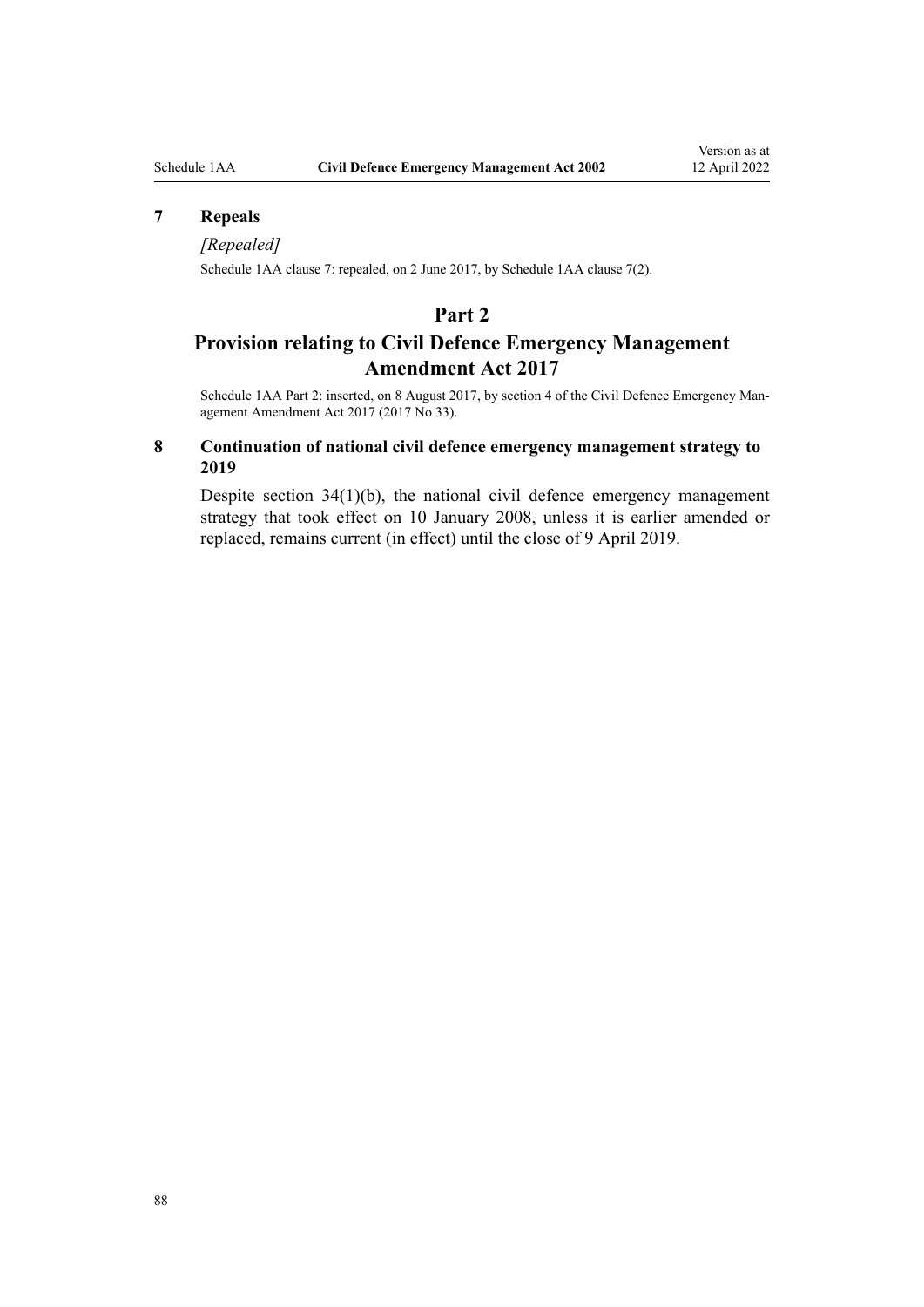# **Schedule 1 Lifeline utilities**

[s 4](#page-7-0)

# **Part A Specific entities**

- 1 Radio New Zealand Limited and Television New Zealand Limited.
- 2 The company (as defined in [section 2](http://legislation.govt.nz/pdflink.aspx?id=DLM125376) of the Auckland Airport Act 1987) that operates Auckland international airport.
- 3 The company (as defined in [section 2](http://legislation.govt.nz/pdflink.aspx?id=DLM211896) of the Wellington Airport Act 1990) that operates Wellington international airport.
- 4 The airport company (as defined in [section 2](http://legislation.govt.nz/pdflink.aspx?id=DLM379829) of the Airport Authorities Act 1966) that operates Christchurch international airport.
- 5 The entity (being an airport authority as defined in [section 2](http://legislation.govt.nz/pdflink.aspx?id=DLM379829) of the Airport Authorities Act 1966, whether or not it is also an airport company as defined in that section) that operates the primary airport at Bay of Islands, Blenheim, Dunedin, Gisborne, Hamilton, Hokitika, Invercargill, Napier, Nelson, New Ply‐ mouth, Palmerston North, Queenstown, Rotorua, Tauranga, Wanganui, Westport, Whakatane, or Whangarei.
- 6 The port company (as defined in [section 2\(1\)](http://legislation.govt.nz/pdflink.aspx?id=DLM131688) of the Port Companies Act 1988) that carries out port-related commercial activities at Auckland, Bluff, Port Chalmers, Gisborne, Lyttelton, Napier, Nelson, Picton, Port Taranaki, Tauranga, Timaru, Wellington, Westport, or Whangarei.

Schedule 1 Part A clause 6: amended, on 25 March 2012, by [section 10](http://legislation.govt.nz/pdflink.aspx?id=DLM4013715) of the Civil Defence Emergency Management Amendment Act 2012 (2012 No 6).

7 The Grey District Council, acting as the Greymouth harbour authority and owner and operator of the Port of Greymouth under Parts 4 and 6 of the Local Government (West Coast Region) Reorganisation Order 1989, [Part 39A](http://legislation.govt.nz/pdflink.aspx?id=DLM423527) of the Local Government Act 1974, and [section 16](http://legislation.govt.nz/pdflink.aspx?id=DLM23555) of the Local Government Amend‐ ment Act (No 2) 1999.

# **Part B**

# **Entities carrying on certain businesses**

1 An entity that produces, supplies, or distributes manufactured gas or natural gas (whether it is supplied or distributed through a network or in bottles of more than 20 kg of gas).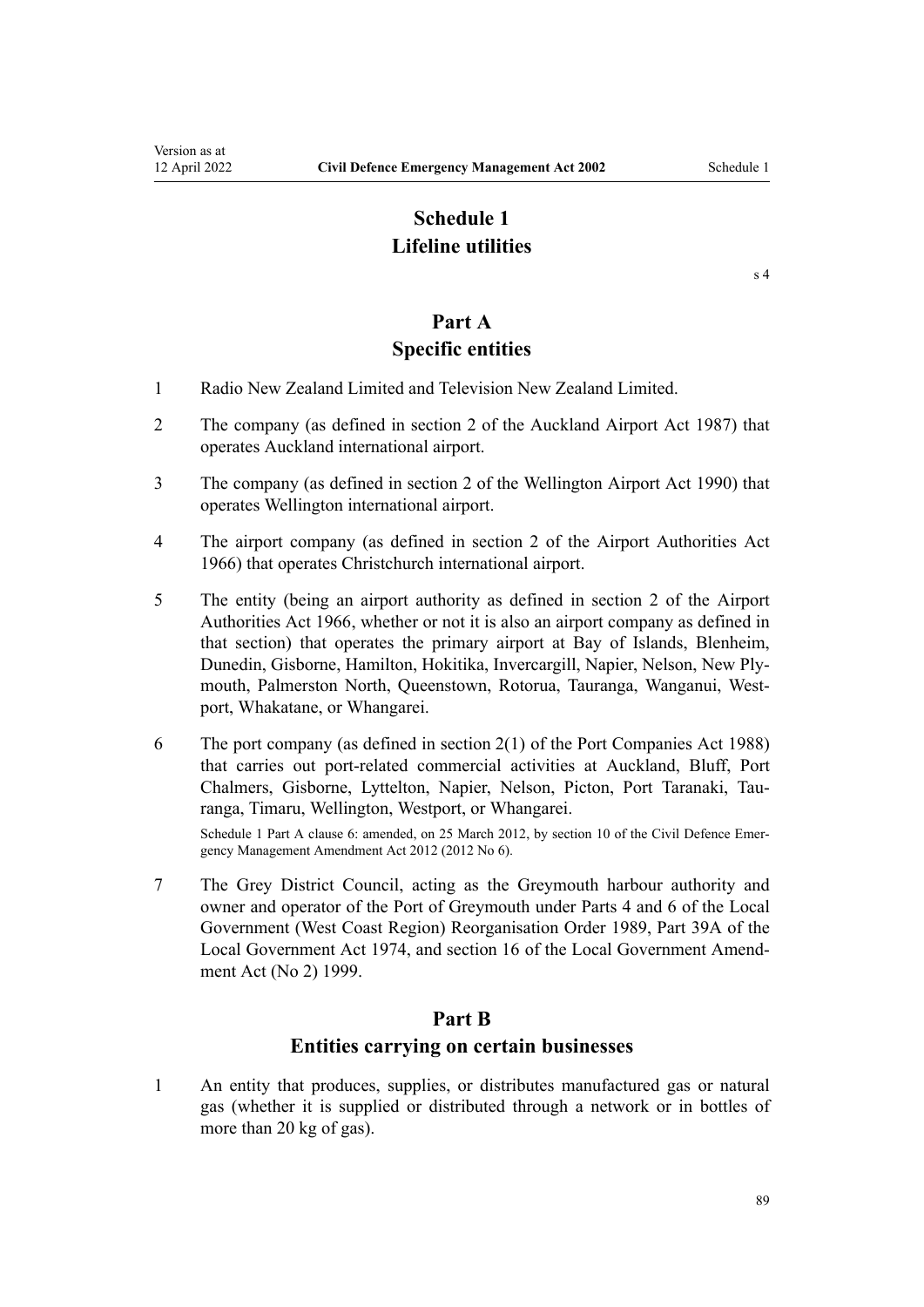2 An entity that generates electricity for distribution through a network or distributes electricity through a network.

Version as at

- 3 An entity that supplies or distributes water to the inhabitants of a city, district, or other place.
- 4 An entity that provides a waste water or sewerage network or that disposes of sewage or storm water.
- 5 An entity that provides a telecommunications network (within the meaning of the [Telecommunications Act 1987](http://legislation.govt.nz/pdflink.aspx?id=DLM119011)).
- 6 An entity that provides a road network (including State highways).
- 7 An entity that produces, processes, or distributes to retail outlets and bulk cus‐ tomers any petroleum products used as an energy source or an essential lubricant or additive for motors for machinery.
- 8 An entity that provides a rail network or service.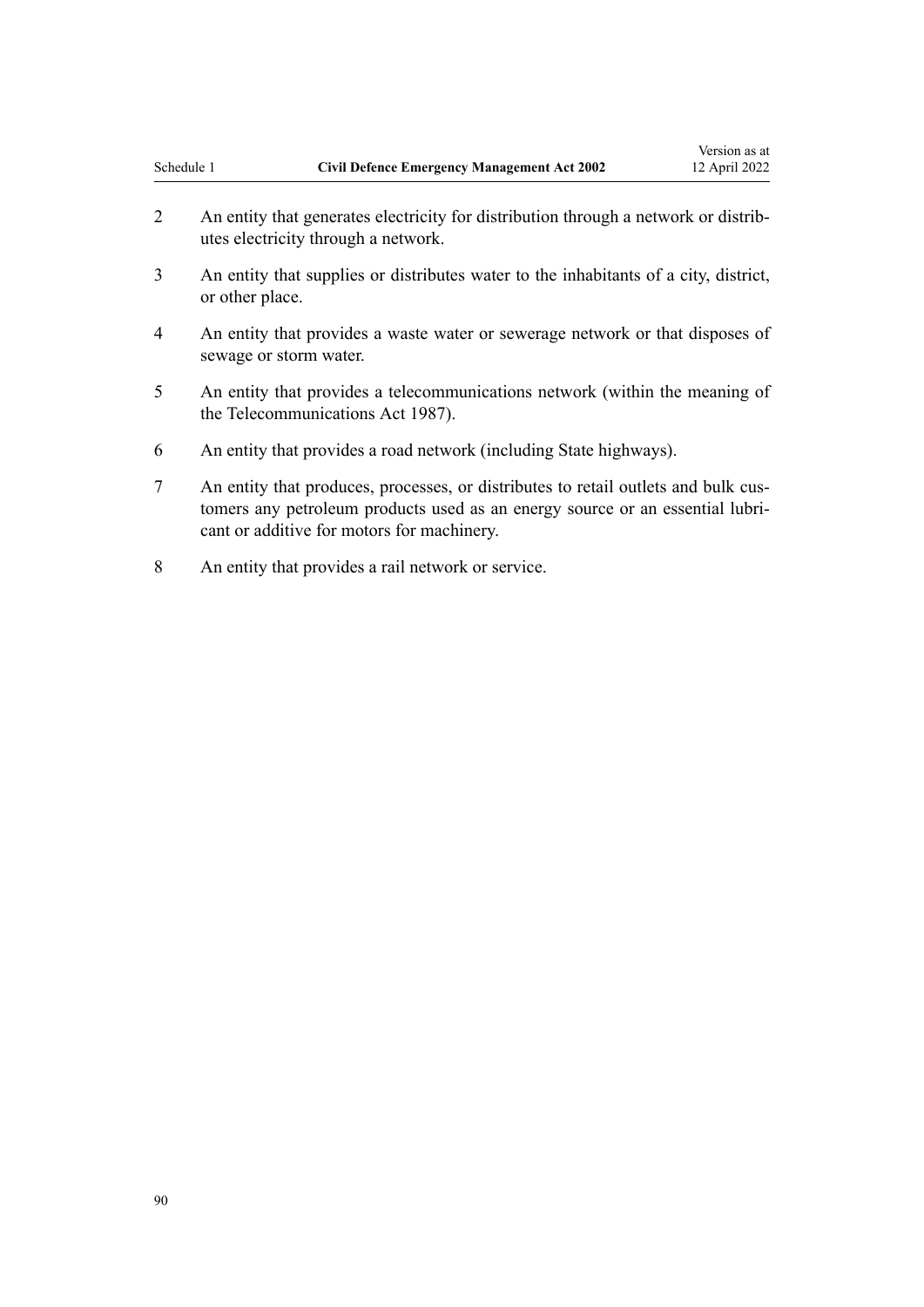# **Schedule 2 Acts amended**

[s 117](#page-83-0)

## <span id="page-90-0"></span>**Burial and Cremation Act 1964 (1964 No 75)**

*Amendment(s) incorporated in the [Act\(s\)](http://legislation.govt.nz/pdflink.aspx?id=DLM355078)*.

### **Civil Aviation Act 1990 (1990 No 98)**

*Amendment(s) incorporated in the [Act\(s\)](http://legislation.govt.nz/pdflink.aspx?id=DLM214686)*.

#### **Constitution Act 1986 (1986 No 114)**

*Amendment(s) incorporated in the [Act\(s\)](http://legislation.govt.nz/pdflink.aspx?id=DLM94243)*.

## **Crown Research Institutes Act 1992 (1992 No 47)**

*Amendment(s) incorporated in the [Act\(s\)](http://legislation.govt.nz/pdflink.aspx?id=DLM265655)*.

# **Customs and Excise Act 1996 (1996 No 27)**

*Amendment(s) incorporated in the [Act\(s\)](http://legislation.govt.nz/pdflink.aspx?id=DLM378146)*.

# **Defence Act 1990 (1990 No 28)** *Amendment(s) incorporated in the [Act\(s\)](http://legislation.govt.nz/pdflink.aspx?id=DLM204972)*.

# **Finance Act 1968 (1968 No 54)**

*Amendment(s) incorporated in the [Act\(s\)](http://legislation.govt.nz/pdflink.aspx?id=DLM388272)*.

# **Fire Service Act 1975 (1975 No 42)**

*Amendment(s) incorporated in the [Act\(s\)](http://legislation.govt.nz/pdflink.aspx?id=DLM432647)*.

# **Forest and Rural Fires Act 1977 (1977 No 52)**

*Amendment(s) incorporated in the [Act\(s\)](http://legislation.govt.nz/pdflink.aspx?id=DLM443387)*.

# **Hazardous Substances and New Organisms Act 1996 (1996 No 30)**

*Amendment(s) incorporated in the [Act\(s\)](http://legislation.govt.nz/pdflink.aspx?id=DLM381221)*.

# **Health Act 1956 (1956 No 65)** *Amendment(s) incorporated in the [Act\(s\)](http://legislation.govt.nz/pdflink.aspx?id=DLM305839)*.

**Layout Designs Act 1994 (1994 No 116)** *Amendment(s) incorporated in the [Act\(s\)](http://legislation.govt.nz/pdflink.aspx?id=DLM342156)*.

# **Local Authorities (Members' Interests) Act 1968 (1968 No 147)** *Amendment(s) incorporated in the [Act\(s\)](http://legislation.govt.nz/pdflink.aspx?id=DLM390021)*.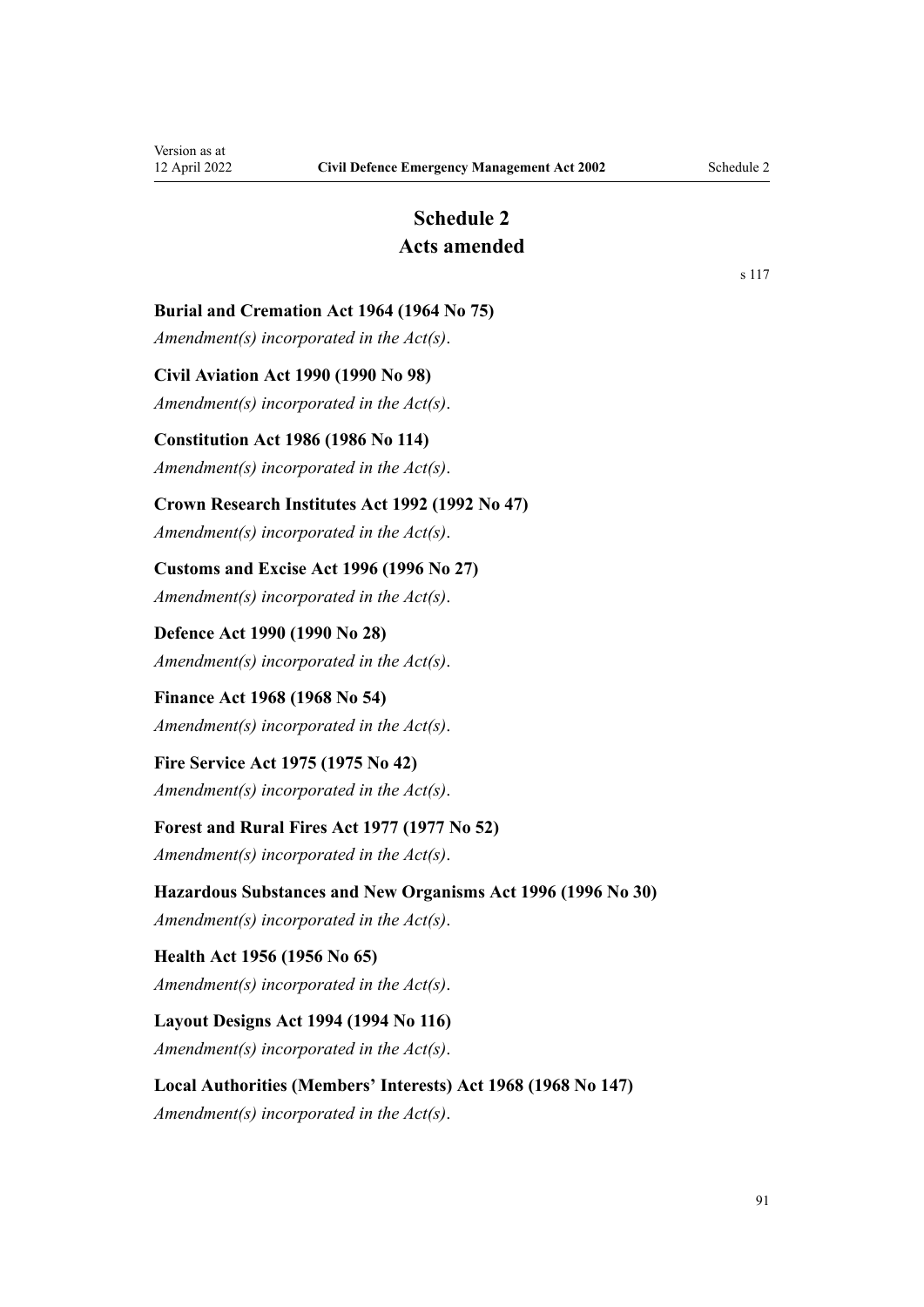## **Local Government Act 1974 (1974 No 66)**

*Amendment(s) incorporated in the [Act\(s\)](http://legislation.govt.nz/pdflink.aspx?id=DLM415531)*.

**Maritime Transport Act 1994 (1994 No 104)**

*Amendment(s) incorporated in the [Act\(s\)](http://legislation.govt.nz/pdflink.aspx?id=DLM334659)*.

**Ombudsmen Act 1975 (1975 No 9)** *Amendment(s) incorporated in the [Act\(s\)](http://legislation.govt.nz/pdflink.aspx?id=DLM431204)*.

**Patents Act 1953 (1953 No 64)** *Amendment(s) incorporated in the [Act\(s\)](http://legislation.govt.nz/pdflink.aspx?id=DLM280729)*.

**Petroleum Demand Restraint Act 1981 (1981 No 12)**

*Amendment(s) incorporated in the [Act\(s\)](http://legislation.govt.nz/pdflink.aspx?id=DLM44083)*.

**Plant Variety Rights Act 1987 (1987 No 5)** *Amendment(s) incorporated in the [Act\(s\)](http://legislation.govt.nz/pdflink.aspx?id=DLM101060)*.

**Public Finance Act 1989 (1989 No 44)** *Amendment(s) incorporated in the [Act\(s\)](http://legislation.govt.nz/pdflink.aspx?id=DLM161607)*.

**Resource Management Act 1991 (1991 No 69)** *Amendment(s) incorporated in the [Act\(s\)](http://legislation.govt.nz/pdflink.aspx?id=DLM239014)*.

**Transport Services Licensing Act 1989 (1989 No 74)** *Amendment(s) incorporated in the [Act\(s\)](http://legislation.govt.nz/pdflink.aspx?id=DLM172825)*.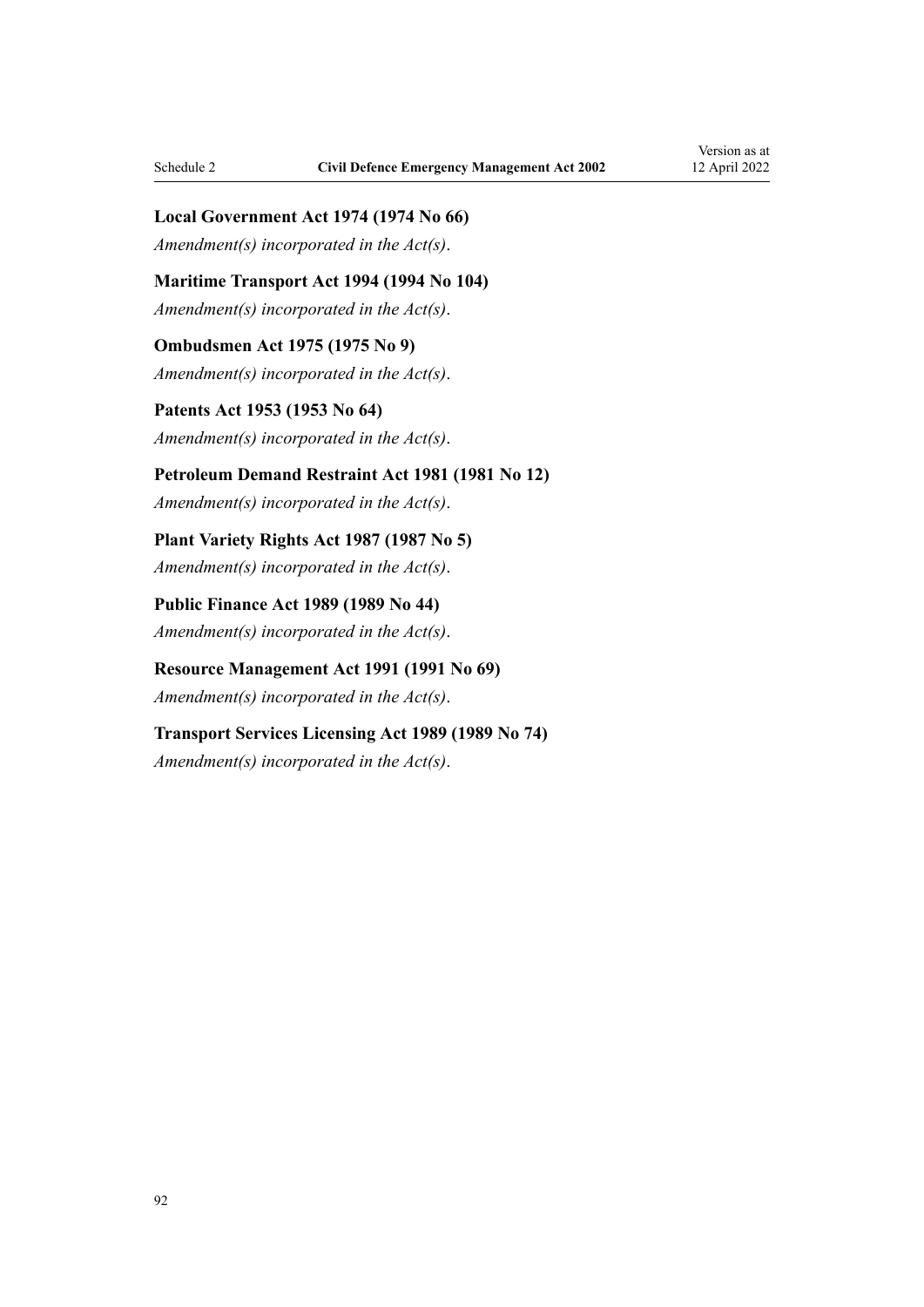#### **Notes**

## *1 General*

This is a consolidation of the Civil Defence Emergency Management Act 2002 that incorporates the amendments made to the legislation so that it shows the law as at its stated date.

#### *2 Legal status*

A consolidation is taken to correctly state, as at its stated date, the law enacted or made by the legislation consolidated and by the amendments. This presump‐ tion applies unless the contrary is shown.

[Section 78](http://legislation.govt.nz/pdflink.aspx?id=DLM7298365) of the Legislation Act 2019 provides that this consolidation, published as an electronic version, is an official version. A printed version of legis‐ lation that is produced directly from this official electronic version is also an official version.

### *3 Editorial and format changes*

The Parliamentary Counsel Office makes editorial and format changes to consolidations using the powers under [subpart 2](http://legislation.govt.nz/pdflink.aspx?id=DLM7298371) of Part 3 of the Legislation Act 2019. See also [PCO editorial conventions for consolidations](http://www.pco.govt.nz/editorial-conventions/).

#### *4 Amendments incorporated in this consolidation*

Te Ture mō te Hararei Tūmatanui o te Kāhui o Matariki 2022/Te Kāhui o Matariki Public Holiday Act 2022 (2022 No 14): [wehenga 7/](http://legislation.govt.nz/pdflink.aspx?id=LMS557838)[section 7](http://legislation.govt.nz/pdflink.aspx?id=LMS557848) Water Services Act 2021 (2021 No 36): [section 206\(1\)](http://legislation.govt.nz/pdflink.aspx?id=LMS374952) Secondary Legislation Act 2021 (2021 No 7): [section 3](http://legislation.govt.nz/pdflink.aspx?id=LMS268932) Public Service Act 2020 (2020 No 40): [section 135](http://legislation.govt.nz/pdflink.aspx?id=LMS176959) COVID-19 Public Health Response Act 2020 (2020 No 12): [Part 3](http://legislation.govt.nz/pdflink.aspx?id=LMS344218) Building Amendment Act 2019 (2019 No 27): Part 2 [subpart 1](http://legislation.govt.nz/pdflink.aspx?id=LMS73772) Social Security Act 2018 (2018 No 32): [section 459](http://legislation.govt.nz/pdflink.aspx?id=DLM6784038) [Civil Defence Emergency Management Amendment Act 2017](http://legislation.govt.nz/pdflink.aspx?id=DLM7388201) (2017 No 33) Fire and Emergency New Zealand Act 2017 (2017 No 17): [section 197](http://legislation.govt.nz/pdflink.aspx?id=DLM6678752) [Civil Defence Emergency Management Amendment Act 2016](http://legislation.govt.nz/pdflink.aspx?id=DLM6648802) (2016 No 88) (as amended by [Civil](http://legislation.govt.nz/pdflink.aspx?id=DLM7048502) [Defence Emergency Management Amendment Act 2016 Amendment Act 2016](http://legislation.govt.nz/pdflink.aspx?id=DLM7048502) (2016 No 92)) District Court Act 2016 (2016 No 49): [section 261](http://legislation.govt.nz/pdflink.aspx?id=DLM6942680) Health and Safety at Work Act 2015 (2015 No 70): [section 232](http://legislation.govt.nz/pdflink.aspx?id=DLM5977236) Holidays (Full Recognition of Waitangi Day and ANZAC Day) Amendment Act 2013 (2013 No 19): [section 8](http://legislation.govt.nz/pdflink.aspx?id=DLM4929207) Legislation Act 2012 (2012 No 119): [section 77\(3\)](http://legislation.govt.nz/pdflink.aspx?id=DLM2998633) [Civil Defence Emergency Management Amendment Act 2012](http://legislation.govt.nz/pdflink.aspx?id=DLM4013700) (2012 No 6) Criminal Procedure Act 2011 (2011 No 81): [section 413](http://legislation.govt.nz/pdflink.aspx?id=DLM3360714) Policing Act 2008 (2008 No 72): [sections 116\(a\)\(ii\),](http://legislation.govt.nz/pdflink.aspx?id=DLM1102349) [130\(1\)](http://legislation.govt.nz/pdflink.aspx?id=DLM1102383) Building Act 2004 (2004 No 72): [section 414](http://legislation.govt.nz/pdflink.aspx?id=DLM309090)